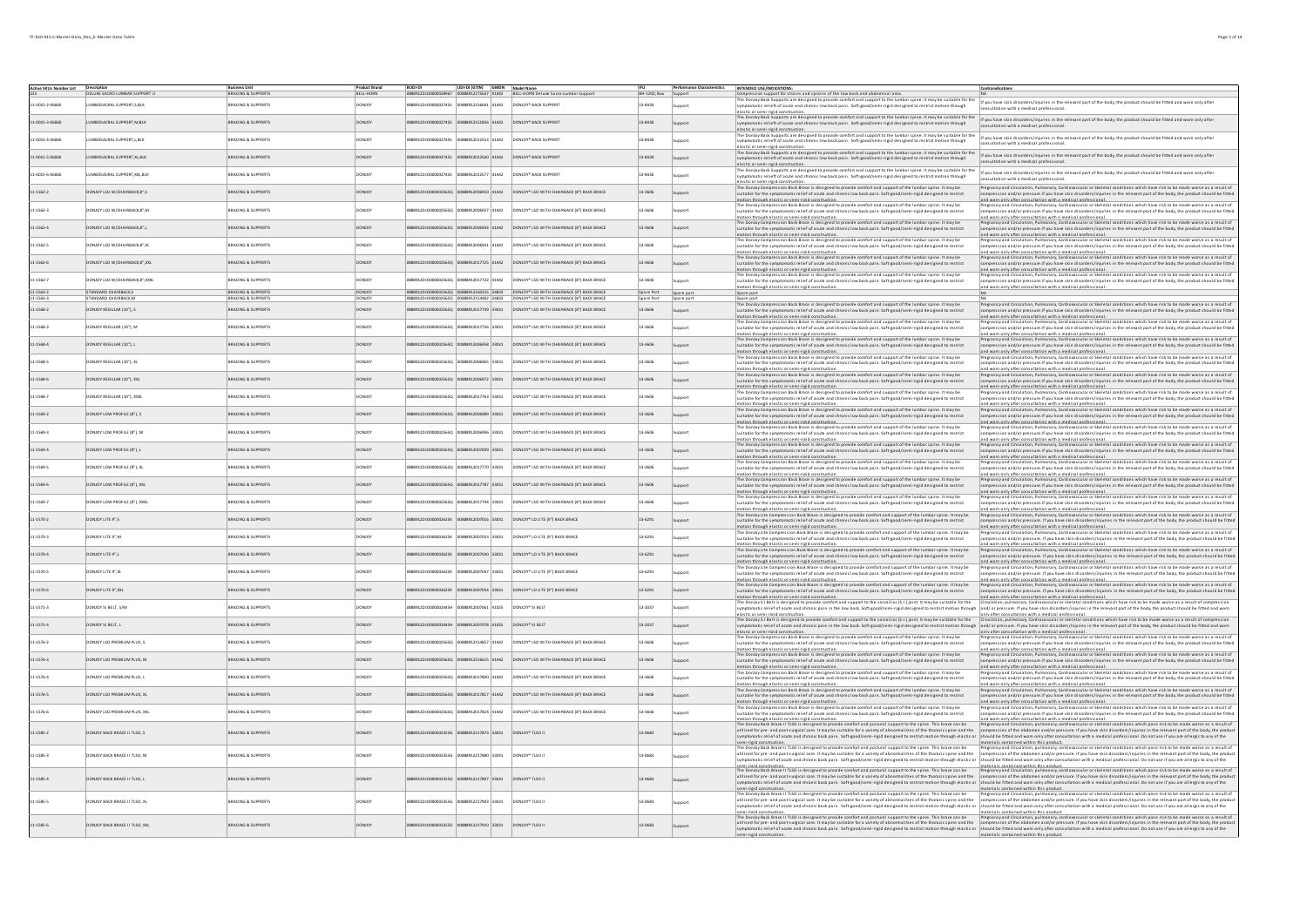| Active SKUs Number List Descriptio |                                                                            | <b>Russingss Linit</b>                                       | <b>Product Brand</b> | <b>RUDLDL</b>            | UDI-DI (GTIN) GMDN Model Name            |                                                                            |                         |                        | INTENDED USE/INDICATIONS:                                                                                                                                                                                                                                                                                                                                                                                                                                                                                                                                                                   |                                                                                                                                                                                                                                                                                                                                                                                                                                                                                             |
|------------------------------------|----------------------------------------------------------------------------|--------------------------------------------------------------|----------------------|--------------------------|------------------------------------------|----------------------------------------------------------------------------|-------------------------|------------------------|---------------------------------------------------------------------------------------------------------------------------------------------------------------------------------------------------------------------------------------------------------------------------------------------------------------------------------------------------------------------------------------------------------------------------------------------------------------------------------------------------------------------------------------------------------------------------------------------|---------------------------------------------------------------------------------------------------------------------------------------------------------------------------------------------------------------------------------------------------------------------------------------------------------------------------------------------------------------------------------------------------------------------------------------------------------------------------------------------|
| $11 - 1586 - 1$                    | ONJOY BACK BRACE II POSTURAL EXTENSION, S/M                                | BRACING & SUPPORTS                                           | <b>ONIOY</b>         | 8912D10000002345F        | 00888912217927 33031                     | DonJoy <sup>®</sup> Back Brace II Postural Extension Brace                 | 13-0682                 |                        | The Donloy Back Brace II Postural Extension Brace is designed to provide comfort and support to the spine.This brace<br>can be utilised for pre- and post-surgical care. It may be suitable for a variety of abnormalities of the thoracic spine                                                                                                                                                                                                                                                                                                                                            | Pregnancy and Grculation, pulmonary, cardiovascular or skeletal conditions which pose risk to be made worse as a result c<br>compression of the abdomen and/or pressure. If you have skin disorders/injuries in the relevant part of the body, the produc<br>nd the symptomatic relief of acute and chronic back pain. Soft good/semi-rigid designed to restrict motion through should be fitted and wom only after consultation with a medical professional. Do not use if you are allergi |
|                                    |                                                                            |                                                              |                      |                          |                                          |                                                                            |                         |                        | elastic or semi-rigid construction.                                                                                                                                                                                                                                                                                                                                                                                                                                                                                                                                                         | materials contained within this product.<br>The Donloy Back Brace II Postural Extension Brace is designed to provide comfort and support to the spine. This brace Pregnancy and Groulation, pulmonary, cardioyascular or skeletal conditions which pose risk to be made wo                                                                                                                                                                                                                  |
| $1 - 1586 - 2$                     | DONJOY BACK BRACE II POSTURAL EXTENSION, L/XL                              | <b>BRACING &amp; SUPPORTS</b>                                | DONJOY               |                          | 2012217024 23021                         | onJoy <sup>®</sup> Back Brace II Postural Extension Brace                  | 13-0682                 |                        | elastic or semi-rigid construction.                                                                                                                                                                                                                                                                                                                                                                                                                                                                                                                                                         | and the symptomatic religions in marker suitable for a widely of abidimalities of the thoracissine computer increased the the abidimality pure and the pressure. If you have shall displete in the relevant part of the body,<br>materials contained within this product.                                                                                                                                                                                                                   |
| $5-0026$                           | LASTIC PLATE 28x57CM FOR LUMBAR SUPPORT<br>ACCESSORY PELOTTE FOR FRNISTRAP | <b>BRACING &amp; SUPPOR</b><br><b>BRACING &amp; SUPPORTS</b> | <b>DONICY</b>        | 0888912D100000028865     | 231459 41442<br>00190446315209 35409     | Softgoods Accessories                                                      | Spare Part              | Spare part             |                                                                                                                                                                                                                                                                                                                                                                                                                                                                                                                                                                                             |                                                                                                                                                                                                                                                                                                                                                                                                                                                                                             |
|                                    | CONE LUMBOFORCE BACK INSER                                                 | RACING & SUPPORT                                             |                      |                          |                                          |                                                                            | Accessory               | Accessory<br>Accessory | Accessory                                                                                                                                                                                                                                                                                                                                                                                                                                                                                                                                                                                   |                                                                                                                                                                                                                                                                                                                                                                                                                                                                                             |
| 9-82502                            | SAC LUMB W/COMPRESSION ST. XS                                              | <b>BRACING &amp; SUPPORTS</b>                                | PROCARE              |                          | 5412029926 41442                         | PROCARE* PREMIUM PANEL ELASTIC BINDER                                      | 13-1361-0-00000         |                        | ncession<br>Back Supports: to provide comfort and support to the lumbar spine. It may be suitable for the symptomatic relieft of<br>Example in the state of the state of the abdominal area. Rib belts: to provide comfort and support to a computer in the state provider and support to the materials contained within this product in the product of the abdomi                                                                                                                                                                                                                          | a cutter in control of the statement way require to move that your cutter of supports the symptomatic relief of<br>It may had cutter in the statement of the statement of supports the abdomen post-operatively investing a water                                                                                                                                                                                                                                                           |
| 79-82503                           | SAC LUMB W/COMPRESSION ST.S                                                | BRACING & SUPPORTS                                           | ROCARE               |                          | 41442                                    | ROCARE <sup>*</sup> PREMIUM PANEL ELASTIC BINDER                           | 13-1361-0-00000 Suppor  |                        | the rib area. Softwared formed decisioned to restrict motion thousan electric enterprise in the motion in the product in your assume that in the product contained within this product.<br>Bat Supports to provide contribution t                                                                                                                                                                                                                                                                                                                                                           |                                                                                                                                                                                                                                                                                                                                                                                                                                                                                             |
|                                    |                                                                            |                                                              |                      |                          |                                          |                                                                            |                         |                        | acute and unrollic we were performancements appears to provide summation to provide comfort and support to consumerous wind a medical providence in the state is considered within this product.<br>It may be suitable for strain<br>the rib area. Softwand/Leeni deid deciened to restrict motion through elastic or cemi-deid construction.<br>Back Supports: to provide comfort and support to the lumbar spine. It may be suitable for the symptomatic relieft of                                                                                                                       | If you have skin disorders/injuries in the relevant part of the body, the product should be fitted and worn only after                                                                                                                                                                                                                                                                                                                                                                      |
| 9-82505                            | SAC LUMB W/COMPRESSION ST,M                                                | <b>BRACING &amp; SUPPORTS</b>                                | PROCARE              |                          | 41442                                    | PROCARE* PREMIUM PANEL ELASTIC BINDER                                      | 13-1361-0-00000 Support |                        | acute and chronic low back pain. Abdominal Support: to provide comfort and support to the abdomen post-operatively.<br>acute and chronic low back pain. Abdominal Support: to provide comfort and support to the abdomen post-operatively. Consultation with a medical professional.<br>It may be suitable for strains or muscle weakness of the abdomin<br>it in the second of the second of the second of the second intervals were the second of the second second intervals and the second of the second of the second of the second of the second of the second of the second of the   |                                                                                                                                                                                                                                                                                                                                                                                                                                                                                             |
|                                    |                                                                            |                                                              |                      |                          |                                          |                                                                            |                         |                        |                                                                                                                                                                                                                                                                                                                                                                                                                                                                                                                                                                                             | If you have skin disorders/injuries in the relevant part of the body, the product should be fitted and worn only after                                                                                                                                                                                                                                                                                                                                                                      |
| 9-82507                            | AC LUMB W/COMPRESSION ST,L                                                 | BRACING & SUPPORTS                                           | ROCARE               |                          | 41442                                    | ROCARE* PREMIUM PANEL ELASTIC BINDER                                       | 13-1361-0-00000         |                        | it may be suitable for trains of muscle weakers of the abdominal area. Risp better to provide contact and population with a medical professional.<br>It may be suitable for trains of muscle weakers of the abdominal area. Ris b                                                                                                                                                                                                                                                                                                                                                           |                                                                                                                                                                                                                                                                                                                                                                                                                                                                                             |
| 9-82508                            | SAC LUMB W/COMPRESSION ST,XL                                               | <b>BRACING &amp; SUPPORTS</b>                                | PROCARE              | 912DJ0000002415B         | 64 41442                                 | PROCARE* PREMIUM PANEL ELASTIC BINDER                                      | 13-1361-0-00000 Suppor  |                        | Back Supports: to provide comfort and support to the lumbar spine. It may be suitable for the symptomatic relieft of<br>acute and chronic low back pain. Abdominal Support: to provide comfort and support to the abdomen post-operatively.<br>alle and chrome use paint, mouthums support to provide commission to provide comfort and support to ansurtation with a methor provide comfort and support to a methor and support to provide confort and support to provide su<br>the rib area. Soft-good/semi-rigid designed to restrict motion through elastic or semi-rigid construction. | If you have skin disorders/injuries in the relevant part of the body, the product should be fitted and worn only after<br>onsultation with a medical profession:                                                                                                                                                                                                                                                                                                                            |
| 79-82509                           | SAC LUMB W/COMPRESSION.ST.XXL                                              | BRACING & SUPPORTS                                           | PROCARE              | 8912D10000002415F        | 912029971 41442                          | <b>PROCARE* PREMIUM PANEL ELASTIC BINDER</b>                               | 13-1361-0-00000 <       |                        | Back Supports: to provide comfort and support to the lumbar spine. It may be suitable for the symptomatic relieft of<br>acute and chronic low back pain. Abdominal Support: to provide comfort and support to the abdomen post-operatively.<br>cute and chronic low back pain. Abdominal Support: to provide comfort and support to the abdomen post-operatively. [[not will be more with a medical professional.]<br>It may be suitable for starting or with distance and the s                                                                                                            | If you have skin disorders/injuries in the relevant part of the body, the product should be fitted and worn only after                                                                                                                                                                                                                                                                                                                                                                      |
|                                    |                                                                            |                                                              |                      |                          |                                          |                                                                            |                         |                        | the rib area. Soft-rood/semi-rigid designed to restrict motion through elastic or semi-rigid construction.<br>Back Supports: to provide comfort and support to the lumbar spine. It may be suitable for the symptomatic relieft o                                                                                                                                                                                                                                                                                                                                                           |                                                                                                                                                                                                                                                                                                                                                                                                                                                                                             |
| 9-82509-10                         | SACTUM W/COMPRESS STRAP XXXI                                               | <b>BRACING &amp; SUPPORTS</b>                                | PROCARE              |                          | 41442                                    | PROCARE® PREMIUM PANEL ELASTIC RINDER                                      | 13-1361-0-00000         |                        | the rib area. Soft-good/semi-rigid designed to restrict motion through elastic or semi-rigid construction.                                                                                                                                                                                                                                                                                                                                                                                                                                                                                  | assissponts to provide combit and support to the limit are streated to the the proponation itself of the network of the meter finance in the meter of the state of the product should be fitted and wom only after<br>It may be s                                                                                                                                                                                                                                                           |
| 79-82509-11                        | <b>INVESTED PARTY PRINCIPLY IN U.S.A.</b>                                  | <b>BRACING &amp; SUPPORTS</b>                                | PROCARE              |                          | 41442                                    | PROCARE® PREMIUM PANEL FLASTIC RINDER                                      | 13-1361-0-0000          |                        | Back Supports: to provide comfort and support to the lumbar spine. It may be suitable for the symptomatic relieft of<br>www.windir.com/windirecom/windirecom/windirecom/windirecom/windirecom/windirecom/windirecom/windirecom/windirecom/windirecom/windirecom/windirecom/windirecom/windirecom/windirecom/windirecom/windirecom/windirecom/windireco                                                                                                                                                                                                                                      | acute and a procedure the support to the wind of spine it in the result of the Symptomatic relieft of the symptomatic relieft of the book in discussion for paid and wind only after and wind only after and wind only after t                                                                                                                                                                                                                                                              |
| 9-83003                            |                                                                            | <b>BRACING &amp; SUPPORTS</b>                                | PROCARE              | <b>88912D10000024059</b> | 00888912030533 41039                     | PROCARE* FORM FIT CERVICAL COLLAR                                          | 13-1338-0-00000 Support |                        | il may be suble at the of magnets about sources and may be a substitution to provide the area in the state of the matrix continent winn mis proud.<br>The state of the state of the state of the state of the state of the state                                                                                                                                                                                                                                                                                                                                                            |                                                                                                                                                                                                                                                                                                                                                                                                                                                                                             |
| 9.83004                            | ORM FIT CERVICAL COLLAR,S<br>FORM FIT CERVICAL COLLAR SM/LONG              | <b>RRACING &amp; SUPPORTS</b>                                | PROCARE              |                          | @2012 062050124059 0205591205560 02055   | <b>PROCARE® FORM FIT CERVICAL COLLAR</b>                                   |                         |                        | Selfaced descend control model in the meanumement.<br>The Pocare Carter is estimated theirs suspective context spine in a neutral position. May be suitable for the infusion with a medical purchases for the elevant part of the                                                                                                                                                                                                                                                                                                                                                           |                                                                                                                                                                                                                                                                                                                                                                                                                                                                                             |
|                                    |                                                                            |                                                              |                      |                          |                                          |                                                                            | 13-1338-0-00000 Support |                        |                                                                                                                                                                                                                                                                                                                                                                                                                                                                                                                                                                                             |                                                                                                                                                                                                                                                                                                                                                                                                                                                                                             |
| 9-83005                            | FORM FIT CERVICAL COLLAR M                                                 | BRACING & SUPPORTS                                           | PROCARE              |                          | 888912DJQ0000024059 00888912030557 41039 | PROCARE* FORM FIT CERVICAL COLLAR                                          | 13-1338-0-00000 Support |                        |                                                                                                                                                                                                                                                                                                                                                                                                                                                                                                                                                                                             | Selvessed existent of existential conservations and a second position. May be suitable for the infusion and a strategy pluring in the relation for the existent part of the body, the product should be fitted and wom only af                                                                                                                                                                                                                                                              |
| 9-83006                            | FORM FIT CERVICAL COLLAR M/LONG                                            | <b>BRACING &amp; SUPPORTS</b>                                | PROCARE              |                          | 88912DJO0000024059 00888912030564 41039  | PROCARE* FORM FIT CERVICAL COLLAR                                          | 13-1338-0-00000 Sunnor  |                        | The Proce Central Collar is designed to help support the central spine in a neutral position. May be suitable for the  <br>symptomatic relief of pain and stiffness associated with central spine in a smotral spine rehabilitati<br>Soft-good designed to restrict motion through elastic construction.                                                                                                                                                                                                                                                                                    | consultation with a medical professional                                                                                                                                                                                                                                                                                                                                                                                                                                                    |
| 79-83007                           | FORM FIT CERVICAL COLLAR,L                                                 | <b>BRACING &amp; SUPPORTS</b>                                | PROCARE              |                          |                                          | 888912DJO0000024059 00888912030571 41039 PROCARE* FORM FIT CERVICAL COLLAR | 13-1338-0-00000 Support |                        |                                                                                                                                                                                                                                                                                                                                                                                                                                                                                                                                                                                             | School desimes a restrict Robin River are used to the second that the second position. May be suitable for the information in space and displaces in the existent part of the body, the product should be fitted and wom only                                                                                                                                                                                                                                                               |
| 9-83008                            | FORM FIT CERVICAL COLLAR,XL                                                | BRACING & SUPPORTS                                           | PROCARE              |                          | 88912DJO0000024059 00888912030588 41039  | PROCARE* FORM FIT CERVICAL COLLAR                                          | 13-1338-0-00000 Sunnort |                        | The Procare Central Collar is designed to help support the central spine in a neutral position. May be suitable for the inf you have skin disorders/injuries in the relevant part of the body, the product should be fitted an<br>inft-ennd designed to restrict motion through elastic con                                                                                                                                                                                                                                                                                                 | Itation with a medical profes                                                                                                                                                                                                                                                                                                                                                                                                                                                               |
| 9-83011                            | FORM FIT CERVICAL COLLAR, XXS                                              | <b>BRACING &amp; SUPPORTS</b>                                | PROCARE              |                          |                                          | 888912DJO0000024059 00888912030618 41039 PROCARE* FORM FIT CERVICAL COLLAR | 13-1338-0-00000 Support |                        | Soft-good designed to restrict motion through elastic construction.                                                                                                                                                                                                                                                                                                                                                                                                                                                                                                                         | ourselon and income in the state of the state of the state of the first of the first of the suitable for the i<br>The Proce Central Collaris designed to help support the central spine can be also income related for the law su                                                                                                                                                                                                                                                           |
| 9-83012                            | FORM FIT CERVICAL COLL (XS)                                                | <b>BRACING &amp; SUPPORTS</b>                                | PROCARE              |                          | 88912DJO0000024059 00888912030625 41039  | PROCARE* FORM FIT CERVICAL COLLAR                                          | 13-1338-0-00000 Support |                        | <b>NOTEROOD ORD ARRIVERS INTO A CONSULT ADMONDERATION CONSULTER</b><br>The Procare Cervical Collaris designed to help support the cervical spine in a neutral position. May be suitable for the if you have skin disorders/injuries in<br>symptomatic relief of pain and stiffness associated with cervical sprains and strains or post-operative rehabilitation.                                                                                                                                                                                                                           | sultation with a medical professional                                                                                                                                                                                                                                                                                                                                                                                                                                                       |
| 9-83013                            | FORM FIT CERVICAL COLL (S)                                                 | <b>BRACING &amp; SUPPORTS</b>                                | PROCARE              |                          | 888912DJO0000024059 00888912030632 41039 | PROCARE* FORM FIT CERVICAL COLLAR                                          | 13-1338-0-00000 Sunnort |                        | of the media of the state of the state of the state of the state of the state of the state of the state of the state of the state of the best and the boy, the posts include to the state of the state of the boy interior of                                                                                                                                                                                                                                                                                                                                                               | Saftesol designed to restitutation floods distillentions.<br>The Pocare Contail Considerable in the proport the contains place in a revolution for problem in the floods of the low-stin discovers in the releant part of the bod                                                                                                                                                                                                                                                           |
| -83014                             | FORM FIT CERV COLL (SM/LONG)                                               | BRACING & SUPPORTS                                           | PROCARE              |                          | 00888912030649 41039                     | PROCARE* FORM FIT CERVICAL COLLAR                                          | 13-1338-0-00000 Support |                        | symptomatic relief of pain and stiffness associated with cenical sprains and strains or post-operative rehabilitation. The memorary parameter of pain and stiffness associated with emical professional<br>Soft-good designed to restrict motion through elastic construction.                                                                                                                                                                                                                                                                                                              |                                                                                                                                                                                                                                                                                                                                                                                                                                                                                             |
| 83015                              | FORM FIT CERVICAL COLL (M)                                                 | BRACING & SUPPORTS                                           | ROCARE               |                          | 12030656 41039                           | PROCARE* FORM FIT CERVICAL COLLAR                                          | 13-1338-0-00000 Support |                        | Ject Model Collaris designed to help support the cervical spine in a neutral position. May be suitable for the propose sink discodent/nightes in the releast part of the body, the product should be fitted and wom only after<br>Soft-good designed to restrict motion through elastic construction.                                                                                                                                                                                                                                                                                       |                                                                                                                                                                                                                                                                                                                                                                                                                                                                                             |
| 83016                              | ORM FIT CERV COLL (M-LONG                                                  | BRACING & SUPPORT!                                           | PROCARE              |                          | 912030663 41039                          | PROCARE* FORM FIT CERVICAL COLLA                                           | 13-1338-0-00000 Suppor  |                        | Soft-8000 designed to the insurance company control of the service is spine in a neutral position. May be suitable for the inf you have skin disorders/injuries in the relevant part of the body, the product should be fitted<br>symptomatic relief of pain and stiffness associated with cervical sprains and strains or post-operative rehabilitation.                                                                                                                                                                                                                                   | consultation with a medical professional.                                                                                                                                                                                                                                                                                                                                                                                                                                                   |
| 9-83017                            | FORM FIT CERVICAL COLLAR (L)                                               | <b>BRACING &amp; SUPPORTS</b>                                | PROCARE              | 89120100000024059        | 3888912030670 41039                      | PROCARE* FORM FIT CERVICAL COLLAR                                          | 13-1338-0-00000 Support |                        | symposition to the symposition of the symposition.<br>Schedual designed to help support the continuation.<br>The Pocare Carvial Collaris designed to help support the conviction to your contractors in a particle of the base of in                                                                                                                                                                                                                                                                                                                                                        | proposable control and the statements are controlled to the statement of the statement of the controlled to the controlled to the controlled to the controlled to the proposition of the statement of the statement of the bod                                                                                                                                                                                                                                                              |
| 9-83018                            | FORM FIT CERV COLL (XL)                                                    | <b>BRACING &amp; SUPPORTS</b>                                | PROCARE              | 88912D100000024059       | 0888912030687 41039                      | PROCARE* FORM FIT CERVICAL COLLAR                                          | 13-1338-0-00000 Support |                        | symptomatic relief of pain and stiffness associated with cervical sprains and strains or post-operative rehabilitation. [consultation with a medical professional.<br>Soft-good designed to restrict motion through elastic construction.                                                                                                                                                                                                                                                                                                                                                   |                                                                                                                                                                                                                                                                                                                                                                                                                                                                                             |
| 9-83019                            | FORM FIT.CERV COLL/X-LNG.NAR)                                              | BRACING & SUPPORTS                                           | PROCARE              |                          | 88912DJO0000024059 00888912030694 41039  | PROCARE* FORM FIT CERVICAL COLLAR                                          | 13-1338-0-00000         | support                | Suppose the contract of the contract of the contract spine in a neutral position. May be suitable for the lift pu have skin disorders/injuries in the relevant part of the body, the product should be fitted and wom only aft<br>Soft-good designed to restrict motion through elastic construction.<br>The California Trach cervical collar is designed to stabilize and relieve the cervical spine and may be suitable for the                                                                                                                                                           | consultation with a medical professional.                                                                                                                                                                                                                                                                                                                                                                                                                                                   |
| 9-83122                            | CALIF TRACH. COLLAR, 2 1/4, XS                                             | BRACING & SUPPORTS                                           | ROCARE               | 8120100000022250         | 8912031035 41039                         | ROCARE* CALIFORNIA TRACHEOTOMY COLLAR                                      | 13-0411                 | obilization            | symptomatic relief of pain and stiffness in the cervical spine area following patient trauma or injury. It may help to<br>minimize neck pain and discomfort. For further details please consult your prescribing physician. Providing                                                                                                                                                                                                                                                                                                                                                       | Do not use if you are allergic to any of the materials contained within this product.                                                                                                                                                                                                                                                                                                                                                                                                       |
| 9-83123                            | CALIF TRACH. COLLAR, 2 1/4,5                                               | <b>BRACING &amp; SUPPORTS</b>                                | PROCARE              |                          |                                          | PROCARE <sup>*</sup> CALIFORNIA TRACHEOTOMY COLLAR                         | $13 - 0411$             | obilization            | Immobilization or controlled movement of the limb or body seement.<br>The California Trach cervical collar is designed to stabilite and relieve the cervical spine and may be suitable for the<br>Expresentation in the substitution<br>minimize neck pain and discomfort. For further details please consult your prescribing physician. Providing                                                                                                                                                                                                                                         | Do not use if you are allergic to any of the materials contained within this product.                                                                                                                                                                                                                                                                                                                                                                                                       |
| 9-83125                            | CALIF TRACH. COLLAR, 2 1/4, N                                              | <b>RACING &amp; SUPPORT!</b>                                 | ROCARE               |                          | 41039                                    | ROCARE <sup>*</sup> CALIFORNIA TRACHEOTOMY COLLAR                          | 13-0411                 | obilization            | imministration or controlled movement of the limb or bedscapement.<br>Imministration or controlled movement of the limb or bedscapement.<br>The California Trach cervical collar is designed to stabilize and relieve the cervical s<br>minimize neck pain and discomfort. For further details please consult your prescribing physician. Providing                                                                                                                                                                                                                                         | Do not use if you are allergic to any of the materials contained within this product.                                                                                                                                                                                                                                                                                                                                                                                                       |
| 9-83127                            | CALIF TRACH. COLLAR, 2 1/4, L                                              | <b>BRACING &amp; SUPPORTS</b>                                | PROCARE              | 912DJ00000023350         |                                          | PROCARE* CALIFORNIA TRACHEOTOMY COLLAR                                     | 13-0411                 | obilization            | ilization or controlled movement of the limb or body segment.<br>The California Trach cervical collar is designed to stabilize and relieve the cervical spine and may be suitable for the<br>symptomatic relief of pain and stiffness in the cervical spine area following patient trauma or injury. It may help to<br>mize neck pain and discomfort. For further details please consult your prescribing physician. Providing                                                                                                                                                              | Do not use if you are allergic to any of the materials contained within this product.                                                                                                                                                                                                                                                                                                                                                                                                       |
| 79-83130                           | ONE PIECE CERVICAL COLLAR, PEDIATRIC                                       | <b>BRACING &amp; SUPPORTS</b>                                | PROCARE              | 88912DJ0000002635M       | 00888912031073 41039                     | PROCARE* ONE PIECE CERVICAL COLLAR                                         | 13-6296                 | hilization             | immobilization or controlled movement of the limb or body seament.<br>The Procare One Piece cervical collar is designed to stabilize and relieve the cervical spine and may be suitable fo<br>the symptomatic relief of pain and stiffness in the cervical spine area following patient trauma or injury. It may help                                                                                                                                                                                                                                                                       | Do not use if you are allergic to any of the materials contained within this product.                                                                                                                                                                                                                                                                                                                                                                                                       |
| 79-83131                           | ONE PIECE CERVICAL COLLAR, ADULT                                           | <b>BRACING &amp; SUPPORTS</b>                                | PROCARE              |                          | PERILA 24200012635M 00888912009645       | PROCARE* ONE PIECE CERVICAL COLLAR                                         | 13-6296                 | bilization             | the approximation control of its confort. For further details please consult your prescribing physician. Providing<br>Its minimize neck pain and discomfort. For further details please consult your prescribing physician. Provi<br>The Procare One Piece cervical collar is designed to stabilize and relieve the cervical spine and may be suitable fo<br>the symptomatic relief of pain and stiffness in the cervical spine area following patient trauma or injury. It may help                                                                                                        | Do not use if you are allergic to any of the materials contained within this product.                                                                                                                                                                                                                                                                                                                                                                                                       |
|                                    |                                                                            |                                                              |                      |                          |                                          |                                                                            |                         |                        | to minimize neck pain and discomfort. For further details please consult your prescribing physician. Providing<br>mmobilization or controlled movement of the limb or body segment.<br>The California Trach cervical collar is designed to stabilize and relieve the cervical spine and may be suitable for the<br> symptomatic relief of pain and stiffness in the cervical spine area following patient trauma or inju                                                                                                                                                                    |                                                                                                                                                                                                                                                                                                                                                                                                                                                                                             |
| 79.83133                           | CALIF TRACH, COLLAR 3 1/4 S                                                | <b>BRACING &amp; SUPPORTS</b>                                | PROCARE              | 9912010000002225         | asors constants                          | ROCARE® CALIFORNIA TRACHEOTOMY COLLAR                                      | 13-0411                 |                        | niled movement of the limb or hody cesment<br>The California Trach cervical collar is designed to stabilize and relieve the cervical spine and may be suitable for the                                                                                                                                                                                                                                                                                                                                                                                                                      | not use if you are allergic to any of the materials contained within this product.                                                                                                                                                                                                                                                                                                                                                                                                          |
| 9-83135                            | CALIF TRACH. COLLAR, 3 1/4, M                                              | <b>BRACING &amp; SUPPORTS</b>                                | PROCARE              |                          |                                          | PROCARE* CALIFORNIA TRACHEOTOMY COLLAR                                     | 13-0411                 | bilization             | symptomatic relief of pain and stiffness in the cervical spine area following patient trauma or injury. It may help to<br>minimize neck pain and discomfort. For further details please consult your prescribing physician. Providing<br>Immobilization or controlled movement of the limb or body seement.<br>The California Trach cervical collar is designed to stabilite and relieve the cervical spine and may be suitable for the<br>Expresentation of pain and stiffne                                                                                                               | Do not use if you are allergic to any of the materials contained within this product.                                                                                                                                                                                                                                                                                                                                                                                                       |
| 9-83137                            | CALIF TRACH. COLLAR, 3 1/4, L                                              | BRACING & SUPPORTS                                           | ROCARE               |                          | PEOLA FOLLEDCIPER                        | ROCARE* CALIFORNIA TRACHEOTOMY COLLAR                                      | 3-0411                  | obilization            | minimize neck pain and discomfort. For further details please consult your prescribing physician. Providing                                                                                                                                                                                                                                                                                                                                                                                                                                                                                 | Do not use if you are allergic to any of the materials contained within this product.                                                                                                                                                                                                                                                                                                                                                                                                       |
| 9-83143                            | CALIF TRACH. COLLAR,4 1/4,5                                                | BRACING & SUPPORTS                                           | ROCARE               |                          | 00888912031110 41039                     | PROCARE <sup>*</sup> CALIFORNIA TRACHEOTOMY COLLAR                         |                         | lization               | imministration or controlled movement of the Limb or body seament.<br>Immibilitation or controlled movement of the Limb or body seament.<br>The California Trach central collar is designed to stabilitie and relieve the central sp<br>minimize neck pain and discomfort. For further details please consult your prescribing physician. Providing<br>ization or controlled movement of the limb or body segment.                                                                                                                                                                          | Do not use if you are allergic to any of the materials contained within this product.                                                                                                                                                                                                                                                                                                                                                                                                       |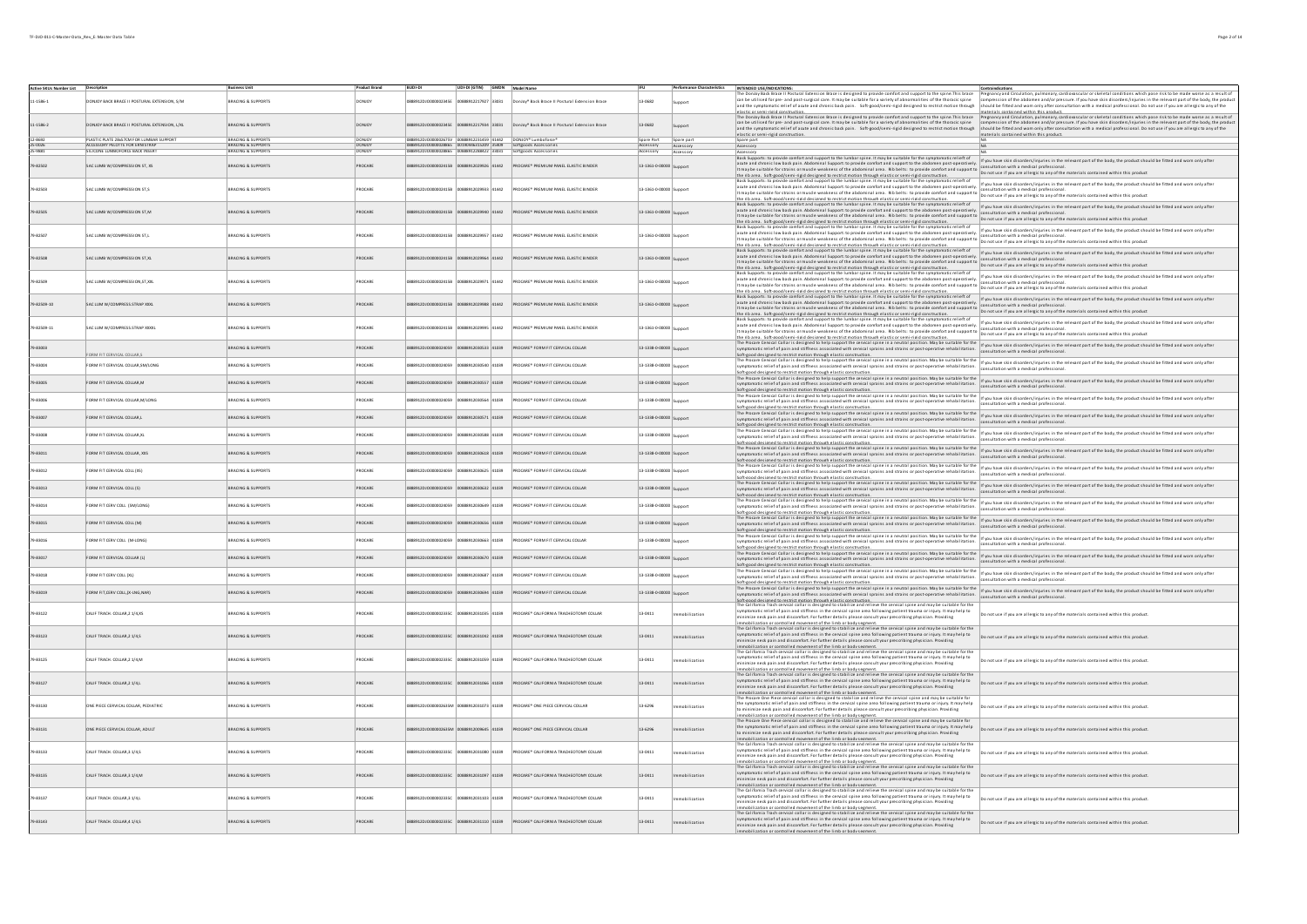|                                     |                                                                 |                                          | <b>Product Brand</b> | BUDI-DI                                   | UDI-DI (GTIN) GMDN Model Name |                 |                                                                                    | <b>IFU</b>             |                        | Performance Characteristics   INTENDED USE/INDICATIONS:                                                                                                                                                                                                                                                                                                                                                                                                                                                                                                                                                      |                                                                                                                                                                                                                                                                                                                                                                  |
|-------------------------------------|-----------------------------------------------------------------|------------------------------------------|----------------------|-------------------------------------------|-------------------------------|-----------------|------------------------------------------------------------------------------------|------------------------|------------------------|--------------------------------------------------------------------------------------------------------------------------------------------------------------------------------------------------------------------------------------------------------------------------------------------------------------------------------------------------------------------------------------------------------------------------------------------------------------------------------------------------------------------------------------------------------------------------------------------------------------|------------------------------------------------------------------------------------------------------------------------------------------------------------------------------------------------------------------------------------------------------------------------------------------------------------------------------------------------------------------|
| Active SKUs Number List Description |                                                                 |                                          |                      |                                           |                               |                 |                                                                                    |                        |                        | collar is designed to stabilize and relieve the cervical spine and may be suitable for the                                                                                                                                                                                                                                                                                                                                                                                                                                                                                                                   | Contraindication                                                                                                                                                                                                                                                                                                                                                 |
| 9-83145                             | CALIF TRACH. COLLAR,4 1/4,M                                     | BRACING & SUPPORTS                       | ROCARE               | 912010000023350                           | 88912031127 41039             |                 | ROCARE <sup>*</sup> CALIFORNIA TRACHEOTOMY COLLAR                                  | 13-0411                |                        | symptomatic relief of pain and stiffness in the cervical spine area following patient trauma or injury. It may help to<br>minimize neck pain and discomfort. For further details please consult your prescribing physician. Provi                                                                                                                                                                                                                                                                                                                                                                            | to not use if you are allergic to any of the materials contained within this product.                                                                                                                                                                                                                                                                            |
| 9-8314                              | CALIF TRACH. COLLAR,4 1/4,L                                     | BRACING & SUPPORTS                       | ROCARE               |                                           |                               | 34 41039        | PROCARE <sup>*</sup> CALIFORNIA TRACHEOTOMY COLLAR                                 | 13-0411                | bilization             | . Immobilization or controlled movement of the limb or body seement.<br>The California Trach cervical collar is designed to stabilite and relieve the cervical spine and may be suitable for the<br>Exmptomatic relief of pain and s<br>minimize neck pain and discomfort. For further details please consult your prescribing physician. Providing<br>immimes incorporation of controlled movement of the limb or body seement.<br>Immobilization or controlled movement of the limb or body seement.<br>The California Trach cervical collar is designed to stabilize and relieve the cer                  | Do not use if you are allergic to any of the materials contained within this product.                                                                                                                                                                                                                                                                            |
| 9-83153                             | CALIF TRACH. COLLAR, 5 1/4, S                                   | <b>BRACING &amp; SUPPORTS</b>            | PROCARE              | 88912DJ0000002335C                        | 00888912031141 41039          |                 | PROCARE <sup>*</sup> CALIFORNIA TRACHEOTOMY COLLAR                                 | 13-0411                | mobilization           | symptomatic relief of pain and stiffness in the cervical spine area following patient trauma or injury. It may help to<br>mize neck pain and discomfort. For further details please consult your prescribing physician. Providing<br>immobilization or controlled movement of the limb or body seement.<br>Immobilization or controlled movement of the limb or body seement.<br>The California Trach cervical collar is designed to stabilize and relieve the cervical s                                                                                                                                    | Do not use if you are allergic to any of the materials contained within this product.                                                                                                                                                                                                                                                                            |
| 9-83155                             | CALIF TRACH, COLLAR 5 1/4.M                                     | <b>BRACING &amp; SUPPORTS</b>            | PROCARE              | 88912D1000002335C                         | 88912031158 41039             |                 | PROCARE* CALIFORNIA TRACHEOTOMY COLLAR                                             | 13-0411                | bilization             | symptomatic relief of pain and stiffness in the cervical spine area following patient trauma or injury. It may help to<br>minimize neck pain and discomfort. For further details please consult your prescribing physician. Providing<br>mmobilization or controlled movement of the limb or body segment.                                                                                                                                                                                                                                                                                                   | Do not use if you are allergic to any of the materials contained within this product.                                                                                                                                                                                                                                                                            |
| 79.83157                            | CALIF TRACH, COLLAR 5 1/4.L                                     | <b>PRACING &amp; SUPPORTS</b>            | PROCARE              | 889120100000023350                        | 00888912031165 41039          |                 | PROCARE® CALIFORNIA TRACHEOTOMY COLLAR                                             | 13-0411                | obilization            | The California Trach cervical collar is designed to stabilize and relieve the cervical spine and may be suitable for the<br>nue connomie i neur certain conservative acceleration and the matter of the matter of the matter of the southern<br>symptomatic relief of pain and stiffness in the cervical spine area following patient trauma or injury. It ma<br>ilization or controlled movement of the limb or body cegment                                                                                                                                                                                | Do not use if you are allergic to any of the materials contained within this product.                                                                                                                                                                                                                                                                            |
| $3 - 83201$                         | XTEND 174, SUPER SHORT                                          | RACING & SUPPORTS                        | ROCARE               |                                           |                               |                 | PROCARE* XTEND 174 CERVICAL COLLAR                                                 | 13-2381                | obilization            | The Xtend 174 cervical collar is designed to stabilize and relieve the cervical spine and may be suitable for the<br>symptomatic relief of pain and stiffness in the cervical spine area following patient trauma or injury. It m<br>minimize neck pain and discomfort. For further details please consult your prescribing physician. Providing<br>immobilization or controlled movement of the limb or body segment.<br>The Xtend 174 cervical collar is designed to stabilize and relieve the cervical spine and may be suitable for the                                                                  | Do not use if you are allergic to any of the materials contained within this product.                                                                                                                                                                                                                                                                            |
| 9-83202                             | XTEND 174 PED 3                                                 | RACING & SUPPORTS                        | ROCARE               |                                           | 00888912031288 41039          |                 | PROCARE* XTEND 174 CERVICAL COLLAR                                                 | 13-2381                | nobilization           | symptomatic relief of pain and stiffness in the cervical spine area following patient trauma or injury. It may help to<br>minimize neck pain and discomfort. For further details please consult your prescribing physician. Providing<br>immobilization or controlled movement of the limb or body segment.<br>The Xtend 174 cervical collar is designed to stabilize and relieve the cervical spine and may be suitable for the                                                                                                                                                                             | Do not use if you are allergic to any of the materials contained within this product.                                                                                                                                                                                                                                                                            |
| 9-83203                             | XTEND 174, SHORT                                                | BRACING & SUPPORTS                       | PROCARE              | 88912DJO000002455K 00888912031295 41039   |                               |                 | PROCARE* XTEND 174 CERVICAL COLLAR                                                 | 13-2381                | mobilization           | symptomatic relief of pain and stiffness in the cervical spine area following patient trauma or injury. It may help to<br>minimize neck pain and discomfort. For further details please consult your prescribing physician. Providing<br>nmobilization or controlled movement of the limb or body segment.                                                                                                                                                                                                                                                                                                   | Do not use if you are allergic to any of the materials contained within this product.                                                                                                                                                                                                                                                                            |
| 9-83204                             | XTEND 174, PED 3 REPL PAD SET                                   | BRACING & SUPPORTS                       | PROCARE              | 88912DJO000002455K 00888912031301 41039   |                               |                 | PROCARE* XTEND 174 CERVICAL COLLAR                                                 | Accessory              | Accessory              | Accessory                                                                                                                                                                                                                                                                                                                                                                                                                                                                                                                                                                                                    |                                                                                                                                                                                                                                                                                                                                                                  |
| 9-83205                             | XTEND 174, REGULAR                                              | BRACING & SUPPORTS                       | PROCARE              |                                           |                               | 912031318 41039 | PROCARE* XTEND 174 CERVICAL COLLAR                                                 | 13-2381                | obilization            | The Xtend 174 cervical collar is designed to stabilize and relieve the cervical spine and may be suitable for the<br> symptomatic relief of pain and stiffness in the cervical spine area following patient trauma or injury. It                                                                                                                                                                                                                                                                                                                                                                             | Do not use if you are allergic to any of the materials contained within this product.                                                                                                                                                                                                                                                                            |
| 9-83207                             | XTEND 174, TALL                                                 | BRACING & SUPPORTS                       | PROCARE              |                                           | 00888912009652 41039          |                 | PROCARE* XTEND 174 CERVICAL COLLAR                                                 | 13-2381                | nobilization           | immobilization or controlled movement of the Limb or body segment.<br>The Xtend 174 convict collar is designed to stabilize and relieve the cavical spine and may be suitable for the<br>symptomatic relief of pain and stiffness in<br>minimize neck pain and discomfort. For further details please consult your prescribing physician. Providing<br>immobilization or controlled movement of the limb or body segment.<br>The Xtend 174 cervical collar is designed to stabilize and relieve the cervical spine and may be suitable for the                                                               | Do not use if you are allergic to any of the materials contained within this product.                                                                                                                                                                                                                                                                            |
| 9-83208                             | XTEND 174, STOUT                                                | BRACING & SUPPORTS                       | ROCARE               | 8912DJO000002455K 00888912031332 41039    |                               |                 | PROCARE* XTEND 174 CERVICAL COLLAR                                                 | 13-2381                | coitesilidor           | symptomatic relief of pain and stiffness in the cervical spine area following patient trauma or injury. It may help to<br>intermination and discomfort. For further details please consult your prescribing physician, Providing<br>Inimize neck pain and discomfort. For further details please consult your prescribing physician, Providing<br>Imobilizatio                                                                                                                                                                                                                                               | Do not use if you are allergic to any of the materials contained within this product.                                                                                                                                                                                                                                                                            |
| 9-83214                             | ACC TRANSITIONAL 172 POSTERIOR PANEL, PED-1/PED-2               | BRACING & SUPPORTS                       | ROCARE               |                                           |                               |                 | 888912DJO0000028865 00888912386968 41039 Softgoods Accessories                     | Accessory              | Accessory              |                                                                                                                                                                                                                                                                                                                                                                                                                                                                                                                                                                                                              |                                                                                                                                                                                                                                                                                                                                                                  |
| 9-83221                             | XTEND 174, SUPER SHORT W/REPL PAD                               | BRACING & SUPPORTS                       | PROCARE              |                                           |                               |                 | PROCARE* XTEND 174 CERVICAL COLLAR                                                 | 13-2381                | obilization            | Accessory<br>The Xtend 174 cervical collar is designed to stabilize and relieve the cervical spine and may be suitable for the<br>State of the Stendard Heavy halo<br>symptomatic relief of pain and stiffness in the cervical spine area following patient trauma or injury. It may help to<br>minimize neck pain and discomfort. For further details please consult your prescribing physician. Providing<br>mmobilization or controlled movement of the limb or body segment.                                                                                                                             | Do not use if you are allergic to any of the materials contained within this product.                                                                                                                                                                                                                                                                            |
| 9-83224                             | XTEND 174 STANDARD REPL PAD SET<br>XTEND 174 STOUT REPL PAD SET | BRACING & SUPPORTS<br>BRACING & SUPPORTS | <b>PROCARE</b>       |                                           |                               |                 |                                                                                    | Accessor               | Accessory              | Accessory                                                                                                                                                                                                                                                                                                                                                                                                                                                                                                                                                                                                    |                                                                                                                                                                                                                                                                                                                                                                  |
| 9-83225                             |                                                                 |                                          | PROCARE              |                                           |                               |                 |                                                                                    | Accessory              | Accessory              | Accessory                                                                                                                                                                                                                                                                                                                                                                                                                                                                                                                                                                                                    |                                                                                                                                                                                                                                                                                                                                                                  |
| 9-83232                             | XTEND 174, XS W/REPL PAD                                        | BRACING & SUPPORTS                       | ROCARE               |                                           |                               |                 | PROCARE* XTEND 174 CERVICAL COLLAR                                                 | 13-2381                | obilization            | .<br>The Xtend 174 cervical collar is designed to stabilize and relieve the cervical spine and may be suitable for the<br>symptomatic relief of pain and stiffness in the cervical spine area following patient trauma or injury. It<br>minimize neck pain and discomfort. For further details please consult your prescribing physician. Providing<br>immobilization or controlled movement of the limb or body seement.<br>The Xtend 174 cervical collar is designed to stabilize and relieve the cervical spine and may be suitable for the                                                               | .<br>Do not use if you are allergic to any of the materials contained within this product.                                                                                                                                                                                                                                                                       |
| 9-83233                             | XTEND 174, SHORT W/REPL PAD                                     | RACING & SUPPORTS                        | ROCARE               |                                           |                               | 417 41039       | PROCARE* XTEND 174 CERVICAL COLLAR                                                 | 13-2381                | obilization            | symptomatic relief of pain and stiffness in the cervical spine area following patient trauma or injury. It may help to<br>minimize neck pain and discomfort. For further details please consult your prescribing physician. Providing<br>immobilization or controlled movement of the limb or body segment.<br>Immobilization or controlled movement of the limb or body segment.<br>The Xtend 174 cervical collar is designed to stabilize and relieve the cervical spine an                                                                                                                                | Do not use if you are allergic to any of the materials contained within this product.                                                                                                                                                                                                                                                                            |
| 9-83235                             | XTEND 174. REGULAR W/REPL PAD                                   | BRACING & SUPPORTS                       | PROCARE              | 888912DJO000002455K 00888912031424 41039  |                               |                 | PROCARE* XTEND 174 CERVICAL COLLAR                                                 | 13-2381                | nobilization           | symptomatic relief of pain and stiffness in the cervical spine area following patient trauma or injury. It may help to<br>imize neck pain and discomfort. For further details please consult your prescribing physician. Providing<br>bilization or controlled movement of the limb or body segment.<br>The Xtend 174 cervical collar is designed to stabilize and relieve the cervical spine and may be suitable for the                                                                                                                                                                                    | Do not use if you are allergic to any of the materials contained within this product.                                                                                                                                                                                                                                                                            |
| 79-83237                            | XTEND 174, TALL W/REPL PAD                                      | <b>BRACING &amp; SUPPORTS</b>            | PROCARE              | 8912D10000002455K                         | 00888912031431 41039          |                 | PROCARE* XTEND 174 CERVICAL COLLAR                                                 | 13-2381                | lization               | symptomatic relief of pain and stiffness in the cervical spine area following patient trauma or injury. It may help to<br>minimize neck pain and discomfort. For further details please consult your prescribing physician. Provi<br>mobilization or controlled movement of the limb or body segment.                                                                                                                                                                                                                                                                                                        | Do not use if you are allergic to any of the materials contained within this product.                                                                                                                                                                                                                                                                            |
| 79-83238                            | XTEND 174, STOUT W/REPL PAD                                     | BRACING & SUPPORTS                       | PROCARE              | 88912DJO000002455K 00888912031448 41039   |                               |                 | PROCARE* XTEND 174 CERVICAL COLLAR                                                 | 13.2381                |                        | The Xtend 174 cervical collar is designed to stabilize and relieve the cervical spine and may be suitable for the<br>symptomatic relief of pain and stiffness in the cervical spine area following patient trauma or injury. It may help to<br>minimize neck pain and discomfort. For further details please consult your prescribing physician. Provi<br>mmobilization or controlled movement of the limb or body segment.                                                                                                                                                                                  | .<br>Oo not use if you are allergic to any of the materials contained within this product.                                                                                                                                                                                                                                                                       |
| 79-83242                            | ACC TRANSITIONAL 172 COLLAR PAD SET, PED-1/PED-2                | BRACING & SUPPORTS                       | PROCARE              |                                           |                               |                 |                                                                                    | Accessory              | Accessory              |                                                                                                                                                                                                                                                                                                                                                                                                                                                                                                                                                                                                              |                                                                                                                                                                                                                                                                                                                                                                  |
| 9-83251                             | <b>XTEND 174, PED 1</b>                                         | BRACING & SUPPORTS                       | ROCARE               | 888912DJO000002455K 00888912031486 41039  |                               |                 | PROCARE* XTEND 174 CERVICAL COLLAR                                                 | 13-2381                | mobilization           | нссезього<br>The Xtend 174 cervical collar is designed to stabilize and relieve the cervical spine and may be suitable for the<br>symptomatic relief of pain and stiffness in the cervical spine area following patient trauma or injury. It may help to<br>imize neck pain and discomfort. For further details please consult your prescribing physician. Providing<br>immobilization or controlled movement of the limb or body segment.<br>Immobilization or controlled movement of the limb or body segment.<br>The Xtend 174 cervical collar is designed to stabilize and relieve the cervical spine an | Do not use if you are allergic to any of the materials contained within this product.                                                                                                                                                                                                                                                                            |
| 79-83252                            | <b>XTEND 174, PED 2</b>                                         | <b>BRACING &amp; SUPPORTS</b>            | PROCARE              | 88912DJO000002455K 00888912031493 41039   |                               |                 | PROCARE* XTEND 174 CERVICAL COLLAR                                                 | 13-2381                | bilization             | symptomatic relief of pain and stiffness in the cervical spine area following patient trauma or injury. It may help to<br>minimize neck pain and discomfort. For further details please consult your prescribing physician. Providing<br>immobilization or controlled movement of the limb or body segment.                                                                                                                                                                                                                                                                                                  | Do not use if you are allergic to any of the materials contained within this product.                                                                                                                                                                                                                                                                            |
| 9-8325<br>79-83254                  | XTEND 174, PED 1 REPL PAD SE<br>XTEND 174, PED 2 REPL PAD SET   | BRACING & SUPPORTS                       | PROCARE              |                                           |                               |                 |                                                                                    | Accessory<br>Accessory | Accessory<br>Accessory | Accessory                                                                                                                                                                                                                                                                                                                                                                                                                                                                                                                                                                                                    |                                                                                                                                                                                                                                                                                                                                                                  |
|                                     |                                                                 |                                          |                      |                                           |                               |                 |                                                                                    |                        |                        | Accessorv<br>The cervical collar Procare Adams is designed to stabilize and relieve the cervical spine and may be suitable for the                                                                                                                                                                                                                                                                                                                                                                                                                                                                           |                                                                                                                                                                                                                                                                                                                                                                  |
| 79-83260                            | ADAMS COLLAR, (MULTI), 10 CASE                                  | BRACING & SUPPORTS                       | PROCARE              | 888912DJO000002475P 00888912068673 41039  |                               |                 | PROCARE <sup>*</sup> ADAMS COLLAR                                                  | 13-2816                | obilization            | symptomatic relief of pain and stiffness in the cervical spine area associated with conditions such as strains, sprains. If you have skin disorders/injuries in the relevant part of the body, the product should be fitted an                                                                                                                                                                                                                                                                                                                                                                               | consultation with a medical professional. Do not use if you are allergic to any of the materials contained within this produ                                                                                                                                                                                                                                     |
| 79-83263                            | ADAMS COLLAR, SMALL, 10/CS                                      | BRACING & SUPPORTS                       | PROCARE              | 888912DJO000002475P 00888912068680 41039  |                               |                 | PROCARE <sup>*</sup> ADAMS COLLAR                                                  | 13-2816                | bilization             | stiff neck and whiplash. Soft-good/ semi-rigid designed to restrict motion through elastic or semi-rigid construction.<br>Providing immobilization or controlled movement of the limb or body segment.<br>The cervical collar Procare Adams is designed to stabilize and relieve the cervical spine and may be suitable for the<br>stiff neck and whiplash. Soft-good/semi-rigid designed to restrict motion through elastic or semi-rigid construction.                                                                                                                                                     | symptomatic relief of pain and stiffness in the cervical spine area associated with conditions such as strains, sprains, lif you have skin disorders/injuries in the relevant part of the body, the product should be fitted a<br>consultation with a medical professional. Do not use if you are allergic to any of the materials contained within this product |
| 9-83265                             | ADAMS COLLAR, MEDIUM, 10/CS                                     | BRACING & SUPPORTS                       | ROCARE               | 8912010000002475P                         |                               | 912068697 41039 | PROCARE <sup>*</sup> ADAMS COLLAR                                                  | 13-2816                | obilization            | Providing immediation or controlled movement of the limb or body seement.<br>The concasi control assess the suggestion state when we have the concess states for the suitable for the surface and may be suitable for the substit                                                                                                                                                                                                                                                                                                                                                                            |                                                                                                                                                                                                                                                                                                                                                                  |
|                                     |                                                                 |                                          |                      |                                           |                               |                 |                                                                                    |                        |                        | stiff neck and whiplash. Soft-good/semi-rigid designed to restrict motion through elastic or semi-rigid construction.                                                                                                                                                                                                                                                                                                                                                                                                                                                                                        | consultation with a medical professional. Do not use if you are allergic to any of the materials contained within this produc                                                                                                                                                                                                                                    |
| 9-83267                             | ADAMS COLLAR, LARGE, 10/CS                                      | BRACING & SUPPORTS                       | PROCARE              |                                           | 8912068703 41039              |                 | PROCARE <sup>*</sup> ADAMS COLLAR                                                  | 13-2816                | obilization            | Providing immediation or controlled movement of the limb or body ceannest.<br>The cervical collar Procare Adams is designed to stabilize and relieve the cervical spine and may be suitable for the<br>symptomatic relief of pain and stiffness in the cervical spine area associated with conditions such as strains, sprains, lif you have skin disorders/injuries in the relevant part of the body, the product should be fitted a<br>stiff neck and whiplash. Soft-good/ semi-rigid designed to restrict motion through elastic or semi-rigid construction.                                              | consultation with a medical professional. Do not use if you are allergic to any of the materials contained within this product                                                                                                                                                                                                                                   |
| 9-83272                             | TRANSITIONAL 172 COLLAR, PED-1                                  | BRACING & SUPPORTS                       | PROCARE              | 88912DJ0000002735Q 00888912031509 41039   |                               |                 | PROCARE* TRANSITIONAL 172 CERVICAL COLLAR                                          | 13-7085                | nobilization           | Providine law enapse an - control del movement of the limb or body segment.<br>  The Transitional 172 central collar is designed to stabilize and relieve the crewin is experimented in the s<br>  The Transitional 172 central co<br>nimize neck pain and discomfort. For further details please consult your prescribing physician. Providing                                                                                                                                                                                                                                                              | Do not use if you are allergic to any of the materials contained within this product                                                                                                                                                                                                                                                                             |
| 9-83273                             | TRANSITIONAL 172 COLLAR, PED-2                                  | <b>BRACING &amp; SUPPORTS</b>            | PROCARE              | 888912DJO000002735Q 00888912031516 41039  |                               |                 | PROCARE* TRANSITIONAL 172 CERVICAL COLLAR                                          | 13-7085                | bilization             | immobilization or controlled movement of the limb or body seament.<br>The Transitional 172 cervical collar is designed to stabilize and relieve the cervical spine and may be suitable for the<br>symptomatic relief of pain and stiffness in the cervical spine area following patient trauma or injury. It may help to<br>nimize neck pain and discomfort. For further details please consult your prescribing physician. Providing<br>ilization or controlled movement of the limb or body cerment                                                                                                        | Do not use if you are allergic to any of the materials contained within this product                                                                                                                                                                                                                                                                             |
| 79.83775                            | TRANSITIONAL 172 COLLAR PED-3                                   | <b>PRACING &amp; SUPPORTS</b>            | PROCARE              | #1039120100000022350 00888912031523 41039 |                               |                 | PROCARE® TRANSITIONAL 172 CERVICAL COLLAR                                          | 13.7085                | bilization             | The Transitional 172 cervical collar is designed to stabilize and relieve the cervical spine and may be suitable for the<br>me manusum as a conservation of the comparation of the conservation of the comparation of the state of the book<br>symptomatic relief of pain and stiffness in the cervical spine area following patient trauma or injury. It may                                                                                                                                                                                                                                                | Do not use if you are allergic to any of the materials contained within this product                                                                                                                                                                                                                                                                             |
| 9-83277                             | TRANSITIONAL 172 COLLAR, PED-4                                  | BRACING & SUPPORTS                       | PROCARE              | 888912DJO000002735Q 00888912031530 41039  |                               |                 | PROCARE* TRANSITIONAL 172 CERVICAL COLLAR                                          | 13-7085                | obilization            | i inmobilization or controlled movement of the limb or body seement.<br>The Transitional 172 conformaticaliar is designed to stabilize and relieve the confort spine and may be suitable for the<br>Exmptomatic relief of pain and s<br>minimize neck pain and discomfort. For further details please consult your prescribing physician. Providing                                                                                                                                                                                                                                                          | Do not use if you are allergic to any of the materials contained within this product                                                                                                                                                                                                                                                                             |
| 9-83278                             | TRANSITIONAL 172 COLLAR, PED-5                                  | <b>BRACING &amp; SUPPORTS</b>            | ROCARE               |                                           |                               | 41039           | <b>ROCARE* TRANSITIONAL 172 CERVICAL COLLAR</b>                                    | 13-7085                | obilization            | Immobilization or controlled movement of the limb or body seement.<br>The Transitional 172 corvical collar is designed to stabilize and relieve the corvical spine and may be suitable for the<br>Expresionalist relief of pain and<br>minimize neck pain and discomfort. For further details please consult your prescribing physician. Providing                                                                                                                                                                                                                                                           | Do not use if you are allergic to any of the materials contained within this product                                                                                                                                                                                                                                                                             |
| 9-83281                             | XTEND 174, PED 0                                                | BRACING & SUPPORTS                       | PROCARE              | 888912DJO000002455K 00888912154093 41039  |                               |                 | PROCARE* XTEND 174 CERVICAL COLLAR                                                 | 13-2381                | obilization            | immobilization or controlled movement of the limb or body seement.<br>Immobilization or controlled movement of the limb or body seement.<br>The Xtend 174 cervical collar is designed to stabilize and relieve the cervical spine an<br>symptomatic relief of pain and stiffness in the cervical spine area following patient trauma or injury. It may help to<br>imize neck pain and discomfort. For further details please consult your prescribing physician. Providing<br>nobilization or controlled movement of the limb or body segment.                                                               | Do not use if you are allergic to any of the materials contained within this product.                                                                                                                                                                                                                                                                            |
| 79-83283                            | TRANSITIONAL 172 COLLAR, ADULT SHORT                            | BRACING & SUPPORTS                       | PROCARE              |                                           |                               |                 | 888912DJ00000027350 00888912009669 41039 PROCARE* TRANSITIONAL 172 CERVICAL COLLAR | 13-7085                |                        | The Transitional 172 cervical collar is designed to stabilize and relieve the cervical spine and may be suitable for th<br>symptomatic relief of pain and stiffness in the cervical spine area following patient trauma or injury. It may help to<br>minimize neck pain and discomfort. For further details please consult your prescribing physician. Provi<br>immobilization or controlled movement of the limb or body segment.                                                                                                                                                                           | Do not use if you are allergic to any of the materials contained within this product                                                                                                                                                                                                                                                                             |
|                                     |                                                                 |                                          |                      |                                           |                               |                 |                                                                                    |                        |                        |                                                                                                                                                                                                                                                                                                                                                                                                                                                                                                                                                                                                              |                                                                                                                                                                                                                                                                                                                                                                  |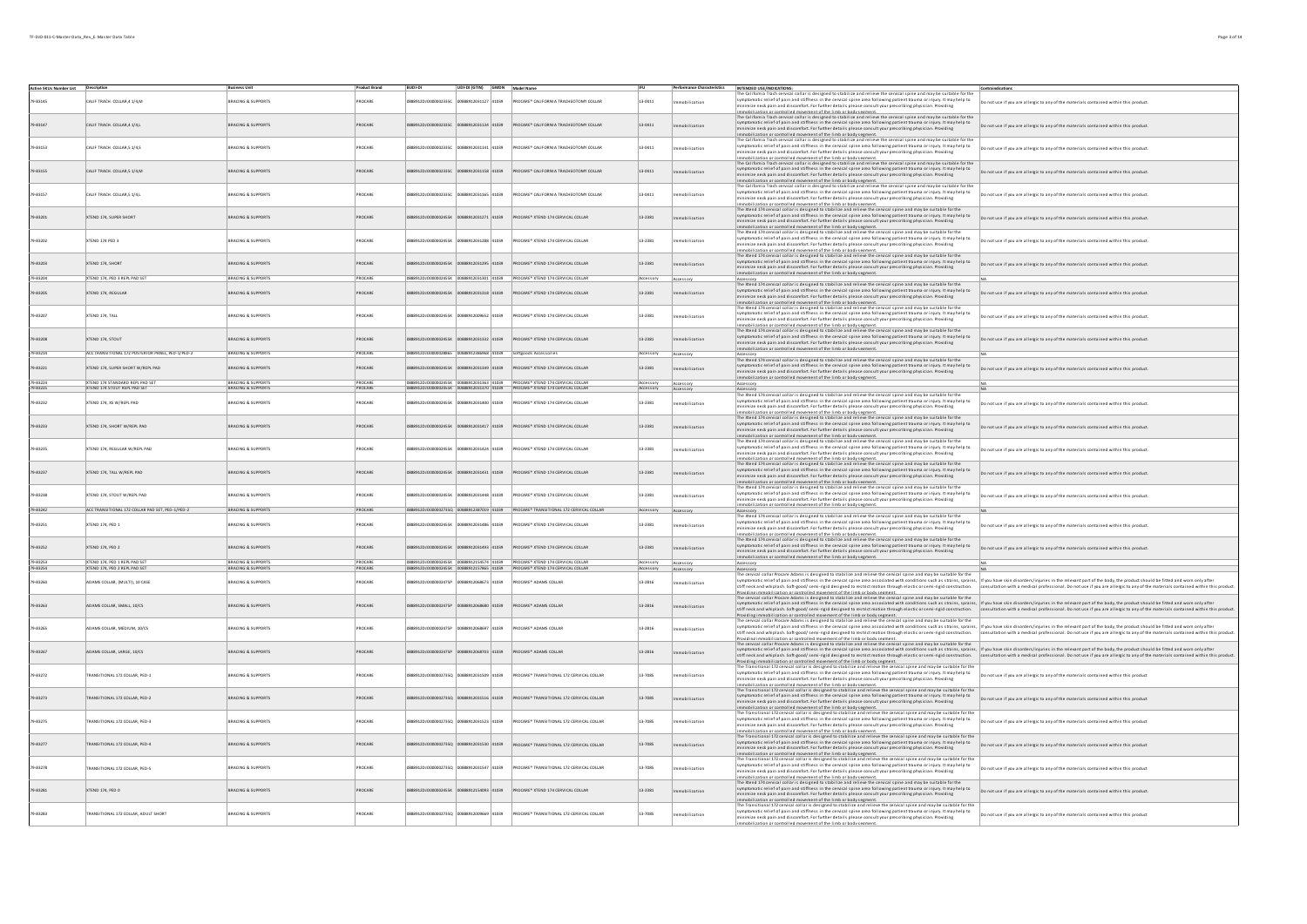| Active SKUs Number List Description |                                                                                                     | <b>Business Unit</b>                            | <b>Product Brand</b> | <b>BUDI-DI</b>     | UDI-DI (GTIN) GMDN Model Name             |                                                                                                                                                  |                                      |             | Performance Characteristics   INTENDED USE/INDICATIONS:                                                                                                                                                                                                                                                                                                                                                                                                                                                                                                                                       |                                                                                                                                                                     |
|-------------------------------------|-----------------------------------------------------------------------------------------------------|-------------------------------------------------|----------------------|--------------------|-------------------------------------------|--------------------------------------------------------------------------------------------------------------------------------------------------|--------------------------------------|-------------|-----------------------------------------------------------------------------------------------------------------------------------------------------------------------------------------------------------------------------------------------------------------------------------------------------------------------------------------------------------------------------------------------------------------------------------------------------------------------------------------------------------------------------------------------------------------------------------------------|---------------------------------------------------------------------------------------------------------------------------------------------------------------------|
| 79-8328                             | RANSITIONAL 172 COLLAR, ADULT REGULAR                                                               | <b>BRACING &amp; SUPPORTS</b>                   | ROCARE               |                    | 00000002735Q 00888912031554 41039         | PROCARE* TRANSITIONAL 172 CERVICAL COLLAR                                                                                                        | 13-7085                              | obilization | The Transitional 172 cervical collar is designed to stabilize and relieve the cervical spine and may be suitable for the<br>symptomatic relief of pain and stiffness in the cervical spine area following patient trauma or injur<br>minimize neck pain and discomfort. For further details please consult your prescribing physician. Providing                                                                                                                                                                                                                                              | Do not use if you are allergic to any of the materials contained within this product                                                                                |
| 79-83287                            | RANSITIONAL 172 COLLAR, ADULT TALL                                                                  | RACING & SUPPORTS                               | ROCARE               |                    | 888912031561 41039                        | ROCARE* TRANSITIONAL 172 CERVICAL COLLAR                                                                                                         | 13-7085                              | obilization | immobilization or controlled movement of the Limb or body segment.<br>The Transitional 172 convict collar is designed to stabilize and relieve the convict spine and may be suitable for the<br>symptomatic relief of pain and stiff<br>minimize neck pain and discomfort. For further details please consult your prescribing physician. Providing<br>Immobilization or controlled movement of the limb or body seement.<br>The Transitional 172 central collar is designed to stabilize and relieve the central spine and maybe suitable for the                                            | Do not use if you are allergic to any of the materials contained within this product                                                                                |
| 79-83288                            | RANSITIONAL 172 COLLAR, ADULT X-TALL                                                                | BRACING & SUPPORTS                              | <b>PROCARE</b>       |                    | 912DJ0000002735Q 00888912031578 41039     | PROCARE* TRANSITIONAL 172 CERVICAL COLLAR                                                                                                        | 13-7085                              | obilization | symptomatic relief of pain and stiffness in the cervical spine area following patient trauma or injury. It may help to<br>minimize neck pain and discomfort. For further details please consult your prescribing physician. Providing<br>immobilization or controlled movement of the limb or body segment.                                                                                                                                                                                                                                                                                   | Do not use if you are allergic to any of the materials contained within this product                                                                                |
| 1.8379<br>79-83325                  | CC TRANSITIONAL 172 COLLAR PAD SET, PED-3/PED-4/PED-5<br>ACC TRANSITIONAL 172 COLLAR PAD SET, ADULT | <b>PACING &amp; CHOOND</b><br>BRACING & SUPPORT |                      |                    | 06012031585 41039                         | PROCARE® TRANSITIONAL 172 CERVICAL COLLAL                                                                                                        |                                      | Accessory   | Accessory                                                                                                                                                                                                                                                                                                                                                                                                                                                                                                                                                                                     |                                                                                                                                                                     |
|                                     |                                                                                                     |                                                 |                      |                    |                                           |                                                                                                                                                  | Accessory                            | viozzag     | Accessory<br>The Transitional 172 cervical collar is designed to stabilize and relieve the cervical spine and may be suitable for the                                                                                                                                                                                                                                                                                                                                                                                                                                                         |                                                                                                                                                                     |
| 79-83351                            | TRANSITIONAL 172 COLLAR SET PED-1                                                                   | <b>BRACING &amp; SUPPORTS</b>                   | PROCARE              |                    | #1014 5231501932350 02535012033534 5029   | PROCARE® TRANSITIONAL 172 CERVICAL COLLAR                                                                                                        | 13-7085                              | obilization | symptomatic relief of pain and stiffness in the cervical spine area following patient trauma or injury. It may help to<br>minimize neck pain and discomfort. For further details please consult your prescribing physician. Provi<br>immobilization or controlled movement of the limb or body sesment.<br>The Transitional 172 cervical collar is designed to stabilize and relieve the cervical spine and may be suitable for the                                                                                                                                                           | not use if you are allergic to any of the materials contained within this product                                                                                   |
| 79-83352                            | TRANSITIONAL 172 COLLAR SET. PED-2                                                                  | BRACING & SUPPORTS                              | ROCARE               |                    | 8912DJ0000002735Q 00888912031660 41039    | PROCARE* TRANSITIONAL 172 CERVICAL COLLAR                                                                                                        | 13-7085                              | bilization  | symptomatic relief of pain and stiffness in the cervical spine area following patient trauma or injury. It may help to<br>minimize neck pain and discomfort. For further details please consult your prescribing physician. Provi<br>mobilization or controlled movement of the limb or body segment.                                                                                                                                                                                                                                                                                         | Do not use if you are allergic to any of the materials contained within this product                                                                                |
| 79-83353                            | TRANSITIONAL 172 COLLAR SET. PED-3                                                                  | <b>BRACING &amp; SUPPORTS</b>                   | ROCARE               | 5557700000027350   | 0888912031677 41039                       | PROCARE* TRANSITIONAL 172 CERVICAL COLLAR                                                                                                        | 13-7085                              | obilization | The Transitional 372 central collar is designed to stabilize and relieve the central spine and may be suitable for the<br>Symptomatic relief of pain and stiffness in the central spine and following patient trauma or injury. I<br>mobilization or controlled movement of the limb or body segment.                                                                                                                                                                                                                                                                                         | not use if you are allergic to any of the materials contained within this product                                                                                   |
| 79.83354                            | TRANSITIONAL 172 COLLAR SET PED-4                                                                   | <b>RRACING &amp; SUPPORTS</b>                   | PROCARE              |                    | PERIA ARAIERSERRARIO O 25 CODODO 1039     | PROCARE® TRANSITIONAL 172 CERVICAL COLLAR                                                                                                        | 13.7085                              | obilization | , innosancassants issuarentes interestes in a statute and a filling the central spine and may be suitable for the<br>Interface in the state of pain and stiffness in the central spine and stileve the central spine and may be s<br>immobilization or controlled movement of the limb or horiv ceement.<br>The Transitional 172 cervical collar is designed to stabilize and relieve the cervical spine and may be suitable for the                                                                                                                                                          | Do not use if you are allergic to any of the materials contained within this product                                                                                |
| 79-83355                            | TRANSITIONAL 172 COLLAR SET. PED-5                                                                  | BRACING & SUPPORTS                              | ROCARE               |                    | 41039                                     | ROCARE* TRANSITIONAL 172 CERVICAL COLLAR                                                                                                         | 13-7085                              | obilization | symptomatic relief of pain and stiffness in the cervical spine area following patient trauma or injury. It may help to<br>minimize neck pain and discomfort. For further details please consult your prescribing physician. Providing<br>immobilization or controlled movement of the limb or body sesment.<br>The Transitional 172 cervical collar is designed to stabilize and relieve the cervical spine and may be suitable for the                                                                                                                                                       | Do not use if you are allergic to any of the materials contained within this product                                                                                |
| 79.83363                            | TRANSITIONAL 172 COLLAR SET, ADULT SHORT                                                            | <b>RRACING &amp; SUPPORTS</b>                   | ROCARE               |                    | 8912010000022350 00888912031214 41039     | PROCARE® TRANSITIONAL 172 CERVICAL COLLAR                                                                                                        | 13.7085                              | obilization | symptomatic relief of pain and stiffness in the cervical spine area following patient trauma or injury. It may help to<br>minimize neck pain and discomfort. For further details please consult your prescribing physician. Providing                                                                                                                                                                                                                                                                                                                                                         | Do not use if you are allergic to any of the materials contained within this product                                                                                |
| 79-83365                            | <b>TRANSITIONAL 172 COLLAR SET. ADULT REGULAR</b>                                                   | BRACING & SUPPORTS                              | <b>PROCARE</b>       | 89120100000027350  | 888912009683 41039                        | PROCARE® TRANSITIONAL 172 CERVICAL COLLAR                                                                                                        | 13-7085                              | bilization  | immunity and controlled movement of the limb or body seament.<br>The Transitional 1722 central conditions are allowed to tability and or lower and a pine a mort may be suitable for the<br>symptomatic relief of pain and stiffness<br>alled movement of the limb or hody cerment                                                                                                                                                                                                                                                                                                            | not use if you are allergic to any of the materials contained within this product                                                                                   |
| 79-83367                            | TRANSITIONAL 172 COLLAR SET. ADULT TALL                                                             | BRACING & SUPPORTS                              | ROCARE               |                    | 88912031721 41039                         | PROCARE* TRANSITIONAL 172 CERVICAL COLLAR                                                                                                        | 13-7085                              | obilization | The Transitional 172 cervical collar is designed to stabilize and relieve the cervical spine and may be suitable for the<br>symptomatic relief of pain and stiffness in the cervical spine area following patient trauma or injur<br>minimize neck pain and discomfort. For further details please consult your prescribing physician. Providing                                                                                                                                                                                                                                              | Do not use if you are allergic to any of the materials contained within this product                                                                                |
| 79-83368                            | TRANSITIONAL 172 COLLAR SET. ADULT X-TALL                                                           | BRACING & SUPPORTS                              | ROCARE               | 9912010000022350   | 00888912031738 41039                      | PROCARE* TRANSITIONAL 172 CERVICAL COLLAR                                                                                                        | 13-7085                              | obilization | Immobilization or controlled movement of the limb or body seement.<br>The Transitional 172 cervical collar is designed to stabilize and relieve the concici spine and may be suitable for the<br>cymptomatic relief of pain and stif<br>minimize neck pain and discomfort. For further details please consult your prescribing physician. Providing                                                                                                                                                                                                                                           | Do not use if you are allergic to any of the materials contained within this product                                                                                |
| 79-83500                            | 3" UNIVERSAL CUNIC COLLAR                                                                           | <b>BRACING &amp; SUPPORTS</b>                   | PROCARE              |                    | 0888912DJO0000024059 00888912031806 41039 | PROCARE* FORM FIT CERVICAL COLLAR                                                                                                                | 13-1338-0-00000 Support              |             | immobilization or controlled movement of the limb or body seement.<br>The Precare Centralian's essigned to kell in the controlled product may be suitable for the information in the production in the relevant point of the body<br>Soft-good designed to restrict motion through elastic construction.                                                                                                                                                                                                                                                                                      | .<br>nsultation with a medical profession:                                                                                                                          |
| 79-83510                            | 4" UNIVERSAL CLINIC COLLAR                                                                          | BRACING & SUPPORTS                              | PROCARE              |                    | 88912DJO0000024059 00888912031899 41039   | <b>PROCARE® FORM FIT CERVICAL COLLAR</b>                                                                                                         | 13-1338-0-00000 Sunnort              |             | Selfaced descend control model in the meanumement.<br>The Proces Certain Collaris designed to help support the certain sphe in a neutral position. May be suitable for the infusion what ain discrete inquiries in the relevant p                                                                                                                                                                                                                                                                                                                                                             |                                                                                                                                                                     |
| 79-83520                            | 2.5" UNIVERSAL CERVICAL COLLAR                                                                      | <b>BRACING &amp; SUPPORTS</b>                   | PROCARE              |                    |                                           | 888912DJO0000024059 00888912031905 41039 PROCARE* FORM FIT CERVICAL COLLAR                                                                       | 13-1338-0-00000 Support              |             | Soft-8000 Obstance to restrict motion is room was the security control spine in a neutral position. May be suitable for the life you have skin disorders/injuines in the relevant part of the body, the product should be fitt<br>ine visual scatted rooted and stiffness associated with centeral spirals and strains or post-operative rehabilitation.<br>Settleand desired to restrict motion through elisatic construction.<br>Settleand desired to restrict motio                                                                                                                        | sultation with a medical professiona                                                                                                                                |
| 79-83922<br>79.83942                | XTEND 174, XSMALL<br><b>XTEND 174 XSMALL REPL PAD SET</b>                                           | <b>BRACING &amp; SUPPORTS</b><br>CCALIFT        | PROCARE<br>SEALUT    | 88912D10000002455K | 00190446298489 41039                      | <b>PROCARE® XTEND 174 CERVICAL COLLAR</b>                                                                                                        | 13-2381                              | philization | symptomatic relief of pain and stiffness in the cervical spine area following patient trauma or injury. It may help to<br>imize neck pain and discomfort. For further details please consult your prescribing physician. Providing<br>imobilization or controlled movement of the limb or body segment.                                                                                                                                                                                                                                                                                       | not use if you are allergic to any of the materials contained within this product.                                                                                  |
| 79-83972                            | XTEND 174, PED O REPL PAD SET                                                                       | <b>BRACING &amp; SUPPORTS</b>                   | PROCARE              |                    |                                           | 88912DJO000002455K 00190446298595 41039 PROCARE* XTEND 174 CERVICAL COLLAR                                                                       | Accessory Accessory                  |             | Accessory                                                                                                                                                                                                                                                                                                                                                                                                                                                                                                                                                                                     |                                                                                                                                                                     |
| 9-85001                             | CLAVICLE SPLINT, PED, XXS                                                                           | BRACING & SUPPORTS                              | PROCARE              |                    |                                           | 0888912DJO000002455K 00190446347224 41039 PROCARE* XTEND 174 CERVICAL COLLAR<br>88912DJO000002425D 00888912033145 13810 PROCARE* CLAVICLE SPLINT | Accessory<br>13-1374-0-00000 Support | Accessory   | Accessory<br>The Donloy Clavicle Posture Support is designed to provide support to the upper back. It may be suitable for clavicle<br>Late in the second provide the substitute of the contract of the second to restrict motion thr<br>fractures and helping to maintain correct posture. Soft-good/semi-rigid designed to restrict motion through elastic or                                                                                                                                                                                                                                | If you have skin disorders/injuries in the relevant part of the body, the product should be fitted and worn only after<br>onsultation with a medical professional   |
| 79-85002                            | CLAVICLE SPLINT,XS                                                                                  | BRACING & SUPPORTS                              | PROCARE              |                    | 88912DJ0000002425D 00888912033152 13810   | PROCARE* CLAVICLE SPLINT                                                                                                                         | 13-1374-0-00000 Support              |             | semi-risid construction.<br>The Donloy Clavicle Posture Support is designed to provide support to the upper back. It may be suitable for clavicle<br>fractures and helping to maintain correct posture. Soft-good/semi-rigid designed to restrict motion through elastic or<br>semi-rigid construction                                                                                                                                                                                                                                                                                        | If you have skin disorders/injuries in the relevant part of the body, the product should be fitted and worn only after<br>nsultation with a medical professiona     |
| 79-85003                            | CLAVICLE SPLINT,S                                                                                   | BRACING & SUPPORTS                              | PROCARE              |                    |                                           | 888912DJO000002425D 00888912033169 13810 PROCARE* CLAVICLE SPLINT                                                                                | 13-1374-0-00000 Support              |             | The Donloy Clavicle Posture Support is designed to provide support to the upper back. It may be suitable for clavicle<br>fractures and helping to maintain correct posture. Soft-good/semi-rigid designed to restrict motion through elastic or<br>semi-rigid construction.                                                                                                                                                                                                                                                                                                                   | If you have skin disorders/injuries in the relevant part of the body, the product should be fitted and worn only after<br>ultation with a medical profession        |
| 9-85005                             | <b>CLAVICLE SPLINT M</b>                                                                            | BRACING & SUPPORTS                              | PROCARE              |                    | 88912DJO000002425D 00888912033176 13810   | PROCARE* CLAVICLE SPLINT                                                                                                                         | 13-1374-0-00000 Sunnort              |             | The Donloy Clavide Posture Support is designed to provide support to the upper back. It may be suitable for clavicle<br>fractures and helping to maintain correct posture. Soft-good/semi-rigid designed to restrict motion throu<br>semi-rigid construction                                                                                                                                                                                                                                                                                                                                  | If you have skin disorders/injuries in the relevant part of the body, the product should be fitted and worn only after<br>Itation with a medical professional       |
| 79-85007                            | CLAVICLE SPLINT.L                                                                                   | <b>BRACING &amp; SUPPORTS</b>                   | PROCARE              |                    |                                           |                                                                                                                                                  | 13-1374-0-00000 Support              |             | The Donloy Clavicle Posture Support is designed to provide support to the upper back. It may be suitable for clavicle<br>fractures and helping to maintain correct posture. Soft-good/semi-rigid designed to restrict motion through elastic or<br>semi-rigid construction.                                                                                                                                                                                                                                                                                                                   | If you have skin disorders/injuries in the relevant part of the body, the product should be fitted and worn only after<br>ultation with a medical professional      |
| 9-85008                             | CLAVICLE SPLINT,XL                                                                                  | BRACING & SUPPORTS                              | ROCARE               |                    | 88912DJ0000002425D 00888912033190 13810   | PROCARE <sup>*</sup> CLAVICLE SPLINT                                                                                                             | 13-1374-0-00000 Support              |             | The Donloy Clavicle Posture Support is designed to provide support to the upper back. It may be suitable for clavicle<br>fractures and helping to maintain correct posture. Soft-good/semi-rigid designed to restrict motion through elastic or                                                                                                                                                                                                                                                                                                                                               | If you have skin disorders/injuries in the relevant part of the body, the product should be fitted and worn only after<br>ultation with a medical professional      |
| 79-85009                            | CLAVICLE SPLINT, XXL                                                                                | BRACING & SUPPORTS                              | ROCARE               |                    | 8912DJO000002425D 00888912033206 13810    | PROCARE* CLAVICLE SPLINT                                                                                                                         | 13-1374-0-00000 Support              |             | The Donloy Clavicle Posture Support is designed to provide support to the upper back. It may be suitable for clavicle<br>fractures and helping to maintain correct posture. Soft-good/semi-rigid designed to restrict motion through elastic or<br>semi-riald construction.<br>The Donloy Clavicle Posture Support is designed to provide support to the upper back. It may be suitable for clavicle<br>Mean and designed to provide the state of the state of the state of the state o                                                                                                       | If you have skin disorders/injuries in the relevant part of the body, the product should be fitted and worn only after<br>consultation with a medical professional. |
| 9-85100                             | <b>NIVERSAL CLAVICLE SPLINT</b>                                                                     | <b>BRACING &amp; SUPPORTS</b>                   | ROCARE               |                    | 88912DJO000002425D 00888912009720 47217   | PROCARE* CLAVICLE SPLINT                                                                                                                         | 13-1374-0-00000 Support              |             | fractures and helping to maintain correct posture. Soft-good/semi-rigid designed to restrict motion through elastic or<br>emi-rigid construction<br>summing the contract of the comfort and support to the lumbar spine. It may be suitable for the symptomatic relieft of                                                                                                                                                                                                                                                                                                                    | If you have skin disorders/injuries in the relevant part of the body, the product should be fitted and worn only after<br>consultation with a medical professional  |
| 9-89003                             | 10 DBL-PULL SACRO-LUMBAR (S)                                                                        | <b>BRACING &amp; SUPPORTS</b>                   | ROCARE               |                    | 8912035910 47217                          | PROCARE* PREMIUM PANEL ELASTIC BINDER                                                                                                            | 13-1361-0-00000 Support              |             | acute and chronic low back pain. Abdominal Support: to provide comfort and support to the abdomen post-operatively.<br>acute and unions for the Marini August to the School School of the School School Comfort and support to Consumeron with a methia- provessions.<br>It may be suitable for strains or muscle weakness of the abdominal area. Rib be<br>the rib area. Soft-cood/semi-rigid designed to restrict motion through elastic or semi-rigid construction.<br>Back Supports: to provide comfort and support to the lumbar spine. It may be suitable for the symptomatic relief of | If you have skin disorders/injuries in the relevant part of the body, the product should be fitted and worn only after                                              |
| 79-89005                            | 10 DBL PULL SACRO-LUMBAR (M)                                                                        | <b>BRACING &amp; SUPPORTS</b>                   | <b>PROCARE</b>       |                    | 8912DJ0000002415B 00888912035927 47217    | PROCARE* PREMIUM PANEL ELASTIC BINDER                                                                                                            | 13-1361-0-00000 Support              |             | it may be suitable for stains or muscle weakness of the addominal area. Rib belts: to provide comfort and support to power-year-to-power than this modical professional. It may be suitable for stains or muscle weakness of t                                                                                                                                                                                                                                                                                                                                                                | If you have skin disorders/injuries in the relevant part of the body, the product should be fitted and worn only after                                              |
| 9-89006                             | 10 DBL PULL SACRO-LUMB(MED/LG)                                                                      | <b>BRACING &amp; SUPPORTS</b>                   | ROCARE               |                    | 47217                                     | PROCARE* PREMIUM PANEL ELASTIC BINDER                                                                                                            | 13-1361-0-00000 Support              |             | It may be suitable for stands en existence of the absommal area. Readers, moreover than the speed of you are allergic to any of the materials contained must consider the stands of the material consideration of the materia                                                                                                                                                                                                                                                                                                                                                                 | If you have skin disorders/injuries in the relevant part of the body, the product should be fitted and worn only after                                              |
| 9-89007                             | 10 DBL PULL SACRO-LUMBAR (L)                                                                        | RACING & SUPPORTS                               | ROCARE               |                    | 47217                                     | ROCARE* PREMIUM PANEL ELASTIC BINDER                                                                                                             | 13-1361-0-00000 Suppor               |             | in a hose formed formed and a superior the lumbs region. It may be subject for the proposition of the formed in<br>Let be point to provide contribution to the behavior of the proposition of the proposition of the state and t                                                                                                                                                                                                                                                                                                                                                              | If you have skin disorders/injuries in the relevant part of the body, the product should be fitted and worn only after                                              |
| 9-89008                             | 10 DBL PULL SACRO-LUMBAR (XL)                                                                       | BRACING & SUPPORTS                              | <b>PROCARE</b>       | 89120100000024158  | 358 47217                                 | PROCARE* PREMIUM PANEL ELASTIC BINDER                                                                                                            | 13-1361-0-00000 Support              |             | the rib area. Softwood/semi-riald decisiond to restrict motion finance instant construction. Conditional finance attaching area allergists any of the materials contained within this product.<br>Back support to provide complex<br>acute and chronic low back pain. Abdominal Support: to provide comfort and support to the abdomen post-operatively.<br>It may be suitable for strains or muscle weakness of the abdominal area. Rib belts: to provide comfort and                                                                                                                        |                                                                                                                                                                     |
| 9-89009                             | 10"DBL PULL SACRO LUMBAR XXL                                                                        | RACING & SUPPORTS                               | ROCARE               |                    | 47217                                     | ROCARE <sup>*</sup> PREMIUM PANEL ELASTIC BINDER                                                                                                 | 13-1361-0-00000 Suppor               |             | the rib area. Soft-cood/semi-rigid designed to restrict motion through elastic or semi-rigid construction.<br>Back Supports: to provide comfort and support to the lumbar spine. It may be suitable for the symptomatic exlief of<br>acute and unumuruw were permi-were murdle weakness of the abdominal area. Nobelts: to provide comfort and support to a support to a murdle provider communication to a murdle product the account of the abdominal area in the                                                                                                                           | If you have skin disorders/injuries in the relevant part of the body, the product should be fitted and worn only after                                              |
| 9-89009-10                          | 10" DBL PULL SACRO LUM XXX                                                                          | BRACING & SUPPORTS                              | ROCARE               |                    | 47217                                     | PROCARE <sup>*</sup> PREMIUM PANEL ELASTIC BINDER                                                                                                | 13-1361-0-00000 Support              |             | ith and a statement of the control of the community of the control of the control of the state of you are allegicts any of the matrials contained within this product.<br>But Dayton: to proved comfor and support to the interve<br>sources the state for states in the experiment support the photocolumn of the best of the state of the state of the media in the media interest in the state of the information of the media interest of the media interest of                                                                                                                           |                                                                                                                                                                     |
| 9-89040                             | 10 CRISS-CROSS BINDER (UNIV)                                                                        | <b>BRACING &amp; SUPPORTS</b>                   | ROCARE               |                    | 888912036115 47217                        | ROCARE <sup>*</sup> PREMIUM PANEL ELASTIC BINDER                                                                                                 | 13-1361-0-00000 Support              |             | the rib area. Soft-cood/semi-rield designed to restrict motion through elastic or semi-rigid construction.<br>Back Supports: to provide comfort and support to the lumbar spine. It may be suitable for the symptomatic relief of<br>acute and chronic low back pain. Abdominal Support: to provide comfort and support to the abdomen post-operatively.<br>It may be suitable for strains or muscle weakness of the abdominal area. Rib belts: to provide comfort and                                                                                                                        | If you have skin disorders/injuries in the relevant part of the body, the product should be fitted and worn only after                                              |
| 89043                               | 10" ABDOMINAL BINDER, S                                                                             | BRACING & SUPPORTS                              | ROCARE               |                    | 8912036122 47217                          | PROCARE <sup>*</sup> PREMIUM PANEL ELASTIC BINDER                                                                                                | 13-1361-0-00000 Sunnort              |             | ith and a statement of the statement of the statement of the statement of the statement of the state of you are slegiclo any of the materials contained within this product.<br>Back supports provide contained decisions in the<br>acute and chronic row back park. Abdominal support: to provide commons and support to the abdomen post-operatively.<br>It may be suitable for strains or muscle weakness of the abdominal area, Rib belts: to provide comfort and                                                                                                                         |                                                                                                                                                                     |
|                                     | 10" ABDOMINAL BINDER,N                                                                              | RACING & SUPPORTS                               | ROCARE               |                    | 8912DJ0000002415B 00888912036139 47217    | PROCARE* PREMIUM PANEL ELASTIC BINDER                                                                                                            | 13-1361-0-00000 Support              |             | it may be subble for stain of much exchasis of the abbrinial are. Its batter, to provide commutance that are subpleted any of the materials contained withit his product material and the state of the state of the state of t                                                                                                                                                                                                                                                                                                                                                                |                                                                                                                                                                     |
|                                     |                                                                                                     |                                                 |                      |                    |                                           |                                                                                                                                                  |                                      |             |                                                                                                                                                                                                                                                                                                                                                                                                                                                                                                                                                                                               |                                                                                                                                                                     |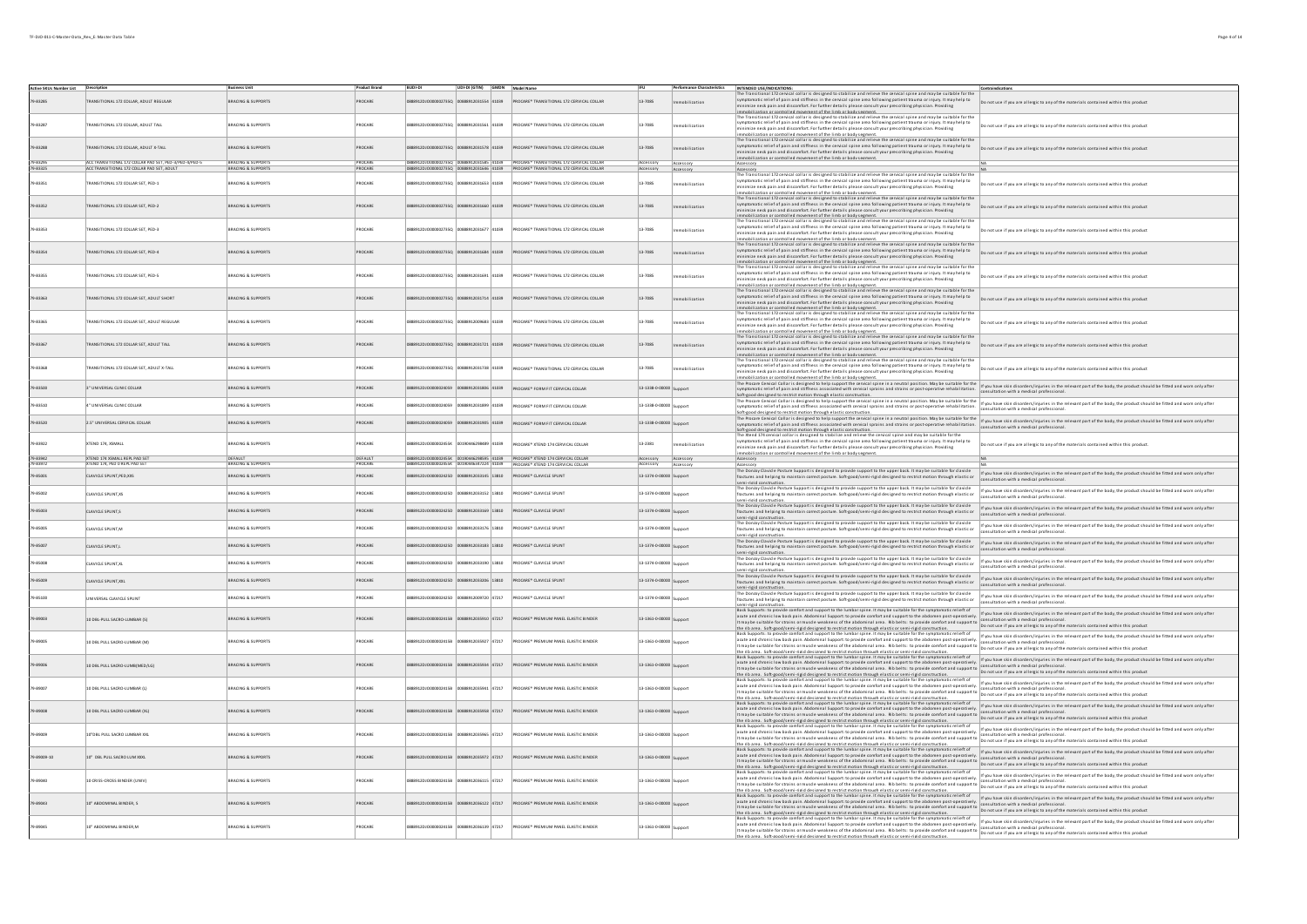$\perp$ 

| Active SKUs Number List Description |                               |                               | <b>Product Brand</b> | <b>BUDI-DI</b>                            |                               |                | UDI-DI (GTIN) GMDN Model Name                                              | IFU                     | <b>Performance Characteristics</b> | INTENDED USE/INDICATIONS:<br>Contraindications<br>Back Supports: to provide comfort and support to the lumbar spine. It may be suitable for the symptomatic relieft of                                                                                                                                                                                                                                                                                                                     |
|-------------------------------------|-------------------------------|-------------------------------|----------------------|-------------------------------------------|-------------------------------|----------------|----------------------------------------------------------------------------|-------------------------|------------------------------------|--------------------------------------------------------------------------------------------------------------------------------------------------------------------------------------------------------------------------------------------------------------------------------------------------------------------------------------------------------------------------------------------------------------------------------------------------------------------------------------------|
| 9.89047                             | 10" ABDOMINAL BINDER.L        | BRACING & SUPPORTS            | PROCARE              | 888912DJ0000002415B 00888912036146 47217  |                               |                | PROCARE* PREMIUM PANEL ELASTIC BINDER                                      | 13-1361-0-00000 Sunnor  |                                    | Baskspoors to provide combrised supports the lumbar space is used to the the proportional cells of the material individuals in the material provide the product should be fitted and wom only after<br> transple suitable for ta                                                                                                                                                                                                                                                           |
|                                     |                               |                               |                      |                                           |                               |                |                                                                            |                         |                                    | the rib area. Soft-good/semi-rigid designed to restrict motion through elastic or semi-rigid construction.                                                                                                                                                                                                                                                                                                                                                                                 |
|                                     |                               |                               |                      |                                           |                               |                |                                                                            |                         |                                    | Back Supports: to provide comfort and support to the lumbar spine. It may be suitable for the symptomatic relieft of<br>If you have skin disorders/injuries in the relevant part of the body, the product should be fitted and worn only after                                                                                                                                                                                                                                             |
| 9.89048                             | 0" ARDOMINAL RINDER XI        | BRACING & SUPPORTS            | ROCARE               | 00120100000024150                         | 88912036153 47217             |                | PROCARE® PREMIUM PANEL FLASTIC RINDER                                      | 13-1361-0-00000         |                                    | ast supports powde compt and supports the lithest pure. In myres waver we represent the state of the state state and in district in the state in the authority in the state of the state in the state of the state of the stat                                                                                                                                                                                                                                                             |
|                                     |                               |                               |                      |                                           |                               |                |                                                                            |                         |                                    |                                                                                                                                                                                                                                                                                                                                                                                                                                                                                            |
|                                     | 10" ABDOMI NAL BINDER XXL     | <b>BRACING &amp; SUPPORTS</b> | PROCARE              | 920120100000024159                        | 00888912036160 47217          |                | PROCARE* PREMIUM PANEL ELASTIC BINDER                                      | 13-1361-0-00000         |                                    | orts: to provide comfort and support to the lumbar spine. It may be suitable for the symptomatic relieft of<br><b>Back Sun</b><br>If you have skin disorders/injuries in the relevant part of the body, the product should be fitted and worn only after<br>Bats Suppone to prove common max support to move for the support to the addomen post-operatively. If you are sun ossores nymes in the western you will be well as the support of the state of the state of the state of the st |
| 3-89049                             |                               |                               |                      |                                           |                               |                |                                                                            |                         |                                    |                                                                                                                                                                                                                                                                                                                                                                                                                                                                                            |
|                                     |                               |                               |                      |                                           |                               |                |                                                                            |                         |                                    | the rib area. Soft-cood/semi-ricid designed to restrict motion through elastic or semi-ricid construction.<br>Back Supports: to provide comfort and support to the lumbar spine. It may be suitable for the symptomatic relieft o                                                                                                                                                                                                                                                          |
| 9-89050                             | NIVERSAL RIB BELT / MALE      | BRACING & SUPPORTS            | ROCARE               |                                           |                               | 1036177 47717  | ROCARE* PREMIUM PANEL ELASTIC BINDER                                       | 13-1361-0-00000         |                                    | If you have skin disorders/injuries in the relevant part of the body, the product should be fitted and worn only after<br>acute and chronic low back pain. Abdominal Support: to provide comfort and support to the abdomen post-operatively.                                                                                                                                                                                                                                              |
|                                     |                               |                               |                      |                                           |                               |                |                                                                            |                         |                                    | it may be suitable for strains or muscle weakness of the abdominal area. Rib belts: to provide comfort and support to possessively consistent in a medical professional. It may be suitable for strains or muscle weakness of                                                                                                                                                                                                                                                              |
|                                     |                               |                               |                      |                                           |                               |                |                                                                            |                         |                                    | the rib area. Soft-spod/semi-ricid designed to restrict motion through elastic or semi-ricid construction.<br>Back Supports: to provide comfort and support to the lumbar spine. It may be suitable for the symptomatic relief of<br>If you have skin disorders/injuries in the relevant part of the body, the product should be fitted and worn only after                                                                                                                                |
| 89050-004                           | VERSAL RIB BELT / MALE        | <b>RACING &amp; SUPPORTS</b>  |                      |                                           |                               | 778 47217      | ROCARE <sup>*</sup> PREMIUM PANEL ELASTIC BINDER                           | 3-1361-0-00000          |                                    | onsultation with a medical professio                                                                                                                                                                                                                                                                                                                                                                                                                                                       |
|                                     |                               |                               |                      |                                           |                               |                |                                                                            |                         |                                    | It may be suitable for strains or muscle weakness of the abdominal area. Rib belts: to provide comfort and support to wina wina wind with research in the methods contained within this product is product in the materials co                                                                                                                                                                                                                                                             |
|                                     | IVERSAL RIB BELT / FEMALE     | <b>RACING &amp; SUPPORTS</b>  |                      |                                           |                               |                |                                                                            |                         |                                    | If you have skin disorders/injuries in the relevant part of the body, the product should be fitted and worn only after                                                                                                                                                                                                                                                                                                                                                                     |
|                                     |                               |                               | ROCARE               |                                           |                               | 47217          | ROCARE <sup>*</sup> PREMIUM PANEL ELASTIC BINDER                           | 13-1361-0-00000         |                                    | exering in the back pain. Abdominal Support to provide comfort and support to the abdomen post-operatively consultation with a medical professional.<br>It may be suitable for strains or musde weakness of the abdominal area. R                                                                                                                                                                                                                                                          |
|                                     |                               |                               |                      |                                           |                               |                |                                                                            |                         |                                    | es you auteure for a semi-main term and the extrict motion through elastic or semi-maid construction.<br>In the real Soft-eood/semi-maid designed to restrict motion through elastic or semi-maid construction.<br>It Supports: to p                                                                                                                                                                                                                                                       |
| 8-89060-004                         | VERSAL RIB BELT / FEMALE      | RACING & SUPPORTS             | ROCARI               |                                           |                               | 2808 47217     | OCARE* PREMIUM PANEL ELASTIC BINDER                                        | 13-1361-0-00000 Sunnort |                                    | If you have skin disorders/injuries in the relevant part of the body, the product should be fitted and worn only after<br>acute and chronic low back pain. Abdominal Support: to provide comfort and support to the abdomen post-operatively.                                                                                                                                                                                                                                              |
|                                     |                               |                               |                      |                                           |                               |                |                                                                            |                         |                                    | acute and chronic low back pain. Abdominat support: to provene communisme symptoms were security to a provide contained by the abdomination with a metric contained within this product.<br>It may be suitable for strains or mus                                                                                                                                                                                                                                                          |
|                                     |                               |                               |                      |                                           |                               |                |                                                                            |                         |                                    | is the above that we realist the substitution in the above that is the contract of the substitution.<br>Back Supports: to provide comfort and support to the lumbar spine. It may be suitable for the symptomatic relieft of<br>Bac<br>If you have skin disorders/injuries in the relevant part of the body, the product should be fitted and worn only after                                                                                                                              |
| 9-89070                             | " 3-PANEL BINDER (30"-45")    | <b>RACING &amp; SUPPORTS</b>  | ROCARE               |                                           |                               | 805 47217      | <b>PROCARE* PREMIUM PANEL ELASTIC BINDER</b>                               | 13-1361-0-00000 Support |                                    | acute and chronic low back pain. Abdominal Support: to provide comfort and support to the abdomen post-operatively.<br>acute and chronic low back pain. Abdominal Support: to provide comfort and support to the abdomen post-operatively.<br>It may be suitable for strains or muscle weakness of the abdominal area. No belist: to provide comfort and                                                                                                                                   |
|                                     |                               |                               |                      |                                           |                               |                |                                                                            |                         |                                    | the rib area. Soft-rood/semi-rigid designed to restrict motion through elastic or semi-rigid construction.<br>Back Supports: to provide comfort and support to the lumbar spine. It may be suitable for the symptomatic relieft o                                                                                                                                                                                                                                                          |
| 9-89071                             | " 3-PANEL BINDER (45" - 62")  | BRACING & SUPPORTS            | PROCARE              |                                           |                               | 009812 47217   | PROCARE* PREMIUM PANEL ELASTIC BINDER                                      | 13-1361-0-00000 Support |                                    | If you have skin disorders/injuries in the relevant part of the body, the product should be fitted and worn only after<br>acute and chronic low back pain. Abdominal Support: to provide comfort and support to the abdomen post-operatively.                                                                                                                                                                                                                                              |
|                                     |                               |                               |                      |                                           |                               |                |                                                                            |                         |                                    | acute and chronic low back pain. Abdominat support: to prever communisme support with a manuform and support to consistation with a meusus preversions.<br>It may be suitable for strains or muscle weakness of the abdominal whe                                                                                                                                                                                                                                                          |
|                                     |                               |                               |                      |                                           |                               |                |                                                                            |                         |                                    | is marked and the contract of the contract of the contract of the contract of the contract of the contraction.<br>Back Supports : to provide comfort and support to the lumbar spine. It may be suitable for the symptomatic reli<br>If you have skin disorders/injuries in the relevant part of the body, the product should be fitted and worn only after                                                                                                                                |
| 3-89080                             | 0 UNIVERSAL ABD/SAC SUPPORT   | BRACING & SUPPORTS            | ROCARE               |                                           | 00888912009829 47217          |                | <b>PROCARE* PREMIUM PANEL ELASTIC BINDER</b>                               | 13-1361-0-00000 Support |                                    | acute and chronic low back pain. Abdominal Support: to provide comfort and support to the abdomen post-operatively.                                                                                                                                                                                                                                                                                                                                                                        |
|                                     |                               |                               |                      |                                           |                               |                |                                                                            |                         |                                    | cute and chronic low back pain. Aeuermine: support, w powers servers we serve your conservation in construction with a medicar provessional.<br>Imay be suitable for strains or muscle weakness of the abdominios were reamine<br>the rib area. Soft-cood/semi-ricid designed to restrict motion through elastic or semi-ricid construction.                                                                                                                                               |
| 3-89083                             | NDUSTRIAL BACK SPRT, SM       | <b>BRACING &amp; SUPPORTS</b> | PROCARE              | 0888912DJO000002385N 00888912156530 33031 |                               |                | PROCARE* INDUSTRIAL BACK SUPPORT                                           | 13-1331-0-00000 Support |                                    | the Parties of the State of the State of the State of the State of the State of the Lumbarspine. It may be suitable $\frac{1}{2}$ you have skin disorders/njuries in the relevant part of the body, the product should be fitted a<br>for the symptomatic relief of acute and chronic low back pain. Soft-good/semi-rigid designed to restrict motion                                                                                                                                      |
|                                     |                               |                               |                      |                                           |                               |                |                                                                            |                         |                                    | consultation with a medical professional<br>rough elastic or semi-rigid construction.                                                                                                                                                                                                                                                                                                                                                                                                      |
| 8908                                | DUSTRIAL BACK SPRT, M         | <b>RACING &amp; SUPPORTS</b>  | ROCARI               |                                           | 00888912036290 33031          |                | ROCARE <sup>*</sup> INDUSTRIAL BACK SUPPORT                                | 13-1331-0-00000 Sunnert |                                    | The Procare Industrial Back Support is designed to provide comfort and support of the lumbar spin term be suitable if you have skin disorders/injuries in the relevant part of the body, the product should be fitted and wom<br>for the symptomatic relief of acute and chronic low back pain. Soft-good/semi-rigid designed to restrict motion                                                                                                                                           |
|                                     |                               |                               |                      |                                           |                               |                |                                                                            |                         |                                    | consultation with a medical professional.<br>uch elastic or semi-ricid construction                                                                                                                                                                                                                                                                                                                                                                                                        |
| 3-89087                             | NDUSTRIAL BACK SUPPORT - LG   | <b>BRACING &amp; SUPPORTS</b> | PROCARE              | 888912DJO000002385N                       | 00888912036306 33031          |                | PROCARE <sup>*</sup> INDUSTRIAL BACK SUPPORT                               | 13-1331-0-00000 Support |                                    | on the Protocol Assume that the substantial of the lambar spine. It may be suitable<br>The Protare Industrial Back Support is designed to provide comfort and support of the Lumbar spine. It may be suitable if you have skin di<br>for the symptomatic relief of acute and chronic low back pain. Soft-good/semi-rigid designed to restrict motion                                                                                                                                       |
|                                     |                               |                               |                      |                                           |                               |                |                                                                            |                         |                                    | consultation with a medical professional                                                                                                                                                                                                                                                                                                                                                                                                                                                   |
| 9-89088                             | NOUSTRIAL RACK SUPPORT - XI   | <b>BRACING &amp; SUPPORTS</b> | PROCARE              | 888912DJO00002385N 00888912036313 33031   |                               |                | PROCARE* INDUSTRIAL BACK SUPPORT                                           | 13-1331-0-00000         |                                    | hterwitten and construction of the state of the state of the comparation of the lumbarspine. It may be suitable if you have skin disorders/injuries in the relevant part of the body, the product should be fitted and wom onl<br>for the symptomatic relief of acute and chronic low back pain. Soft-good/semi-rigid designed to restrict motion                                                                                                                                          |
|                                     |                               |                               |                      |                                           |                               |                |                                                                            |                         |                                    | consultation with a medical professional                                                                                                                                                                                                                                                                                                                                                                                                                                                   |
| 3-89089                             | NDUSTRIAL BACK SUPPORT - XXL  | <b>BRACING &amp; SUPPORTS</b> | PROCARE              | 888912DJO000002385N 00888912036320 33031  |                               |                | PROCARE <sup>*</sup> INDUSTRIAL BACK SUPPORT                               | 13-1331-0-00000 Support |                                    | htmumb electric ream-analysismant.com<br>The Procare industrial Back Support is designed to provide comfort and support of the lumbar spine. It may be suitable $\ t\ $ you have skin disorders/injuries in the elevant part of t<br>for the symptomatic relief of acute and chronic low back pain. Soft good/semi-rigid designed to restrict motion                                                                                                                                       |
|                                     |                               |                               |                      |                                           |                               |                |                                                                            |                         |                                    | consultation with a medical professiona<br>through elastic or semi-rigid construction.                                                                                                                                                                                                                                                                                                                                                                                                     |
|                                     |                               |                               |                      |                                           |                               |                |                                                                            |                         |                                    | Back Supports: to provide comfort and support to the lumbar spine. It may be suitable for the symptomatic relieft of<br>If you have skin disorders/injuries in the relevant part of the body, the product should be fitted and worn only after                                                                                                                                                                                                                                             |
| 3-89090                             | 2 " 4-PANEL BINDER (30"-45")  | RACING & SUPPORTS             | ROCARE               |                                           |                               | 47217          | OCARE <sup>*</sup> PREMIUM PANEL ELASTIC BINDER                            | 3-1361-0-0000           |                                    | Bats Supports provide confort and supports the lumbar stress of the universal method of the state of the base is in district projects in the release part of the objects in the release of the provide conformation of the sta                                                                                                                                                                                                                                                             |
|                                     |                               |                               |                      |                                           |                               |                |                                                                            |                         |                                    | the rib area. Soft-cood/semi-ricid desicned to restrict motion throuch elastic or semi-ricid construction.<br>Back Supports: to provide comfort and support to the lumbar spine. It may be suitable for the symptomatic relieft o<br><b>Back Sun</b>                                                                                                                                                                                                                                       |
| 3-8909                              | 12 "4-PANEL BINDER (45"- 62") | BRACING & SUPPORTS            | ROCARE               |                                           |                               | 47217          | OCARE <sup>*</sup> PREMIUM PANEL ELASTIC BINDER                            | 13-1361-0-00000 Support |                                    | If you have skin disorders/injuries in the relevant part of the body, the product should be fitted and worn only after<br>acute and chronic low back pain. Abdominal Support: to provide comfort and support to the abdomen post-operatively.                                                                                                                                                                                                                                              |
|                                     |                               |                               |                      |                                           |                               |                |                                                                            |                         |                                    | https://example.org/animatory/environment/systems.com/example.com/example.com/example.com/example.com/example.com/example.com/example.com/example.com/example.com/example.com/example.com/example.com/example.com/example.com/                                                                                                                                                                                                                                                             |
| 79-89120                            | COMFORT-FORM INSERT - 8"      | <b>BRACING &amp; SUPPORTS</b> | PROCARE              | 0888912DJO000002365J 00888912036405 33031 |                               |                | PROCARE* COMFORT FOAM INSERT                                               | 13-1329-0-00000 Sunnort |                                    | the rib area. Softeood/semi-ried designed to restrict motion through elastic or semi-ried construction.<br>The rib area, Softeood/semi-ried designed to restrict motion through elastic or semi-ried construction.<br>To be used wit                                                                                                                                                                                                                                                       |
|                                     |                               |                               |                      |                                           |                               |                |                                                                            |                         |                                    | good/semi-rigid designed to restrict motion through elastic or semi-rigid construction.<br>consultation with a medical professional.                                                                                                                                                                                                                                                                                                                                                       |
| 9-89142                             | IND BACK SUP W/SUSPENDERS XS  | <b>BRACING &amp; SUPPORTS</b> | PROCARE              |                                           |                               |                | 0888912DJC000002385N 00888912036412 33031 PROCARE* INDUSTRIAL BACK SUPPORT | 13-1331-0-00000 Support |                                    | RODATARTHERING SECURE SECURE IN A SURFORM OF POWER COMPOSITION OF THE UNITED FRAME IS TO A SURFORM IN THE PRODUCT AND IN STATE OF THE PROGRET AND IN STATE IN THE PRODUCT AND AN AN OUTDOOK AND ARREST AND A SURFORM OF THE PA<br>for the symptomatic relief of acute and chronic low back pain. Soft-good/semi-rigid designed to restrict motion<br>through elastic or semi-rigid construction.<br>consultation with a medical professional                                               |
|                                     |                               |                               |                      |                                           |                               |                |                                                                            |                         |                                    |                                                                                                                                                                                                                                                                                                                                                                                                                                                                                            |
| 3-89143                             | IND BACK SUPP W/SUSPENDERS-SM | BRACING & SUPPORTS            | ROCARE               | 88912DJO000002385N 00888912036429 33031   |                               |                | PROCARE* INDUSTRIAL BACK SUPPORT                                           | 13-1331-0-00000 Support |                                    | imputer experiment to the substantial state in the substantial state of the lumbar spine. It may be suitable if you have skin disorders/najuries in the relevant part of the body, the product should be fitted and wom only a<br>for the symptomatic relief of acute and chronic low back pain. Soft-good/semi-rigid designed to restrict motion<br>consultation with a medical professional.                                                                                             |
|                                     |                               |                               |                      |                                           |                               |                |                                                                            |                         |                                    | ough elastic or semi-rigid construction                                                                                                                                                                                                                                                                                                                                                                                                                                                    |
| $-8914$                             | IND BACK SUPP W/SUSPENDERS-M  | BRACING & SUPPORTS            | ROCARE               | 888912DJO000002385N 00888912036436 33031  |                               |                | PROCARE* INDUSTRIAL BACK SUPPORT                                           | 13-1331-0-00000 Support |                                    | The Procare industrial Back Support is designed to provide comfort and support of the lumbar spine. It may be suitable it you have skin disorders/injuries in the relevant part of the body, the product should be fitted and<br>for the symptomatic relief of acute and chronic low back pain. Soft-good/semi-rigid designed to restrict motion<br>consultation with a medical professional                                                                                               |
|                                     |                               |                               |                      |                                           |                               |                |                                                                            |                         |                                    | in the physical contraction.<br>The Postal elastic premiering into the signed to provide confort and support of the lumbar spine. It may be suitable substant universement the melves are also and the policy into product should                                                                                                                                                                                                                                                          |
| 3-89147                             | ND BACK SUPP W/SUSPENDERS-LG  | BRACING & SUPPORTS            | PROCARE              |                                           | 00888912036443 33031          |                | PROCARE* INDUSTRIAL BACK SUPPORT                                           | 13-1331-0-00000 Support |                                    | for the symptomatic relief of acute and chronic low back pain. Soft-good/semi-rigid designed to restrict motion<br>consultation with a medical professional                                                                                                                                                                                                                                                                                                                                |
|                                     |                               |                               |                      |                                           |                               |                |                                                                            |                         |                                    | hrough elastic or semi-rigid construction<br>melastic of semi-rivia usin.usin.usin.com/or and support of the lumbar spine. It may be suitable<br>para industrial Back Support is designed to provide comfort and support of the lumbar spine. It may be suitable<br>https://www.c                                                                                                                                                                                                          |
| 9-89148                             | IND BACK SUPP W/SUSPENDERS-XL | <b>BRACING &amp; SUPPORTS</b> | PROCARE              |                                           |                               |                | PROCARE® INDUSTRIAL RACK SUPPORT                                           | 13-1331-0-0000          |                                    | for the symptomatic relief of acute and chronic low back pain. Soft-good/semi-rigid designed to restrict motion<br>consultation with a medical professiona                                                                                                                                                                                                                                                                                                                                 |
|                                     |                               |                               |                      |                                           |                               |                |                                                                            |                         |                                    | much elastic or semi-rigid construction                                                                                                                                                                                                                                                                                                                                                                                                                                                    |
| 9-89149                             | ND BACK SUPP W/SUSPENDERS-XXL | <b>BRACING &amp; SUPPORTS</b> | PROCARE              | 888912DJO000002385N 00888912036467 33031  |                               |                | PROCARE* INDUSTRIAL BACK SUPPORT                                           | 13-1331-0-00000 Support |                                    | The Procare industrial Back Support is designed to provide comfort and support of the lumbar spine. It may be suitable if you have skin disorders/injuries in the relevant part of the body, the product should be fitted and<br>consultation with a medical professional                                                                                                                                                                                                                  |
|                                     |                               |                               |                      |                                           |                               |                |                                                                            |                         |                                    | much elactic or cemi rigid construction                                                                                                                                                                                                                                                                                                                                                                                                                                                    |
| 79-89149L                           | ND BACK SUPP W/SUSP XXX       | <b>BRACING &amp; SUPPORTS</b> | PROCARE              | 0888912DJO000002385N 00888912036474 33031 |                               |                | PROCARE* INDUSTRIAL BACK SUPPORT                                           | 13-1331-0-00000 Support |                                    | The Procare industrial Back Support is designed to provide comfort and support of the lumbar spine. It may be suitable the back stin discribers in the relevant part of the body, the product should be fitted and wom only af<br>consultation with a medical professiona                                                                                                                                                                                                                  |
|                                     |                               |                               |                      |                                           |                               |                |                                                                            |                         |                                    | through elastic or semi-rigid construction.<br><u>l Industrial and Constant in a Constant union.</u><br>The Procare industrial Back Support is designed to provide comfort and support of the lumbar spine. It may be suitable in the axis ndisorders/injuries in the relevant part                                                                                                                                                                                                        |
| 9-89149X                            | ND RACK SUPP W/SUSP - XXXII   | <b>BRACING &amp; SUPPORTS</b> | PROCARE              | 888912DJO000002385N 00888912036481 33031  |                               |                | PROCARE* INDUSTRIAL BACK SUPPORT                                           | 13-1331-0-00000 Sunnort |                                    | for the symptomatic relief of acute and chronic low back pain. Soft-good/semi-rigid designed to restrict motion<br>ultation with a medical profession:                                                                                                                                                                                                                                                                                                                                     |
|                                     |                               |                               |                      |                                           |                               |                |                                                                            |                         |                                    | through elastic or semi-rigid construction.<br>Back Supports: to provide comfort and support to the lumbar spine. It may be suitable for the symptomatic relieft of<br>If you have skin disorders/injuries in the relevant part of the body, the product should be fitted and worn only after                                                                                                                                                                                              |
| 79-89150                            | UNIV DELUXE RIB BELT.MALE     | <b>BRACING &amp; SUPPORTS</b> | PROCARE              | 88912DJ0000002415B                        |                               | 2036498 47217  | PROCARE* PREMIUM PANEL ELASTIC BINDER                                      | 13-1361-0-00000 Sur     |                                    | acute and chronic low back pain. Abdominal Support: to provide comfort and support to the abdomen post-operatively<br>ltation with a medical profess<br>acute and chronic low back pain. Abdominer support to provide women with security to the account pain of support to constitution with a medical protessional.<br>It may be suitable for strains or muscle weakness of the abdomin                                                                                                  |
|                                     |                               |                               |                      |                                           |                               |                |                                                                            |                         |                                    | the rib area. Soft-enod/cemi-rield designed to restrict motion through elastic or semi-rigid construction                                                                                                                                                                                                                                                                                                                                                                                  |
|                                     |                               |                               |                      |                                           |                               |                |                                                                            |                         |                                    | Back Supports: to provide comfort and support to the Jumbar spine. It may be suitable for the symptomatic relieft of<br>If you have skin disorders/injuries in the relevant part of the body, the product should be fitted and worn only after                                                                                                                                                                                                                                             |
| 79-89151                            | NIV DLX RIB BELT, MALE U/XL   | BRACING & SUPPORTS            | ROCARE               | 88912DJO000002415B 00888912036504 47217   |                               |                | PROCARE* PREMIUM PANEL ELASTIC BINDER                                      | 13-1361-0-00000 Suppo   |                                    | Bats Support to provide common that support we runned symbol to the absolute process constant in the absolution in the memory of the memory and the memory and the memory of the memory of the memory of the memory of the mem                                                                                                                                                                                                                                                             |
|                                     |                               |                               |                      |                                           |                               |                |                                                                            |                         |                                    | the rib area. Soft-good/semi-rigid designed to restrict motion through elastic or semi-rigid construction.<br>Back Supports: to provide comfort and support to the lumbar spine. It may be suitable for the symptomatic relieft of<br>If you have skin disorders/injuries in the relevant part of the body, the product should be fitted and worn only after                                                                                                                               |
| 9-89160                             | NIV DELUXE RIB BELT,FEMALI    | <b>BRACING &amp; SUPPORTS</b> | PROCARE              | 888912DJ0000002415B 008                   |                               | 12036511 47217 | PROCARE* PREMIUM PANEL ELASTIC BINDER                                      | 13-1361-0-00000         |                                    | Bats Suppone to prove common max support to me where the support to the addomen post-operatively. If you are sun assorts furgers in the witherman who are well associated to the state of the state of the addomination of a s                                                                                                                                                                                                                                                             |
|                                     |                               |                               |                      |                                           |                               |                |                                                                            |                         |                                    |                                                                                                                                                                                                                                                                                                                                                                                                                                                                                            |
|                                     |                               |                               |                      |                                           |                               |                |                                                                            |                         |                                    | Back Supports: to provide comfort and support to the lumbar spine. It may be suitable for the symptomatic relieft of                                                                                                                                                                                                                                                                                                                                                                       |
| 79.89183                            | 0 CRISS-CROSS W/SIDE PULL-SM  | RRACING & SUPPORTS            | ROCARE               | 912010000024159                           | 00888912036573 47217          |                | PROCARE® PREMIUM PANEL FLASTIC RINDER                                      | 13-1361-0-00000         |                                    | Baskspoors to provide combrised supports the lumbar space is used to the the proportional cells of the material individuals in the material provide the space of the space of the space of the space of the space of the spac                                                                                                                                                                                                                                                              |
|                                     |                               |                               |                      |                                           |                               |                |                                                                            |                         |                                    | $[ln\,n\,n\,k\,k\,with\,n\,k\,with\,n\,k\,with\,n\,k\,with\,n\,k\,with\,n\,k\,with\,n\,k\,with\,n\,k\,with\,n\,k\,with\,n\,k\,with\,n\,k\,with\,n\,k\,with\,n\,k\,with\,n\,k\,with\,n\,k\,with\,n\,k\,with\,n\,k\,with\,n\,k\,with\,n\,k\,with\,n\,k\,with\,n\,k\,with\,n\,k\,with\,n\,k\,with\,n\,$                                                                                                                                                                                       |
| 9-89185                             | 0 CRISS-CROSS W/SIDE PULL-M   | BRACING & SUPPORTS            | PROCARE              |                                           |                               | 6580 47217     | PROCARE* PREMIUM PANEL ELASTIC BINDER                                      | 13-1361-0-00000         |                                    | If you have skin disorders/injuries in the relevant part of the body, the product should be fitted and worn only after                                                                                                                                                                                                                                                                                                                                                                     |
|                                     |                               |                               |                      |                                           |                               |                |                                                                            |                         |                                    |                                                                                                                                                                                                                                                                                                                                                                                                                                                                                            |
|                                     |                               |                               |                      |                                           |                               |                |                                                                            |                         |                                    | the rib area. Soft epod/semi-rial designed to restrict motion theatic assessment in the construction. Do not use if you are allergic to any of the materials contained within this product.<br>Task support to powder combin and                                                                                                                                                                                                                                                           |
| $3 - 89187$                         | 10 CRISS-CROSS W/SIDE PULL-LG | RACING & SUPPORTS             | ROCARE               |                                           |                               | 97 47217       | ROCARE <sup>*</sup> PREMIUM PANEL ELASTIC BINDER                           | 3-1361-0-0000           |                                    | www.cutoble.forstwire.musulmini.rupport.to.photow.cutome.html beliefs to any idea method method in the media profile product in the subsequent in the subsequent in the subsequent in the subsequent in the product in the pro                                                                                                                                                                                                                                                             |
|                                     |                               |                               |                      |                                           |                               |                |                                                                            |                         |                                    |                                                                                                                                                                                                                                                                                                                                                                                                                                                                                            |
|                                     |                               |                               |                      |                                           |                               |                |                                                                            |                         |                                    | the rib area. Soft-cood/semi-rigid designed to restrict motion through elastic or semi-rigid construction.<br>Base Supports: to provide comfort and support to the lumbar spine. It may be suitable for the symptomatic relieft o<br>If you have skin disorders/injuries in the relevant part of the body, the product should be fitted and worn only after                                                                                                                                |
| 3-89188                             | 0 CRISS-CROSS W/SIDE PULL-XL  | BRACING & SUPPORTS            | PROCARE              |                                           |                               | 603 47217      | <b>PROCARE* PREMIUM PANEL ELASTIC BINDER</b>                               | 13-1361-0-00000         |                                    | acute and chronic low back pain, Adobimies augustic. May well as experience to provide comfort and support to without any members processive compare in the second of the materials contained within this product. It may be s                                                                                                                                                                                                                                                             |
|                                     |                               |                               |                      |                                           |                               |                |                                                                            |                         |                                    | it has you can be a filterated with a state of the model in the state over to produce the interest of the supports of the state of the state of the state of the state of the state of the state of the state of the state of                                                                                                                                                                                                                                                              |
| $3-8918$                            | 10 CRISS-CROSS BINDER - XXL   | <b>RACING &amp; SUPPORTS</b>  | ROCARE               |                                           |                               | 610 47217      | ROCARE <sup>*</sup> PREMIUM PANEL ELASTIC BINDER                           | 13-1361-0-00000 Support |                                    | If you have skin disorders/injuries in the relevant part of the body, the product should be fitted and worn only after                                                                                                                                                                                                                                                                                                                                                                     |
|                                     |                               |                               |                      |                                           |                               |                |                                                                            |                         |                                    | kwa wie unter twie wie wie mieste weaknes of the abdominal area. Rib belts: to provide combit and support to lose attaction with a medical professional. It was been the suitable for stains of the materials contained within                                                                                                                                                                                                                                                             |
|                                     |                               |                               |                      |                                           |                               |                |                                                                            |                         |                                    | the rib area. Soft-enod/cemi-rield deciened to restrict motion through elastic or semi-rield construction.<br>Back Supports: to provide comfort and support to the lumbar spine. It may be suitable for the symptomatic relieft o<br>If you have skin disorders/injuries in the relevant part of the body, the product should be fitted and worn only after                                                                                                                                |
| $3 - 89210$                         | 9" 3-PANEL BINDER(62"-74")    | BRACING & SUPPORTS            | PROCARE              |                                           |                               | 89 47217       | PROCARE* PREMIUM PANEL ELASTIC BINDER                                      | 13-1361-0-00000 Support |                                    | acute and chronic low back pain. Abdominal Support: to provide comfort and support to the abdomen post-operatively.<br>acute and chronic low back pain. Abdominal Support: to provide comfort and support to the abdomen post-operatively. Consultation with a medical professional.<br>It may be suitable for strains or muscle weakness of the abdomin                                                                                                                                   |
|                                     |                               |                               |                      |                                           |                               |                |                                                                            |                         |                                    | may be authorized to a summer or measure we assume that include the state of semi-rigid construction.<br>In the area , Soft-eood/semi-rigid designed to restrict motion through elastic or semi-rigid construction.<br>Ack Supports:                                                                                                                                                                                                                                                       |
| 9-89220                             | 12" 4 PANEL BINDER(62"-74")   | <b>RACING &amp; SUPPORTS</b>  | ROCARE               |                                           | 0002415B 00888912009850 47217 |                | PROCARE* PREMIUM PANEL ELASTIC BINDER                                      | 13-1361-0-00000 Sunnort |                                    | race experience wherever werever any support to une lumbar spine. It may be suitable for the symptomatic mileft of light have skin disorders/injuries in the mileant part of the body, the product should be fitted and wom on                                                                                                                                                                                                                                                             |
|                                     |                               |                               |                      |                                           |                               |                |                                                                            |                         |                                    | acute and chronic low back pain. Abdominal Support: to provide comfort and support to the abdomen post-operatively.<br>It may be suitable for strains or muscle weakness of the abdominal area. Rub better to provide comfort and<br>the rib area. Soft-good/semi-rigid designed to restrict motion through elastic or semi-rigid construction.                                                                                                                                            |
|                                     |                               |                               |                      |                                           |                               |                |                                                                            |                         |                                    |                                                                                                                                                                                                                                                                                                                                                                                                                                                                                            |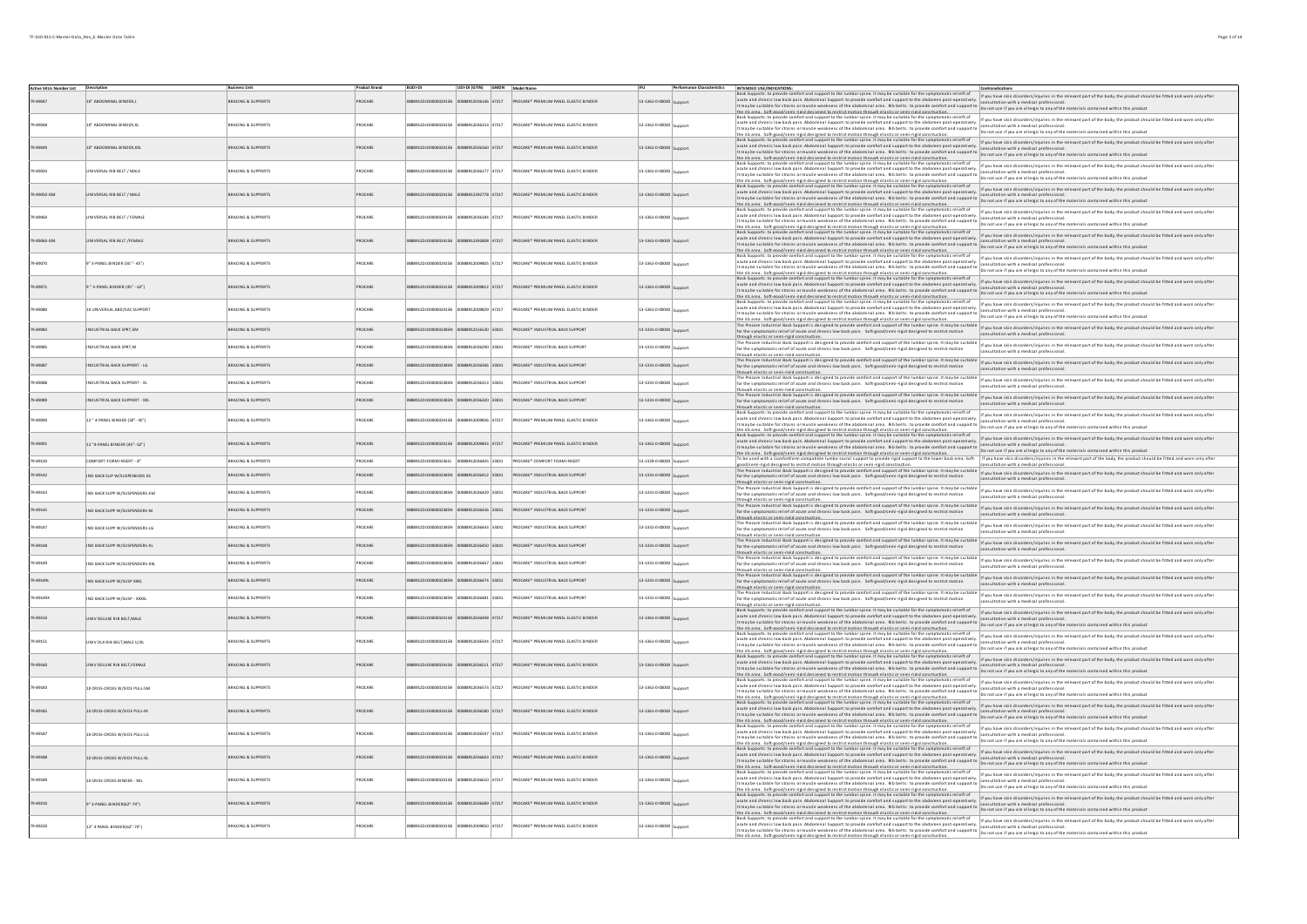| <b>Active SKUs Number List Description</b> |                                |                               | <b>Product Brand</b> | <b>BUDI-DI</b>             | UDI-DI (GTIN) GMDN Model Name             |                                                                             |                                  |                | Performance Characteristics INTENDED USE/INDICATIONS:<br>.<br>X Supports : to provide comfort and support to the lumbar spine. It may be suitable for the symptomatic relieft of<br>acute and chronic low back pain. Abdominal Support: to provide comfort and support to the abdomen post-operatively.                                                                                                                                                                                                                                                                                                                                                                                                     | Contraindications<br>If you have skin disorders/injuries in the relevant part of the body, the product should be fitted and worn only after                         |
|--------------------------------------------|--------------------------------|-------------------------------|----------------------|----------------------------|-------------------------------------------|-----------------------------------------------------------------------------|----------------------------------|----------------|-------------------------------------------------------------------------------------------------------------------------------------------------------------------------------------------------------------------------------------------------------------------------------------------------------------------------------------------------------------------------------------------------------------------------------------------------------------------------------------------------------------------------------------------------------------------------------------------------------------------------------------------------------------------------------------------------------------|---------------------------------------------------------------------------------------------------------------------------------------------------------------------|
| 9-89240                                    | CLINIC RET. SUP W/COMP STR-S/M | BRACING & SUPPORTS            | PROCARE              |                            | 88912DJO000002415B 00888912036719 41442   | <b>PROCARE* PREMIUM PANEL ELASTIC BINDER</b>                                | 13-1361-0-00000 Support          |                | acute and chronic low back pain. Abdominal Support: to provide comfort and support to the abdomen post-operatively.<br>It may be suitable for strains or muscle weakness of the abdominal area. Rib belts: to provide comfort and<br>the rib area. Soft-rood/semi-rigid designed to restrict motion through elastic or semi-rigid construction.                                                                                                                                                                                                                                                                                                                                                             |                                                                                                                                                                     |
| 79-89241                                   | CLINIC RET.SUP W/COMP STR-L/XL | <b>BRACING &amp; SUPPORTS</b> | PROCARE              | 888912DJ0000002415B        | 0888912036726 41442                       | PROCARE* PREMIUM PANEL ELASTIC BINDER                                       | 13-1361-0-00000 9                |                | Back Support: to provide comfort and support to the lumbar spine. It may be suitable for the symptomatic ellert of<br>  actio and chronic low back pain. Abdominal Support: to provide confort and support to the abdomen post-op<br>acute and chronic low back pain. Apoominal support to provide commentaire support to the word one process control consultation with a medical protessional.<br>It may be suitable for strains or muscle weakness of the aboomina                                                                                                                                                                                                                                       |                                                                                                                                                                     |
| 9-89250                                    | 9" PANEL BINDER(82-100"), XXXL | <b>BRACING &amp; SUPPORTS</b> | PROCARE              | 8912DJ0000002415R          | 3888912036733 47217                       | PROCARE* PREMIUM PANEL ELASTIC BINDER                                       | 13-1361-0-00000 c                |                | the rib area. Soft-cood/semi-ricid desicned to restrict motion throuch elastic or semi-ricid construction.<br>Back Supports: to provide comfort and support to the lumbar spine. It may be suitable for the symptomatic relieft o<br>assissport to provide combit and supports the lumbar pays in the year of the form that we are also the method in the method in the method of the product should be fitted and wom only after<br>  it and choral bestain or must b<br>the rib area. Soft-good/semi-rigid designed to restrict motion through elastic or semi-rigid construction.                                                                                                                        |                                                                                                                                                                     |
| 79-89260                                   | 12" PANEL BINDER(82-100"), 3XL | BRACING & SUPPORTS            | PROCARE              | 8912D1000002415F           | 740 47217                                 | <b>PROCARE® PREMIUM PANEL FLASTIC RINDER</b>                                | 13-1361-0-00000                  |                | It may be suitable for stains or muscle weakness of the abdominal area. Rib belts: to provide comfort and support to  ponellation with a medical professional. It may be suitable for stains or muscle weakness of the abdomin                                                                                                                                                                                                                                                                                                                                                                                                                                                                              |                                                                                                                                                                     |
| 9-89270                                    | 9" 3-PANEL BINDER(72-84") 2XL  | RACING & SUPPORTS             | ROCARE               |                            | 47217                                     | PROCARE <sup>*</sup> PREMIUM PANEL ELASTIC BINDE                            | 13-1361-0-00000 Suppor           |                | the rib area. Soft-eood/semi-rield designed to restrict motion through elastic or semi-rigid construction.<br>Back Supports: to provide comfort and support to the lumbar spine. It may be suitable for the symptomatic relief of<br>acute and chronic low back pain. Abdominal Support: to provide comfort and support to the abdomen post-operatively. Consultation with a medical professional.<br>It may be suitable for strains or muscle weakness of the abdomin                                                                                                                                                                                                                                      | If you have skin disorders/injuries in the relevant part of the body, the product should be fitted and worn only after                                              |
| 79-89280                                   | 12" 4-PANEL BINDER(72-84") 2XL | <b>BRACING &amp; SUPPORTS</b> | PROCARE              | 88912DJ0000002415B         | 00888912036818 47217                      | PROCARE* PREMIUM PANEL ELASTIC BINDER                                       | 13-1361-0-00000 Support          |                | he rib area. Soft-enod/cemi-rield declened to restrict motion through elastic or cemi-rield construction<br>acted to the contract of the contract of the contract and summer is summer to the symptomatic relieft of provides in the relief of the book of the book the product should be fitted and wom only after<br>It may be exitable for                                                                                                                                                                                                                                                                                                                                                               |                                                                                                                                                                     |
| 79-89293                                   | MATERNITY BELT - S             | <b>BRACING &amp; SUPPORTS</b> | PROCARE              | 02912010000023950          | 36825 33031                               | <b>PROCARE* MATERNITY BELT</b>                                              | 13-1335-0-00000 c                |                | ivas in unionic no ano paramonium response to photocomical subsettion of the statement of considerior installation with a medical professional.<br>The synes substant indication of the abdominations in the better to produce co                                                                                                                                                                                                                                                                                                                                                                                                                                                                           |                                                                                                                                                                     |
|                                            |                                |                               |                      |                            |                                           |                                                                             |                                  |                | It may be suitable for the symptomatic relief of lumbar pain and discomfort due to stretching and expansion of the the basis and stretching inter air the body. the relevant part of the body, the product should be fitted an<br>restrict motion through elastic or semi-rigid construction.<br>The Procare Maternity Belt is designed to provide support to the lumbar spine and abdominal area during pregnancy                                                                                                                                                                                                                                                                                          |                                                                                                                                                                     |
| 79.89295                                   | MATERNITY REIT . M             | <b>BRACING &amp; SUPPORTS</b> | PROCARE              | 02912010000023950          | 10000013<br>LEUEE CERSE                   | PROCARE® MATERNITY REIT                                                     | 13-1335-0-00000                  |                | instructure in the interest of the complete the company of the company of the company of the interest of the sindicate interest injuries in the relevant part of the body, the product should be fitted and wom only after<br>abd                                                                                                                                                                                                                                                                                                                                                                                                                                                                           |                                                                                                                                                                     |
| 9-8929                                     | <b>IATERNITY BELT - I</b>      | <b>IRACING &amp; SUPPORTS</b> | ROCARE               |                            | 9 33031                                   | PROCARE <sup>*</sup> MATERNITY BELT                                         | 13-1335-0-00000 Support          |                | restrict motion through elastic or semi-rigid construction.<br>The Procare Maternity Belt is designed to provide support to the lumbar spine and abdominal area during pregnancy<br>It may be suitable for the symptomatic relief of<br>abdomen. Overall, it provides support and comfort to the lower back and abdomen. Soft-good/semi-rigid designed to consultation with a medical professional.<br>assuments , see and the district of the second control of the second and assume the second second second second<br>restrict motion through elastic or semi-rigid construction.<br>The Procare Maternity Belt is designed to provide                                                                  | If you have skin disorders/injuries in the relevant part of the body, the product should be fitted and worn only after                                              |
| 79-89298                                   | AATERNITY BELT - XL            | BRACING & SUPPORTS            | PROCARE              | 88912DJ0000002395Q         | 6856 33031                                | ROCARE <sup>*</sup> MATERNITY BELT                                          | 13-1335-0-00000 Sunnort          |                | It may be suitable for the symptomatic relief of lumbar pain and discomfort due to stretching and expansion of the<br>abdomen. Overall, it provides support and comfort to the lower back and abdomen. Soft-good/semi-rigid designed to<br>restrict motion through elastic or semi-rigid construction.                                                                                                                                                                                                                                                                                                                                                                                                      | If you have skin disorders/injuries in the relevant part of the body, the product should be fitted and worn only after<br>ultation with a medical professional      |
| 79-89323                                   | 12" ABDOMINAL BINDER.S         | <b>BRACING &amp; SUPPORTS</b> | PROCARE              | 888912DJ0000002415B        | 863 47217                                 | PROCARE* PREMIUM PANEL ELASTIC BINDER                                       | 13-1361-0-00000 Sunnor           |                | sack Supports: to provide comfort and support to the lumbar spine. It may be suitable for the symptomatic relieft of<br>a call Abdominal Support to provide comfort and support to the abdomen post-operatively. [If you have skin disorders/hyjeris in the relevant part of the body, the product should be fitted and wom only after<br>acute and Continuum wark permi-housement suppose to be abdominata are subjects: to provide comfort and support to <b>constructions of construction are inverse</b> provisions. The absolute the abdominata within this product<br>It m<br>the rib area. Soft-good/semi-rigid designed to restrict motion through elastic or semi-rigid construction.              |                                                                                                                                                                     |
| 79.89325                                   | 12" ABDOMINAL BINDER.M         | <b>BRACING &amp; SUPPORTS</b> | PROCARE              | 8912D10000002415F          | 870 47717                                 | <b>PROCARE® PREMIUM PANEL FLASTIC RINDER</b>                                | 3-1361-0-00000                   |                | ine thates. Safesodicesimal description and many requires an experiment and required to the many property in the many property in the second the state of the second state of the second state of the second state of the seco                                                                                                                                                                                                                                                                                                                                                                                                                                                                              |                                                                                                                                                                     |
| 9-8932                                     | 12" ABDOMINAL BINDER,          | BRACING & SUPPORT!            | ROCARE               |                            |                                           | ROCARE <sup>*</sup> PREMIUM PANEL ELASTIC BINDER                            | 13-1361-0-00000 Suppor           |                | and the product of the product and support to the lumbar spine. It may be suitable for the symptomatic relieft of<br>acute and chronic low back pain. Abdominal Support: to provide comfort and support to the abdomen post-opera<br>acure and chronic row back pain. Addonninal support to provide commercial support to the addonner pusc-operatively.<br>It may be suitable for strains or muscle weakiness of the abdominal area. Nib belts: to provide comfort an<br>the rib area. Softwood/semi-rigid designed to restrict motion through elastic or semi-rigid construction.<br>Back Supports: to provide comfort and support to the lumbar spine. It may be suitable for the symptomatic relieft of | If you have skin disorders/injuries in the relevant part of the body, the product should be fitted and worn only after                                              |
| 9-89328                                    | 12" ABDOMINAL BINDER,XL        | BRACING & SUPPORTS            | PROCARE              | 8912DJ0000002415B          | 47217                                     | PROCARE <sup>*</sup> PREMIUM PANEL ELASTIC BINDER                           | 13-1361-0-00000 Sunnort          |                | acute and chronic low back pain. Abdominal Support: to provide comfort and support to the abdomen post-operatively.<br>acute and chronic low back pain. Abdominal Support: to provide comfort and support to the abdomen post-operatively.<br>It may be suitable for strains or muscle weakness of the abdominal area. Rb below the constrained support<br>it may be a statement in the material distinction mount materials controllers. Do not use it you are allergive any our materials community materials and the statement of the statement of the statement of the statement of t                                                                                                                   | If you have skin disorders/injuries in the relevant part of the body, the product should be fitted and worn only after                                              |
| 9-89329                                    | 12" ABDOMINAL BINDER, XXL      | <b>BRACING &amp; SUPPORTS</b> | PROCARE              |                            | 00 47217                                  | PROCARE* PREMIUM PANEL ELASTIC BINDER                                       | 13-1361-0-00000 Su               |                | acute and chronic low back pain. Abdominal support: to provue cumuriams assume the measurement of consultation with a meture provessions.<br>It may be suitable for strains or muscle weakness of the abdominal area. Risbelets:                                                                                                                                                                                                                                                                                                                                                                                                                                                                            |                                                                                                                                                                     |
| 79.89333                                   | 14" ARDOMINAL RINDER S         | <b>RRACING &amp; SUPPORTS</b> | PROCARE              |                            | 88912DJO000002415R 00888912036917 47217   | PROCARE® PREMIUM PANEL FLASTIC RINDER                                       | 13-1361-0-00000 Support          |                | Back Supports: to provide comfort and support to the lumbar spine. It may be suitable for the symptomatic relieft of<br> BaxSupport:to powde combet and supports the lumbar spine. It may be strike to the pupports in the stimulation of the meteory in the meteory in the meteory and the end to the public studies that and wom only after and wom<br>the rib area. Soft-cood/semi-ricid desicned to restrict motion throuch elastic or semi-ricid construction.<br>Back Supports: to provide comfort and support to the lumbar spine. It may be suitable for the symptomatic relieft o                                                                                                                  |                                                                                                                                                                     |
| 9-89335                                    | 14" ABDOMINAL BINDER,M         | BRACING & SUPPORTS            | PROCARE              |                            |                                           | ROCARE <sup>*</sup> PREMIUM PANEL ELASTIC BINDER                            | 13-1361-0-00000 Support          |                | acute and chronic low back pain. Abdominal Support: to provide comfort and support to the abdomen post-operatively.<br>active and chronic low back pain. Addonnial support, to provide common and support to the addonner posseperatively.<br>It may be suitable for strains or muscle weakiness of the abdominal area. Nib befits: the provide confort<br>the ribares. Softwood/semi-rield decisined to restrict motion through elastic or semi-rield construction. Donot use if you are allergic to any of the materials contained within this product.<br>Bask sponts: to provide combina                                                                                                                | If you have skin disorders/injuries in the relevant part of the body, the product should be fitted and worn only after                                              |
| 9-89337                                    | 14" ABDOMINAL BINDER,          | <b>RACING &amp; SUPPORT!</b>  | ROCARE               |                            | 47217                                     | ROCARE <sup>*</sup> PREMIUM PANEL ELASTIC BINDE                             | 13-1361-0-00000                  |                | acute and chronic low back pain. Abdominal Support: to provide comfort and support to the abdomen post-operatively.<br>It may be suitable for strains or muscle weakness of the abdominal area. Rib belts: to provide comfort and<br>the rib area. Soft-rood/semi-rigid designed to restrict motion through elastic or semi-rigid construction.                                                                                                                                                                                                                                                                                                                                                             |                                                                                                                                                                     |
| 9-89338                                    | 14" ABDOMINAL BINDER,XL        | <b>BRACING &amp; SUPPORTS</b> | PROCARE              | 888912DJO000002415B 008889 | 848 47217                                 | PROCARE* PREMIUM PANEL ELASTIC BINDER                                       | 13-1361-0-00000 Suppor           |                | active and chonic low be downwith the separation was tunned assumed to the symptomatic relieft of<br>In the and chonic low based in a substitution of a substitution of a substitution of the and was a substitution with the sta<br>acute and cnronic low back pain. Awouming support, to juvenus summers were even to the product comfort and support to consultation with a medical provessional.<br>It may be suitable for strains or muscle weakiness of the abdo<br>the rib area. Soft-enod/cemi-rigid designed to restrict motion through elastic or semi-rigid construction.                                                                                                                        |                                                                                                                                                                     |
| 79.89339                                   | 14" ARDOMINAL RINDER XXI       | <b>RRACING &amp; SUPPORTS</b> | PROCARE              | 120120100000024155         | 47217                                     | PROCARE® PREMIUM PANEL FLASTIC RINDER                                       | 13-1361-0-00000                  |                | Back Supports: to provide comfort and support to the lumbar spine. It may be suitable for the symptomatic relieft of<br>Back support to provide comfortant support to provide confort and supports the abdome post-operatively. If you have slind disorder/injunes in the event and we overy the process more compared and a support of a support of a                                                                                                                                                                                                                                                                                                                                                      | If you have skin disorders/injuries in the relevant part of the body, the product should be fitted and worn only after                                              |
| 79-89352                                   | COMFORTFORM BACK SUPP. XS      | BRACING & SUPPORTS            | PROCARE              |                            |                                           | 0888912DJO000002595W 00888912037013 33031 PROCARE* ComfortFORM™Back Support | 13-4996-0-00000 Support          |                | The Procare ComfortForm Back Support is designed to provide comfort and support of the lumbar spine. It may be<br>suitable for the symptomatic relief of acute and chronic low back pain. Soft-good/semi-rigid designed to restri<br>motion through elastic or semi-rigid construction.                                                                                                                                                                                                                                                                                                                                                                                                                     | If you have skin disorders/injuries in the relevant part of the body, the product should be fitted and worn only after<br>nsultation with a medical professional    |
| 79-89353                                   | COMFORTFORM BACK SUPP. SM      | BRACING & SUPPORTS            | PROCARE              |                            | 888912DJO000002595W 00888912037020 33031  | PROCARE* ComfortFORM™Back Support                                           | 13-4996-0-00000 Support          |                | The Procare ComfortForm Back Support is designed to provide comfort and support of the lumbar spine. It may be<br>suitable for the symptomatic relief of acute and chronic low back pain. Soft-good/semi-rigid designed to restri<br>stion through elactic or cemi-rigid construction                                                                                                                                                                                                                                                                                                                                                                                                                       | If you have skin disorders/injuries in the relevant part of the body, the product should be fitted and worn only after<br>nsultation with a medical professional    |
| 79-89355                                   | COMFORTFORM BACK SUPP, MED     | BRACING & SUPPORTS            | PROCARE              |                            |                                           | 0888912DJO000002595W 00888912037037 33031 PROCARE* ComfortFORM™Back Support | 13-4996-0-00000 Support          |                | munity in minimum and the minimum community of the community of the lumbar spine. It may be<br>Suitable for the symptomatic relief of acute and chronic low back pain. Soft-good/semi-rigid designed to restrict<br>notion through elastic or semi-rigid construction                                                                                                                                                                                                                                                                                                                                                                                                                                       | If you have skin disorders/injuries in the relevant part of the body, the product should be fitted and worn only after<br>nsultation with a medical professional    |
| 79.89357                                   | COMFORT FORM RACK SUPP 16      | BRACING & SUPPORTS            | PROCARE              |                            | 888912DJO000002595W 00888912037044 33031  | PROCARE* ComfortFORM™Back Support                                           | 13-4996-0-00000 Support          |                | <br>The Procare ComfortForm Back Support is designed to provide comfort and support of the lumbar spine. It may be<br>suitable for the symptomatic relief of acute and chronic low back pain. Soft-good/semi-rigid designed to re<br>motion through elastic or semi-rigid construction.                                                                                                                                                                                                                                                                                                                                                                                                                     | If you have skin disorders/injuries in the relevant part of the body, the product should be fitted and worn only after<br>nsultation with a medical professional    |
| 79-89358                                   | COMFORT FORM BACK SUPP. XL     | BRACING & SUPPORTS            | PROCARE              |                            |                                           | 888912DJO000002595W 00888912037051 33031 PROCARE* ComfortFORM™Back Support  | 13-4996-0-00000 Support          |                | The Procare ComfortForm Back Support is designed to provide comfort and support of the lumbar spine. It may be<br>suitable for the symptomatic relief of acute and chronic low back pain. Soft-good/semi-rigid designed to restrict<br>motion through elastic or semi-rigid construction.                                                                                                                                                                                                                                                                                                                                                                                                                   | If you have skin disorders/injuries in the relevant part of the body, the product should be fitted and worn only after<br>ultation with a medical professiona       |
| 9,89359                                    | COMFORT FORM BACK SUPP, XXI    | <b>RRACING &amp; SUPPORTS</b> | PROCARE              |                            | 120012010000002595W 00888912032068        | PROCARE* ComfortFORM™Back Support                                           | 13-4996-0-00000 Support          |                | The Procare ComfortForm Back Support is designed to provide comfort and support of the lumbar spine. It may be<br>suitable for the symptomatic relief of acute and chronic low back pain. Soft-good/semi-rigid designed to restrict<br>motion through elastic or semi-rigid construction.                                                                                                                                                                                                                                                                                                                                                                                                                   | If you have skin disorders/injuries in the relevant part of the body, the product should be fitted and worn only after<br>sultation with a medical professiona      |
| 79-89359-10                                | COMEORT FORM BACK SUPP XXXI    | BRACING & SUPPORTS            | PROCARE              |                            | 0888912DJO000002595W 00888912037075 33031 | PROCARE* ComfortFORM™Back Support                                           | 13-4996-0-00000 Support          |                | measure comfort form Back Support is designed to provide comfort and support of the lumbar spine. It may be<br>suitable for the symptomatic relief of acute and chronic low back pain. Soft-good/semi-rigid designed to restrict<br>motion through elastic or semi-rigid construction.<br>Back Supports: to provide comfort and support to the lumbar spine. It may be suitable for the symptomatic relieft of                                                                                                                                                                                                                                                                                              | If you have skin disorders/injuries in the relevant part of the body, the product should be fitted and worn only after<br>onsultation with a medical professional   |
| 79-89364                                   | 9" PERSONAL BINDER, S/M        | <b>BRACING &amp; SUPPORTS</b> | PROCARE              | 8912DJ000002415R           | 0888912037082 47217                       | PROCARE* PREMIUM PANEL ELASTIC BINDER                                       | 13-1361-0-00000                  |                | acute and chronic low back pain. Abdominal Support: to provide comfort and support to the abdomen post-operatively.<br>its and you consider the main of the state of the state of the state over the posterior in the state of the state of the state of the state of the state of the state of the state of the state of the state of the state of t                                                                                                                                                                                                                                                                                                                                                       | If you have skin disorders/injuries in the relevant part of the body, the product should be fitted and worn only after<br>nsultation with a medical professi        |
| 79-89366                                   | 9" PERSONAL BINDER, M/L        | BRACING & SUPPORTS            | PROCARE              |                            | 37099 47217                               | PROCARE* PREMIUM PANEL ELASTIC BINDER                                       | 13-1361-0-00000 Support          |                | acute and chronic low back pain. Apoominal support to provide the window with the product content of support to consultation with a method puresal within this product if you are allergic to any of the materials contained w                                                                                                                                                                                                                                                                                                                                                                                                                                                                              | If you have skin disorders/injuries in the relevant part of the body, the product should be fitted and worn only after                                              |
| 79-89376                                   | 10" PERSONAL BINDER, M/L       | <b>BRACING &amp; SUPPORTS</b> | PROCARE              | 88912DJ000002415B          | 00888912037105 47217                      | PROCARE* PREMIUM PANEL ELASTIC BINDER                                       | 13-1361-0-00000 Sunnort          |                | active and chronic low back pain. Abdominal Support: in provide comfort and support to the abdomen post-operatively. If you have skin disorders/injuries in the relevant part of the body, the product should be fitted and wo<br>acute and chronic low back pain. Abdominal Support: to provide comfort and support to the abdomen post-operatively. Consultation with a medical professional.<br>It may be suitable for strains or muscle weakness of the abdomin<br>the ribares. Softwood/semi-riald desiened to restrict motion through elastic or semi-riald construction.<br>Bask support: in provide common and support to the Discussions of the common propriational control of the semi-rial d    |                                                                                                                                                                     |
| 79-89384                                   | 12" PERSONAL BINDER, S/M       | <b>BRACING &amp; SUPPORTS</b> | PROCARE              | 828912DJ0000002415B        | 3888912037112 47217                       | PROCARE* PREMIUM PANEL ELASTIC BINDER                                       | 13-1361-0-00000                  |                | It may be suitable for strains or muscle weakness of the abdominal area. Rib belts: to provide comfort and support to consultation with a medical professional.<br>The state of the constant of the most of the abdominal area. R<br>the rib area. Soft-good/semi-rigid designed to restrict motion through elastic or semi-rigid construction.                                                                                                                                                                                                                                                                                                                                                             | ultation with a medical profe                                                                                                                                       |
| 79-89386                                   | 12" PERSONAL BINDER, M/L       | <b>BRACING &amp; SUPPORTS</b> | PROCARE              | 8912DJ000002415R           | 888912009867 47217                        | PROCARE* PREMIUM PANEL ELASTIC BINDER                                       | 13-1361-0-00000                  |                | a cute to a conservative of the substant substant and the substant of the symptomatic relieft of the relief of<br>The and cute of the base of the substant substant and substant and we conserve the substant of the substant of<br><br>examplement of the back pain. Abdominal Support to provide comfort and support to the abdomen post-operatively [consultation with a medical professional.]<br> It may be suitable for strains or musde weakness of the abdominal                                                                                                                                                                                                                                    |                                                                                                                                                                     |
| 9-90173                                    | HIP ABDUCTION PILLOW,S         | BRACING & SUPPORTS            | PROCARE              |                            | 888912037334 36228                        | PROCARE* HIP ABDUCTION PILLOWS                                              | 13-2746-0-00000   Immobilization |                | Hip Abduction Pillow is designed to help position the hips away from the centre of the body (abduction). I<br>may be suitable for post-operative use to maintain hip abduction. Providing immobilization or controlled movement                                                                                                                                                                                                                                                                                                                                                                                                                                                                             | If you have skin disorders/injuries in the relevant part of the body, the product should be fitted and worn only after<br>consultation with a medical professional. |
| 9-90180                                    | LIMLINE HIP ABDUC PILLOW, UNIV | <b>BRACING &amp; SUPPORTS</b> | PROCARE              |                            |                                           | 88912DJO000002465M 00888912037365 36228 PROCARE* HIP ABDUCTION PILLOWS      | 13-2746-0-00000                  | Immobilization | nd the limb at bady sement.<br>Althe Limb at bady seament.<br>The Pocare Hip Abdution Pillow is designed to help position the Nips away from the centre of the bady plane seament of pour have sent disorders/injuries in the releva<br>may be suitable for post-operative use to maintain hip abduction. Providing immobilization or controlled movement                                                                                                                                                                                                                                                                                                                                                   | consultation with a medical professional                                                                                                                            |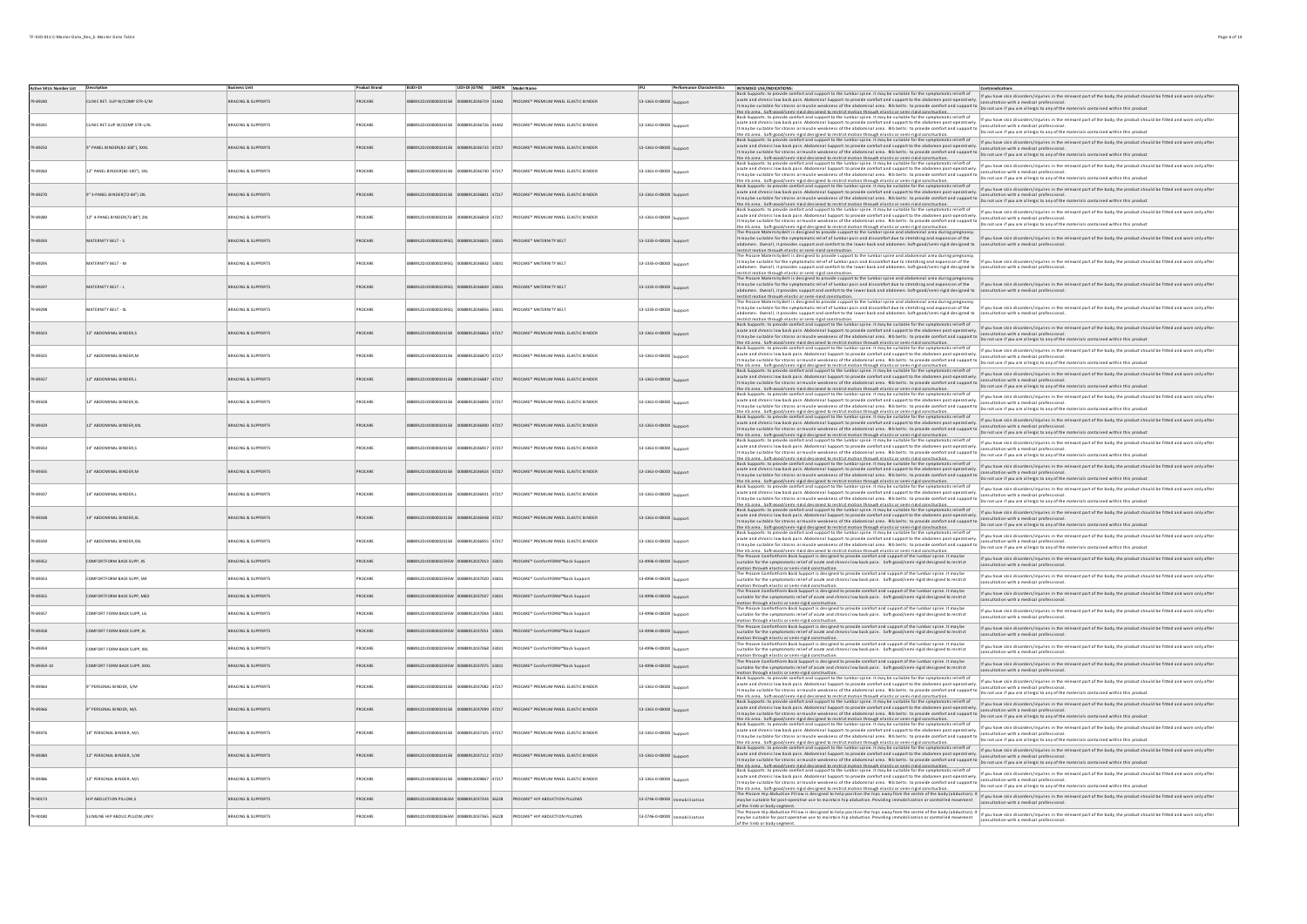| Active SKUs Number List Description |                                        | <b>Business Unit</b>          | <b>Product Brand</b> | <b>BUDI-DI</b>     | UDI-DI (GTIN) GMDN Model Name                                 |                                                  | <b>IFU</b>              |                                     | Performance Characteristics   INTENDED USE/INDICATIONS:<br>To assist cooperative patients that require minimum support in a wheelchair or while walking. Not intended for bed                                                                                                                                                                                                                                                                                         | Contraindications<br>.<br>Never apply a Gait belt if there is any compromise of safety or indication of inappropriateness to the patient or caregiver. If                                                                                                                                       |
|-------------------------------------|----------------------------------------|-------------------------------|----------------------|--------------------|---------------------------------------------------------------|--------------------------------------------------|-------------------------|-------------------------------------|-----------------------------------------------------------------------------------------------------------------------------------------------------------------------------------------------------------------------------------------------------------------------------------------------------------------------------------------------------------------------------------------------------------------------------------------------------------------------|-------------------------------------------------------------------------------------------------------------------------------------------------------------------------------------------------------------------------------------------------------------------------------------------------|
| 9.91000                             | <b>GAIT REIT UNIVERSAL</b>             | <b>BRACING &amp; SUPPORTS</b> | PROCARE              |                    | 1888912010000002435F 00888912038119 33031                     | PROCARE® GAIT BELT                               |                         | 13-1426-0-00000 Transfer/Ambulation | use. Soft-good/semi-rigid designed for ambulation and/or transfer assistance                                                                                                                                                                                                                                                                                                                                                                                          | you have skin disorders/injuries in the relevant part of the body, the product should be fitted and worn only after<br>nsultation with a medical professional.                                                                                                                                  |
| 79-91010                            | <b>JEAVY DUTY GAIT BELT</b>            | <b>BRACING &amp; SUPPORTS</b> | PROCARE              |                    | 88912DJO000002585U 00888912038126 33031                       | PROCARE* HEAVY DUTY GAIT BELT                    | 13-4403                 | ansfer/Ambulation                   | The Procare Heavy Duty Gait Belt is designed to provide support and assistance to cooperative patients who require<br>ambulation and/or transfer assistance. Soft-good/semi-rigid designed for ambulation and/or transfer assista                                                                                                                                                                                                                                     | Never apply a Galt belt if there is any compromise of safety or indication of inappropriateness to the patient or caregiver. If<br>you have skin disorders/injuries in the relevant part of the body, the product should be fitte                                                               |
|                                     |                                        |                               |                      |                    |                                                               |                                                  |                         |                                     | The Procare Quick-Release Zippered Body Holder is designed to provide comfort and positional support to wheelchair if you have skin diso                                                                                                                                                                                                                                                                                                                              | sultation with a medical professional<br>ries in the relevant part of the body, the product should be fitted and worn only after                                                                                                                                                                |
| 79-91173                            | QUICK-RELEASE ZIPPER BDYHLDR.S. 10/ok  | <b>BRACING &amp; SUPPORTS</b> | PROCARE              |                    |                                                               |                                                  | 13-3374                 | Restraint                           | or in-bed patients. Providing temporary restraint of a limb or body segment for positional support.<br>The Procare Quick-Release Zippered Body Holder is designed to provide comfort and positional support to wheelchair lif you have skin disorders/injuries in the relevant part of the body, the product should be fitted and wor                                                                                                                                 | onsultation with a medical professional.                                                                                                                                                                                                                                                        |
| 9-91175                             | QUICK-RELEASE ZIPPER BDYHLDR, M, 10/pk | <b>BRACING &amp; SUPPORTS</b> | PROCARE              |                    | 888912DJO000002515E 00888912393331 16513                      | PROCARE* QUICK-RELEASE ZIPPER BODY HOLDER        | 13-3374                 | Restraint                           | or the dealers . Postals kenogravestating at the book sement for positional supports where the website and a medical softed values in medical softed values in the medical softed values in the medical softed values in the m                                                                                                                                                                                                                                        |                                                                                                                                                                                                                                                                                                 |
| 79-91177                            | QUICK-RELEASE ZIPPER BDYHLDR. L. 10/ok | <b>BRACING &amp; SUPPORTS</b> | PROCARE              |                    | 888912010000002515F 00888912393348 16513                      | PROCARE® OUICK-RELEASE ZIPPER RODY HOLDER        | 13-3374                 |                                     | or in-bed patients. Providing temporary restraint of a limb or body segment for positional support.                                                                                                                                                                                                                                                                                                                                                                   | consultation with a medical professional.                                                                                                                                                                                                                                                       |
| 79-91178                            | QUICK-RELEASE ZIPPER BDYHLDR, XL.8/pk  | <b>BRACING &amp; SUPPORTS</b> | PROCARE              |                    |                                                               |                                                  | 13-3374                 | Restraint                           | The Procare Quick-Release Zippered Body Holder is designed to provide comfort and positional support to wheelchair if you have skin disorders/injuries in the relevant part of the body, the product should be fitted and worn<br>or in-bed patients. Providing temporary restraint of a limb or body segment for positional support.                                                                                                                                 |                                                                                                                                                                                                                                                                                                 |
| 79-91179                            | QUICK-RELEASE ZIPPER BDYHLDR,XXL,8/pk  | <b>BRACING &amp; SUPPORTS</b> | PROCARE              |                    |                                                               |                                                  | 13-3374                 | Restraint                           | or in the design of the state of the state of the state of the state of the state of the state of the state of<br>The Proce re Quick Release Zippered Body Holder is designed to provide comfort and positional support to wheelm<br>or in-bed patients. Providing temporary restraint of a limb or body segment for no                                                                                                                                               | Itation with a medical nenfecci                                                                                                                                                                                                                                                                 |
| 19.91300                            |                                        | <b>BRACING &amp; SUPPORTS</b> | PROCARE              |                    | 22551 2014/07/08:3351 223500010001001000100                   | <b>PROCARE® SECURE-AU RODY RELT</b>              | 13.9217                 | lestraint                           | in the Procare Vest-Style Body Holder is designed to provide positional support to help the patient maintain a particular<br>posture or position to perform a specific function (i.e. sitting up to eat). It may be suitable for                                                                                                                                                                                                                                      | If you have skin disorders/injuries in the relevant part of the body, the product should be fitted and worn only after                                                                                                                                                                          |
|                                     | ECURE-ALL BODY BELT, 12 PACK           |                               |                      |                    |                                                               |                                                  |                         |                                     | or earlatric chair. Providing to moorary restraint of a limb or body segment for nositin<br>wheel thair or eenance may remune we were reasonably experiments as a particular particular of the busin disorders/injuing in the relevant part of the body, the product should be fitted and wom only after the particular of                                                                                                                                            | onsultation with a medical professional                                                                                                                                                                                                                                                         |
| 9-91643                             | VEST BODYHOLDER, S, 10 PK              | <b>BRACING &amp; SUPPORTS</b> | PROCARE              | 88912DJO000002865Z | 00888912038799 16513                                          | PROCARE* VEST STYLE BODY HOLDERS                 | 13-9232                 | Restraint                           | posture or position to perform a specific function (i.e. sitting up to eat). It may be suitable for use in a bed,                                                                                                                                                                                                                                                                                                                                                     | sultation with a medical professional                                                                                                                                                                                                                                                           |
| 9-91645                             | VEST BODYHOLDER, M. 10 PK              | <b>BRACING &amp; SUPPORTS</b> | ROCARE               | 9912010000028557   | 0888912038805 16513                                           | PROCARE* VEST STYLE BODY HOLDERS                 | 13-9232                 | Restraint                           | wheelchair or renatric chair. Providing temporary restraint of a limb or body segment for positional support.<br>The Procare Vest-Style Body Holder is designed to provide positional support to help the patient maintain a part<br>posture or position to perform a specific function (i.e. sitting up to eat). It may be suitable for use in a bed,                                                                                                                | If you have skin disorders/injuries in the relevant part of the body, the product should be fitted and worn only after                                                                                                                                                                          |
|                                     |                                        |                               |                      |                    |                                                               |                                                  |                         |                                     | wheelchair or exclatific chair. Providing temporary restraint of a limb or body seement for positional support.<br>The Procare Vest-Style Body Holder is designed to provide positional support to help the patient maintain a pa                                                                                                                                                                                                                                     | insultation with a medical professional.                                                                                                                                                                                                                                                        |
| 9-91647                             | VEST BODYHOLDER, L, 10 PK              | <b>BRACING &amp; SUPPORTS</b> | PROCARE              | 8912DJ0000002865Z  | 00888912038812 16513                                          | PROCARE* VEST STYLE BODY HOLDERS                 | 13-9232                 | Restraint                           | posture or position to perform a specific function (i.e. sitting up to eat). It may be suitable for use in a bed,                                                                                                                                                                                                                                                                                                                                                     | If you have skin disorders/injuries in the relevant part of the body, the product should be fitted and worn only after<br>consultation with a medical professional                                                                                                                              |
| 9-91648                             | VEST BDYHLDR, XL, 8 PK                 | <b>BRACING &amp; SUPPORTS</b> | ROCARE               | 8912010000028552   | 888912038829 16513                                            | PROCARE* VEST STYLE BODY HOLDERS                 | 3-9232                  |                                     | postular and a postular and the set of the set of the set of the set of the set of the set of the set of the set of the set of the set of the set of the set of the set of the set of the set of the set of the set of the par                                                                                                                                                                                                                                        |                                                                                                                                                                                                                                                                                                 |
|                                     |                                        |                               |                      |                    |                                                               |                                                  |                         | Restraint                           | posture or position to perform a specific function (i.e. sitting up to eat). It may be suitable for use in a bed,<br>wheelchair or periatric chair. Providing temporary restraint of a limb or body segment for positional support.<br>Back Supports: to provide comfort and support to the lumbar spine. It may be suitable for the symptomatic relie                                                                                                                | insultation with a medical professional                                                                                                                                                                                                                                                         |
| 79-92149                            | -<br>PANEL BINDER 62-74                | BRACING & SUPPORT!            | ROCARE               |                    | 4 47217                                                       | ROCARE <sup>*</sup> PREMIUM PANEL ELASTIC BINDER | 13-1361-0-00000 Support |                                     | acute and chronic low back pain. Abdominal Support: to provide comfort and support to the abdomen post-operatively.                                                                                                                                                                                                                                                                                                                                                   | If you have skin disorders/injuries in the relevant part of the body, the product should be fitted and worn only after                                                                                                                                                                          |
|                                     |                                        |                               |                      |                    |                                                               |                                                  |                         |                                     | acute and chronic low Bau, puril, musulmiles, suppose the abdominal area. Rib belts: to provide comfort and support to any musulmiles if you are allergic to any of the materials contained within this product<br>the rib area. Soft-rood/semi-rigid designed to restrict motion through elastic or semi-rigid construction.                                                                                                                                         |                                                                                                                                                                                                                                                                                                 |
| 79-99030                            | BX/6,6"DELX RIB BELT,FEML,UNIV         | <b>BRACING &amp; SUPPORTS</b> | PROCARE              | 88912DJ0000002415R | 00888912042390 64655                                          | PROCARE* PREMIUM PANEL ELASTIC BINDER            | 13-1361-0-00000 Support |                                     | Back Supports: to provide comfort and support to the lumbar spine. It may be suitable for the symptomatic relieft of<br>acute and chronic low back pain. Abdominal Support: to provide comfort and support to the abdomen post-operatively.                                                                                                                                                                                                                           | If you have skin disorders/injuries in the relevant part of the body, the product should be fitted and worn only after<br>nsultation with a medical profession                                                                                                                                  |
|                                     |                                        |                               |                      |                    |                                                               |                                                  |                         |                                     | e and chronic ruw usus pum. Audumnas Juppers to preview Summary and Supperst to provide common and support to  <br>שואף suitable for strains or muscle weakness of the abdominal area. Rib belts: to provide comfort and support<br>the rib area. Soft-cood/semi-ricid designed to restrict motion through elastic or semi-ricid construction.<br>Back Supports: to provide comfort and support to the lumbar spine. It may be suitable for the symptomatic relieft o |                                                                                                                                                                                                                                                                                                 |
| 79-99040                            | BX/6 6"DELX RIB BELT MALE LINIV        | <b>BRACING &amp; SUPPORTS</b> | PROCARE              |                    | 64655                                                         | PROCARE® PREMIUM PANEL FLASTIC RINDER            | 13-1361-0-00000 Suppor  |                                     |                                                                                                                                                                                                                                                                                                                                                                                                                                                                       | If you have skin disorders/injuries in the relevant part of the body, the product should be fitted and worn only after                                                                                                                                                                          |
|                                     |                                        |                               |                      |                    |                                                               |                                                  |                         |                                     | Bast support to prove common un support we relate that support to the addomen post-operatively. If you have slind disorder/inquest in the retreats per or we sook we prove a movement of the state of the state of the state o                                                                                                                                                                                                                                        |                                                                                                                                                                                                                                                                                                 |
| 9-99430                             | 9" 3-PANEL BINDER.(30-45).6PK          |                               | <b>PROCARE</b>       |                    |                                                               | PROCARE* PREMIUM PANEL ELASTIC BINDER            |                         |                                     | ts: to provide comfort and support to the lumbar spine. It may be suitable for the symptomatic relieft of<br>acute and chronic low back pain. Abdominal Support: to provide comfort and support to the abdomen post-operatively.                                                                                                                                                                                                                                      | If you have skin disorders/injuries in the relevant part of the body, the product should be fitted and worn only after                                                                                                                                                                          |
|                                     |                                        | <b>BRACING &amp; SUPPORTS</b> |                      |                    | 888912010085 47217                                            |                                                  | 13-1361-0-00000 Support |                                     | ature and throms you was permission consumed a security of the abdominal area. Rib belts: to provide comfort and support to consultation with a memora provessional.<br>It may be suitable for strains commission that is product                                                                                                                                                                                                                                     |                                                                                                                                                                                                                                                                                                 |
|                                     |                                        |                               |                      |                    |                                                               |                                                  |                         |                                     | it in the annual contract the material designed to restrict motion through elastic or semi-rigid construction.<br>The rib area. Soft-pood/semi-rigid designed to restrict motion through elastic or semi-rigid construction.<br>Back<br>acute and chronic low back pain. Abdominal Support: to provide comfort and support to the abdomen post-operatively.                                                                                                           | If you have skin disorders/injuries in the relevant part of the body, the product should be fitted and worn only after                                                                                                                                                                          |
| 79-99431                            | 9" 3-PANEL BINDER, (45-62), 6PK        | <b>BRACING &amp; SUPPORTS</b> | ROCARE               |                    | 888912010092 47217                                            | PROCARE* PREMIUM PANEL ELASTIC BINDER            | 13-1361-0-00000 Support |                                     | acute and chronic low back pain. Abdomnat support: to provou common support to measurement to measurement of consultation wint a metrical provessions.<br>It may be suitable for stains or muscle weakness of the abdominal are s                                                                                                                                                                                                                                     |                                                                                                                                                                                                                                                                                                 |
|                                     |                                        |                               |                      |                    |                                                               |                                                  |                         |                                     | Back Supports: to provide comfort and support to the lumbar spine. It may be suitable for the symptomatic relieft of<br>acute and chronic low back pain. Abdominal Support: to provide comfort and support to the abdomen post-operatively.                                                                                                                                                                                                                           | If you have skin disorders/injuries in the relevant part of the body, the product should be fitted and worn only after                                                                                                                                                                          |
| 79-99440                            | 12" 4-PANEL BINDER (30-45) 6PK         | <b>BRACING &amp; SUPPORTS</b> | PROCARE              | 88912D1000002415R  | 88912010108 47217                                             | PROCARE* PREMIUM PANEL ELASTIC BINDER            | 13-1361-0-00000 Sunnor  |                                     | ite and childhic luw uaux paint, wuxuuminal supposes to the abdominal areas were seen to research from the dissupport to consultation with a medical professional.<br>The suitable for strains or muscle weakness of the abdomin                                                                                                                                                                                                                                      |                                                                                                                                                                                                                                                                                                 |
|                                     |                                        |                               |                      |                    |                                                               |                                                  |                         |                                     | the rib area. Soft-good/semi-rigid designed to restrict motion through elastic or semi-rigid construction.<br>orts: to provide comfort and support to the lumbar spine. It may be suitable for the symptomatic relieft of                                                                                                                                                                                                                                             | If you have skin disorders/injuries in the relevant part of the body, the product should be fitted and worn only after                                                                                                                                                                          |
| 79-99441                            | 12" 4-PANEL BINDER.(45-62).6PK         | <b>BRACING &amp; SUPPORTS</b> | PROCARE              | 88912DJ0000002415R | 00888912010115 47217                                          | PROCARE* PREMIUM PANEL ELASTIC BINDER            | 13-1361-0-00000         |                                     | sax suppose a proven unimental support to movide comfort and support to the abdomen post-operatively. If you have sen oil townstruments in our with summary were supported in a substitution of a substitution of the abdomina                                                                                                                                                                                                                                        |                                                                                                                                                                                                                                                                                                 |
| 81-89352                            | COMEORTEORM RACK XS                    |                               | PROCARE              |                    | 00888912446891 33031                                          | DONIOY® COMEORTEORM RACK SUPPORT                 |                         |                                     | fortForm Back Brace is designed to provide comfort and support of the lumba                                                                                                                                                                                                                                                                                                                                                                                           | If you have skin disorders/injuries in the relevant part of the body, the product should be fitted and worn only after                                                                                                                                                                          |
|                                     |                                        | <b>BRACING &amp; SUPPORTS</b> |                      | 38912D1000002505C  |                                                               |                                                  | 13-2976-0-00000 Support |                                     | suitable for the symptomatic relief of acute and chronic low back pain. Soft-good/semi-rigid designed to restrict<br>otion through elastic or semi-rigid construction.                                                                                                                                                                                                                                                                                                | insultation with a medical professional.<br>Oo not use if you are allergic to any of the materials contained within this product                                                                                                                                                                |
| 81-89353                            | COMFORTFORM BACK.S                     | <b>BRACING &amp; SUPPORTS</b> | PROCARE              | 32020100000025050  | 00888912010498 33031                                          | DONJOY® COME ORTEORM BACK SUPPORT                | 13-2976-0-00000 Support |                                     | The Procare ComfortForm Back Brace is designed to provide comfort and support of the lumbar spine. It may be<br>suitable for the symptomatic relief of acute and chronic low back pain. Soft-good/semi-rigid designed to restrict                                                                                                                                                                                                                                     | If you have skin disorders/injuries in the relevant part of the body, the product should be fitted and worn only after<br>sultation with a medical professio                                                                                                                                    |
| 22293.15                            | COMEORTEORM RACK M                     | <b>BRACING &amp; SUPPORTS</b> | PROCARE              | 333912D1000002505C | 00888912010504 33031                                          | DONIOY® COMEORTEORM RACK SUPPORT                 | 13-2976-0-00000 Suppor  |                                     | motion through elastic or semi-rigid construction.<br>The Procare ComfortForm Back Brace is designed to provide comfort and support of the lumbar spine. It may be                                                                                                                                                                                                                                                                                                    | Do not use if you are allergic to any of the materials contained within this product<br>njuries in the relevant part of the body, the product should be fitted and worn only afte                                                                                                               |
|                                     |                                        |                               |                      |                    |                                                               |                                                  |                         |                                     | suitable for the symptomatic relief of acute and chronic low back pain. Soft-good/semi-rigid designed to restrict<br>otion through elastic or semi-rigid construction.                                                                                                                                                                                                                                                                                                | sultation with a medical professional<br>o not use if you are allergic to any of the materials contained within this product                                                                                                                                                                    |
| 81-89357                            | COMFORTFORM BACK,L                     | <b>BRACING &amp; SUPPORTS</b> | PROCARE              |                    | 888912DJO000002505C 00888912010511 33031                      | DONJOY* COMEORTEORM BACK SUPPORT                 | 13-2976-0-00000 Support |                                     | The Procare ComfortForm Back Brace is designed to provide comfort and support of the lumbar spine. It may be<br>suitable for the symptomatic relief of acute and chronic low back pain. Soft-good/semi-rigid designed to restrict                                                                                                                                                                                                                                     | f you have skin disorders/injuries in the relevant part of the body, the product should be fitted and worn only after<br>sultation with a medical profession                                                                                                                                    |
| 81-89358                            | COMEORTEORM RACK XI                    | <b>BRACING &amp; SUPPORTS</b> | PROCARE              | 38912D1000002505C  | 00888912010528 33031                                          | DONIOY® COMEORTEORM RACK SUPPORT                 | 13-2976-0-00000 Support |                                     | motion through elastic or semi-rigid construction.<br>The Procare ComfortForm Back Brace is designed to provide comfort and support of the lumbar spine. It may be                                                                                                                                                                                                                                                                                                    | Do not use if you are allergic to any of the materials contained within this product<br>ies in the relevant part of the body, the product should be fitted and worn only after                                                                                                                  |
|                                     |                                        |                               |                      |                    |                                                               |                                                  |                         |                                     | suitable for the symptomatic relief of acute and chronic low back pain. Soft-good/semi-rigid designed to restrict<br>on through alactic or comi-daid c                                                                                                                                                                                                                                                                                                                | .<br>nsultation with a medical professional.<br>not use if you are allergic to any of the materials<br>ned within this need                                                                                                                                                                     |
| 81-89359                            | COMEORTEORM BACK XIII                  | <b>BRACING &amp; SUPPORTS</b> | PROCARE              |                    | 1888912010000002505C 00888912010535 33031                     | DONIOY* COMEORTEORM RACK SUPPORT                 | 13-2976-0-00000 Support |                                     | The Procare ComfortForm Back Brace is designed to provide comfort and support of the lumbar spine. It may be<br>suitable for the symptomatic relief of acute and chronic low back pain. Soft-good/semi-rigid designed to restrict                                                                                                                                                                                                                                     | If you have skin disorders/injuries in the relevant part of the body, the product should be fitted and worn only after<br>sultation with a medical profession                                                                                                                                   |
| 1-89359-10                          | OMFORTFORM BACK,XXXL                   | BRACING & SUPPORTS            | ROCARE               | 8912010000025050   | 888912010542 33031                                            | DONJOY* COMFORTFORM BACK SUPPORT                 | 13-2976-0-00000 Support |                                     | motion through elastic or semi-rigid construction.<br>The Procare ComfortForm Back Brace is designed to provide comfort and support of the lumbar spine. It may be                                                                                                                                                                                                                                                                                                    | .<br><u>Do not use if you are allereic to any of the materials contained within this oroduct.</u><br>If you have skin disorders/injuries in the relevant part of the body, the product should be fitted and worn only after                                                                     |
|                                     |                                        |                               |                      |                    |                                                               |                                                  |                         |                                     | suitable for the symptomatic relief of acute and chronic low back pain. Soft-good/semi-rigid designed to restrict<br>tion through elastic or semi-rigid construction                                                                                                                                                                                                                                                                                                  | insultation with a medical professional.<br>o not use if you are allergic to any of the materials contained within this product                                                                                                                                                                 |
| 1-97070                             | ABDOMINAL BINDER, S/M                  | <b>BRACING &amp; SUPPORTS</b> | PROCARE              | 88912DJ0000002525G | 00888912446983 47217                                          | DONJOY* PERFORMANCE ELASTIC ABDOMINAL SUPPORT    | 13-3504                 | Support                             | nloy Elastic Abc<br>lominal Support is designed to provide comfort and support to the abdomen. It may be suitable<br>for strains or muscle weakness of the abdominal area and for post-operative abdominal surgery. Soft-good/semi-                                                                                                                                                                                                                                   | If you have skin disorders/injuries in the relevant part of the body, the product should be fitted and worn only after<br>nsultation with a medical professional                                                                                                                                |
| 31-97071                            |                                        | <b>BRACING &amp; SUPPORTS</b> | PROCARE              | 3353500000000000   | 00888912010580 47217                                          | DONJOY* PERFORMANCE ELASTIC ABDOMINAL SUPPORT    | 13-3504                 |                                     | on the the state of the state of the content of the above the above the above the state of the state of the state of the state of the state of the state of the state of the state of the state of the state of the state of t                                                                                                                                                                                                                                        |                                                                                                                                                                                                                                                                                                 |
|                                     | BDOMINAL BINDER,L/XL                   |                               |                      |                    |                                                               |                                                  |                         | upport                              | for strains or muscle weakness of the abdominal area and for post-operative abdominal surgery. Soft-good/semi-<br>risid designed to restrict motion through elastic or semi-risid construction.<br>The Donloy Clavicle Posture Support is designed to provide support to the upper back. It may be suitable for clavicle                                                                                                                                              | insultation with a medical professional                                                                                                                                                                                                                                                         |
| 81-97100                            | POSTURE CLAVICLE SUPPORT, UNIV         | <b>BRACING &amp; SUPPORTS</b> | PROCARE              | 88912DJO000002535J | 0888912010597 13810                                           | DONJOY <sup>*</sup> CLAVICLE POSTURE SUPPORT     | 13-3506                 | Support                             | fractures and helping to maintain correct posture. Soft-good/semi-rigid designed to restrict motion through elastic or                                                                                                                                                                                                                                                                                                                                                | If you have skin disorders/injuries in the relevant part of the body, the product should be fitted and worn only after<br>sultation with a medical profession                                                                                                                                   |
| 81-97150                            | ELASTIC RIB BELT, UNIV                 | <b>BRACING &amp; SUPPORTS</b> | PROCARE              |                    | 0888912D100000025451 00888912442034 44848                     | DONIOY® FLASTIC RIR SUPPORT                      | 13.3511                 |                                     | semi-rigid const<br>The Donloy Elastic Rib Support is designed to provide comfort and support to the rib area. Soft-good/semi-rigid                                                                                                                                                                                                                                                                                                                                   | If you have skin disorders/injuries in the relevant part of the body, the product should be fitted and worn only after                                                                                                                                                                          |
| 81-97400                            | CERVICAL COLLAR UNIVERSAL              | <b>BRACING &amp; SUPPORTS</b> | PROCARE              |                    | 888912DJO000002555N 00888912447232 41039                      | DONJOY* Cervical Collar                          | 13-3516                 | Support                             | designed to restrict motion through elastic or semi-rigid construction.<br>The Procare Cervical Collar, Universal is designed to help support the cervical spine in a neutral position. May be<br>suitable for the symptomatic relief of pain and stiffness associated with cervical sprains and strains and                                                                                                                                                          | nsultation with a medical professional.<br>If you have skin disorders/injuries in the relevant part of the body, the product should be fitted and worn only after                                                                                                                               |
|                                     |                                        |                               |                      |                    |                                                               |                                                  |                         |                                     | operative rehabilitation. Soft-good designed to restrict motion through elastic construction.                                                                                                                                                                                                                                                                                                                                                                         | nsultation with a medical professional                                                                                                                                                                                                                                                          |
| 81-97903                            | HERNIA BELT. S                         | <b>BRACING &amp; SUPPORTS</b> | PROCARE              |                    | 0888912DJO000002645P 00888912042901 35409                     | DONJOY* HERNIA BELT                              | 13-6323                 | Support                             | Soft-good semi-rigid designed to restrict motion through elasticor semi-rigid construction.                                                                                                                                                                                                                                                                                                                                                                           | loy Hemia Belt is designed to provide comfort and support to patients with single or double inguinal hemias. If you have skin disorders/injuries in the relevant part of the body, the product should be fitted and wom only a<br>consultation with a medical professional.                     |
| 31-97905                            | HERNIA BELT. M                         | <b>BRACING &amp; SUPPORTS</b> | PROCARE              |                    | 8912DJO000002645P 00888912042918 35409                        |                                                  | 13-6323                 | Support                             | The Donloy Hernia Belt is designed to provide comfort and support to patients with single or double inguinal hernias. If you have skin disorders/injuries in the relevant part of the body, the product should be fitted and w<br>Soft-enod semi-rigid designed to restrict motion through elasticor semi-rigid construct                                                                                                                                             | mi-riald decision of the statute of the statute of the statute of the statute of the statute of the statute of the statute of the statute of the statute of the decisional.<br>Hemia Belt is designed to provide comfort and supp                                                               |
| 81-97907                            | HERNIA BELT, L                         | <b>BRACING &amp; SUPPORTS</b> | PROCARE              |                    | 0888912D10000002645P 00888912042925 35409 00NIOV* HFRNIA RFIT |                                                  | 13.6323                 | Support                             | Soft-good semi-rigid designed to restrict motion through elasticor semi-rigid construction.                                                                                                                                                                                                                                                                                                                                                                           | consultation with a medical professional.                                                                                                                                                                                                                                                       |
| 81-97908                            | HERNIA BELT, XL                        | <b>BRACING &amp; SUPPORTS</b> | PROCARE              |                    | 0888912DJO000002645P 00888912042932 35409 DONJOY* HERNIA BELT |                                                  | 13-6323                 | Support                             | The Donloy Hemia Belt is designed to provide comfort and support to patients with single or double inguinal hemias. If you have skin disorders/injuries in the relevant part of the body, the product should be fitted and wor                                                                                                                                                                                                                                        |                                                                                                                                                                                                                                                                                                 |
| 82-0026-1                           | ERNISTRAP SIZE S                       | <b>BRACING &amp; SUPPORTS</b> | <b>DONICY</b>        |                    | 0888912DJ00000023158 00190446297901 35409 DONJOY* ERNISTRAPY  |                                                  | 13-00165                | Support                             | The Donloy Emistrap is designed to provide comfort and support to patients with single inguinal hemias. Soft-good<br>semi-rigid designed to restrict motion through elasticor semi-rigid construction                                                                                                                                                                                                                                                                 | monitation with a medical nodescional<br>If you have skin disorders/injuries in the relevant part of the body, the product should be fitted and worn only after<br>nsultation with a medical professional. Do not use if you are allergic to any of the materials contained within this product |
| 82-0026-2                           | FRNISTRAP SIZE M                       | <b>BRACING &amp; SUPPORTS</b> | <b>DONIOY</b>        |                    | 0888912DJ00000023158 00190446297918 35409 DONJOY* ERNISTRAP™  |                                                  | 13-00165                | Support                             | The Donloy Emisteped to provide comfortand support to patients with single inquiral hemias. Soft-good off-pather at induced to pather at induced to produce in the relevant particle in the relevant particle in the relevant                                                                                                                                                                                                                                         | sultation with a medical professional. Do not use if you are allergic to any of the materials contained within this product.                                                                                                                                                                    |
| 82-0026-3                           | ERNISTRAP SIZE L                       | <b>BRACING &amp; SUPPORTS</b> | DONJOY               |                    | 88912DJO0000023158 00190446297925 35409                       | DONJOY <sup>*</sup> ERNISTRAP                    | 13-00165                | Support                             | The Donloy Emistrap is designed to provide comfort and support to patients with single inguinal hemias. Soft-good If you have skin disorders/injuries in the relevant part of the body, the product should be fitted and worn<br>semi-rigid designed to restrict motion through elasticor semi-rigid construction                                                                                                                                                     | Itation with a medical professional. Do not use if you are allergic to any of the materials contained within this product                                                                                                                                                                       |
| 32-0037-1                           | OMBOSTRAP H26CM SIZE S                 | <b>BRACING &amp; SUPPORTS</b> |                      |                    | 00190446299561 33031                                          | DONJOY* LOMBOSTRAP™                              | 13-00163                | Support                             | The Donloy Lumbostrap is designed to provide comfort and support of the lumbar spine. It may be suitable for the<br>symptomatic relief of acute and chronic low back pain. Soft-good/semi-rigid designed to restrict motion through                                                                                                                                                                                                                                   | If you have skin disorders/injuries in the relevant part of the body, the product should be fitted and worn only afte<br>nsultation with a medical professional. Please do not use if you are allergic to any of the materials contained within this                                            |
|                                     |                                        |                               |                      |                    |                                                               |                                                  |                         |                                     | elastic or semi-rigid construction<br>The Donloy Lumbostrap is designed to provide comfort and support of the lumbar spine. It may be suitable for the                                                                                                                                                                                                                                                                                                                | If you have skin disorders/injuries in the relevant part of the body, the product should be fitted and worn only afte                                                                                                                                                                           |
| $2.0037 - 2$                        | <b>DMBOSTRAP H26CM SIZE M</b>          | BRACING & SUPPORTS            | DONJOY               | 8912DJ00000023056  | 00190446299578 33031                                          | DONJOY* LOMBOSTRAP™                              | 13-00163                | upport                              | symptomatic relief of acute and chronic low back pain. Soft-good/semi-rigid designed to restrict motion through<br>elastic or semi-rigid constru                                                                                                                                                                                                                                                                                                                      | sultation with a medical professional. Please do not use if you are allergic to any of the materials contained within this                                                                                                                                                                      |
| 82-0037-3                           | OMBOSTRAP H26CM SIZE                   | <b>BRACING &amp; SUPPORTS</b> |                      |                    | 00190446299585 33031                                          | DONJOY* LOMBOSTRAP™                              | 13-00163                | Support                             | The Donloy Lumbostrap is designed to provide comfort and support of the lumbar spine. It may be suitable for the<br>symptomatic relief of acute and chronic low back pain. Soft-good/semi-rigid designed to restrict motion through                                                                                                                                                                                                                                   | If you have skin disorders/injuries in the relevant part of the body, the product should be fitted and worn only afte<br>sultation with a medical professional. Please do not use if you are allergicto any of the materials contained within this                                              |
|                                     |                                        |                               |                      |                    |                                                               |                                                  |                         |                                     | elastic or semi-rigid construction<br>strap is designed to provide comfort and support of the lumbar spine. It may be suitable for the<br>The Donloy Lu                                                                                                                                                                                                                                                                                                               | If you have skin disorders/injuries in the relevant part of the body, the product should be fitted and worn only afte                                                                                                                                                                           |
| $2.0038 - 1$                        | OMBOSTRAP H21CM SIZES                  | <b>BRACING &amp; SUPPORTS</b> | DONJOY               | 8912DJ00000023056  | 00190446308188 33031                                          | DONJOY* LOMBOSTRAP™                              | 13-00163                | upport                              | symptomatic relief of acute and chronic low back pain. Soft-good/semi-rigid designed to restrict motion through                                                                                                                                                                                                                                                                                                                                                       | nsultation with a medical professional. Please do not use if you are allergic to any of the materials contained within this                                                                                                                                                                     |
| 32-0038-2                           | OMBOSTRAP H21CM SIZE M                 | <b>BRACING &amp; SUPPORTS</b> |                      |                    | 190446308201 33031                                            | DONJOY* LOMBOSTRAP™                              | 13-00163                | Support                             | mbostrap is designed to provide comfort and support of the lumbar spine. It may be suitable for the<br>The DonJoy Lu<br>symptomatic relief of acute and chronic low back pain. Soft-good/semi-rigid designed to restrict motion through                                                                                                                                                                                                                               | If you have skin disorders/injuries in the relevant part of the body, the product should be fitted and worn only aft<br>onsultation with a medical professional. Please do not use if you are allergic to any of the materials contained within this                                            |
|                                     |                                        |                               |                      |                    |                                                               |                                                  |                         |                                     | The Donloy Lumbostrap is designed to provide comfort and support of the lumbar spine. It may be suitable for the                                                                                                                                                                                                                                                                                                                                                      | If you have skin disorders/injuries in the relevant part of the body, the product should be fitted and worn only afte                                                                                                                                                                           |
| 82-0038-3                           | <b>DMBOSTRAP H21CM SIZEL</b>           | <b>BRACING &amp; SUPPORTS</b> | DONJOY               |                    | 88912DJO0000023056 00190446308218 33031                       | DONJOY® LOMBOSTRAP®                              | 13-00163                | upport                              | symptomatic relief of acute and chronic low back pain. Soft-good/semi-rigid designed to restrict motion through<br>elastic or semi-rigid co<br>ion.                                                                                                                                                                                                                                                                                                                   | .<br>nsultation with a medical professional. Please do not use if you are allergic to any of the materials contained within this<br>duct.                                                                                                                                                       |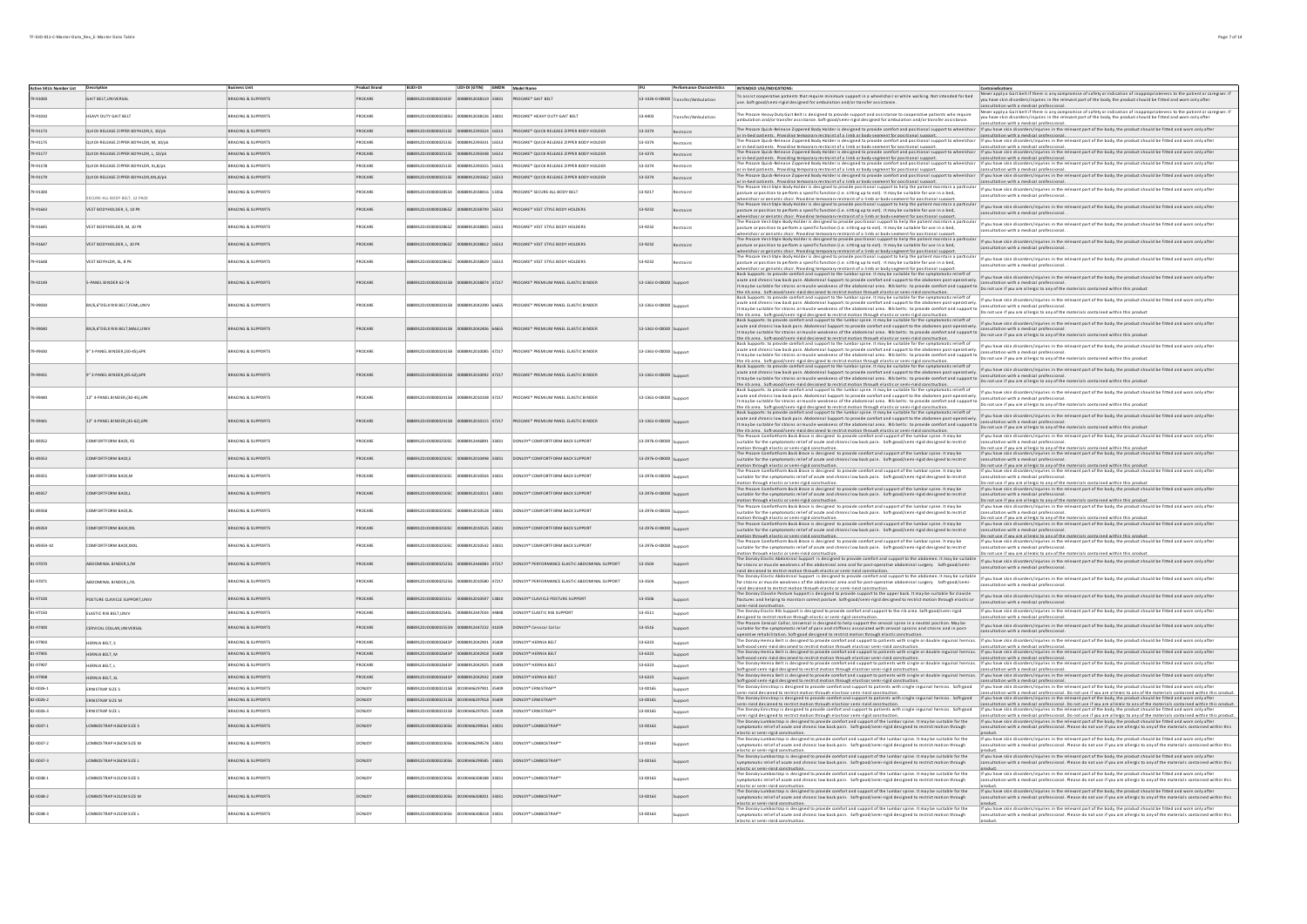| Active SKUs Number List Description |                                                |                                                     |               | UDI-DI (GTIN) GMDN Model Name                                |                                          |         |                | INTENDED USE/INDICATIONS                                                                                                                                                                                                                                                                                                                                                                    |                                                                                                                                                                                                                                                           |
|-------------------------------------|------------------------------------------------|-----------------------------------------------------|---------------|--------------------------------------------------------------|------------------------------------------|---------|----------------|---------------------------------------------------------------------------------------------------------------------------------------------------------------------------------------------------------------------------------------------------------------------------------------------------------------------------------------------------------------------------------------------|-----------------------------------------------------------------------------------------------------------------------------------------------------------------------------------------------------------------------------------------------------------|
| 82-0216-1                           | UMBOFORCE BACK BRACE CAT 1 - H 23 - SIZE XS    | <b>BRACING &amp; SUPPORTS</b>                       |               | 88912DJO000002675V 00888912449403 33031                      | DONJOY* Lumboforce*                      | 13-6853 | support        | The Donloy LUMBOFORCE 1 is designed to provide comfort and support of the lumbar spine. It may be suitable for the<br>symptomatic relief of acute and chronic low back pain. Soft-good/semi-rigid designed to restrict motion through<br>elastic or semi-rigid construction                                                                                                                 | If you have skin disorders/injuries in the relevant part of the body, the product should be fitted and worn only after<br>consultation with a medical professional. Do not use if you are allergic to any of the materials contained within this product. |
| 82-0216-2                           | UMBOFORCE BACK BRACE CAT 1 - H 23 - SIZE S     | BRACING & SUPPORTS                                  | DONICY        | 88912DJO000002675V 00888912449410 33031 DONJOY* Lumboforce*  |                                          | 13-6853 |                | masters with the body. Undergraded by provide comfort and support of the lumbar spine. It may be suitable for the $\frac{1}{2}$ you have skin disorders /njuries in the relevant part of the relevant part of the product should b<br>symptomatic relief of acute and chronic low back pain. Soft-good/semi-rigid designed to restrict motion through<br>elastic or semi-rigid construction | nsultation with a medical professional. Do not use if you are allergic to any of the materials contained within this product.                                                                                                                             |
| 82-0216-3                           | LUMBOFORCE BACK BRACE CAT 1 - H 23 - SIZE M    | <b>BRACING &amp; SUPPORTS</b>                       | <b>DONJOY</b> | 888912DJO000002675V<br>00888912449427 33031                  | DONJOY* Lumboforce*                      | 13-6853 | support        | The Denisy LUMBOD ORCE 11s designed to provide comfort and support of the lumbar spine. It may be ultable for the provide interviews in disorders/injuries in the relevant part of the body, the product should be fitted and<br>symptomatic relief of acute and chronic low back pain. Soft-good/semi-rigid designed to restrict motion through<br>elastic or semi-rigid construction.     | consultation with a medical professional. Do not use if you are allergic to any of the materials contained within this product.                                                                                                                           |
| 82-0216-4                           | UMBOFORCE BACK BRACE CAT 1 - H 23 - SIZE L     | BRACING & SUPPORTS                                  | DONJOY        | 88912DJ0000002675V<br>00888912449434 33031                   | DONJOY* Lumboforce*                      | 13-6853 | <b>J</b> pport | The Donloy LUMBOFORCE 1 is designed to provide comfort and support of the lumbar spine. It may be suitable for the<br>symptomatic relief of acute and chronic low back pain. Soft-good/semi-rigid designed to restrict motion through<br>lastic or semi-rigid constructio                                                                                                                   | If you have skin disorders/injuries in the relevant part of the body, the product should be fitted and worn only after<br>consultation with a medical professional. Do not use if you are allergic to any of the materials contained within this product. |
| 82-0216-5                           | LUMBOFORCE BACK BRACE CAT 1 - H 23 - SIZE XL   | BRACING & SUPPORTS                                  | DONJOY        | 888912DJO000002675V 00888912449441 33031                     | DONJOY <sup>*</sup> Lumboforce*          | 13-6853 | tioopus        | The Donloy LUMBOFORCE 1 is designed to provide comfort and support of the lumbar spine. It may be suitable for the<br>symptomatic relief of acute and chronic low back pain. Soft-good/semi-rigid designed to restrict motion through                                                                                                                                                       | If you have skin disorders/injuries in the relevant part of the body, the product should be fitted and worn only afte<br>consultation with a medical professional. Do not use if you are allergic to any of the materials contained within this product.  |
| 82-0216-6                           | UMBOFORCE BACK BRACE CAT 1 - H 23 - SIZE XXL   | <b>BRACING &amp; SUPPORTS</b>                       | DONJOY        | 88912DJO000002675V 00888912449458 33031                      | DONJOY* Lumboforce*                      | 13-6853 | pport          | The Donloy LUMBOFORCE 1 is designed to provide comfort and support of the lumbar spine. It may be suitable for the<br>symptomatic relief of acute and chronic low back pain. Soft-good/semi-rigid designed to restrict motion through                                                                                                                                                       | If you have skin disorders/injuries in the relevant part of the body, the product should be fitted and worn only after<br>insultation with a medical professional. Do not use if you are allergic to any of the materials contained within this product   |
| 82-0216-7                           | LUMBOFORCE BACK BRACE CAT 1 - H 23 - SIZE XXXL | BRACING & SUPPORTS                                  | <b>DONJOY</b> | 888912DJC000002675V 00888912449465 33031 DONJOY* Lumboforce1 |                                          | 13-6853 | support        | elastic or semi-rigid construction.<br>The Donloy LUMBOFORCE 1 is designed to provide comfort and support of the lumbar spine. It may be suitable for the<br>symptomatic relief of acute and chronic low back pain. Soft-good/semi-rigid designed to restrict motion through                                                                                                                | If you have skin disorders/injuries in the relevant part of the body, the product should be fitted and worn only after<br>consultation with a medical professional. Do not use if you are allergic to any of the materials contained within this product. |
| 82-0218-1                           | UMBOFORCE BACK BRACE CAT 2 - H 26 - SIZE XS    | BRACING & SUPPORTS                                  | DONJOY        | 888912449472 33031                                           | DONJOY* Lumboforce                       | 13-6854 | pport          | elastic or semi-rigid construction.<br>The Donloy LUMBOFORCE 2 is designed to provide comfort and support of the lumbar spine. It may be suitable for the<br>symptomatic relief of acute and chronic low back pain. Soft-good/semi-rigid designed to restrict motion through                                                                                                                | If you have skin disorders/injuries in the relevant part of the body, the product should be fitted and worn only after<br>consultation with a medical professional. Do not use if you are allergic to any of the materials contained within this product. |
| 82-0218-2                           | LUMBOFORCE BACK BRACE CAT 2 - H 26 - SIZE S    | <b>BRACING &amp; SUPPORTS</b>                       | <b>DONJOY</b> | 88912DJO000002685X 00888912449489 33031                      | DONJOY* Lumboforce*                      | 13.6854 | Support        | elastic or semi-rigid construction.<br>The Donloy LUMBOFORCE 2 is designed to provide comfort and support of the lumbar spine. It may be suitable for the<br>symptomatic relief of acute and chronic low back pain. Soft-good/semi-rigid designed to restrict motion through                                                                                                                | If you have skin disorders/injuries in the relevant part of the body, the product should be fitted and worn only afte<br>consultation with a medical professional. Do not use if you are allergic to any of the materials contained within this product.  |
| 82-0218-3                           | UMBOFORCE BACK BRACE CAT 2 - H 26 - SIZE M     | <b>RACING &amp; SUPPORTS</b>                        | DONJOY        | 00888912449496 33031                                         | DONJOY* Lumboforce                       | 13.6854 | goort          | The Donloy LUMBOFORCE 2 is designed to provide comfort and support of the lumbar spine. It may be suitable for the<br>symptomatic relief of acute and chronic low back pain. Soft-good/semi-rigid designed to restrict motion through<br>lastic or semi-rigid con                                                                                                                           | If you have skin disorders/injuries in the relevant part of the body, the product should be fitted and worn only after<br>consultation with a medical professional. Do not use if you are allergic to any of the materials contained within this product. |
| 82-0218-4                           | LUMBOFORCE BACK BRACE CAT 2 - H 26 - SIZE L    | <b>BRACING &amp; SUPPORTS</b>                       | DONJOY        | 888912DJO000002685X 00888912449502 33031                     | DONJOY* Lumboforce*                      | 13.6854 | Jupport        | The Donloy LUMBOFORCE 2 is designed to provide comfort and support of the lumbar spine. It may be suitable for the<br>symptomatic relief of acute and chronic low back pain. Soft-good/semi-rigid designed to restrict motion through<br>elastic or semi-rigid construction                                                                                                                 | If you have skin disorders/injuries in the relevant part of the body, the product should be fitted and worn only after<br>nsultation with a medical professional. Do not use if you are allergic to any of the materials contained within this product.   |
| 82-0218-5                           | UMBOFORCE BACK BRACE CAT 2 - H 26 - SIZE XL    | BRACING & SUPPORTS                                  | DONJOY        | 00888912449519 33031<br>88912DJO000002685X                   | DONJOY* Lumboforce                       | 13-6854 | <b>J</b> pport | The Donloy LUMBOFORCE 2 is designed to provide comfort and support of the lumbar spine. It may be suitable for the<br>symptomatic relief of acute and chronic low back pain. Soft-good/semi-rigid designed to restrict motion through<br>elastic or semi-rigid constru                                                                                                                      | If you have skin disorders/injuries in the relevant part of the body, the product should be fitted and worn only after<br>consultation with a medical professional. Do not use if you are allergic to any of the materials contained within this product. |
| 82-0218-6                           | LUMBOFORCE BACK BRACE CAT 2 - H 26 - SIZE XXL  | <b>BRACING &amp; SUPPORTS</b>                       | <b>DONJOY</b> | 888912DJO000002685X 00888912449526 33031                     | DONJOY* Lumboforce*                      | 13.6854 | Support        | The Donloy LUMBOFORCE 2 is designed to provide comfort and support of the lumbar spine. It may be suitable for the<br>symptomatic relief of acute and chronic low back pain. Soft-good/semi-rigid designed to restrict motion through<br>elastic or semi-rigid construction                                                                                                                 | If you have skin disorders/injuries in the relevant part of the body, the product should be fitted and worn only after<br>nsultation with a medical professional. Do not use if you are allergic to any of the materials contained within this product.   |
| 82-0218-7                           | UMBOFORCE BACK BRACE CAT 2 - H 26 - SIZE XXXI  | BRACING & SUPPORTS                                  | DONJOY        | 00888912449533 33031                                         | DONJOY* Lumboforce                       | 13-6854 | ipport         | The Donloy LUMBOFORCE 2 is designed to provide comfort and support of the lumbar spine. It may be suitable for the<br>symptomatic relief of acute and chronic low back pain. Soft-good/semi-rigid designed to restrict motion through<br>lastic or semi-rigid con                                                                                                                           | If you have skin disorders/injuries in the relevant part of the body, the product should be fitted and worn only after<br>insultation with a medical professional. Do not use if you are allergic to any of the materials contained within this product.  |
| 82-0219-1                           | LUMBOFORCE BACK BRACE CAT 3 - H 26 - SIZE XS   | <b>BRACING &amp; SUPPORTS</b>                       | DONJOY        | 888912DJO000002695Z 00888912449540 33031 DONJOY* Lumboforce1 |                                          | 13-6855 | <b>Sunnort</b> | The Donloy LUMBOFORCE 3 is designed to provide comfort and support of the lumbar spine. It may be suitable for the<br>symptomatic relief of acute and chronic low back pain. Soft-good/semi-rigid designed to restrict motion through<br>elastic or semi-rigid construction.                                                                                                                | If you have skin disorders/injuries in the relevant part of the body, the product should be fitted and worn only after<br>Itation with a medical professional. Do not use if you are allergic to any of the materials co<br>ad within this needuct        |
| 82-0219-2                           | LUMBOFORCE BACK BRACE CAT 3 - H 26 - SIZE S    | <b>BRACING &amp; SUPPORTS</b>                       | <b>DONJOY</b> | 888912DJO000002695Z 00888912449557 33031 DONJOY* Lumboforce* |                                          | 13-6855 | innort         | The Donloy LUMBOFORCE 3 is designed to provide comfort and support of the lumbar spine. It may be suitable for the<br>symptomatic relief of acute and chronic low back pain. Soft-good/semi-rigid designed to restrict motion through<br>elastic or semi-rigid construction.                                                                                                                | If you have skin disorders/injuries in the relevant part of the body, the product should be fitted and worn only after<br>consultation with a medical professional. Do not use if you are allergic to any of the materials contained within this product. |
| 82-0219-3                           | LUMBOFORCE BACK BRACE CAT 3 - H 26 - SIZE M    | <b>BRACING &amp; SUPPORTS</b>                       | <b>DONJOY</b> | 888912DJO000002695Z 00888912449564 33031 DONJOY* Lumboforce* |                                          | 13-6855 | Sunnort        | The Donloy LUMBOFORCE 3 is designed to provide comfort and support of the lumbar spine. It may be suitable for the<br>mptomatic relief of acute and chronic low back pain. Soft-good/semi-rigid designed to restrict motion through                                                                                                                                                         | If you have skin disorders/injuries in the relevant part of the body, the product should be fitted and worn only after<br>litation with a medical professional. Do not use if you are allergic to any of the materials contained within this product.     |
| 82-0219-4                           | LUMBOFORCE BACK BRACE CAT 3 - H 26 - SIZE L    | BRACING & SUPPORTS                                  | <b>DONJOY</b> | 888912DJO000002695Z 00888912449571 33031 DONJOY* Lumboforce* |                                          | 13-6855 | ipport         | elastic or semi-rigid construction.<br>The Donloy LUMBOFORCE 3 is designed to provide comfort and support of the lumbar spine. It may be suitable for the<br>symptomatic relief of acute and chronic low back pain. Soft-good/semi-rigid designed to restrict motion through                                                                                                                | If you have skin disorders/injuries in the relevant part of the body, the product should be fitted and worn only after<br>iltation with a medical professional. Do not use if you are allergic to any of the materials contained within this product.     |
| 82-0219-5                           | LUMBOFORCE BACK BRACE CAT 3 - H 26 - SIZE XL   | <b>BRACING &amp; SUPPORTS</b>                       | <b>DONJOY</b> | 888912DJO000002695Z 00888912449588 33031 DONJOY* Lumboforce* |                                          | 13-6855 | <b>Sunnort</b> | elastic or semi-rigid construction.<br>The Donjoy LUMBOFORCE 3 is designed to provide comfort and support of the lumbar spine. It may be suitable for the<br>mptomatic relief of acute and chronic low back pain. Soft-good/semi-rigid designed to restrict motion th                                                                                                                       | If you have skin disorders/injuries in the relevant part of the body, the product should be fitted and worn only after<br>tion with a medical professional. Do not use if you are allergic to any of the materials co<br>thin this product                |
| 82-0219-6                           | LUMBOFORCE BACK BRACE CAT 3 - H 26 - SIZE XXL  | <b>BRACING &amp; SUPPORTS</b>                       | <b>DONJOY</b> | 888912DJO000002695Z 00888912449595 33031 DONJOY* Lumboforce* |                                          | 13-6855 | ipport         | elastic or semi-rigid construction.<br>The Donjoy LUMBOFORCE 3 is designed to provide comfort and support of the lumbar spine. It may be suitable for the<br>mptomatic relief of acute and chronic low back pain. Soft-good/semi-rigid designed to restrict motion through                                                                                                                  | If you have skin disorders/injuries in the relevant part of the body, the product should be fitted and worn only after<br>nsultation with a medical professional. Do not use if you are allergic to any of the materials contained within this product.   |
| 82-0220-3                           | LUMBOFORCE BACK BRACE CAT 3 - H 32 - SIZE M    | <b>BRACING &amp; SUPPORTS</b>                       | <b>DONJOY</b> | 888912DJO000002695Z 00888912449601 33031 DONJOY* Lumboforce* |                                          | 13-6855 | <b>Sunnort</b> | elastic or semi-rigid construction.<br>The Donjoy LUMBOFORCE 3 is designed to provide comfort and support of the lumbar spine. It may be suitable for the<br>mptomatic relief of acute and chronic low back pain. Soft-good/semi-rigid designed to restrict motion ti<br>elastic or semi-rigid construction.                                                                                | If you have skin disorders/injuries in the relevant part of the body, the product should be fitted and worn only after<br>sultation with a medical professional. Do not use if you are allergic to any of the materials contained within this product.    |
| 82-0220-4                           | LUMBOFORCE BACK BRACE CAT 3 - H 32 - SIZE L    | <b>BRACING &amp; SUPPORTS</b>                       | <b>DONJOY</b> | 888912DJO000002695Z 00888912449618 33031 DONJOY* Lumboforce* |                                          | 13-6855 | goort          | The Donloy LUMBOFORCE 3 is designed to provide comfort and support of the lumbar spine. It may be suitable for the<br>symptomatic relief of acute and chronic low back pain. Soft-good/semi-rigid designed to restrict motio<br>elastic or semi-rigid construction.                                                                                                                         | If you have skin disorders/injuries in the relevant part of the body, the product should be fitted and worn only after<br>insultation with a medical professional. Do not use if you are allergic to any of the materials contained within this product.  |
| 82-0220-5                           | LUMBOFORCE BACK BRACE CAT 3 - H 32 - SIZE XL   | <b>BRACING &amp; SUPPORTS</b>                       | <b>DONJOY</b> | 888912DJO000002695Z 00888912449625 33031 DONJOY* Lumboforce* |                                          | 13-6855 |                | The Donjoy LUMBOFORCE 3 is designed to provide comfort and support of the lumbar spine. It may be suitable for the<br>ymptomatic relief of acute and chronic low back pain. Soft-good/semi-rigid designed to restrict motion th<br>elastic or semi-rigid construction.                                                                                                                      | If you have skin disorders/injuries in the relevant part of the body, the product should be fitted and worn only after<br>Itation with a medical professional. Do not use if you are allergic to any of the materials contained within this product.      |
| 82-0220-6                           | LUMBOFORCE BACK BRACE CAT 3 - H 32 - SIZE XXL  | <b>BRACING &amp; SUPPORTS</b>                       | <b>DONJOY</b> | 888912DJO000002695Z 00888912449632 33031 DONJOY* Lumboforce* |                                          | 13-6855 |                | The Donjoy LUMBOFORCE 3 is designed to provide comfort and support of the lumbar spine. It may be suitable for the<br>ymptomatic relief of acute and chronic low back pain. Soft-good/semi-rigid designed to restrict motion through<br>lastic or semi-rigid cons                                                                                                                           | If you have skin disorders/injuries in the relevant part of the body, the product should be fitted and worn only after<br>ultation with a medical professional. Do not use if you are allergic to any of the materials contained within this product.     |
| 82-0220-7                           | LUMBOFORCE BACK BRACE CAT 3 - H 32 - SIZE XXXL | <b>BRACING &amp; SUPPORTS</b>                       | <b>DONJOY</b> | 88912DJO000002695Z 00888912449649 33031 DONJOY* Lumboforce*  |                                          | 13-6855 |                | The Donjoy LUMBOFORCE 3 is designed to provide comfort and support of the lumbar spine, It may be suitable for the<br>ymptomatic relief of acute and chronic low back pain. Soft-good/semi-rigid designed to restrict motion t<br>elastic or semi-rigid construction.                                                                                                                       | If you have skin disorders/injuries in the relevant part of the body, the product should be fitted and worn only after<br>sultation with a medical professional. Do not use if you are allergic to any of the materials contained within this product.    |
| 82-0221-1                           | LUMBOFORCE BACK BRACE CAT 4 - H 26 - SIZE XS   | UMBOFORCE BACK BRACE CAT 4 - H 26 - SIZE XS         | <b>DONJOY</b> | 88912DJO000002705J 00888912449656 33031                      | DONJOY* Lumboforce*                      | 13-6856 |                | The Donioy LUMBOFORCE 4 is designed to provide comfort and support of the lumbar spine. It may be suitable for the<br>symptomatic relief of acute and chronic low back pain. Soft-good/semi-rigid designed to restrict motion through<br>elastic or semi-rigid construction.                                                                                                                | If you have skin disorders/injuries in the relevant part of the body, the product should be fitted and worn only after<br>nsultation with a medical professional. Do not use if you are allergic to any of the materials contained within this product.   |
| 82-0221-2                           | LUMBOFORCE BACK BRACE CAT 4 - H 26 - SIZE S    | UMBOFORCE BACK BRACE CAT 4 - H 26 - SIZE S          | <b>DONJOY</b> | 888912DJO000002705J 00888912449663 33031 DONJOY* Lumboforce* |                                          | 13-6856 |                | The Donjoy LUMBOFORCE 4 is designed to provide comfort and support of the lumbar spine. It may be suitable for the<br>symptomatic relief of acute and chronic low back pain. Soft-good/semi-rigid designed to restrict motion through<br>elastic or semi-rigid construction.                                                                                                                | If you have skin disorders/injuries in the relevant part of the body, the product should be fitted and worn only after<br>consultation with a medical professional. Do not use if you are allergic to any of the materials contai                         |
| 82-0221-3                           | LUMBOFORCE BACK BRACE CAT 4 - H 26 - SIZE M    | UMBOFORCE BACK BRACE CAT 4 - H 26 - SIZE M          | <b>DONJOY</b> | 888912DJO000002705J 00888912449670 33031                     | DONJOY* Lumboforce*                      | 13-6856 |                | is unany summaring services and the provide comfort and support of the lumbar spine. It may be suitable for the<br>The Donloy WMB0F0RCE 4 is designed to provide comfort and support of the lumbar spine. It may be suitable for<br>elastic or semi-rigid construction.                                                                                                                     | If you have skin disorders/injuries in the relevant part of the body, the product should be fitted and worn only after<br>consultation with a medical professional. Do not use if you are allergic to any of the materials contai                         |
| 82-0221-4                           | LUMBOFORCE BACK BRACE CAT 4 - H 26 - SIZE L    | UMBOFORCE BACK BRACE CAT 4 - H 26 - SIZE L          | <b>DONJOY</b> | 888912DJ0000002705J<br>00888912449687 33031                  | DONJOY* Lumboforce*                      | 13-6856 |                | The Donloy LUMBOFORCE 41s designed to provide comfort and support of the lumbar spine. It may be suitable for the<br>symptomatic relief of acute and chronic low back pain. Soft-good/semi-rigid designed to restrict motion thro<br>elastic or semi-rigid construction.                                                                                                                    | If you have skin disorders/injuries in the relevant part of the body, the product should be fitted and worn only after<br>sultation with a medical professional. Do not use if you are allergic to any of the materials contained within this product.    |
| 82-0221-5                           | LUMBOFORCE BACK BRACE CAT 4 - H 26 - SIZE XL   | UMBOFORCE BACK BRACE CAT 4 - H 26 - SIZE XL         | <b>DONJOY</b> | 888912DJO000002705J 00888912449694 33031 DONJOY* Lumboforce* |                                          | 13-6856 |                | The Donloy LUMBOFORCE 4 is designed to provide comfort and support of the lumbar spine. It may be suitable for the<br>symptomatic relief of acute and chronic low back pain. Soft-good/semi-rigid designed to restrict motion through<br>elastic or semi-rigid construction.                                                                                                                | If you have skin disorders/injuries in the relevant part of the body, the product should be fitted and worn only after<br>consultation with a medical professional. Do not use if you are allergic to any of the materials contai                         |
| 82-0221-6                           | LUMBOFORCE BACK BRACE CAT 4 - H 26 - SIZE XXL  | UMBOFORCE BACK BRACE CAT 4 - H 26 - SIZE XXL        | <b>DONJOY</b> | 888912DJO000002705J 00888912449700 33031 DONJOY* Lumboforce* |                                          | 13-6856 |                | enaview and manusculous community.<br>The Donloy LUMBOFORCE 41s designed to provide comfort and support of the lumbar spine. It may be suitable for the<br>symptomatic relief of acute and chronic low back pain. Soft-good/semi-rig<br>elastic or semi-rigid construction.                                                                                                                 | If you have skin disorders/injuries in the relevant part of the body, the product should be fitted and worn only after<br>onsultation with a medical professional. Do not use if you are allergic to any of the materials contained within this product.  |
| 82-0222-3                           | LUMBOFORCE BACK BRACE CAT 4 - H 32 - SIZE M    | UMBOFORCE BACK BRACE CAT 4 - H 32 - SIZE M          | <b>DONJOY</b> | 00888912449717 33031<br>888912DJ0000002705J                  | DONJOY* Lumboforce*                      | 13-6856 |                | waaaroor aware maaroor.<br>The Donloy WMBOFORCE 4 is designed to provide comfort and support of the lumbar spine. It may be suitable for the<br>symptomatic relief of acute and chronic low back pain.   Soft-good/semi-rigid design<br>elastic or semi-rigid construction.                                                                                                                 | If you have skin disorders/injuries in the relevant part of the body, the product should be fitted and worn only after<br>consultation with a medical professional. Do not use if you are allergic to any of the materials contained within this product. |
| 82-0222-4                           | LUMBOFORCE BACK BRACE CAT 4 - H 32 - SIZE L    | LUMBOFORCE BACK BRACE CAT 4 - H 32 - SIZE L         | <b>DONJOY</b> | 888912DJO000002705J                                          | 00888912449724 33031 DONJOY* Lumboforce* | 13-6856 |                | ensure to summarize consumers.<br>The Donloy LUMBOFORCE 4 is designed to provide comfort and support of the lumbar spine. It may be suitable for the<br>symptomatic relief of acute and chronic low back pain. Soft-good/semi-rigid<br>elastic or semi-rigid constru                                                                                                                        | If you have skin disorders/injuries in the relevant part of the body, the product should be fitted and worn only after<br>nsultation with a medical professional. Do not use if you are allergic to any of the materials contained within this product.   |
| 82-0222-5                           | LUMBOFORCE BACK BRACE CAT 4 - H 32 - SIZE XL   | UMBOFORCE BACK BRACE CAT 4 - H 32 - SIZE XL         | <b>DONJOY</b> | 00888912449731 33031<br>88912DJ0000002705J                   | DONJOY* Lumboforce*                      | 13-6856 |                | The Donloy LUMBOFORCE 4 is designed to provide comfort and support of the lumbar spine. It may be suitable for the<br>symptomatic relief of acute and chronic low back pain. Soft-good/semi-rigid designed to restrict motion through<br>elastic or semi-rigid construction                                                                                                                 | If you have skin disorders/injuries in the relevant part of the body, the product should be fitted and worn only afte<br>nsultation with a medical professional. Do not use if you are allergic to any of the materials contained within this product.    |
| 82-0222-6                           | UMBOFORCE BACK BRACE CAT 4 - H 32 - SIZE XXL   | <b>IMBOFORCE BACK BRACE CAT 4 - H 32 - SIZE XXL</b> |               | 88912449748 33031                                            | DONJOY <sup>*</sup> Lumboforce*          | 13-6856 | upport         | exastic at semi-state comsessions.<br>The Donloy LUMBOFORCE 41s designed to provide comfort and support of the lumbar spine. It may be suitable for the<br>symptomatic relief of acute and chronic low back pain. Soft-good/semi-rig<br>elastic or semi-rigid construction                                                                                                                  | If you have skin disorders/injuries in the relevant part of the body, the product should be fitted and worn only after<br>nsultation with a medical professional. Do not use if you are allergic to any of the materials contained within this product.   |
| 82-0222-7                           | UMBOFORCE BACK BRACE CAT 4 - H 32 - SIZE XXXI  | JMBOFORCE BACK BRACE CAT 4 - H 32 - SIZE XXXL       | DONJOY        | 888912449755 33031                                           | DONJOY* Lumboforce*                      | 13-6856 |                | LUMBOFORCE 4 is designed to provide comfort and support of the lumbar spine. It may be suitable for the<br>symptomatic relief of acute and chronic low back pain. Soft-good/semi-rigid designed to restrict motion through                                                                                                                                                                  | If you have skin disorders/injuries in the relevant part of the body, the product should be fitted and worn only after<br>nsultation with a medical professional. Do not use if you are allergic to any of the materials contained within this product.   |
| 82-0223-1                           | UMBOFORCE BACK BRACE CAT 5 - H 26 - SIZE XS    | UMBOFORCE BACK BRACE CAT 5 - H 26 - SIZE XS         |               | 888912449762 33031                                           | DONJOY* Lumboforce*                      | 13.6857 |                | elastic or semi-rigid construction<br>The DonJoy LUMBOFORCE 5 is des<br>LUMBOFORCE 5 is designed to provide comfort and support of the lumbar spine. It may be suitable for the<br>symptomatic relief of acute and chronic low back pain. Soft-good/semi-rigid designed to restrict motion through<br>elastic or semi-rigid construction                                                    | If you have skin disorders/injuries in the relevant part of the body, the product should be fitted and worn only after<br>nsultation with a medical professional. Do not use if you are allergic to any of the materials contained within this product.   |
| 2-0223-2                            | JMBOFORCE BACK BRACE CAT 5 - H 26 - SIZE S     | MBOFORCE BACK BRACE CAT S - H 26 - SIZE S           |               | 912DJ0000002725N<br>888912449779 33031                       | DONJOY* Lumboforce                       | 13-6857 |                | The Donloy LUMBOFORCE 5 is designed to provide comfort and support of the lumbar spine. It may be suitable for the<br>symptomatic relief of acute and chronic low back pain. Soft-good/semi-rigid designed to restrict motion through                                                                                                                                                       | If you have skin disorders/injuries in the relevant part of the body, the product should be fitted and worn only afte<br>onsultation with a medical professional. Do not use if you are allergic to any of the materials contained within this product.   |
| 82-0223-3                           | UMBOFORCE BACK BRACE CAT 5 - H 26 - SIZE M     | UMBOFORCE BACK BRACE CAT 5 - H 26 - SIZE M          |               | 88912DJO000002725N<br>888912449786 33031                     | DONJOY* Lumboforce*                      | 13.6857 | support        | lastic or semi-rigid construc<br>The Donloy WMBOFORCE S is designed to provide comfort and support of the lumbar spine. If may be suitable for the what a skin disorders/injuries in the relevant part of the body, the product should be fitted and wom only a<br>symptomatic relief of acute and chronic low back pain. Soft-good/semi-rigid designed to restrict motion through          | nsultation with a medical professional. Do not use if you are allergic to any of the materials contained within this product.                                                                                                                             |
| 82-0223-4                           | UMBOFORCE BACK BRACE CAT 5 - H 26 - SIZE L     | UMBOFORCE BACK BRACE CAT 5 - H 26 - SIZE L          | DONJOY        | 888912449793 33031                                           | DONJOY* Lumboforce*                      | 13.6857 |                | elastic or semi-rigid construction<br>The Donloy LUMBOFORCE 5 is designed to provide comfort and support of the lumbar spine. It may be suitable for the<br>symptomatic relief of acute and chronic low back pain. Soft-good/semi-rigid designed to restrict motion through                                                                                                                 | If you have skin disorders/injuries in the relevant part of the body, the product should be fitted and worn only after<br>onsultation with a medical professional. Do not use if you are allergic to any of the materials contained within this product.  |
| 82-0223-5                           | UMBOFORCE BACK BRACE CAT 5 - H 26 - SIZE XL    | UMBOFORCE BACK BRACE CAT 5 - H 26 - SIZE XL         |               | 88912449809 33031                                            | DONJOY* Lumboforce*                      | 13.6857 |                | elastic or semi-rigid construct<br>The Donloy LUMBOFORCE 5 is designed to provide comfort and support of the lumbar spine. It may be suitable for the<br>symptomatic relief of acute and chronic low back pain. Soft-good/semi-rigid designed to restrict motion through                                                                                                                    | If you have skin disorders/injuries in the relevant part of the body, the product should be fitted and worn only after<br>onsultation with a medical professional. Do not use if you are allergic to any of the materials contained within this product.  |
| 82-0223-6                           | JMBOFORCE BACK BRACE CAT 5 - H 26 - SIZE XXL   | MBOFORCE BACK BRACE CAT 5 - H 26 - SIZE XXL         |               | 88912DJC000002725N 00888912449816 33031                      | DONJOY* Lumboforce                       | 13-6857 |                | elastic or semi-rigid construction.<br>The Donloy LUMBOFORCE 5 is designed to provide comfort and support of the lumbar spine. It may be suitable for the<br>symptomatic relief of acute and chronic low back pain. Soft-good/semi-rigid designed to restrict motion through                                                                                                                | If you have skin disorders/injuries in the relevant part of the body, the product should be fitted and worn only after<br>onsultation with a medical professional. Do not use if you are allergic to any of the materials contained within this product.  |
|                                     |                                                |                                                     |               |                                                              |                                          |         |                |                                                                                                                                                                                                                                                                                                                                                                                             |                                                                                                                                                                                                                                                           |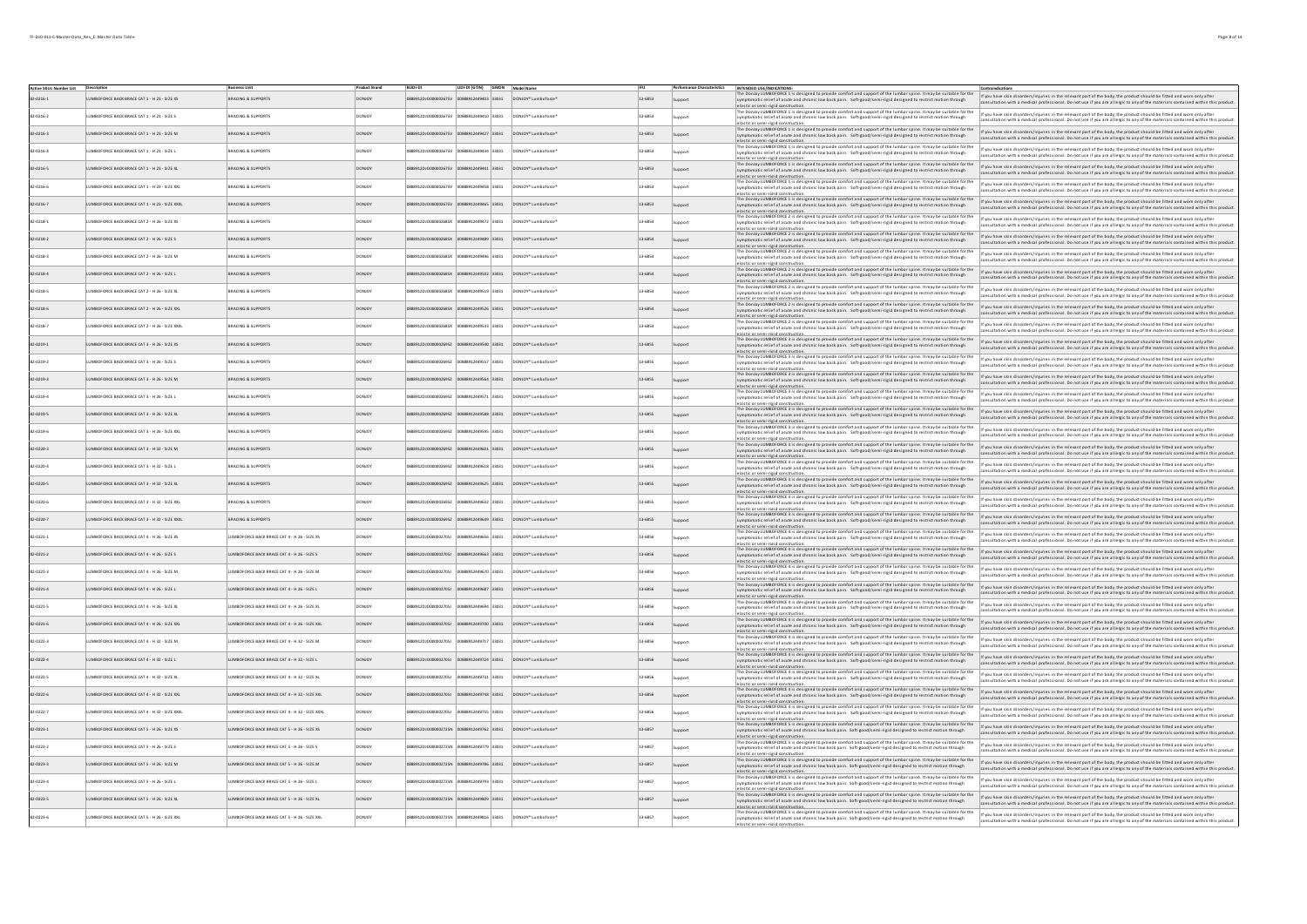| <b>Active SKUs Number List Description</b> |                                                            | <b>Business Unit</b>                           | <b>Product Brand</b> | <b>BUDI-DI</b>                           | UDI-DI (GTIN) GMDN Model Name       |               |                                             |             | <b>Performance Characteristics</b> | INTENDED USE/INDICATIONS:                                                                                                                                                                                                                                                                                                                                                                                   |                                                                                                                                                                                                                                                                                                                                                                                                                                                                                                                                                                                                           |
|--------------------------------------------|------------------------------------------------------------|------------------------------------------------|----------------------|------------------------------------------|-------------------------------------|---------------|---------------------------------------------|-------------|------------------------------------|-------------------------------------------------------------------------------------------------------------------------------------------------------------------------------------------------------------------------------------------------------------------------------------------------------------------------------------------------------------------------------------------------------------|-----------------------------------------------------------------------------------------------------------------------------------------------------------------------------------------------------------------------------------------------------------------------------------------------------------------------------------------------------------------------------------------------------------------------------------------------------------------------------------------------------------------------------------------------------------------------------------------------------------|
|                                            | JMBOFORCE BACK BRACE CAT 5 - H 32 - SIZE M                 | UMBOFORCE BACK BRACE CAT 5 - H 32 - SIZE M     |                      | 88912DJO000002725N 008                   | 8912449823 33031                    |               | DONJOY* Lumboforce                          | $13 - 6857$ | Support                            | microscopy and the body. Unless the set of the information of the lumbar spine. It may be suitable for the if you have skin disorders/injuries in the relevant part of the body, the poduct should be fitted and wom only afte<br>symptomatic relief of acute and chronic low back pain. Soft-good/semi-rigid designed to restrict motion through<br>elastic or semi-rigid construct                        | consultation with a medical professional. Do not use if you are allergic to any of the materials contained within this product.                                                                                                                                                                                                                                                                                                                                                                                                                                                                           |
| 2.0224-4                                   | UMBOFORCE BACK BRACE CAT S - H 32 - SIZE L                 | UMBOFORCE BACK BRACE CAT 5 - H 32 - SIZE L     | <b>ONIOY</b>         | 8912DJ0000002725N 00888912449830 33031   |                                     |               | DONJOY* Lumboforce*                         | 13.6857     |                                    | s designed to provide comfort and support of the lumbar spine. It may be suitable for the<br>symptomatic relief of acute and chronic low back pain. Soft-good/semi-rigid designed to restrict motion through                                                                                                                                                                                                | If you have skin disorders/injuries in the relevant part of the body, the product should be fitted and worn only after<br>sultation with a medical professional. Do not use if you are allergic to any of the materials contained within this product                                                                                                                                                                                                                                                                                                                                                     |
| 2-0224-5                                   | LUMBOFORCE BACK BRACE CAT S - H 32 - SIZE XL               | LUMBOFORCE BACK BRACE CAT 5 - H 32 - SIZE XL   | <b>DONJOY</b>        | 888912DJO000002725N 00888912449847 33031 |                                     |               | DONJOY* Lumboforce*                         | 13-6857     |                                    | elastic or semi-rigid construction<br>The Donloy LUMBOFORCE 5 is designed to provide comfort and support of the lumbar spine. It may be suitable fort<br>symptomatic relief of acute and chronic low back pain. Soft-good/semi-rigid designed to restrict motion throug                                                                                                                                     | FORCE 5 is designed to provide comfort and support of the lumbar spine. It may be suitable for the rit pou have skin disorders/injuries in the relevant part of the body, the product should be fitted and worn only after<br>consultation with a medical professional. Do not use if you are allergic to any of the materials contained within this product.                                                                                                                                                                                                                                             |
| $2-0224-6$                                 | UMBOFORCE BACK BRACE CAT 5 - H 32 - SIZE XXL               | LUMBOFORCE BACK BRACE CAT 5 - H 32 - SIZE XXL  | <b>DONICY</b>        | 8912DJO000002725N 00888912449854 33031   |                                     |               | DONJOY* Lumboforce*                         | 13-6857     |                                    | elastic or semi-rigid construction.<br>.<br>inloy LUMBOFORCE 5 is designed to provide comfort and support of the lumbar spine. It may be suitable for the<br>imatic relief of acute and chronic low back pain. Soft-good/semi-rigid designed to restrict motion through<br>The Doc                                                                                                                          | If you have skin disorders/injuries in the relevant part of the body, the product should be fitted and worn only after<br>sultation with a medical professional. Do not use if you are allergic to any of the materials contained within this product.                                                                                                                                                                                                                                                                                                                                                    |
| 2-0224-7                                   | LUMBOFORCE BACK BRACE CAT S - H 32 - SIZE XXXL             | LUMBOFORCE BACK BRACE CAT 5 - H 32 - SIZE XXXL | <b>DONJOY</b>        | 888912DJO000002725N 00888912449861 33031 |                                     |               | DONJOY* Lumboforce*                         | 13-6857     |                                    | elastic or semi-rigid construction.<br>The Donloy LUMBOFORCE 5 is designed to provide comfort and support of the lumbar spine. It may be suitable for the<br>symptomatic relief of acute and chronic low back pain. Soft-good/semi-rigid designed to restrict motion th                                                                                                                                     | If you have skin disorders/injuries in the relevant part of the body, the product should be fitted and worn only after<br>Itation with a medical professional. Do not use if you are allergic to any of the materials contained within this product.                                                                                                                                                                                                                                                                                                                                                      |
| $2-0227-1$                                 | POROSTRAP LUMBAR SUPPORT 21 OM SIZE XS                     | POROSTRAP LUMBAR SUPPORT 21 CM SIZE XS         | DONJOY               | 8912DJO000002765W 00888912449922 41442   |                                     |               | DONJOY* POROSTRAP*                          | 13-8568     |                                    | astic or semi-rigid constru<br>The Donjoy Porostrap is designed to provide comfort and support of the lumbar spine, It may be suitable for the<br>ymptomatic relief of acute and chronic low back pain. Soft-good/semi-rigid designed to restrict motion through                                                                                                                                            | If you have skin disorders/injuries in the relevant part of the body, the product should be fitted and worn only after                                                                                                                                                                                                                                                                                                                                                                                                                                                                                    |
| 2-0227-2                                   | POROSTRAP LUMBAR SUPPORT 21 CM SIZE S                      | POROSTRAP LUMBAR SUPPORT 21 CM SIZE S          | <b>DONJOY</b>        | 888912DJO000002765W 00888912449939 41442 |                                     |               | DONJOY* POROSTRAP™                          | 13-8568     | Support                            | elastic or semi-rigid construction.<br>The Donloy Porostrap is designed to provide comfort and support of the lumbar spine. It may be suitable for the                                                                                                                                                                                                                                                      | sional. Do not use if you are allergic to any of the materials con<br>If you have skin disorders/injuries in the relevant part of the body, the product should be fitted and worn only after                                                                                                                                                                                                                                                                                                                                                                                                              |
| $2 - 0227 - 3$                             | OROSTRAP LUMBAR SUPPORT 21 CM SIZE M                       | POROSTRAP LUMBAR SUPPORT 21 CM SIZE M          | DONJOY               | 8912DJO000002765W 00888912449946 41442   |                                     |               | DONJOY* POROSTRAP*                          | 13-8568     | Sunnort                            | wmptomatic relief of acute and chronic low back pain. Soft-good/semi-rigid designed to restrict motion through<br>elastic or semi-rigid construction.<br>The Donloy Porostrap is designed to provide comfort and support of the lumbar spine. It may be suitable for the                                                                                                                                    | litation with a medical professional. Do not use if you are allergic to any of the materials contained within this product.<br>If you have skin disorders/injuries in the relevant part of the body, the product should be fitted and worn only after                                                                                                                                                                                                                                                                                                                                                     |
|                                            |                                                            |                                                |                      |                                          |                                     |               |                                             |             |                                    | symptomatic relief of acute and chronic low back pain. Soft-good/semi-rigid designed to restrict motion through<br>elastic or semi-rigid construction.<br>The Donloy Porostrap is designed to provide comfort and support of the lumbar spine. It may be suitable for the                                                                                                                                   | ultation with a medical professional. Do not use if you are allergic to any of the materials contained within this product.<br>If you have skin disorders/injuries in the relevant part of the body, the product should be fitted and worn only after                                                                                                                                                                                                                                                                                                                                                     |
| $2.0227 - 4$                               | OROSTRAP LUMBAR SUPPORT 21 CM SIZE L                       | POROSTRAP LUMBAR SUPPORT 21 CM SIZE L          | <b>DONJOY</b>        | 912DJO000002765W 00888912449953 41442    |                                     |               | DONJOY* POROSTRAP                           | 13-8568     | Support                            | symptomatic relief of acute and chronic low back pain. Soft-good/semi-rigid designed to restrict motion through<br>tic or semi-rigid construs<br>The Donloy Porostrap is designed to provide comfort and support of the lumbar spine. It may be suitable for the                                                                                                                                            | iltation with a medical professional. Do not use if you are allergic to any of the materials contained within this product.<br>If you have skin disorders/injuries in the relevant part of the body, the product should be fitted and worn only after                                                                                                                                                                                                                                                                                                                                                     |
| $-0227 - 5$                                | OROSTRAP LUMBAR SUPPORT 21 CM SIZE XI                      | OROSTRAP LUMBAR SUPPORT 21 CM SIZE XL          | DONJO                |                                          |                                     | 960 41442     | DONJOY <sup>*</sup> POROSTRAP               | 13-8568     | upport                             | symptomatic relief of acute and chronic low back pain. Soft-good/semi-rigid designed to restrict motion through<br>elastic or semi-rigid construc<br>The Donloy Porostrap is designed to provide comfort and support of the lumbar spine. It may be suitable for the                                                                                                                                        | ultation with a medical professional. Do not use if you are allergic to any of the materials contained within this product.<br>If you have skin disorders/injuries in the relevant part of the body, the product should be fitted and worn only after                                                                                                                                                                                                                                                                                                                                                     |
| $2-0228-1$                                 | OROSTRAP LUMBAR SUPPORT 26 CM SIZE XS                      | POROSTRAP LUMBAR SUPPORT 26 CM SIZE XS         | DONJOY               |                                          | 2DJ0000002765W 00888912449977 41442 |               | DONJOY* POROSTRAP*                          | 13-8568     | Support                            | symptomatic relief of acute and chronic low back pain. Soft-good/semi-rigid designed to restrict motion through<br>elastic or semi-rigid construction.<br>.<br>The Donloy Porostrap is designed to provide comfort and support of the lumbar spine. It may be suitable for the                                                                                                                              | ultation with a medical professional. Do not use if you are allergic to any of the materials contained within this product.                                                                                                                                                                                                                                                                                                                                                                                                                                                                               |
| 2.0228-2                                   | POROSTRAP LUMBAR SUPPORT 26 OM SIZE S                      | POROSTRAP LUMBAR SUPPORT 26 CM SIZES           | DONIOV               | 5912D10000002765W 00888912449984 41442   |                                     |               | DONIOY* POROSTRAP*                          | 13-8568     |                                    | symptomatic relief of acute and chronic low back pain. Soft-good/semi-rigid designed to restrict motion through<br>elastic or semi-rigid construction.<br>is designed to provide comfort and support of the lumbar spine. It may be suitable for the                                                                                                                                                        | If you have skin disorders/injuries in the relevant part of the body, the product should be fitted and worn only after<br>onsultation with a medical professional. Do not use if you are allergic to any of the materials contained within this product.                                                                                                                                                                                                                                                                                                                                                  |
| 82-0228-3                                  | POROSTRAP LUMBAR SUPPORT 26 CM SIZE M                      | POROSTRAP LUMBAR SUPPORT 26 CM SIZE M          | DONJOY               | 88912DJO000002765W 00888912449991 41442  |                                     |               | DONJOY* POROSTRAP™                          | 13-8568     |                                    | symptomatic relief of acute and chronic low back pain. Soft-good/semi-rigid designed to restrict motion through<br>elastic or semi-rigid construction.                                                                                                                                                                                                                                                      | If you have skin disorders/injuries in the relevant part of the body, the product should be fitted and worn only after<br>sultation with a medical professional. Do not use if you are allergic to any of the materials contained within this product.                                                                                                                                                                                                                                                                                                                                                    |
| 2-0228-4                                   | POROSTRAP LUMBAR SUPPORT 26 OM SIZE L                      | POROSTRAP LUMBAR SUPPORT 26 CM SIZE L          | <b>DONJOY</b>        | 888912DJO000002765W 00888912450003 41442 |                                     |               | DONJOY* POROSTRAP™                          | 13-8568     |                                    | tran is designed to provide comfort and support of the lumbar soine. It may be suitable for the<br>omatic relief of acute and chronic low back pain. Soft-good/semi-rigid designed to restrict motion through<br>elastic or semi-rigid construction.                                                                                                                                                        | If you have skin disorders/injuries in the relevant part of the body, the product should be fitted and worn only after<br>sultation with a medical professional. Do not use if you are allergic to any of the materials contained within this product.                                                                                                                                                                                                                                                                                                                                                    |
| 2-0228-5                                   | POROSTRAP LUMBAR SUPPORT 26 OM SIZE XL                     | POROSTRAP LUMBAR SUPPORT 26 CM SIZE XL         | <b>DONIOY</b>        | 888912DJO000002765W 00888912450010 41442 |                                     |               | DONJOY* POROSTRAP™                          | 13-8568     |                                    | The Donloy Porostrap is designed to provide comfort and support of the lumbar spine. It may be suitable for the<br>omatic relief of acute and chronic low back pain. Soft-good/semi-rigid designed to restrict mo<br>elastic or semi-rigid construction.                                                                                                                                                    | If you have skin disorders/injuries in the relevant part of the body, the product should be fitted and worn only after<br>tion with a medical professional. Do not use if you are allergic to any of the materials contained within this product.                                                                                                                                                                                                                                                                                                                                                         |
| $2-0229-1$                                 | MMOSTRAP H. 26 CM TAILLE XS                                | MMOSTRAP H. 26 CM TAILLE XS                    | <b>ONIOY</b>         | 8912DJ0000002775Y 00888912450027 33031   |                                     |               | DONJOY* IMMOSTRAP*                          | 13-8570     |                                    | The Donloy immostrap is designed to provide comfort and support of the lumbar spine. It may be suitable for the<br>symptomatic relief of acute and chronic low back pain. Soft-good/semi-rigid designed to restrict mo<br>hrough<br>elastic or semi-rigid construction.                                                                                                                                     | If you have skin disorders/injuries in the relevant part of the body, the product should be fitted and worn only after<br>tation with a medical professional. Do not use if you are allergic to any of the materials contained within this product.                                                                                                                                                                                                                                                                                                                                                       |
| 2.0229.2                                   | IMMOSTRAP H. 26 CM TAILLE S                                | MMOSTRAP H. 26 CM TAILLE S                     | <b>DONJOY</b>        | 888912DJO000002775Y 00888912450034 33031 |                                     |               | DONJOY* IMMOSTRAP™                          | 13-8570     | innort                             | The Donloy Immostrap is designed to provide comfort and support of the lumbar spine. It may be suitable for the<br>mptomatic relief of acute and chronic low back pain. Soft-good/semi-rigid designed to restrict motion through                                                                                                                                                                            | If you have skin disorders/injuries in the relevant part of the body, the product should be fitted and worn only after<br>on with a medical professional. Do not use if you are allergic to any of the materials co<br>ed within this product                                                                                                                                                                                                                                                                                                                                                             |
| 2-0229-3                                   | MMOSTRAP H. 26 CM TAILLE M                                 | MMOSTRAP H. 26 CM TAILLE M                     | DONJOY               | 8912DJ0000002775Y                        | 00888912450041 33031                |               | DONJOY* IMMOSTRAP                           | 13-8570     | Sunnort                            | elastic or semi-rigid construction.<br>The Donloy Immostrap is designed to provide comfort and support of the lumbar spine. It may be suitable for the<br>symptomatic relief of acute and chronic low back pain. Soft-good/semi-rigid designed to restrict motion through                                                                                                                                   | If you have skin disorders/injuries in the relevant part of the body, the product should be fitted and worn only after<br>ultation with a medical professional. Do not use if you are allergic to any of the materials contained within this product.                                                                                                                                                                                                                                                                                                                                                     |
| 2.0229.4                                   | MMOSTRAP H. 26 CM TAILLE L                                 | MMOSTRAP H. 26 CM TAILLE L                     | <b>DONJOY</b>        | 88912DJ0000002775Y                       | 00888912450058 33031                |               | DONJOY* IMMOSTRAP                           | 13-8570     | Support                            | elastic or semi-rigid construction<br>The Donloy Immostrap is designed to provide comfort and support of the lumbar spine. It may be suitable for the<br>symptomatic relief of acute and chronic low back pain. Soft-good/semi-rigid designed to restrict motion through                                                                                                                                    | If you have skin disorders/injuries in the relevant part of the body, the product should be fitted and worn only afte<br>ultation with a medical professional. Do not use if you are allergic to any of the materials contained within this product.                                                                                                                                                                                                                                                                                                                                                      |
| $2-0229 - 5$                               | MMOSTRAP H. 26 CM TAILLE XL                                | MMOSTRAP H. 26 CM TAILLE XL                    | <b>ONIO</b>          |                                          | 8912450065 33031                    |               | DONJOY <sup>*</sup> IMMOSTRAP               | 13-8570     | upport                             | lastic or semi-rigid cons<br>The Donloy Immostrap is designed to provide comfort and support of the lumbar spine. It may be suitable for the<br>symptomatic relief of acute and chronic low back pain. Soft-good/semi-rigid designed to restrict motion through                                                                                                                                             | If you have skin disorders/injuries in the relevant part of the body, the product should be fitted and worn only after<br>nsultation with a medical professional. Do not use if you are allergic to any of the materials contained within this product.                                                                                                                                                                                                                                                                                                                                                   |
| $2.0230 - 1$                               | ACTISTRAP H. 21 CM TAILLE XS                               | ACTISTRAP H. 21 CM TAILLE XS                   | DONJOY               | 8912DJ0000002815P                        | 88912450072 41442                   |               | DONJOY* ACTISTRAP™                          | 13-8592     | Support                            | stic or semi-rigid construction<br>The Donloy Actistrap and Actistrap+ is designed to provide comfort and support of the lumbar spine. They may be<br>suitable for the symptomatic relief of acute and chronic low back pain. Soft-good/semi-rigid designed to restrict                                                                                                                                     | If you have skin disorders/injuries in the relevant part of the body, the product should be fitted and worn only after                                                                                                                                                                                                                                                                                                                                                                                                                                                                                    |
| 2-0230-2                                   | ACTISTRAP H 21 CM TAILLES                                  | ACTISTRARH 21 CM TAILLES                       | DONIOV               | 00120100000020150                        | 00888912450089 41442                |               | DONIOY® ACTISTRAP®                          | 13.8592     |                                    | totion through elastic or semi-rigid construction.<br>Actistrap and Actistrap+ is designed to provide comfort and support of the lumbar spine. They may be                                                                                                                                                                                                                                                  | sultation with a medical professional. Do not use if you are allergic to any of the materials contained within this product.<br>If you have skin disorders/injuries in the relevant part of the body, the product should be fitted and worn only after                                                                                                                                                                                                                                                                                                                                                    |
| 82-0230-3                                  | ACTISTRAP H. 21 CM TAILLE M                                | ACTISTRAP H. 21 CM TAILLE M                    | <b>DONJOY</b>        | 888912DJ0000002815P 00888912450096 41442 |                                     |               | DONJOY <sup>*</sup> ACTISTRAP <sup>**</sup> | 13-8592     |                                    | suitable for the symptomatic relief of acute and chronic low back pain. Soft-good/semi-rigid designed to restrict<br>otion through elastic or semi-rigid construction.<br>The Donloy Actistrap and Actistrap+ is designed to provide comfort and support of the lumbar spine. They may be<br>suitable for the symptomatic relief of acute and chronic low back pain. Soft-good/semi-rigid designed to restr | isultation with a medical professional. Do not use if you are allergic to any of the materials contained within this product.<br>If you have skin disorders/injuries in the relevant part of the body, the product should be fitted and worn only after                                                                                                                                                                                                                                                                                                                                                   |
|                                            |                                                            |                                                |                      |                                          |                                     |               |                                             |             | Support                            | motion through elastic or semi-rigid construction.<br>The Donloy Actistrap and Actistrap+ is designed to provide comfort and support of the Jumbar spine. They may be                                                                                                                                                                                                                                       | sultation with a medical professional. Do not use if you are allergic to any of the materials contained within this product.<br>If you have skin disorders/injuries in the relevant part of the body, the product should be fitted and worn only after                                                                                                                                                                                                                                                                                                                                                    |
| 2-0230-4                                   | ACTISTRAP H. 21 OM TAILLE L                                | ACTISTRAP H. 21 CM TAILLE L                    | <b>ONIOY</b>         | 8912D1000002815P                         | 00888912450102 41442                |               | DONJOY* ACTISTRAP™                          | 13-8592     |                                    | suitable for the symptomatic relief of acute and chronic low back pain. Soft-good/semi-rigid designed to restrict<br>tion through elactic or cemi-rigid construction<br>The Donloy Actistrap and Actistrap+ is designed to provide comfort and support of the lumbar spine. They may be                                                                                                                     | ultation with a medical professional. Do not use if you are allergic to any of the materials contained within this product.<br>If you have skin disorders/injuries in the relevant part of the hody the product should be fitted and worn only after                                                                                                                                                                                                                                                                                                                                                      |
| 82-0230-5                                  | ACTISTRAP H. 21 CM TAILLE XL                               | ACTISTRAP H. 21 CM TAILLE XL                   | <b>DONJOY</b>        | 888912DJO000002815P 00888912450119 41442 |                                     |               | DONJOY* ACTISTRAP™                          | 13-8592     |                                    | uitable for the symptomatic relief of acute and chronic low back pain. Soft-good/semi-rigid designed to restrict<br>otion through elastic or semi-rigid construction.<br>The Donloy Actistrap and Actistrap+ is designed to provide comfort and support of the lumbar spine. They may be                                                                                                                    | Itation with a medical professional. Do not use if you are allergic to any of the materials contained within this product.                                                                                                                                                                                                                                                                                                                                                                                                                                                                                |
| $2-0231-1$                                 | ACTISTRAP H. 26 CM TAILLE XS                               | ACTISTRAP H. 26 CM TAILLE XS                   | <b>ONIOY</b>         | 8912DJ000002815P                         | 00888912450126 41442                |               | DONJOY* ACTISTRAP™                          | 13-8592     |                                    | suitable for the symptomatic relief of acute and chronic low back pain. Soft-good/semi-rigid designed to restrict<br>otion through elastic or semi-rigid construction.<br>The Donloy Actistrap and Actistrap+ is designed to provide comfort and support of the lumbar spine. They may be                                                                                                                   | If you have skin disorders/injuries in the relevant part of the body, the product should be fitted and worn only after<br>tion with a medical professional. Do not use if you are allergic to any of the materials contained within this product.                                                                                                                                                                                                                                                                                                                                                         |
| 82-0231-2                                  | ACTISTRAP H. 26 CM TAILLES                                 | ACTISTRAP H. 26 CM TAILLES                     | <b>DONJOY</b>        | 888912DJO000002815P 00888912450133 41442 |                                     |               | DONJOY* ACTISTRAP"                          | 13-8592     | Support                            | suitable for the symptomatic relief of acute and chronic low back pain. Soft-good/semi-rigid designed to restrict<br>notion through elastic or semi-rigid construction.                                                                                                                                                                                                                                     | If you have skin disorders/injuries in the relevant part of the body, the product should be fitted and worn only after<br>ltation with a medical professional. Do not use if you are allergic to any of the materials contained within this product                                                                                                                                                                                                                                                                                                                                                       |
| 2-0231-3                                   | ACTISTRAP H. 26 CM TAILLE M                                | ACTISTRAP H. 26 CM TAILLE M                    | DONJOY               | 8912DJ0000002815P                        | 00888912450140 41442                |               | DONJOY* ACTISTRAPY                          | 13-8592     | unnort                             | The Donloy Actistrap and Actistrap+ is designed to provide comfort and support of the lumbar spine. They may be<br>suitable for the symptomatic relief of acute and chronic low back pain. Soft-good/semi-rigid designed to restrict<br>otion through elastic or semi-rigid construction.                                                                                                                   | If you have skin disorders/injuries in the relevant part of the body, the product should be fitted and worn only after<br>Itation with a medical professional. Do not use if you are allergic to any of the materials contained within this product.                                                                                                                                                                                                                                                                                                                                                      |
| 2-0231-4                                   | ACTISTRAP H. 26 CM TAILLE L                                | ACTISTRAP H. 26 CM TAILLE L                    | DONJOY               |                                          |                                     |               | DONJOY <sup>*</sup> ACTISTRAP               | 13-8592     | Support                            | The Donloy Actistrap and Actistrap+ is designed to provide comfort and support of the lumbar spine. They may be<br>suitable for the symptomatic relief of acute and chronic low back pain. Soft-good/semi-rigid designed to restrict<br>ion through elastic or semi-rigid construction.                                                                                                                     | If you have skin disorders/injuries in the relevant part of the body, the product should be fitted and worn only after<br>sultation with a medical professional. Do not use if you are allergic to any of the materials contained within this product.                                                                                                                                                                                                                                                                                                                                                    |
| $-0231 - 5$                                | <b>ACTISTRAP H. 26 CM TAILLE XL</b>                        | ACTISTRAP H. 26 CM TAILLE XI                   |                      |                                          |                                     | 2450164 41442 | DONJOY <sup>*</sup> ACTISTRAP               | 13-8592     | upport                             | The Donloy Actistrap and Actistrap+ is designed to provide comfort and support of the lumbar spine. They may be<br>suitable for the symptomatic relief of acute and chronic low back pain. Soft-good/semi-rigid designed to restrict<br>otion through elastic or semi-rigid construction                                                                                                                    | If you have skin disorders/injuries in the relevant part of the body, the product should be fitted and worn only afte<br>nsultation with a medical professional. Do not use if you are allergic to any of the materials contained within this product.                                                                                                                                                                                                                                                                                                                                                    |
| $2.0231 - 6$                               | ACTISTRAP LUMBAR SUPPORT 26CM SIZE XXL                     | ACTISTRAP LUMBAR SUPPORT 26CM SIZE XXL         | CONCY                |                                          | 90446156413 41442                   |               | DONJOY* ACTISTRAP™                          | 13-8592     | Support                            | .<br>The Donloy Actistrap and Actistrap+ is designed to provide comfort and support of the lumbar spine. They may be<br>suitable for the symptomatic relief of acute and chronic low back pain. Soft-good/semi-rigid designed to restrict<br>otion through elastic or semi-rigid construction.                                                                                                              | If you have skin disorders/injuries in the relevant part of the body, the product should be fitted and worn only after<br>sultation with a medical professional. Do not use if you are allergic to any of the materials contained within this product.                                                                                                                                                                                                                                                                                                                                                    |
| 2-0232-1                                   | CTISTRAP LUMBAR SUPPORT 26CM SIZE XS + FOAM INSERT         | BRACING & SUPPORTS                             | DONIOV               | 8912D1000002815P                         | 3888912649193 41442                 |               | DONIOY® ACTISTRAP®                          | 13-8592     | upport                             | Actistrap and Actistrap+ is designed to provide comfort and support of the lumbar spine. They may b<br>suitable for the symptomatic relief of acute and chronic low back pain. Soft-good/semi-rigid designed to restrict<br>otion through elastic or semi-rigid construction.                                                                                                                               | If you have skin disorders/injuries in the relevant part of the body, the product should be fitted and worn only after<br>sultation with a medical professional. Do not use if you are allergic to any of the materials contained within this product.                                                                                                                                                                                                                                                                                                                                                    |
| 82-0232-2                                  |                                                            | BRACING & SUPPORTS                             | <b>DONJOY</b>        | 888912DJO000002815P 00888912649209 41442 |                                     |               | DONJOY* ACTISTRAP™                          | 13-8592     |                                    | mous in comparation and Actistrape is designed to provide comfort and support of the lumbar spine. They may be<br>suitable for the symptomatic relief of acute and chronic low back pain. Soft-good/semi-rigid designed to restri                                                                                                                                                                           | If you have skin disorders/injuries in the relevant part of the body, the product should be fitted and worn only after<br>Itation with a medical professional. Do not use if you are allergic to any of the materials contained within this product.                                                                                                                                                                                                                                                                                                                                                      |
| 2-0232-3                                   | <b>ACTISTRAP LUMBAR SUPPORT 26CM SIZE S + FOAM INSERT</b>  | BRACING & SUPPORTS                             | DONJOY               | 8912DJO000002815P 00888912649216 41442   |                                     |               | DONJOY* ACTISTRAP"                          | 13-8592     |                                    | tion through elastic or semi-rigid construction<br>The Donloy Actistrap and Actistrap+ is designed to provide comfort and support of the lumbar spine. They may be<br>itable for the symptomatic relief of acute and chronic low back pain. Soft-good/semi-rigid designed to restrict                                                                                                                       | .<br>If you have skin disorders/injuries in the relevant part of the body, the product should be fitted and worn only after<br>consultation with a medical professional. Do not use if you are allergic to any of the materials cont                                                                                                                                                                                                                                                                                                                                                                      |
| 82-0232-4                                  | CTISTRAP LUMBAR SUPPORT 26CM SIZE M + FOAM INSERT          | BRACING & SUPPORTS                             | <b>DONJOY</b>        | 888912DJO000002815P 00888912649223 41442 |                                     |               | DONJOY <sup>*</sup> ACTISTRAP <sup>**</sup> | 13-8592     |                                    | notion through elastic or semi-rigid construction.<br>The Donloy Actistrap and Actistrap+ is designed to provide comfort and support of the lumbar spine. They may be<br>suitable for the symptomatic relief of acute and chronic low back pain. Soft-good/semi-rigid designed to restrict                                                                                                                  | If you have skin disorders/injuries in the relevant part of the body, the product should be fitted and worn only after                                                                                                                                                                                                                                                                                                                                                                                                                                                                                    |
| 2-0232-5                                   | CTISTRAP LUMBAR SUPPORT 26CM SIZE L + FOAM INSERT          | BRACING & SUPPORTS                             | <b>DONJOY</b>        | 8912D10000002815P                        | 00888912649230 41442                |               | DONJOY* ACTISTRAP"                          | 13-8592     |                                    | notion through elastic or semi-rigid construction.<br>The Donloy Actistrap and Actistrap+ is designed to provide comfort and support of the lumbar spine. They may be<br>uitable for the symptomatic relief of acute and chronic low back pain. Soft-good/semi-rigid designed to restrict                                                                                                                   | tion with a medical professional. Do not use if you are allergic to any of the materials cor<br>If you have skin disorders/injuries in the relevant part of the body, the product should be fitted and worn only after                                                                                                                                                                                                                                                                                                                                                                                    |
|                                            | <b>ACTISTRAP LUMBAR SUPPORT 26CM SIZE XL + FOAM INSERT</b> |                                                |                      |                                          |                                     |               |                                             |             |                                    | motion through elastic or semi-rigid construction.<br>The Donloy Conforstrap is designed to provide comfort and support of the lumbar spine. They may be suitable for the                                                                                                                                                                                                                                   | ultation with a medical professional. Do not use if you are allergic to any of the materials contained within this product.<br>Application of cold therapy is contraindicated for patients who have previously developed cold-induced hypertension during<br>cold treatment, who have allergy to cold or who have Raynaud's syndrome, peripheral vascular disease or sickle cell                                                                                                                                                                                                                          |
| 82-0233-1                                  | CONFORSTRAP LUMBAR SUPPORT 21CM FEMALE XS                  | CONFORSTRAP LUMBAR SUPPORT 21CM FEMALE XS      | <b>DONJOY</b>        |                                          |                                     | 450171 41442  | DONJOY* CONFORSTRAP™                        | 13-8566     |                                    | omatic relief of acute and chronic low back pain. The optional hot/cold pack within the support may be used to<br>ther aid symptom relief. Soft-good/semi-rigid designed to restrict motion through elastic or semi-rigid con-                                                                                                                                                                              | anaemia. If you have skin disorders/injuries in the relevant part of the body, the product should be fitted and worn only after<br>tation with a medical nenfeccional. Do not use if you are allergic to any of the materials contained within this nenduct                                                                                                                                                                                                                                                                                                                                               |
| 82-0233-2                                  | <b>CONFORSTRAP LUMBAR SUPPORT 21CM FEMALE S</b>            | CONFORSTRAP LUMBAR SUPPORT 21CM FEMALE S       | <b>DONICY</b>        |                                          | 00888912450188 41442                |               | DONJOY* CONFORSTRAP™                        | 13-8566     |                                    | The Donloy Conforstrap is designed to provide comfort and support of the lumbar spine. They may be suitable for the<br>matic relief of acute and chronic low back pain. The optional hot/cold pack within the support may be used to<br>further aid symptom relief. Soft-good/semi-rigid designed to restrict motion through elastic or semi-rigid construction                                             | Application of cold therapy is contraindicated for patients who have previously developed cold-induced hypertension during<br>cold treatment, who have allergy to cold or who have Raynaud's syndrome, peripheral vascular disease or sickle cell<br>anaemia. If you have skin disorders/injuries in the relevant part of the body, the product should be fitte                                                                                                                                                                                                                                           |
| 2-0233-3                                   | <b>CONFORSTRAP LUMBAR SUPPORT 21CM FEMALE M</b>            | CONFORSTRAP LUMBAR SUPPORT 21CM FEMALE M       | DONJOY               |                                          |                                     | 450195 41442  | DONJOY* CONFORSTRAP™                        | 13-8566     |                                    | The Donloy Conforstrap is designed to provide comfort and support of the lumbar spine. They may be suitable for the<br>natic relief of acute and chronic low back pain. The optional hot/cold pack within the support may be used to                                                                                                                                                                        | nsultation with a medical professional. Do not use if you are allergic to any of the materials contained within this product.<br>Application of cold therapy is contra<br>indicated for patients who have previously developed cold-induced hypertension during<br>old treatment, who have allergy to cold or who have Raynaud's syndrome, peripheral vascular disease or sickle cell                                                                                                                                                                                                                     |
|                                            |                                                            |                                                |                      |                                          |                                     |               |                                             |             |                                    | further aid symptom relief. Soft-good/semi-rigid designed to restrict motion through elastic or semi-rigid construction<br>The Donloy Conforstrap is designed to provide comfort and support of the lumbar spine. They may be suitable for the                                                                                                                                                              | anaemia. If you have skin disorders/injuries in the relevant part of the body, the product should be fitted and worn only after<br>onsultation with a medical professional. Do not use if you are allergic to any of the materials contained within this product<br>cation of cold therapy is contraindicated for patients who have previously developed cold-induced hypertension during                                                                                                                                                                                                                 |
| 12.0233.4                                  | ONFORSTRAP I UMRAR SUPPORT 21OM FEMALE I                   | CONFORSTRAP I UMRAR SUPPORT 21CM FEMALE I      | <b>ONIOY</b>         | 8912D1000002755U                         | 00888912450201 41442                |               | DONIOY* CONFORSTRAP™                        | 13.8566     |                                    | symptomatic relief of acute and chronic low back pain. The optional hot/cold pack within the support may be used to<br>further aid symptom relief. Soft-good/semi-rigid designed to restrict motion through elastic or semi-rigid construction                                                                                                                                                              | cold treatment, who have allergy to cold or who have Raynaud's syndrome, peripheral vascular disease or sickle cell<br>anaemia. If you have skin disorders/injuries in the relevant part of the body, the product should be fitted and worn only after                                                                                                                                                                                                                                                                                                                                                    |
| 2.0233.5                                   | CONFORSTRAP LUMBAR SUPPORT 21CM FEMALE XL                  | CONFORSTRAP LUMBAR SUPPORT 21CM FEMALE XL      |                      |                                          | 12450218 41442                      |               | DONJOY* CONFORSTRAP™                        | 13-8566     |                                    | .<br>The Donloy Conforstrap is designed to provide comfort and support of the lumbar spine. They may be suitable for the<br>symptomatic relief of acute and chronic low back pain. The optional hot/cold pack within the support may                                                                                                                                                                        | nsultation with a medical professional. Do not use if you are allergic to any of the materials contained within this product.<br>pplication of cold therapy is contraindicated for patients who have previously developed cold-in<br>cold treatment, who have allergy to cold or who have Raynaud's syndrome, peripheral vascular disease or sickle cell<br>cold treatment, who have allergy to cold or who have Raynaud's syndrome, peripheral vascular disease or si<br>anaemia. If you have skin disorders/injuries in the relevant part of the body, the product should be fitted and worn only after |
|                                            |                                                            |                                                |                      |                                          |                                     |               |                                             |             |                                    |                                                                                                                                                                                                                                                                                                                                                                                                             | (urber aid symptom eller! Soft good/semi-rigid designed to restrict motion through elastic or semi-rigid construction.  anaema. If you new sum usuouers/injurus in the exercement of your age in exercement of the anaematic c                                                                                                                                                                                                                                                                                                                                                                            |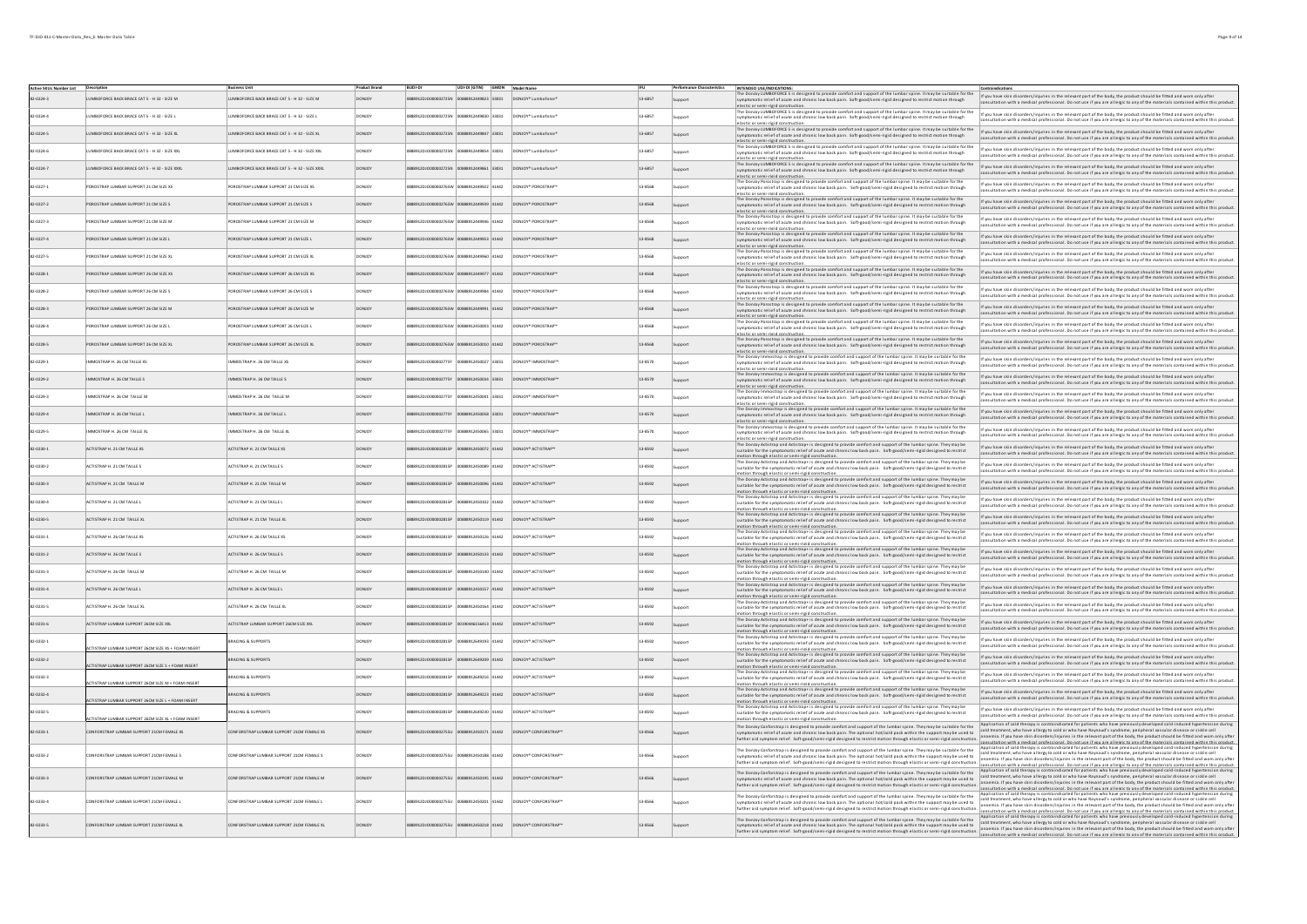| Active SKUs Number List |                                                            |                                                              | <b>Product Brand</b> |                                          | UDI-DI (GTIN) GMDN Model Name |                |                                                                 |          | <b>Performance Characteristics</b> | INTENDED USE/INDICATIONS                                                                                                                                                                                                                                                                                                                                                                                                                                    |                                                                                                                                                                                                                                                                                                                                                                                                                                                                                                                                                                                                                         |
|-------------------------|------------------------------------------------------------|--------------------------------------------------------------|----------------------|------------------------------------------|-------------------------------|----------------|-----------------------------------------------------------------|----------|------------------------------------|-------------------------------------------------------------------------------------------------------------------------------------------------------------------------------------------------------------------------------------------------------------------------------------------------------------------------------------------------------------------------------------------------------------------------------------------------------------|-------------------------------------------------------------------------------------------------------------------------------------------------------------------------------------------------------------------------------------------------------------------------------------------------------------------------------------------------------------------------------------------------------------------------------------------------------------------------------------------------------------------------------------------------------------------------------------------------------------------------|
|                         |                                                            |                                                              |                      |                                          |                               |                |                                                                 |          |                                    | The Donloy Conforstrap is designed to provide comfort and support of the lumbar spine. They may be suitable for the                                                                                                                                                                                                                                                                                                                                         | Application of cold therapy is contraindicated for patients who have previously developed cold-induced hypertension durin                                                                                                                                                                                                                                                                                                                                                                                                                                                                                               |
| 82-0234-1               | CONFORSTRAP LUMBAR SUPPORT 26CM MALE XS                    | CONFORSTRAP LUMBAR SUPPORT 26CM MALE XS                      | DONJOY               | 88912DJO000002755U 00888912450225 41442  |                               |                | DONJOY* CONFORSTRAP"                                            | 13-8566  |                                    | symptomatic relief of acute and chronic low back pain. The optional hot/cold pack within the support may be used to<br>urther aid symptom relief. Soft-good/semi-rigid designed to restrict motion through elastic or semi-rigid construction.                                                                                                                                                                                                              | cold treatment, who have allergy to cold or who have Raynaud's syndrome, peripheral vascular disease or sickle cell<br>anaemia. If you have skin disorders/injuries in the relevant part of the body, the product should be fitted and worn only after<br>onsultation with a medical professional. Do not use if you are allergic to any of the materials contained within this product.                                                                                                                                                                                                                                |
| 82.0234.2               | ONFORSTRAP I UMRAR SUPPORT 26CM MALE S                     | CONFORSTRAP I UMRAR SUPPORT 26CM MALE S                      | DONICY               |                                          | 14442912450232 41442          |                | DONIOY* CONFORSTRAP®                                            | 13.8566  |                                    | The Donloy Conforstrap is designed to provide comfort and support of the lumbar spine. They may be suitable for the<br>atic relief of acute and chronic low back pain. The optional hot/cold pack within the support may be used to<br>further aid symptom relief. Soft-good/semi-rigid designed to restrict motion through elastic or semi-rigid construction                                                                                              | Application of cold therapy is contraindicated for patients who have previously developed cold-induced hypertension during<br>cold treatment, who have allergy to cold or who have Raynaud's syndrome, peripheral vascular disease or sickle cell<br>- and treatment, who have allergy to cold or who have Raynaud's syndrome, peripheral vascular disease or s<br>onsultation with a medical professional. Do not use if you are allergic to any of the materials contained within this product.                                                                                                                       |
| 82-0234-3               | <b>INFORSTRAP I UMRAR SUPPORT 26CM MALE M</b>              | <b>DINFORSTRAP LUMBAR SUPPORT 26CM MALE M</b>                | <b>DONJOY</b>        | 200120100000077551                       | 58912450249 41442             |                | DONJOY* CONFORSTRAP*                                            | 13.8566  |                                    | The Donioy Conforstrap is designed to provide comfort and support of the lumbar spine. They may be suitable for the<br>symptomatic relief of acute and chronic low back pain. The optional hot/cold pack within the support may be used to<br>further aid symptom relief. Soft-good/semi-rigid designed to restrict motion through elastic or semi-rigid construction.                                                                                      | cation of cold therapy is contraindicated for patients who have previously developed cold-induced hypertension during<br>.<br>cold treatment, who have allergy to cold or who have Raynaud's syndrome, peripheral vascular disease or sickle cell<br>anaemia. If you have skin disorders/injuries in the relevant part of the body, the product should be fitted and worn only after                                                                                                                                                                                                                                    |
| 2.0234.4                | ONFORSTRAP LUMBAR SUPPORT 26CM MALE L                      | DNFORSTRAP LUMBAR SUPPORT 26CM MALE L                        |                      |                                          |                               |                | ONJOY <sup>*</sup> CONFORSTRAP                                  | 13-8566  |                                    | The Donloy Conforstrap is designed to provide comfort and support of the lumbar spine. They may be suitable for the<br>symptomatic relief of acute and chronic low back pain. The optional hot/cold pack within the support may be used to<br>urther aid symptom relief. Soft-good/semi-rigid designed to restrict motion through elastic or semi-rigid cons                                                                                                | consultation with a medical orofessional. Do not use if you are allergic to any of the materials contained within this product.<br>Application of cold therapy is contraindicated for patients who have previously developed cold<br>anaemia. If you have skin disorders/injuries in the relevant part of the body, the product should be fitted and worn only after<br>anaemia. In you nave sure used was required and the server was the server we would be materials contained within this product.<br>Consultation with a medical professional. Do not use if you are allergic to any of the material               |
| 82-0234-5               | ONFORSTRAP LUMBAR SUPPORT 26CM MALE XL                     | CONFORSTRAP LUMBAR SUPPORT 26CM MALE XL                      | <b>DONJOY</b>        | 88912DJ0000002755U                       | 00888912450263 41442          |                | DONJOY* CONFORSTRAP"                                            | 13-8566  | unnort                             | The Donloy Conforstrap is designed to provide comfort and support of the lumbar spine. They may be suitable for the<br>symptomatic relief of acute and chronic low back pain. The optional hot/cold pack within the support may be used to<br>urther aid symptom relief. Soft-good/semi-rigid designed to restrict motion through elastic or semi-rigid constructi                                                                                          | cold treatment, who have allergy to cold or who have Raynaud's syndrome, peripheral vascular disease or sickle cell<br>anaemia. If you have skin disorders/injuries in the relevant part of the body, the product should be fitted and worn only after<br>itation with a medical nenfeccional. Do not use if you are allergic to any of the materials contained within this nenduct                                                                                                                                                                                                                                     |
| 82-0236-1               | AIRSTRAP LUMBAR SUPPORT 26 CM SIZE XS                      | AIRSTRAP LUMBAR SUPPORT 26 CM SIZE XS                        | <b>DONICY</b>        | 888912DJO000002805M 00888912450324 33031 |                               |                | DONJOY* AIRSTRAP™                                               | 13-8579  |                                    | The Donloy Airstrap is designed to provide comfort and support of the lumbar spine. It may be suitable for the<br>symptomatic relief of acute and chronic low back pain. Soft-good/semi-rigid designed to restrict motion through<br>elastic or semi-rigid construction.                                                                                                                                                                                    | If you have skin disorders/injuries in the relevant part of the body, the product should be fitted and worn only after<br>n with a medical professional. Do not use if you are allergic to any of the materials contained within this produc                                                                                                                                                                                                                                                                                                                                                                            |
| 82-0236-2               | AIRSTRAP LUMBAR SUPPORT 26 CM SIZES                        | AIRSTRAP LUMBAR SUPPORT 26 CM SIZE S                         | <b>DONJOY</b>        | 88912DJO000002805M 00888912450331 33031  |                               |                | DONJOY* AIRSTRAP™                                               | 13-8579  | Support                            | The Donloy Airstrap is designed to provide comfort and support of the lumbar spine. It may be suitable for the<br>wmptomatic relief of acute and chronic low back pain. Soft-good/semi-rigid designed to restrict motion through<br>elastic or semi-rigid construction.                                                                                                                                                                                     | If you have skin disorders/injuries in the relevant part of the body, the product should be fitted and worn only after<br>ultation with a medical professional. Do not use if you are allergic to any of the materials contained within this product.                                                                                                                                                                                                                                                                                                                                                                   |
| 82-0236-3               | AIRSTRAP LUMBAR SUPPORT 26 CM SIZE M                       | AIRSTRAP LUMBAR SUPPORT 26 CM SIZE M                         | <b>DONJOY</b>        | 88912DJO000002805M 00888912450348 33031  |                               |                | DONJOY* AIRSTRAP™                                               | 13-8579  | Support                            | The Donloy Airstrap is designed to provide comfort and support of the lumbar spine. It may be suitable for the<br>mptomatic relief of acute and chronic low back pain. Soft-good/semi-rigid designed to restrict motion through<br>elastic or semi-rigid construction.                                                                                                                                                                                      | If you have skin disorders/injuries in the relevant part of the body, the product should be fitted and worn only after<br>tation with a medical professional. Do not use if you are allergic to any of the materials contained within this product.                                                                                                                                                                                                                                                                                                                                                                     |
| 82-0236-4               | ALRSTRAP LUMBAR SUPPORT 26 CM SIZE L                       | AIRSTRAP LUMBAR SUPPORT 26 CM SIZE L                         | <b>DONJOY</b>        | 88912DJO000002805M 00888912450355 33031  |                               |                | DONJOY* AIRSTRAP*                                               | 13-8579  | Support                            | The Donloy Airstrap is designed to provide comfort and support of the lumbar spine. It may be suitable for the<br>symptomatic relief of acute and chronic low back pain. Soft-good/semi-rigid designed to restrict motion through<br>elastic or semi-rigid construction.                                                                                                                                                                                    | If you have skin disorders/injuries in the relevant part of the body, the product should be fitted and worn only after<br>ultation with a medical professional. Do not use if you are allergic to any of the materials contained within this product.                                                                                                                                                                                                                                                                                                                                                                   |
| 82-0236-5               | AIRSTRAP LUMBAR SUPPORT 26 CM SIZE XL                      | AIRSTRAP LUMBAR SUPPORT 26 CM SIZE XL                        | <b>DONIOY</b>        | 888912DJO000002805M 00888912450362 33031 |                               |                | DONJOY* AIRSTRAP*                                               | 13-8579  | Sunnort                            | The Donloy Airstrap is designed to provide comfort and support of the lumbar spine. It may be suitable for the<br>mptomatic relief of acute and chronic low back pain. Soft-good/semi-rigid designed to restrict motion through<br>elastic or semi-rigid construction.                                                                                                                                                                                      | If you have skin disorders/injuries in the relevant part of the body, the product should be fitted and worn only after<br>tation with a medical professional. Do not use if you are allergic to any of the materials contained within this produc                                                                                                                                                                                                                                                                                                                                                                       |
| 82-0237-1               | CONFORSTRAP LUMBAR SUPPORT 26CM XS + BACK PELOTTE          | CONFORSTRAP LUMBAR SUPPORT 26CM XS + BACK PELOTTE            | <b>DONICY</b>        | 58912D10000002295M 00190446285687 41442  |                               |                | DONJOY® Conforstran+™                                           | 13-00032 | <b>Sunnort</b>                     | The Donloy Conforstrap+ is designed to provide comfort and support of the lumbar spine. They may be suitable for the<br>mptomatic relief of acute and chronic low back pain. The optional hot/cold pack within the support may be used to<br>urther aid symptom relief. Soft-good/semi-rigid designed to restrict motion through elastic or semi-rigid construction                                                                                         | ication of cold therapy is contraindicated for patients who have previously developed cold-induced hypertension during<br>cold treatment, who have allergy to cold or who have Raynaud's syndrome, peripheral vascular disease or sickle cell<br>anaemia.If you have skin disorders/injuries in the relevant part of the body, the product should be fitted and worn only afte<br>onsultation with a medical professional. Please do not use if you are allergic to any of the materials contained within this                                                                                                          |
| 82-0237-2               | ONFORSTRAP I UMRAR SUPPORT 26CM S+ RACK PELOTTE            | CONFORSTRAP I UMRAR SUPPORT 26CM S+ RACK PELOTTE             | <b>DONICY</b>        |                                          | 1445285649 41442              |                | DONJOY® Conforstran+™                                           | 13-00032 |                                    | The Donloy Conforstrap+ is designed to provide comfort and support of the lumbar spine. They may be suitable for the<br>tic relief of acute and chronic low back pain. The optional hot/cold pack within the support may be used to<br>further aid symptom relief. Soft-good/semi-rigid designed to restrict motion through elastic or semi-rigid construction.                                                                                             | Application of cold therapy is contraindicated for patients who have previously developed cold-induced hypertension durin<br>cold treatment, who have allergy to cold or who have Raynaud's syndrome, peripheral vascular disease or sickle cell<br>- anaemia.If you have skin disorders/injuries in the relevant part of the body, the product should be fitt<br>iltation with a medical nepfeccional. Please do not use if you are allergic to any of the materials contained within the                                                                                                                              |
| 2-0237-3                | NFORSTRAP LUMBAR SUPPORT 26CM M + BACK PELOTTE             | INFORSTRAP LUMBAR SUPPORT 26CM M + BACK PELOTTE              |                      |                                          | 0446285656 41442              |                | DNJOY* Confors tra o-                                           | 13-00032 |                                    | The Donloy Conforstrap+ is designed to provide comfort and support of the lumbar spine. They may be suitable for the<br>symptomatic relief of acute and chronic low back pain. The optional hot/cold pack within the support may be used to<br>further aid symptom relief. Soft-good/semi-rigid designed to restrict motion through elastic or semi-rigid construction.                                                                                     | lication of cold therapy is contraindicated for patients who have previously developed cold-induced hypertension duri<br>cold treatment, who have allergy to cold or who have Raynaud's syndrome, peripheral vascular disease or sickle cell<br>anaemia.If you have skin disorders/injuries in the relevant part of the body, the product should be fitted and worn only afte                                                                                                                                                                                                                                           |
| 2-0237-4                | ONFORSTRAP LUMBAR SUPPORT 26CM L + BACK PELOTTE            | ONFORSTRAP LUMBAR SUPPORT 26CM L + BACK PELOTTE              | DONJOY               |                                          |                               |                | ONJOY* Conforstrap+                                             | 13-00032 |                                    | The Donloy Conforstrap+ is designed to provide comfort and support of the lumbar spine. They may be suitable for the<br>symptomatic relief of acute and chronic low back pain. The optional hot/cold pack within the support may be used to<br>urther aid symptom relief. Soft-good/semi-rigid designed to restrict motion through elastic or semi-rigid construction.                                                                                      | nsultation with a medical professional. Please do not use if you are allergic to any of the materials contained within thi<br>plication of cold therapy is contraindicated for patients who have previously developed cold-induce<br>cold treatment, who have allergy to cold or who have Raynaud's syndrome, peripheral vascular disease or sickle cell<br>anaemia if you have skin disorders/injuries in the relevant nart of the hody the nroduct should be fitted and worn only afte<br>nsultation with a medical professional. Please do not use if you are allergic to any of the materials contained within this |
| 82-0237-5               | ONFORSTRAP LUMBAR SUPPORT 26CM XL + BACK PELOTTE           | CONFORSTRAP LUMBAR SUPPORT 26CM XL + BACK PELOTTE            | <b>DONJOY</b>        |                                          | 00190446285670 41442          |                | DONJOY* Confors tra p+"                                         | 13-00032 |                                    | The Donloy Conforstrap+ is designed to provide comfort and support of the lumbar spine. They may be suitable for the<br>symptomatic relief of a cute and chronic low back pain. The optional hot/cold pack within the support may be used to<br>urther aid symptom relief. Soft-good/semi-rigid designed to restrict motion through elastic or semi-rigid construction.                                                                                     | Application of cold therapy is contraindicated for patients who have previously developed cold-induced hypertension during<br>cold treatment, who have allergy to cold or who have Raynaud's syndrome, peripheral vascular disease or sickle cell<br>anaemia.If you have skin disorders/injuries in the relevant part of the body, the product should be fitted and worn only afte<br>ensultation with a medical professional. Please do not use if you are allergic to any of the materials contained within this                                                                                                      |
| 82-0238-1               | CONFORSTRAP LUMBAR SUPPORT 21CM XS + BACK PELOTTE          | CONFORSTRAP LUMBAR SUPPORT 21CM XS + BACK PELOTTE            | DONICY               | 8912DJO000002295M 00190446287230 41442   |                               |                | DONJOY* Confors trap+™                                          | 13-00032 |                                    | The Donloy Conforstrap+ is designed to provide comfort and support of the lumbar spine. They may be suitable for the<br>atic relief of acute and chronic low back pain. The optional hot/cold pack within the support may be used to<br>further aid symptom relief. Soft-good/semi-rigid designed to restrict motion through elastic or semi-rigid construction                                                                                             | Application of cold therapy is contraindicated for patients who have previously developed cold-induced hypertension during<br>cold treatment, who have allergy to cold or who have Raynaud's syndrome, peripheral vascular disease or sickle cell<br>anaemia.If you have skin disorders/injuries in the relevant part of the body, the product should be fitted<br>onsultation with a medical professional. Please do not use if you are allergic to any of the materials contained within this                                                                                                                         |
| $2 - 0238 - 2$          | NFORSTRAP LUMBAR SUPPORT 21CM S + BACK PELOTTE             | BRACING & SUPPORTS                                           |                      |                                          |                               |                | DNJOY* Conforstrap+"                                            | 13-00032 |                                    | The Donloy Conforstrap+ is designed to provide comfort and support of the lumbar spine. They may be suitable for the<br>symptomatic relief of acute and chronic low back pain. The optional hot/cold pack within the support may be used to<br>further aid symptom relief. Soft-good/semi-rigid designed to restrict motion through elastic or semi-rigid construction                                                                                      | Application of cold therapy is contraindicated for patients who have previously developed cold-induced hypertension duri<br>cold treatment, who have allergy to cold or who have Raynaud's syndrome, peripheral vascular disease or sickle cell<br>anaemia.If you have skin disorders/injuries in the relevant part of the body, the product should be fitted and worn only afte                                                                                                                                                                                                                                        |
| $2.0238 - 3$            | ORSTRAP LUMBAR SUPPORT 21CM M + BACK PELOTTE               | ACING & SUPPORTS                                             |                      |                                          |                               | 5287254 41442  | DNJOY* Confors tra p-                                           | 13-00032 |                                    | The Donloy Conforstrap+ is designed to provide comfort and support of the lumbar spine. They may be suitable for the<br>symptomatic relief of acute and chronic low back pain. The optional hot/cold pack within the support may be used to<br>further aid symptom relief. Soft-good/semi-rigid designed to restrict motion through elastic or semi-rigid construction.                                                                                     | consultation with a medical professional. Please do not use if you are allergic to any of the materials contained within this<br>Application of cold therapy is contraindicated for patients who have previously developed cold-i<br>anaemia. If you have skin disorders/injuries in the relevant part of the body, the product should be fitted and worn only after                                                                                                                                                                                                                                                    |
| 82-0238-4               | ONFORSTRAP LUMBAR SUPPORT 21CM L + BACK PELOTTE            | BRACING & SUPPORTS                                           | <b>DONJOY</b>        | 88912DJO000002295M 00190446287261 41442  |                               |                | DONJOY* Confors tra p+"                                         | 13-00032 | Gunnort                            | The Donloy Conforstrap+ is designed to provide comfort and support of the lumbar spine. They may be suitable for the<br>symptomatic relief of acute and chronic low back pain. The optional hot/cold pack within the support may be used to<br>further aid symptom relief. Soft-good/semi-rigid designed to restrict motion through elastic or semi-rigid construction.                                                                                     | anaemia.in you nave skill disolveray against a was exercise processes to move the work and the materials contained within this.<br>consultation with a medical professional. Please do not use if you are allergic to any of the<br>cold treatment, who have allergy to cold or who have Raynaud's syndrome, peripheral vascular disease or sickle cell<br>anaemia.If you have skin disorders/injuries in the relevant part of the body, the product should be fitted and worn only afte<br>Itation with a medical ornfeccional. Please do not use if you are allergic to any of the materials contained within this    |
| 82-0238-5               | CONFORSTRAP LUMBAR SUPPORT 21CM XL + BACK PELOTTE          | <b>BRACING &amp; SUPPORTS</b>                                | DONICY               |                                          | 190446287278 41442            |                | DONJOY* Confors trap+™                                          | 13-00032 |                                    | The Donloy Conforstrap+ is designed to provide comfort and support of the Jumbar spine. They may be suitable for the<br>incomend communications in a determined by the state of the substitution of the state of the support may be used to<br>which and is relief of a cute and chronic low back pain. The optional hot/cold pack within the support may                                                                                                   | Application of cold therapy is contraindicated for patients who have previously developed cold-induced hypertension during<br>cold treatment, who have allergy to cold or who have Raynaud's syndrome, peripheral vascular disease or sickle cell<br>anaemia.If you have skin disorders/injuries in the relevant part of the body, the product should be fitted<br>juries in the relevant part of the body, the product should be fitted and worn only afte<br>consultation with a medical professional. Please do not use if you are allergic to any of the materials contained within this                            |
| 82-0243-2               | UJOSTRAP LUMBAR & ABDOMINAL SUPPORT 26CM SIZE S            | DUOSTRAP LUMBAR & ABDOMINAL SUPPORT 26CM SIZE S              | <b>DONJOY</b>        | 88912D10000027964                        | 00888912450508 41442          |                | DONJOY* DUOSTRAP™                                               | 13-8576  |                                    | The Donloy Duostrap is designed to provide comfort and support of the lumbar spine and abdomen. It may be suitable<br>for the symptomatic relief of acute and chronic low back pain. The brace is also indicated for those requiring<br>abdominal support due to an abdominal hernia or muscle weakness. Soft-good/semi-rigid designed to restrict                                                                                                          | If you have skin disorders/injuries in the relevant part of the body, the product should be fitted and worn only after<br>sultation with a medical professional. Do not use if you are allergic to any of the materials contained within this product.                                                                                                                                                                                                                                                                                                                                                                  |
| $2.0243 - 3$            | JOSTRAP LUMBAR & ABDOMINAL SUPPORT 26CM SIZE M             | UOSTRAP LUMBAR & ABDOMINAL SUPPORT 26CM SIZE M               |                      |                                          |                               | 12450515 41442 | DNJOY* DUOSTRAP™                                                | 13-8576  |                                    | motion through elastic or semi-rigid construction.<br>w Duostrap is designed to provide comfort and support of the lumbar spine and abdomen. It may be suitable<br>for the symptomatic relief of acute and chronic low back pain. The brace is also indicated for those requiring<br>abdominal support due to an abdominal hernia or muscle weakness. Soft-good/semi-rigid designed to restrict                                                             | If you have skin disorders/injuries in the relevant part of the body, the product should be fitted and worn only aft<br>consultation with a medical professional. Do not use if you are allergic to any of the materials contained within this product.                                                                                                                                                                                                                                                                                                                                                                 |
| 82-0243-4               | <b>DUOSTRAP LUMBAR &amp; ABDOMINAL SUPPORT 26CM SIZE L</b> | DUOSTRAP LUMBAR & ABDOMINAL SUPPORT 26CM SIZE L              | <b>DONJOY</b>        |                                          | 8912450522 41442              |                | ONJOY* DUOSTRAP                                                 | 13-8576  |                                    | motion through elastic or semi-rigid construction.<br>The Dondoy Duostrap is designed to provide comfort and support of the lumbar spine and abdomen. It may be suitable<br>for the symptomatic relief of acute and chronic low back<br>abdominal support due to an abdominal hernia or muscle weakness. Soft-good/semi-rigid designed to restrict                                                                                                          | If you have skin disorders/injuries in the relevant part of the body, the product should be fitted and worn only after<br>onsultation with a medical professional. Do not use if you are allergic to any of the materials contained within this product.                                                                                                                                                                                                                                                                                                                                                                |
| 82-0243-5               | UJOSTRAP LUMBAR & ABDOMINAL SUPPORT 26CM SIZE XL           | DUOSTRAP LUMBAR & ABDOMINAL SUPPORT 26CM SIZE XL             | <b>DONJOY</b>        |                                          | 0888912450539 41442           |                | DONJOY* DUOSTRAP*                                               | 13-8576  |                                    | .<br>motion through elastic or semi-rigid construction.<br>The DonJoy Duostrap is designed to provide comfort and support of the lumbar spine and abdomen. It may be suitabl<br>for the symptomatic relief of acute and chronic low back pain. The brace is also indicated for those requiring<br>al support due to an abdominal hernia or muscle weakness. Soft-good/semi-rigid designed to restrict<br>notion through elastic or semi-rigid construction. | If you have skin disorders/injuries in the relevant part of the body, the product should be fitted and worn only after<br>Itation with a medical professional. Do not use if you are allergic to any of the materials contained within this produc                                                                                                                                                                                                                                                                                                                                                                      |
| 82-0243-6               | JUOSTRAP LUMBAR & ABDOMINAL SUPPORT 26CM SIZE XXL          | DUOSTRAP LUMBAR & ABDOMINAL SUPPORT 26CM SIZE XXL            | <b>DONJOY</b>        | 88912D100000027964                       | 888912450546 41442            |                | DONJOY* DUOSTRAP™                                               | 13-8576  |                                    | The Donloy Duostrap is designed to provide comfort and support of the lumbar spine and abdomen. It may be suitable<br>for the symptomatic relief of acute and chronic low back pain. The brace is also indicated for those requiring<br>abdominal support due to an abdominal hernia or muscle weakness. Soft-good/semi-rigid designed to restrict<br>motion through elastic or semi-rigid construction.                                                    | If you have skin disorders/injuries in the relevant part of the body, the product should be fitted and worn only after<br>onsultation with a medical professional. Do not use if you are allergic to any of the materials contained within this product.                                                                                                                                                                                                                                                                                                                                                                |
|                         | ATERNITY BELT MYBABYSTRAP DONJOY - H. 23 CM                | MATERNITY BELT MYBABYSTRAP DONJOY - H. 23 CM                 |                      | 00000028257                              | 15055 52202451288             |                | DONIOY* MYRARYSTRAP*                                            | 13.8594  |                                    | insults uncode the state of the distinction production.<br>The Douloy Myhabystrap is designed to provide support to the lumbar spine and abdominal area during pregnancy.<br>It apple suitable for the symptomatic relief of lumbar<br>estrict motion through elastic or semi-rigid con-                                                                                                                                                                    | If you have skin disorders/injuries in the relevant part of the body, the product should be fitted and worn only afte<br>consultation with a medical professional. Do not use if you are allergic to any of the materials contained within this product.                                                                                                                                                                                                                                                                                                                                                                |
| 82-0245                 | TERNITY BELT MYBABYSTRAP EVOLUTION DONJOY- H. 23 CM        | MATERNITY BELT MYBABYSTRAP EVOLUTION DONJOY- H. 23 CM DONJOY |                      |                                          | 888912450560 33031            |                | ONJOY <sup>*</sup> MYBABYSTRAF                                  | 13-8596  | upport                             | incommunity in a product of the state of the state of the state of the state of the lumbar spine and abdominal area during<br>The Donloy Mybabystrap Evolution is designed to provide support to the lumbar spine and abdominal a<br>expansion of the abdomen. Overall, it provides support and comfort to the lower back and abdomen. Soft-good/semi-<br>eid designed to restrict motion through elastic or semi-rigid construction.                       | f you have skin disorders/injuries in the relevant part of the body, the product should be fitted and worn only after<br>consultation with a medical professional. Do not use if you are allergic to any of the materials contained within this product.                                                                                                                                                                                                                                                                                                                                                                |
| 82-0246                 | Hypogastric strap going as accessory with Abdostrap        | Hypogastric strap going as accessory with Abdostrap          | <b>DONIOY</b>        |                                          |                               |                | 00888912450577 47217 Softgoods Accessories                      | cessory  | Accessory                          | The Donloy Abdostrap II is designed to provide comfort and support to the abdomen. It may be suitable for strains or                                                                                                                                                                                                                                                                                                                                        |                                                                                                                                                                                                                                                                                                                                                                                                                                                                                                                                                                                                                         |
| 82-0256-1               | BDOSTRAP II ABDOMINAL SUPPORT 18CM SIZE S                  | ABDOSTRAP II ABDOMINAL SUPPORT 18CM SIZE S                   | <b>DONJOY</b>        | 88912DJ00000027862                       | 00888912450980 47217          |                | DONJOY <sup>*</sup> ABDOSTRAP™ II                               | 13-8574  |                                    | scle weakness of the abdom<br>strict motion through elactic or cemi-rigid construction<br>The Donloy Abdostrap II is designed to provide comfort and support to the abdomen. It may be suitable for strains or                                                                                                                                                                                                                                              | inal area and for post-operative abdominal surgery. Soft-good/semi-rigid designed to relief up than e skin disorders/injuries in the melevant part of the body, the product should be fitted and wom only after<br>Internal diad                                                                                                                                                                                                                                                                                                                                                                                        |
| 82-0256-2               | ABDOSTRAP II ABDOMINAL SUPPORT 18CM SIZE M                 | ABDOSTRAP II ABDOMINAL SUPPORT 18CM SIZE M                   | <b>DONIOY</b>        |                                          |                               |                | 888912DJ00000027862 00888912450997 47217 DONJOY® ABDOSTRAP™ II  | 13-8574  | Support                            | scle weakness of the abdominal area and for post-operative abdominal surgery. Soft-good/semi-rigid designed to<br>restrict motion through elastic or semi-rigid construction.<br>The Donloy Abdostrap II is designed to provide comfort and support to the abdomen. It may be suitable for strains or                                                                                                                                                       | If you have skin disorders/injuries in the relevant part of the body, the product should be fitted and worn only after<br>nsultation with a medical professional. Do not use if you are allergic to any of the materials contained within this product.                                                                                                                                                                                                                                                                                                                                                                 |
| 82-0256-3               | BDOSTRAP II ABDOMINAL SUPPORT 18CM SIZE L                  | <b>BRACING &amp; SUPPORTS</b>                                | <b>DONICY</b>        | 88912DJO0000027862 00888912451000 47217  |                               |                | DONJOY* ABDOSTRAP™ II                                           | 13-8574  | <b>Sunnort</b>                     | uscle weakness of the abdominal area and for post-operative abdominal surgery. Soft-good/semi-rigid designed to<br>restrict motion through elastic or semi-rigid construction.                                                                                                                                                                                                                                                                              | If you have skin disorders/injuries in the relevant part of the body, the product should be fitted and worn only after<br>Itation with a medical professional. Do not use if you are allergic to any of the materials contai                                                                                                                                                                                                                                                                                                                                                                                            |
| 82-0256-4               | ABDOSTRAP II ABDOMINAL SUPPORT 18CM SIZE XL                | <b>BRACING &amp; SUPPORTS</b>                                | DONJOY               |                                          |                               |                | 888912DJ00000027862 00888912451017 47217 DONJOY® ABDOSTRAP™ II  | 13-8574  | Support                            | The Donloy Abdostrap II is designed to provide comfort and support to the abdomen. It may be suitable for strains or<br>scle weakness of the abdominal area and for post-operative abdominal surgery. Soft-good/semi-rigid designed to<br>restrict motion through elastic or semi-rigid construction.                                                                                                                                                       | If you have skin disorders/injuries in the relevant part of the body, the product should be fitted and worn only after<br>Itation with a medical professional. Do not use if you are allergic to any of the materials contained within this product.                                                                                                                                                                                                                                                                                                                                                                    |
| 2-0256-5                | BDOSTRAP II ABDOMINAL SUPPORT 18CM SIZE XXL                | <b>BRACING &amp; SUPPORTS</b>                                | <b>DONICY</b>        | 88912DJO0000027862 00888912451024 47217  |                               |                | DONJOY* ABDOSTRAP™ II                                           | 13-8574  | Support                            | The Donloy Abdostrap II is designed to provide comfort and support to the abdomen. It may be suitable for strains or<br>cle weakness of the abdom<br>.<br>Inal area and for post-operative abdominal surgery. Soft-good/semi-rigid designed to<br>restrict motion through elastic or semi-rigid construction                                                                                                                                                | If you have skin disorders/injuries in the relevant part of the body, the product should be fitted and worn only after<br>ultation with a medical professional. Do not use if you are allergic to any of the materials contained within this product.                                                                                                                                                                                                                                                                                                                                                                   |
| 82-0257-1               | ABDOSTRAP II ABDOMINAL SUPPORT 25CM SIZE S                 | <b>BRACING &amp; SUPPORTS</b>                                | <b>DONJOY</b>        |                                          |                               |                | 888912DJO0000027862 00888912451031 47217 DONJOY* ABDOSTRAP™ II  | 13-8574  | Support                            | The Donloy Abdostrap II is designed to provide comfort and support to the abdomen. It may be suitable for strains or<br>muscle weakness of the abdominal area and for post-operative abdominal surgery. Soft-good/semi-rigid desi<br>restrict motion through elastic or semi-rigid construction.                                                                                                                                                            | If you have skin disorders/injuries in the relevant part of the body, the product should be fitted and worn only after<br>litation with a medical professional. Do not use if you are allergic to any of the materials contained within this product.                                                                                                                                                                                                                                                                                                                                                                   |
| 82-0257-2               | ABDOSTRAP II ABDOMINAL SUPPORT 25CM SIZE M                 | <b>BRACING &amp; SUPPORTS</b>                                | <b>DONJOY</b>        | 888912DJO0000027862 00888912451048 47217 |                               |                | DONJOY* ABDOSTRAP™ II                                           | 13-8574  | support                            | The Donjoy Abdostrap II is designed to provide comfort and support to the abdomen. It may be suitable for strains or<br>restrict motion through elastic or semi-rigid construction.                                                                                                                                                                                                                                                                         | exclude the account of the state of the post-of the substitution of a substitution of the state of the state of the state of the base in the state of the base of the base of the base of the base of the base of the base of<br>ithin this nroduct                                                                                                                                                                                                                                                                                                                                                                     |
| 82-0257-3               | ABDOSTRAP II ABDOMINAL SUPPORT 25CM SIZE L                 | <b>BRACING &amp; SUPPORTS</b>                                | <b>DONJOY</b>        |                                          |                               |                | 888912DJ00000027862 00888912451055 47217 DONJOY* ABDOSTRAP** II | 13-8574  |                                    | The Donloy Abdostap II is designed to provide comfort and support to the abdomen. It may be suitable for strains or<br>muscle weakness of the abdominal area and for post-operative abdominal surgery. Soft-good/semi-rigid desig                                                                                                                                                                                                                           | tation with a medical pro<br>ssional. Do not use if you are allergic to any of t                                                                                                                                                                                                                                                                                                                                                                                                                                                                                                                                        |

restrict motion through elastic or semi-rigid construction.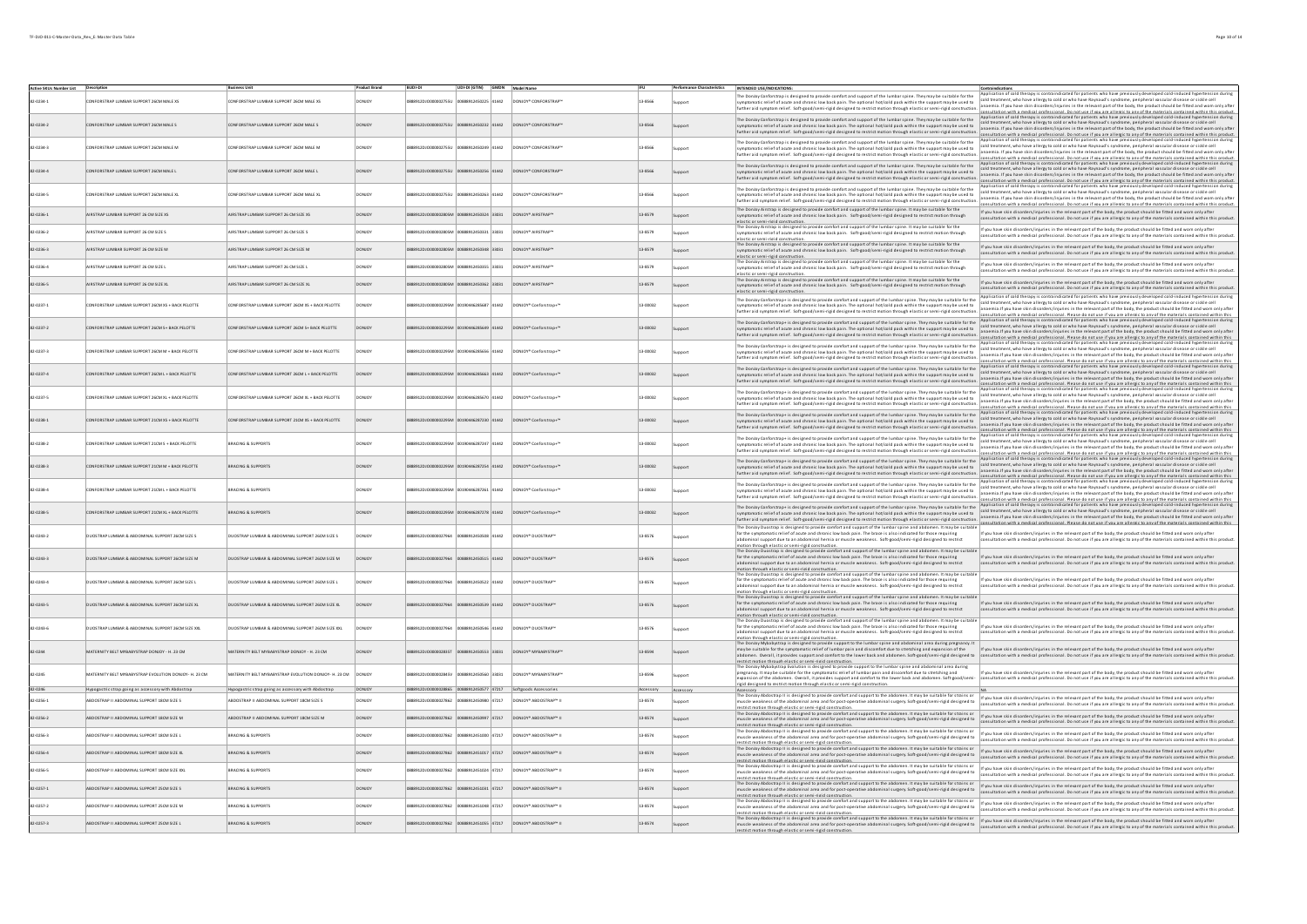| Active SKUs Number List Description |                                                     | <b>Business Unit</b>          | <b>Product Brand</b> | <b>BUDI-DI</b>                            | UDI-DI (GTIN) GMDN Model Name |                                                              |           |            | Performance Characteristics   INTENDED USE/INDICATIONS:                                                                                                                                                                                                                                                                                                                                                                                                                                                                                                                                                                                  | Contraindications                                                                                                                                                                                                                                         |
|-------------------------------------|-----------------------------------------------------|-------------------------------|----------------------|-------------------------------------------|-------------------------------|--------------------------------------------------------------|-----------|------------|------------------------------------------------------------------------------------------------------------------------------------------------------------------------------------------------------------------------------------------------------------------------------------------------------------------------------------------------------------------------------------------------------------------------------------------------------------------------------------------------------------------------------------------------------------------------------------------------------------------------------------------|-----------------------------------------------------------------------------------------------------------------------------------------------------------------------------------------------------------------------------------------------------------|
| 82-0257-4                           | BDOSTRAP II ABDOMINAL SUPPORT 25CM SIZE XL          | <b>BRACING &amp; SUPPORT!</b> |                      | 888912DJ00000027862 00888912451062 47217  |                               | DONJOY* ABDOSTRAP™ II                                        | 13-8574   | upport     | estrict motion through elastic or semi-rigid construction                                                                                                                                                                                                                                                                                                                                                                                                                                                                                                                                                                                | i <mark>nTENGO UA/muutuma.</mark><br>The Doxicy Adostrap iis designed to provide comfort and support to the abomen. It may be suitable for stains or<br>investing the substantial area and for post-operative abdominal surgery. Soft-operation           |
| 82-0257-5                           | ABDOSTRAP II ABDOMINAL SUPPORT 25CM SIZE XXL        | BRACING & SUPPORTS            | DONJOY               | 8912DJO0000027862 00888912451079 47217    |                               | DONJOY* ABDOSTRAP™ II                                        | 13-8574   | support    | restrict motion through elastic or semi-rigid construction.<br>The Donloy Abdostrap II is designed to provide comfort and support to the abdomen. It may be suitable for strains or                                                                                                                                                                                                                                                                                                                                                                                                                                                      | restrict model model and the construction.<br>The Doubly Adopting its designed to provide controllers and community of the substitution of the published in the model published in the model of the model of the published with a                         |
| 82-0258-1                           | BDOSTRAP II ABDOMINAL SUPPORT 32CM SIZE S           | BRACING & SUPPORT!            |                      | 8912DJ00000027862                         | 0888912451086 47217           | DONJOY* ABDOSTRAP™ I                                         | 13-8574   | upport     | muscle weakness of the abdominal area and for post-operative abdominal surgery. Soft-good/semi-rigid designed to<br>restrict motion through elastic or semi-rigid construction.                                                                                                                                                                                                                                                                                                                                                                                                                                                          | If you have skin disorders/injuries in the relevant part of the body, the product should be fitted and worn only after<br>consultation with a medical professional. Do not use if you are allergic to any of the materials contained within this product. |
| 82-0258-2                           | ABDOSTRAP II ABDOMINAL SUPPORT 32CM SIZE M          | BRACING & SUPPORTS            | <b>DONIOY</b>        | 0888912DJO0000027862 00888912451093 47217 |                               | DONJOY <sup>*</sup> ABDOSTRAP <sup>N</sup> II                | 13.8574   | Support    | The Donloy Abdostrap II is designed to provide comfort and support to the abdomen. It may be suitable for strains or<br>muscle weakness of the abdominal area and for post-operative abdominal surgery. Soft-good/semi-rigid designed to<br>restrict motion through elastic or semi-rigid construction.<br>The Donloy Abdostrap II is designed to provide comfort and support to the abdomen. It may be suitable for strains o                                                                                                                                                                                                           | If you have skin disorders/injuries in the relevant part of the body, the product should be fitted and worn only after<br>consultation with a medical professional. Do not use if you are allergic to any of the materials contained within this product. |
| 82-0258-3                           | ABDOSTRAP II ABDOMINAL SUPPORT 32CM SIZE L          | BRACING & SUPPORTS            | DONJOY               | 88912DJ00000027862                        | 00888912451109 47217          | DONJOY* ABDOSTRAP™ II                                        | 13-8574   | upport     | muscle weakness of the abomination area account the support of the distance of the suitable tor strains or if you have skindisorder.Anjunes in the relevant part of the body, the product should be fitted and wom only after<br>                                                                                                                                                                                                                                                                                                                                                                                                        | consultation with a medical professional. Do not use if you are allergic to any of the materials contained within this product.                                                                                                                           |
| 82-0258-4                           | ABDOSTRAP II ABDOMINAL SUPPORT 32CM SIZE XL         | <b>BRACING &amp; SUPPORTS</b> | <b>DONJOY</b>        | 08889120100000022862 00888912451116 42217 |                               | DONJOY <sup>*</sup> ABDOSTRAP <sup>**</sup> II               | 13.8574   | Support    | .<br>In the motion through elastic or semi-rigid construction.<br>In Donloy Abdostrap II is designed to provide comfort and support to the abdomen. It may be suitable for strains<br>muscle weakness of the abdominal area and for post-operative abdominal surgery. Soft-good/semi-rigid designed to<br>restrict motion through elastic or semi-rigid construction.<br>The Donloy Abdostrap II is designed to provide comfort and support to the abdomen. It may be suitable for strains o                                                                                                                                             | If you have skin disorders/injuries in the relevant part of the body, the product should be fitted and worn only after<br>onsultation with a medical professional. Do not use if you are allergic to any of the materials contained within this product.  |
| 82-0258-5                           | BDOSTRAP II ABDOMINAL SUPPORT 32CM SIZE XXL         | RACING & SUPPORTS             |                      | 912DJ00000027862                          | 0888912451123 47217           | DONJOY* ABDOSTRAP™ II                                        | 13-8574   | upport     | muscle weakness of the abdominal area and for post-operative abdominal surgery. Soft-good/semi-rigid designed to                                                                                                                                                                                                                                                                                                                                                                                                                                                                                                                         | f you have skin disorders/injuries in the relevant part of the body, the product should be fitted and worn only afte<br>consultation with a medical professional. Do not use if you are allergic to any of the materials contained within this product.   |
| 82-0260-1                           | BODYSTRAP LUMBAR SUPPORT 26CM SIZE XS               | BRACING & SUPPORT!            |                      |                                           | 90446135890 41442             | DONJOY <sup>*</sup> Bodystrap™ 26                            | 13-00022  | Support    | restrict motion through elastic or semi-rigid construction.<br>The Donloy Bodystrap 26 is designed to provide comfort and support of the lumbar spine. It may be suitable for the<br>symptomatic relief of acute and chronic low back pain. Soft-good/semi-rigid designed to restrict motion through                                                                                                                                                                                                                                                                                                                                     | If you have skin disorders/injuries in the relevant part of the body, the product should be fitted and worn only after<br>isultation with a medical professional. Do not use if you are allergic to any of the materials contained within this product.   |
| 82-0260-2                           | BODYSTRAP LUMBAR SUPPORT 26CM SIZE S                | BRACING & SUPPORT!            | DONJOY               | 88912DJO000002285K                        | 00190446135906 41442          | DONJOY <sup>*</sup> Bodystrap™ 26                            | 13-00022  | upport     | elastic or semi-rigid construction.<br>The Donloy Bodystrap 26 is designed to provide comfort and support of the lumbar spine. It may be suitable for the<br>symptomatic relief of acute and chronic low back pain. Soft-good/semi-rigid designed to restrict motion through                                                                                                                                                                                                                                                                                                                                                             | If you have skin disorders/injuries in the relevant part of the body, the product should be fitted and worn only after<br>ultation with a medical professional. Do not use if you are allergic to any of the materials contained within this product.     |
| 82-0260-3                           | BODYSTRAP LUMBAR SUPPORT 26CM SIZE M                | BRACING & SUPPORTS            |                      | 8912DJ0000002285K                         | 0190446135913 41442           | DONJOY <sup>*</sup> Bodystrap™ 26                            | 13-00022  | Support    | elastic or semi-ristid construction.<br>The Donloy Bodystrap 26 is designed to provide comfort and support of the lumbar spine. It may be suitable for the<br>symptomatic relief of acute and chronic low back pain. Soft-good/semi-rigid designed to restrict motion through<br>elastic or semi-risid construction.<br>The Donloy Bodystrap 26 is designed to provide comfort and support of the lumbar spine. It may be suitable for the                                                                                                                                                                                               | If you have skin disorders/injuries in the relevant part of the body, the product should be fitted and worn only after<br>ultation with a medical professional. Do not use if you are allergic to any of the materials contained within this product.     |
| 82-0260-4                           | <b>ODYSTRAP LUMBAR SUPPORT 26CM SIZE L</b>          | BRACING & SUPPORT!            |                      | 8912DJ0000002285K                         | 0190446135920 41442           | DONJOY <sup>*</sup> Bodystrap™ 26                            | 13-00022  | pport      | symptomatic relief of acute and chronic low back pain. Soft-good/semi-rigid designed to restrict motion through                                                                                                                                                                                                                                                                                                                                                                                                                                                                                                                          | If you have skin disorders/injuries in the relevant part of the body, the product should be fitted and worn only afte<br>sultation with a medical professional. Do not use if you are allergic to any of the materials contained within this product.     |
| 82-0260-5                           | BODYSTRAP LUMBAR SUPPORT 26CM SIZE XL               | BRACING & SUPPORTS            |                      | 88912DJO000002285K                        | 00190446135937 41442          | DONJOY <sup>*</sup> Bodystrap™ 26                            | 13-00022  | Support    | elastic or semi-rield construction.<br>The Donloy Bodystrap 26 is designed to provide comfort and support of the lumbar spine. It may be suitable for the<br>symptomatic relief of acute and chronic low back pain. Soft-good/semi-rigid designed to restrict motion through                                                                                                                                                                                                                                                                                                                                                             | If you have skin disorders/injuries in the relevant part of the body, the product should be fitted and worn only after<br>consultation with a medical professional. Do not use if you are allergic to any of the materials contained within this product. |
| 82-0277-0                           | DONJOY C2+ H7.5CM SIZE 0                            | <b>BRACING &amp; SUPPORTS</b> |                      | 88912DJ0000002325A                        | 00190446667537 41039          | DONJOY* DONJOY C2+™                                          | 13-00281  | ilization  | elastic or semi-rigid construction.<br>The cervical collar Donby (ZV="1s designed to stabilise and relieve the cervical spine and<br>may be suitable for the symptomatic relief of pain and stiffness in the cervical spine area<br>may<br>associated with conditions such as strains, sprains, stiff neck and whiplash injuries.<br>Soft-good/semi-rigid designed to restrict motion through elastic or semi-rigid<br>construction.                                                                                                                                                                                                     | If you have skin disorders/injuries in the relevant part of the body, the product should be fitted and worn only after<br>nsultation with a medical professional. Any known allergies to the medical devie materials.                                     |
| 82-0277-1                           | DONJOY C2+ H7.5CM SIZE 1                            | <b>BRACING &amp; SUPPORTS</b> |                      |                                           | 0446682141 41039              | DONJOY* DONJOY C2+™                                          | 13-00281  | ization    | Providing immobilization or controlled movement of the limb or body segment<br>The cervical collar Donoy (Z+" lis designed to stabilise and relieve the cervical spine and<br>may be suitable for the symptomatic relief of pain and<br>associated with conditions such as strains, sprains, stiff neck and whiplash injuries.<br>Soft-good/semi-rigid designed to restrict motion through elastic or semi-rigid<br>construction.                                                                                                                                                                                                        | If you have skin disorders/injuries in the relevant part of the body, the product should be fitted and worn only after<br>Itation with a medical professional. Any known allergies to the medical devie materials.                                        |
| 82-0277-2                           | DONJOY C2+ H7.5CM SIZE 2                            | <b>BRACING &amp; SUPPORTS</b> |                      | 88912DJ0000002325A                        | 00190446682158 41039          | DONJOY* DONJOY C2+"                                          | 13-00281  | hilization | constructions.<br>Providing immobilization or controlled movement of the limb or body segment.<br>The cervical collar Donloy C2+™ is designed to stabilise and relieve the cervical spine and<br>may be suitable for the symptomatic re<br>associated with conditions such as strains, sprains, stiff neck and whiplash injuries<br>Soft-good/semi-rigid designed to restrict motion through elastic or semi-rigid<br>construction.                                                                                                                                                                                                      | If you have skin disorders/injuries in the relevant part of the body, the product should be fitted and worn only after<br>ltation with a medical professional. Any known allergies to the medical devie materials.                                        |
| 82-0277-3                           | DONJOY C2+ H7.5CM SIZE 3                            | <b>BRACING &amp; SUPPORTS</b> |                      |                                           | 46682165 41039                | DONJOY* DONJOY C2+™                                          | 13-00281  |            | Providing immobilization or controlled movement of the limb or body segment<br>The cervical collar Donby (Z+="is designed to stabilise and relieve the cervical spine and<br>may be suitable for the symptomatic relief of pain and<br>associated with conditions such as strains, sprains, stiff neck and whiplash injuries.<br>Soft-good/semi-rigid designed to restrict motion through elastic or semi-rigid<br>construction.                                                                                                                                                                                                         | If you have skin disorders/injuries in the relevant part of the body, the product should be fitted and worn only after<br>onsultation with a medical professional. Any known allergies to the medical devie materials.                                    |
| 82-0277-4                           | DONJOY C2+ H7.5CM SIZE 4                            | BRACING & SUPPORTS            |                      | 88912DJ0000002325A                        | 00190446682172 41039          | DONJOY® DONJOY C2+"                                          | 13-00281  | ilization  | Providing immobilization or controlled movement of the limb or body segment<br>The cervical collar DonJoy C2+" is designed to stabilise and relieve the cervical spine and<br>may be suitable for the symptomatic relief of pain and<br>associated with conditions such as strains, sprains, stiff neck and whiplash injuries.<br>Soft-good/semi-rigid designed to restrict motion through elastic or semi-rigid<br>construction.<br>Providing immobilization or controlled movement of the limb or body seg                                                                                                                             | If you have skin disorders/injuries in the relevant part of the body, the product should be fitted and worn only after<br>sultation with a medical professional. Any known allergies to the medical devie materials.                                      |
| 82-0277-5                           | DONJOY C2+ H7.5CM SIZE 5                            | <b>BRACING &amp; SUPPORTS</b> |                      |                                           | 0446682189 41039              | DONJOY* DONJOY C2+™                                          | 13-00281  | lization   | The cervical collar Donloy C2+ <sup>m</sup> is designed to stabilise and relieve the cervical spine and<br>may be suitable for the symptomatic relief of pain and stiffness in the cervical spine area<br>associated with conditions such as strains, sprains, stiff neck and whiplash injuries.<br>Soft-good/semi-rigid designed to restrict motion through elastic or semi-rigid<br>construction.<br>Providing immobilization o<br>miled movement of the lim                                                                                                                                                                           | If you have skin disorders/injuries in the relevant part of the body, the product should be fitted and worn only after<br>nsultation with a medical professional. Any known allergies to the medical devie materials.                                     |
| 82-0277-P                           | DONJOY C2+ H6CM SIZE PEDIATRIC                      | <b>BRACING &amp; SUPPORTS</b> |                      | 00000023254                               | 00190446667612 41039          | DONJOY* DONJOY C2+"                                          | 13-00281  | ilization  | The cervical collar Dondoy C2+ <sup>36</sup> is designed to stabilise and relieve the cervical spine and<br>may be suitable for the symptomatic relief of pain and stiffness in the cervical spine and<br>may be suitable for the symptomatic<br>associated with conditions such as strains, sprains, stiff neck and whiplash injuries<br>Soft-good/semi-rigid designed to restrict motion through elastic or semi-rigid<br>construction.                                                                                                                                                                                                | If you have skin disorders/injuries in the relevant part of the body, the product should be fitted and worn only after<br>ultation with a medical professional. Any known allergies to the medical devie materials                                        |
| $82-0278-2$                         | DONJOY C2+ H9.5CM SIZE 2                            | <b>BRACING &amp; SUPPORTS</b> |                      |                                           | 41039-0414                    | DONJOY* DONJOY C2+™                                          | 13-00281  | lization   | Providing immobilization or controlled movement of the limb or body segment<br>The cervical collar Donby (Z+="is designed to stabilise and relieve the cervical spine and<br>may be suitable for the symptomatic relief of pain and<br>associated with conditions such as strains, sprains, stiff neck and whiplash injuries.<br>Soft-good/semi-rigid designed to restrict motion through elastic or semi-rigid<br>construction.                                                                                                                                                                                                         | If you have skin disorders/injuries in the relevant part of the body, the product should be fitted and worn only after<br>consultation with a medical professional. Any known allergies to the medical devie materials.                                   |
| 82-0278-0                           | DONJOY C2+ H9.5CM SIZE 0                            | BRACING & SUPPORTS            |                      | 888912DJO000002325A 00190446682196 41039  |                               | DONJOY* DONJOY C2+"                                          | 13-00281  |            | Providing immobilization or controlled movement of the limb or body segment.<br>The cervical collar Donby (Zx="is designed to stabilise and relieve the cervical spine and<br>may be suitable for the symptomatic relief of pain and<br>associated with conditions such as strains, sprains, stiff neck and whiplash injuries.<br>Soft-good/semi-rigid designed to restrict motion through elastic or semi-rigid<br>construction.                                                                                                                                                                                                        | If you have skin disorders/injuries in the relevant part of the body, the product should be fitted and worn only after<br>.<br>insultation with a medical professional. Any known allergies to the medical devie materials.                               |
| 82-0278-1                           | DONJOY C2+ H9.5CM SIZE 1                            | BRACING & SUPPORTS            |                      | 000023254                                 | 00190446682202 41039          | DONJOY* DONJOY C2+™                                          | 13-00281  | ization    | Providing immobilization or controlled movement of the limb or body segment<br>The cervical collar Donby (Zz="Is designed to stabilise and relieve the cervical spine and<br>may be suitable for the symptomatic relief of pain and<br>associated with conditions such as strains, sprains, stiff neck and whiplash injuries.<br>Soft-good/semi-rigid designed to restrict motion through elastic or semi-rigid<br>construction.                                                                                                                                                                                                         | If you have skin disorders finituries in the relevant part of the hody the product should be fitted and worn only after<br>sultation with a medical professional. Any known allergies to the medical devie materials.                                     |
| 82-0278-3                           | DONJOY C2+ H9.5CM SIZE 3                            | <b>BRACING &amp; SUPPORTS</b> |                      | 0J0000002325A                             | 00190446682219 41039          | DONJOY* DONJOY C2+"                                          | 13-00281  | bilization | Providing immobilization or controlled movement of the limb or body segment<br>The cervical collar DonJoy C2+" is designed to stabilise and relieve the cervical spine and<br>may be suitable for the symptomatic relief of pain and<br>associated with conditions such as strains, sprains, stiff neck and whiplash injuries.<br>Soft-good/semi-rigid designed to restrict motion through elastic or semi-rigid<br>construction.                                                                                                                                                                                                        | If you have skin disorders/injuries in the relevant part of the body, the product should be fitted and worn only after<br>sultation with a medical professional. Any known allergies to the medical devie materials.                                      |
| 82-0278-4                           | DONJOY C2+ H9.5CM SIZE 4                            | <b>BRACING &amp; SUPPORTS</b> |                      |                                           | 446682257 41039               | DONJOY* DONJOY C2+™                                          | 13-00281  | ization    | Proxiding immobilization or controlled movement of the limb or body segment<br>The cervical collar Donloy C2+" is designed to stabilise and relieve the cervical spine and<br>may be suitable for the symptomatic relief of pain and<br>associated with conditions such as strains, sprains, stiff neck and whiplash injuries.<br>Soft-good/semi-rigid designed to restrict motion through elastic or semi-rigid<br>construction.                                                                                                                                                                                                        | If you have skin disorders/injuries in the relevant part of the body, the product should be fitted and worn only after<br>sultation with a medical professional. Any known allergies to the medical devie materials.                                      |
| 82-0278-5                           | DONJOY C2+ H9.5CM SIZE 5                            | <b>BRACING &amp; SUPPORTS</b> |                      | 0888912DJO000002325A 00190446682332 41039 |                               | DONJOY* DONJOY C2+™                                          | 13-00281  | bilization | constructions.<br>Providing immobilization or controlled movement of the limb or body segment.<br>The cervical collar Donloy C2+™ is designed to stabilise and relieve the cervical spine and<br>may be suitable for the symptomatic re<br>associated with conditions such as strains, sprains, stiff neck and whiplash injuries<br>Soft-good/semi-rigid designed to restrict motion through elastic or semi-rigid<br>construction.<br>Providing immobilization or controlled movement of the limb or body segment<br>The Compex Bionic Back Wrap is designed to provide comfort and support of the lumbar spine. It may be suitable for | If you have skin disorders/injuries in the relevant part of the body, the product should be fitted and worn only after<br>onsultation with a medical professional. Any known allergies to the medical devie materials.                                    |
| 83-0004-L                           | Sp15 Compex Bionic Back Wrap, Black/Black, Large    | BRACING & SUPPORTS            | <b>COMPEX</b>        | 88912DJO0000028763                        | 00888912651059 33031          | COMPEX BIONIC BACK                                           | 13-9995-4 | Support    | the symptomatic relief of acute and chronic low back pain. Soft-good/semi-rigid designed to restrict motion through<br>elastic or semi-rigid constru                                                                                                                                                                                                                                                                                                                                                                                                                                                                                     | If you have skin disorders/injuries in the relevant part of the body, the product should be fitted and worn only after<br>consultation with a medical professional                                                                                        |
| 83-0004-M                           | Sp15 Compex Bionic Back Wrap, Black/Black, Medium   | BRACING & SUPPORTS            | <b>COMPEX</b>        | 88912DJO0000028763 00888912651066 33031   |                               | COMPEX BIONIC BACK                                           | 13-9995-4 | upport     | The Compex Bionic Back Wrap is designed to provide comfort and support of the lumbar spine. It may be suitable for<br>the symptomatic relief of acute and chronic low back pain. Soft-good/semi-rigid designed to restrict motion through                                                                                                                                                                                                                                                                                                                                                                                                | If you have skin disorders/injuries in the relevant part of the body, the product should be fitted and worn only after<br>consultation with a medical professional.                                                                                       |
| 83-0004-5                           | Sp15 Compex Bionic Back Wrap, Black/Black, Small    | <b>BRACING &amp; SUPPORTS</b> | <b>COMPEX</b>        | 888912DJO0000028763 00888912651073 33031  |                               | COMPEX BIONIC BACK                                           | 13-9995-4 | Support    | elastic or semi-risid construction.<br>The Compas Blank East Wrap is designed to provide comfort and support of the lumbar spine. It may be suitable for www.www.www.www.washingtons in the relevant part of the body, the produc<br>the symptomatic relief of acute and chronic low back pain. Soft-good/semi-rigid designed to restrict motion through                                                                                                                                                                                                                                                                                 | consultation with a medical professional                                                                                                                                                                                                                  |
| 83-0004-XL                          | Sp15 Compex Bionic Back Wrap, Black/Black, Ex-Large | BRACING & SUPPORTS            | <b>COMPEX</b>        |                                           |                               | 0888912DJO0000028763 00888912651080 33031 COMPEX BIONIC BACK | 13-9995-4 | Support    | elastic or semi-ristid construction.<br>The Compex Bionic Back Wrap is designed to provide comfort and support of the lumbar spine. It may be suitable for<br>the sympanum control in the sympator of the sympator of the lumbarspine. It may be suitable for if you have skindisorders/injuines in the relevant part of the body, the product should be fitted and wom only after<br>---------                                                                                                                                                                                                                                          |                                                                                                                                                                                                                                                           |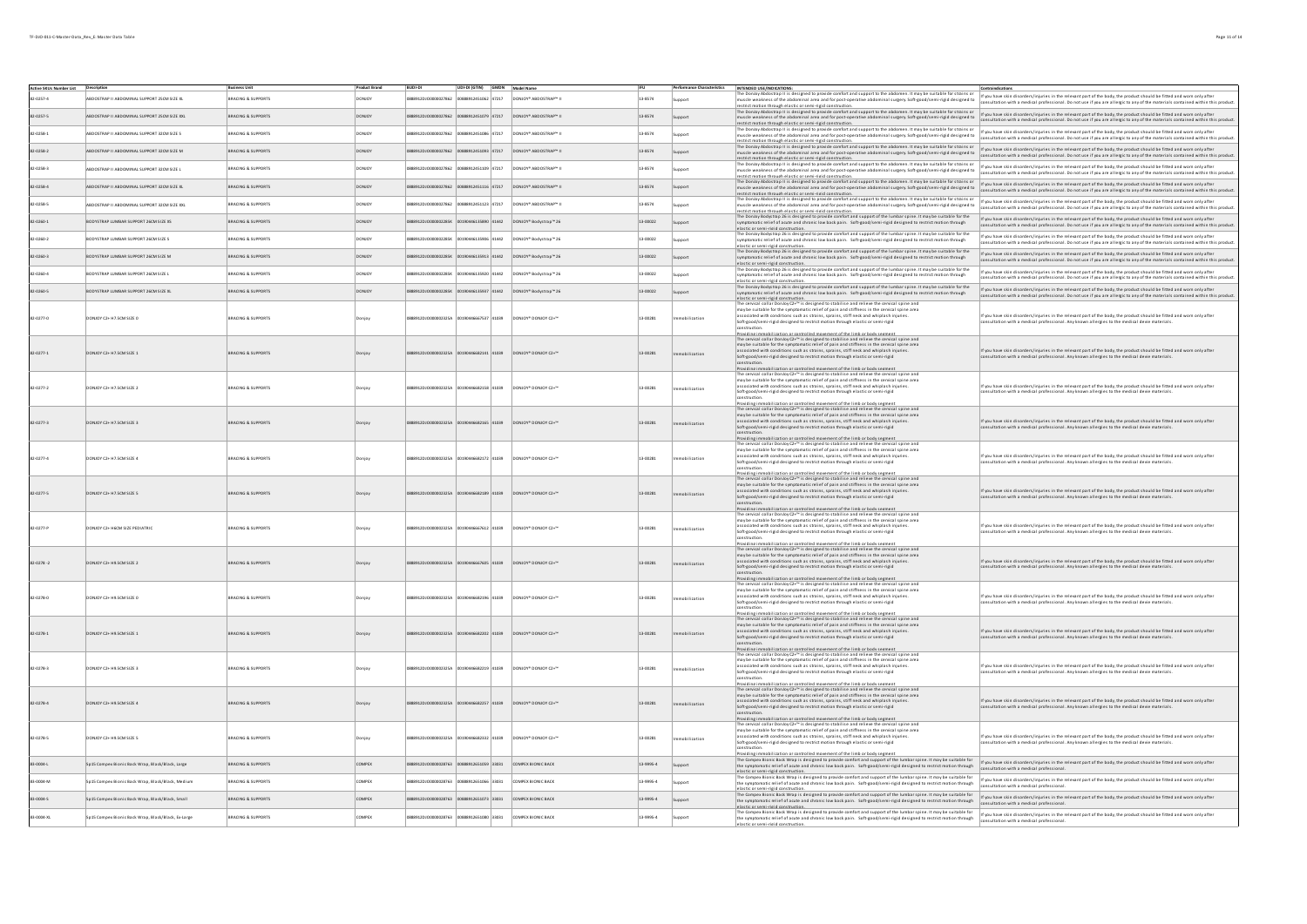| Active SKUs Number List Description<br>2X-Announ |                                                    | <b>Business Unit</b>          | <b>Product Brand</b><br><b>TIMPEY</b> | BUDI-DI<br>20100000028763 | UDI-DI (GTIN) GMDN Model Name<br>12005142805 33031 | COMPEX BIONIC BACK                        | 13-9995-4   | Performance Characteristics INTENDED USE/INDICATIONS: | he Compex Bionic Back Wrap is designed to provide comfort and support of the lumbar spine. It may be suitable for                                                                                                                                                                                                                                                                                                                                                                                                                                                                                      | Contraindications<br>If you have skin disorders/injuries in the relevant part of the body, the product should be fitted and worn only after                                                                                                            |
|--------------------------------------------------|----------------------------------------------------|-------------------------------|---------------------------------------|---------------------------|----------------------------------------------------|-------------------------------------------|-------------|-------------------------------------------------------|--------------------------------------------------------------------------------------------------------------------------------------------------------------------------------------------------------------------------------------------------------------------------------------------------------------------------------------------------------------------------------------------------------------------------------------------------------------------------------------------------------------------------------------------------------------------------------------------------------|--------------------------------------------------------------------------------------------------------------------------------------------------------------------------------------------------------------------------------------------------------|
|                                                  | p15 Compex Bionic Back Wrap, Black/Black, Ex-Small | <b>BRACING &amp; SUPPORTS</b> |                                       |                           |                                                    |                                           |             |                                                       | the symptomatic relief of acute and chronic low back pain. Soft-good/semi-rigid designed to restrict motion through<br>elastic or semi-rigid constructi<br>by C1 is designed to help support the cervical spine in a neutral position. May be suitable for<br>e cervical collar Do                                                                                                                                                                                                                                                                                                                     | ultation with a medical professiona                                                                                                                                                                                                                    |
| LOGOAB                                           | C1 ANATOMICAL COLLAR SIZE 0 H-9.5CM NAVY BLUE      | <b>BRACING &amp; SUPPORTS</b> | DONJOY                                |                           | 88912521949 41039                                  | DONJOY* COLLER ANATOMIQUE C1              | 13-6446     |                                                       | the symptomatic relief of pain and stiffness associated with cervical sprains and strains and in post-operative<br>rehabilitation. Soft-eood designed to restrict motion through elastic construction.<br>The cervical collar Donloy C1 is designed to help support the cervical spine in a neutral position. May be suitable for                                                                                                                                                                                                                                                                      | If you have skin disorders/injuries in the relevant part of the body, the product should be fitted and worn only after<br>Itation with a medical professional. Do not use if you are allergic to any of the materials contained within this produc     |
| 10G1AB                                           | C1 ANATOMICAL COLLAR SIZE 1 H-9.5CM NAVY BLUE      | <b>BRACING &amp; SUPPORTS</b> | DONJOY                                |                           | 888912521963 41039                                 | DONJOY* COLLER ANATOMIQUE C1              | 13-6446     | Support                                               | the symptomatic relief of pain and stiffness associated with cervical sprains and strains and in post-operative                                                                                                                                                                                                                                                                                                                                                                                                                                                                                        | If you have skin disorders/injuries in the relevant part of the body, the product should be fitted and worn only after<br>sultation with a medical professional. Do not use if you are allergic to any of the materials contained within this product  |
| 05248                                            | C1 ANATOMICAL COLLAR SIZE 2 H-9.5CM NAVY BLUE      | <b>BRACING &amp; SUPPORTS</b> | DONJOY                                | 0120100000025550          | 888912521987 41039                                 | DONJOY* COLLIER ANATOMIQUE C1             | 13-6446     |                                                       | rehabilitation. Soft-seod designed to restrict motion through elastic construction.<br>The cervical collar Denoty Cli s designed to help support the cervical spine in a neutral position. May be suitable for<br>the symptomatic re                                                                                                                                                                                                                                                                                                                                                                   | If you have skin disorders/injuries in the relevant part of the body, the product should be fitted and worn only after<br>nsultation with a medical professional. Do not use if you are allergic to any of the materials contained within this product |
| 10G3AB                                           | C1 ANATOMICAL COLLAR SIZE 3 H-9.5CM NAVY BLUE      | <b>BRACING &amp; SUPPORTS</b> | <b>ONICY</b>                          | 99120100000026559         | 4103912522007 41039                                | DONJOY* COLLER ANATOMIQUE C1              | 13-6446     | Support                                               | rehabilitation. Soft eood designed to restrict motion through elastic construction.<br>The cervical collar Donloy Cl is designed to help support the cervical spine in a neutral position. May be suitable for<br>the symptomatic re                                                                                                                                                                                                                                                                                                                                                                   | If you have skin disorders/injuries in the relevant part of the body, the product should be fitted and worn only after<br>ultation with a medical professional. Do not use if you are allergic to any of the materials contained within this product   |
| 10G4AB                                           | C1 ANATOMICAL COLLAR SIZE 4 H-9.5CM NAVY BLUE      | <b>BRACING &amp; SUPPORTS</b> | DONJOY                                |                           | 888912522021 41039                                 | DONJOY* COLLER ANATOMIQUE C1              | 13-6446     |                                                       | shahilitation Soft-enod designed to restrict motion through elastic<br>Fine cervical collar Donloy C1 is designed to help support the cervical spine in a neutral position. May be suitable for<br>The cervical collar Donloy C1 is designed to help support the cervical spine in a neutral position. M                                                                                                                                                                                                                                                                                               | If you have skin disorders/injuries in the relevant part of the body, the product should be fitted and worn only after<br>iltation with a medical professional. Do not use if you are allergic to any of the materials contained within this product   |
|                                                  | C1 ANATOMICAL COLLAR SIZE 5 H-9.5CM NAVY BLUE      | BRACING & SUPPORTS            |                                       |                           | 88912522045 41039                                  | DONJOY* COLLER ANATOMIQUE C1              | 13-6446     | Support                                               | rehabilitation. Soft-eood designed to restrict motion through elastic construction.<br>The cervical collar Donloy C1 is designed to help support the cervical spine in a neutral position. May be suitable for<br>the symptomatic relief of pain and stiffness associated with cervical sprains and strains and in post-operative                                                                                                                                                                                                                                                                      | If you have skin disorders/injuries in the relevant part of the body, the product should be fitted and worn only after                                                                                                                                 |
|                                                  |                                                    |                               |                                       |                           |                                                    |                                           |             |                                                       | enhabilitation. Soft-eood designed to restrict motion through elastic construction.<br>The cervical collar Donloy CI is designed to help support the cervical spine in a neutral position. May be suitable for                                                                                                                                                                                                                                                                                                                                                                                         | ultation with a medical professional. Do not use if you are allergic to any of the materials contained within this product<br>If you have skin disorders/injuries in the relevant part of the body, the product should be fitted and worn only afte    |
|                                                  | 1 ANATOMICAL COLLAR SIZE 0 H-7.5CM NAVY BLUE       | RACING & SUPPORTS             |                                       |                           | 88912522069 41039                                  | DONJOY <sup>*</sup> COLLIER ANATOMIQUE C1 | $13 - 6446$ |                                                       | the symptomatic relief of pain and stiffness associated with cervical sprains and strains and in post-operative<br>rehabilitation. Soft-eood designed to restrict motion through elastic construction.<br>The cervical collar Donloy C1 is designed to help support the cervical spine in a neutral position. May be suitable for                                                                                                                                                                                                                                                                      | sultation with a medical professional. Do not use if you are allergic to any of the materials contained within this product<br>If you have skin disorders/injuries in the relevant part of the body, the product should be fitted and worn only after  |
| 10P1AE                                           | 1 ANATOMICAL COLLAR SIZE 1 H-7.5CM NAVY BLUE       | RACING & SUPPORTS             |                                       |                           | 912522083 41039                                    | DONJOY* COLLER ANATOMIQUE C1              | 13-6446     | Support                                               | the symptomatic relief of pain and stiffness associated with cervical sprains and strains and in post-operative<br>rehabilitation. Soft-eood designed to restrict motion through elastic construction.<br>The cervical collar Donloy C1 is designed to help support the cervical spine in a neutral position. May be suitable for                                                                                                                                                                                                                                                                      | ultation with a medical professional. Do not use if you are allergic to any of the materials contained within this product                                                                                                                             |
| 10P2AE                                           | C1 ANATOMICAL COLLAR SIZE 2 H-7.5CM NAVY BLUE      | <b>BRACING &amp; SUPPORTS</b> | DONJOY                                |                           | 88912522106 41039                                  | DONJOY* COLLER ANATOMIQUE CL              | 13-6446     |                                                       | the symptomatic relief of pain and stiffness associated with cervical sprains and strains and in post-operative<br>rehabilitation. Soft-eood designed to restrict motion through elastic construction.<br>The cervical collar Donloy C1 is designed to help support the cervical spine in a neutral position. May be suitable for                                                                                                                                                                                                                                                                      | If you have skin disorders/injuries in the relevant part of the body, the product should be fitted and worn only after<br>ultation with a medical professional. Do not use if you are allergic to any of the materials contained within this product   |
| 10P3AE                                           | 1 ANATOMICAL COLLAR SIZE 3 H-7.5CM NAVY BLUE       | <b>BRACING &amp; SUPPORTS</b> |                                       |                           | 88912522120 41039                                  | DONJOY* COLLER ANATOMIQUE C1              | 13-6446     | Support                                               | the symptomatic relief of pain and stiffness associated with cervical sprains and strains and in post-operative<br>rehabilitation. Soft-eood designed to restrict motion through elastic construction.<br>The cervical collar Donloy C1 is designed to help support the cervical spine in a neutral position. May be suitable for                                                                                                                                                                                                                                                                      | If you have skin disorders/injuries in the relevant part of the body, the product should be fitted and worn only after<br>sultation with a medical professional. Do not use if you are allergic to any of the materials contained within this product  |
| LOP4AE                                           | 1 ANATOMICAL COLLAR SIZE 4 H-7.5CM NAVY BLUE       | RACING & SUPPORTS             | ONIC                                  |                           | 88912522144 41039                                  | DONJOY <sup>*</sup> COLLIER ANATOMIQUE C1 | 13-6446     | upport                                                | the symptomatic relief of pain and stiffness associated with cervical sprains and strains and in post-operative                                                                                                                                                                                                                                                                                                                                                                                                                                                                                        | If you have skin disorders/injuries in the relevant part of the body, the product should be fitted and worn only afte<br>insultation with a medical professional. Do not use if you are allergic to any of the materials contained within this product |
| 10PSAB                                           | C1 ANATOMICAL COLLAR SIZE 5 H-7.5CM NAVY BLUE      | <b>BRACING &amp; SUPPORTS</b> | CONCY                                 |                           | 88912522168 41039                                  | DONJOY* COLLER ANATOMIQUE C1              | 13-6446     | Support                                               | rehabilitation. Soft-eood designed to restrict motion through elastic construction.<br>The cervical collar Donloy C1 is designed to help support the cervical spine in a neutral position. May be suitable for<br>the symptomatic relief of pain and stiffness associated with cervical sprains and strains and in post-operative                                                                                                                                                                                                                                                                      | If you have skin disorders/injuries in the relevant part of the body, the product should be fitted and worn only after<br>sultation with a medical professional. Do not use if you are allergic to any of the materials contained within this product  |
|                                                  | C1 ANATOMICAL COLLAR PEDIATRIC H-6CM NAVY BLUE     | <b>BRACING &amp; SUPPORTS</b> | ONIOY                                 |                           | 88912522182 41039                                  | DONJOY <sup>*</sup> COLLIER ANATOMIQUE C1 | 13-6446     | upport                                                | rehabilitation. Soft-eood designed to restrict motion through elastic construction.<br>The cervical collar Donloy C1 is designed to help support the cervical spine in a neutral position. May be suitable for<br>the symptomatic relief of pain and stiffness associated with cervical sprains and strains and in post-operative                                                                                                                                                                                                                                                                      | If you have skin disorders/injuries in the relevant part of the body, the product should be fitted and worn only after<br>ultation with a medical professional. Do not use if you are allergic to any of the materials contained within this produc    |
|                                                  | C2 ANATOMICAL COLLAR SIZE 0 H-9.5CM GREY           | <b>BRACING &amp; SUPPORTS</b> | <b>DONJOY</b>                         |                           | 8912522359 41039                                   | DONJOY* COLLIER ANATOMIQUE C2             | 13-6459     |                                                       | rehabilizion. Softenod deciened to restrict motion theorie is are construction.<br>The cervical construction of the steaming of the the cervical construction of the construction of the steaming with a medial professional cons                                                                                                                                                                                                                                                                                                                                                                      |                                                                                                                                                                                                                                                        |
|                                                  |                                                    |                               |                                       |                           |                                                    |                                           |             | mobilization                                          |                                                                                                                                                                                                                                                                                                                                                                                                                                                                                                                                                                                                        | stiff ned and whipsin. Soft good/semi-rigid designed to restict motion through elastic or semi-rigid construction. consultation with a medical professional. Do not use if you are alleget to any of the materials contained w                         |
| 20G1AG                                           | C2 ANATOMICAL COLLAR SIZE 1 H-9.5CM GREY           | <b>BRACING &amp; SUPPORTS</b> | DONJOY                                | 8912DJ0000002665T         | 88912522373 41039                                  | DONJOY* COLLIER ANATOMIQUE C2             | 13-6459     | obilization                                           | symptomatic relief of pain and stiffness in the cervical spine area associated with conditions such as strains, sprains, lif you have skin disorders/injuries in the relevant part of the body, the product should be fitted a<br>stiff neck and whiplash. Soft-good/ semi-rigid designed to restrict motion through elastic or semi-rigid construction.                                                                                                                                                                                                                                               | consultation with a medical professional. Do not use if you are allergic to any of the materials contained within this product                                                                                                                         |
| 20G2AG                                           | C2 ANATOMICAL COLLAR SIZE 2 H-9.5CM GREY           | <b>BRACING &amp; SUPPORTS</b> | <b>ONIOY</b>                          | 8912DJ00000026651         | 888912522397 41039                                 | DONJOY* COLLIER ANATOMIQUE C2             | 13-6459     |                                                       | Providing immobilization or controlled movement of the limb or body segment.<br>The cervical collar Donloy C2 is designed to stabilize and relieve the cervical spine and may be suitable for the<br>symptomatic relief of pain and stiffness in the cenical spine area associated with conditions such as strains, ppains, if you have skin disorders/injuries in the relevant part of the body, the poduct should be fitted and w                                                                                                                                                                    |                                                                                                                                                                                                                                                        |
|                                                  |                                                    |                               |                                       |                           |                                                    |                                           |             |                                                       | . Providing immobilization or controlled movement of the limb or body comment.<br>The cervical confirm of the cervical content of the the real cervical case of may be suitable for the<br>symplematic entief of pain and stiffness                                                                                                                                                                                                                                                                                                                                                                    | consultation with a medical professional. Do not use if you are allergic to any of the materials contained within this product                                                                                                                         |
|                                                  | 2 ANATOMICAL COLLAR SIZE 3 H-9.5CM GREY            | BRACING & SUPPORTS            |                                       |                           |                                                    | NJOY* COLLIER ANATOMIQUE C2               | $3 - 6459$  | bilization                                            |                                                                                                                                                                                                                                                                                                                                                                                                                                                                                                                                                                                                        | stiff neck and whiplash. Soft-good/semi-rigid designed to restrict motion through elastic or semi-rigid construction. consultation with a medical professional. Do not use if you are allergic to any of the materials contain                         |
|                                                  | C2 ANATOMICAL COLLAR SIZE 4 H-9.5CM GREY           | ACING & SUPPORTS              |                                       |                           |                                                    |                                           | 13-6459     | nobilization                                          | Providing immobilization or controlled movement of the limb or body segment.<br>The cervical collar Donloy C2 is designed to stabilize and relieve the cervical spine and may be suitable for the<br>symptomatic relief of pain and stiffness in the cervical spine area associated with conditions such as strains, sprains, lif you have skin disorders/injuries in the relevant part of the body, the product should be fitted a                                                                                                                                                                    |                                                                                                                                                                                                                                                        |
|                                                  |                                                    |                               |                                       |                           |                                                    |                                           |             |                                                       |                                                                                                                                                                                                                                                                                                                                                                                                                                                                                                                                                                                                        | stiff ned and whipsin. Soft good/semi-rigid designed to restrict modion through elastic or semi-rigid construction. Consultation with a medical professional. Do not use if you are alleger to any of the materials contained                          |
| 20G5AG                                           | C2 ANATOMICAL COLLAR SIZE 5 H-9.5CM GREY           | <b>BRACING &amp; SUPPORTS</b> | DONJOY                                |                           | 888912522458 41039                                 | DONJOY* COLLIER ANATOMIQUE C2             | 13-6459     | mobilization                                          | symptomatic relief of pain and stiffness in the cervical spine area associated with conditions such as strains, sprains, If you have skin disorders/injuries in the relevant part of the body, the product should be fitted an                                                                                                                                                                                                                                                                                                                                                                         | stiff neck and whiplash. Soft-good/semi-rigid designed to restrict motion through elastic or semi-rigid construction. consultation with a medical professional. Do not use if you are allergic to any of the materials contain                         |
| OPOAG                                            | C2 ANATOMICAL COLLAR SIZE O H-7.5CM GREY           | <b>BRACING &amp; SUPPORTS</b> | DONICY                                |                           | 8912522472 41039                                   | DONJOY* COLLIER ANATOMIQUE C2             | 13-6459     |                                                       | Providing immobilization or controlled movement of the limb or body segment.<br>The cervical collar Donloy C2 is designed to stabilize and relieve the cervical spine and may be suitable for the                                                                                                                                                                                                                                                                                                                                                                                                      | symptomatic relief of pain and stiffness in the central spine area associated with conditions such as strains, sprints, if you have skin disorders/injuries in the elevant part of the body, the product should be fitted and                          |
|                                                  |                                                    |                               |                                       |                           |                                                    |                                           |             |                                                       | alled movement of the limb or hody ceamen<br>Providing imm<br>The cervical collar Donloy C2 is designed to stabilize and relieve the cervical spine and may be suitable for the                                                                                                                                                                                                                                                                                                                                                                                                                        |                                                                                                                                                                                                                                                        |
| 20P1AG                                           | C2 ANATOMICAL COLLAR SIZE 1 H-7.5CM GREY           | BRACING & SUPPORTS            | ONIOY                                 |                           | 88912522496 41039                                  | ONJOY* COLLER ANATOMIQUE C2               | 13-6459     | mobilization                                          | symptomatic relief of pain and stiffness in the cervical spine area associated with conditions such as strains, sprains, if you have skin disorders/injuries in the relevant part of the body, the product should be fitted an                                                                                                                                                                                                                                                                                                                                                                         | stiff neck and whiplash. Soft-good/semi-rigid designed to restrict motion through elastic or semi-rigid construction. consultation with a medical professional. Do not use if you are allergic to any of the materials contain                         |
| COP2AC                                           | 2 ANATOMICAL COLLAR SIZE 2 H-7.5CM GREY            | RACING & SUPPORTS             |                                       |                           |                                                    | NJOY <sup>*</sup> COLLIER ANATOMIQUE C2   | 13-6459     | mobilization                                          | Providing immobilization or controlled movement of the limb or body seament.<br>The cervical calibration of the strate and relieve the cervical spin of may be suitable for the<br>symptomatic miled relief and an extend is pine ar                                                                                                                                                                                                                                                                                                                                                                   | stiff neck and whiplash. Soft-good/semi-rigid designed to restrict motion through elastic or semi-rigid construction. consultation with a medical professional. Do not use if you are allergic to any of the materials contain                         |
|                                                  |                                                    |                               |                                       |                           |                                                    |                                           |             |                                                       | Providing immobilization or controlled movement of the limb or body segment.<br>The cervical collar Donloy C2 is designed to stabilize and relieve the cervical spine and may be suitable for the<br>symptomatic relief of pain and stiffness in the cervical spine area associated with conditions such as strains, sprains, If you have skin disorders/injuries in the relevant part of the body, the product should be fitted an                                                                                                                                                                    |                                                                                                                                                                                                                                                        |
| C20P3AG                                          | C2 ANATOMICAL COLLAR SIZE 3 H-7.5CM GREY           | <b>BRACING &amp; SUPPORTS</b> | DONJOY                                | 88912DJ0000002665T        | 88912522533 41039                                  | DONJOY* COLLIER ANATOMIQUE C2             | 13-6459     | mobilization                                          | Providing immobilization or controlled movement of the limb or body segment.                                                                                                                                                                                                                                                                                                                                                                                                                                                                                                                           | stiff neck and whiplash. Soft-good/semi-rigid designed to restrict motion through elastic or semi-rigid construction. consultation with a medical professional. Do not use if you are allergic to any of the materials contain                         |
| C20P4AG                                          | C2 ANATOMICAL COLLAR SIZE 4 H-7.5CM GREY           | <b>BRACING &amp; SUPPORTS</b> | <b>ONICY</b>                          | 912DJ00000026651          | 0888912522557 41039                                | DONJOY* COLLIER ANATOMIQUE C2             | 13-6459     |                                                       | The cervical collar Donloy C2 is designed to stabilize and relieve the cervical spine and may be suitable for the                                                                                                                                                                                                                                                                                                                                                                                                                                                                                      | symptomatic relief of pain and stiffness in the central spine area associated with conditions such as strains, sprains, if you have skin disorders/injuries in the relevant part of the body, the product should be fitted and                         |
| <b>20PSAG</b>                                    | C2 ANATOMICAL COLLAR SIZE S.H. 7 SOM GREY          | <b>BRACING &amp; SUPPORTS</b> | DONIOV                                | 912010000002657           | 88912522571 41039                                  | DONIOY* COLLER ANATOMIQUE C2              | 13.6459     |                                                       | Providing immobilization or controlled movement of the limb or body segment.<br>The cervical collar Donloy C2 is designed to stabilize and relieve the cervical spine and may be suitable for the<br>symptomatic relief of pain and stiffness in the cervical spine area associated with conditions such as strains, sprains, if you have skin disorders/injuries in the relevant part of the body, the product should be fitted an                                                                                                                                                                    |                                                                                                                                                                                                                                                        |
|                                                  |                                                    |                               |                                       |                           |                                                    |                                           |             | bilization                                            | stiff neck and whiplash. Soft-good/semi-rigid designed to restrict motion through elastic or semi-rigid construction.                                                                                                                                                                                                                                                                                                                                                                                                                                                                                  | consultation with a medical professional. Do not use if you are allergic to any of the materials contained within this produc                                                                                                                          |
|                                                  | 2 ANATOMICAL COLLAR PEDIATRIC H-6CM GREY           | RACING & SUPPORTS             |                                       |                           |                                                    | NJOY <sup>*</sup> COLLIER ANATOMIQUE C2   | 13-6459     | nobilization                                          | Providing immobilization or controlled movement of the limb or body ceremnes.<br>The cervical care discussions and the state and entered the state of the state of the state of the state of the<br>cymplematic miled of state and s                                                                                                                                                                                                                                                                                                                                                                   |                                                                                                                                                                                                                                                        |
| C20TG0AG                                         | C2 ANATOMICAL COLLAR SIZE 0 H=10.5CM GREY          | <b>BRACING &amp; SUPPORTS</b> | DONJOY                                |                           | 888912522618 41039                                 | DONJOY* COLLIER ANATOMIQUE C2             | 13-6459     | mobilization                                          | symptomatic relief of pain and stiffness in the cervical spine area associated with conditions such as strains, sprains, iff you have skin disorders/injuries in the relevant part of the body, the product should be fitted a                                                                                                                                                                                                                                                                                                                                                                         | stiffned and whiplash. Soft good/semi-rigid designed to restrict motion though elastic or semi-rigid construction. "consultation with a medical professional. Do not use if you are allegic to any of the materials contained                          |
|                                                  |                                                    |                               |                                       |                           |                                                    |                                           |             |                                                       | rolled movement of the limb or body ceament<br>muidine imm<br>The cervical collar Donloy C2 is designed to stabilize and relieve the cervical spine and may be suitable for the                                                                                                                                                                                                                                                                                                                                                                                                                        | stiff neck and whiplash. Soft-good/semi-rigid designed to restrict motion through elastic or semi-rigid construction. consultation with a medical professional. Do not use if you are allergic to any of the materials contain                         |
| <b>TG14G</b>                                     | C2 ANATOMICAL COLLAR SIZE 1 H=10.5CM GREY          | <b>BRACING &amp; SUPPORTS</b> | DONJOY                                |                           | 88912522632 41039                                  | DONJOY* COLLIER ANATOMIQUE C2             | 13-6459     |                                                       | symptomatic relief of pain and stiffness in the central spine area associated with conditions such as strains, spains, iff you have skin disorders/holines in the relevant part of the body, the product should be fitted and                                                                                                                                                                                                                                                                                                                                                                          | consultation with a medical professional. Do not use if you are allergic to any of the materials contained within this product                                                                                                                         |
| <b>POTG</b> 24G                                  | C2 ANATOMICAL COLLAR SIZE 2 Ha10 SOM GREY          | <b>BRACING &amp; SUPPORTS</b> | <b>ONIOY</b>                          | 9912010000002657          | <b>PFOLA 32355251PRRR</b>                          | DONIOY* COLLER ANATOMIQUE C2              | 13.6459     | nobilization                                          | Providing immobilization or controlled movement of the limb or body segment.<br>The cervical collar Donloy C2 is designed to stabilize and relieve the cervical spine and may be suitable for the<br>ymptomatic relief of pain and stiffness in the cervical spine area associated with conditions such as strains, sprains, lif you have skin disorders/injuries in the relevant part of the body, the product should be fitted an                                                                                                                                                                    |                                                                                                                                                                                                                                                        |
|                                                  |                                                    |                               |                                       |                           |                                                    |                                           |             |                                                       | stiff neck and whiplash. Soft-good/semi-rigid designed to restrict motion through elastic or semi-rigid construction.<br>.<br>Providinal immobilization or controlled movement of the limb or bookseement.<br>The cervical confidence of the cervice and with cervical spin on environment of the cervice of the cervice of the cervice of the cervice of the                                                                                                                                                                                                                                          | consultation with a medical professional. Do not use if you are allergic to any of the materials contained within this product                                                                                                                         |
|                                                  | 2 ANATOMICAL COLLAR SIZE 3 H=10,5CM GREY           | BRACING & SUPPORTS            |                                       |                           |                                                    | DONJOY <sup>*</sup> COLLIER ANATOMIQUE C2 | 13-6459     | obilization                                           |                                                                                                                                                                                                                                                                                                                                                                                                                                                                                                                                                                                                        | stiff neck and whiplash. Soft-good/semi-rigid designed to restrict motion through elastic or semi-rigid construction. consultation with a medical professional. Do not use if you are allergic to any of the materials contain                         |
| C20TG4AG                                         | C2 ANATOMICAL COLLAR SIZE 4 H=10.5CM GREY          | <b>BRACING &amp; SUPPORTS</b> | DONJOY                                | 88912DJ0000002665T        | 88912522694 41039                                  | DONJOY* COLLIER ANATOMIQUE C2             | 13-6459     | mobilization                                          | Providing immobilization or controlled movement of the limb or body segment.<br>The cervical collar Donloy C2 is designed to stabilize and relieve the cervical spine and may be suitable for the<br>symptomatic relief of pain and stiffness in the cervical spine area associated with conditions such as strains, sprains, If you have skin disorders/injuries in the relevant part of the body, the product should be fitted an                                                                                                                                                                    |                                                                                                                                                                                                                                                        |
|                                                  |                                                    |                               |                                       |                           |                                                    |                                           |             |                                                       |                                                                                                                                                                                                                                                                                                                                                                                                                                                                                                                                                                                                        | stiffed and whipsin. Softward judesigned to restict motion through elastic or sening documents. consultation with a medical professional. Do not use if you are allegate bany of the materials contained within this product.<br>                      |
| 20TGSAG                                          | C2 ANATOMICAL COLLAR SIZE 5 H=10,5CM GREY          | <b>BRACING &amp; SUPPORTS</b> | <b>ONIOY</b>                          | 912DJ0000002665T          | 888912522717 41039                                 | DONJOY* COLLIER ANATOMIQUE C2             | 13-6459     |                                                       |                                                                                                                                                                                                                                                                                                                                                                                                                                                                                                                                                                                                        | symptomatic relief of pain and stiffness in the central spine area associated with conditions such as strains, sprains, if you have skin disorders/injuries in the relevant part of the body, the product should be fitted and                         |
|                                                  | CS COLLER CERVICAL REGLARIE EN HALITEUR - TAILLE 1 | <b>BRACING &amp; SUPPORTS</b> | DONIOV                                | 0012010000002456          | 88912522731 41039                                  | FOR HIPP <sup>+</sup> COLLER C3           | 13.5550     |                                                       | Providing immobilization or controlled movement of the limb or body segment.<br>The cervical collar Donloy C3 is designed to stabilize and relieve the cervical spine and may be suitable for the<br>ymptomatic relief of pain and stiffness in the cervical spine area associated with conditions such as strains, sprains, lif you have skin disorders/injuries in the relevant part of the body, the product should be fitted an<br>stiff neck and whiplash. Soft-good/semi-rigid designed to restrict motion through elastic or semi-rigid construction. consultation with a medical professional. |                                                                                                                                                                                                                                                        |
|                                                  |                                                    |                               |                                       |                           |                                                    |                                           |             |                                                       | .<br>Providinal immobilization or controlled movement of the Limb or body a body areas modern provided to the movement of the controlled in the movement of the movement of the provided by the product should be fitted and wome                                                                                                                                                                                                                                                                                                                                                                      |                                                                                                                                                                                                                                                        |
|                                                  | 3-COLLIER CERVICAL REGLABLE EN HAUTEUR - TAILLE 2  | RACING & SUPPORTS             |                                       |                           | 00888912522755 41039                               |                                           | 13-5550     | bilization                                            | stiff neck and whiplash. Soft-good/semi-rigid designed to restrict motion through elastic or semi-rigid construction.                                                                                                                                                                                                                                                                                                                                                                                                                                                                                  | consultation with a medical professional                                                                                                                                                                                                               |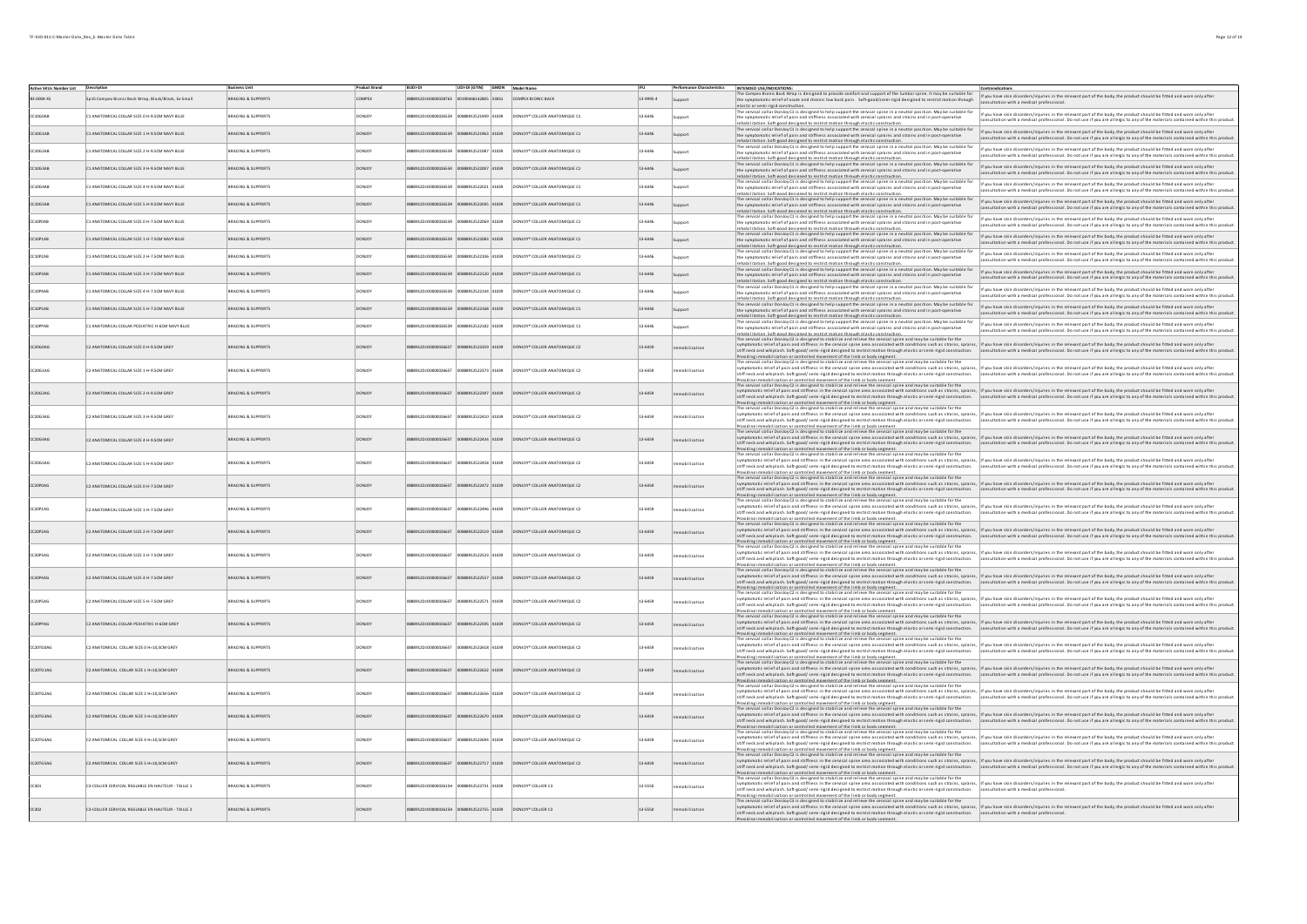| Active SKUs Number List Description |                                                                               |                                                   |                    |                                                                                  | UDI-DI (GTIN) GMDN Model Name |             |                                                                                                     |                  |                        | INTENDED USE/INDICATIONS:                                                                                                                                                                                                                                                                                                                                                                                                                                                                                                                                    | Contraindications                                                                                                                                                                                                                                                                                            |
|-------------------------------------|-------------------------------------------------------------------------------|---------------------------------------------------|--------------------|----------------------------------------------------------------------------------|-------------------------------|-------------|-----------------------------------------------------------------------------------------------------|------------------|------------------------|--------------------------------------------------------------------------------------------------------------------------------------------------------------------------------------------------------------------------------------------------------------------------------------------------------------------------------------------------------------------------------------------------------------------------------------------------------------------------------------------------------------------------------------------------------------|--------------------------------------------------------------------------------------------------------------------------------------------------------------------------------------------------------------------------------------------------------------------------------------------------------------|
| rana                                | C3-COLLIER CERVICAL REGLABLE EN HAUTEUR - TAILLE 3                            | BRACING & SUPPORTS                                | DONIOV             | 8912D10000002615F                                                                | 0888912522762 41039           |             | DONJOY* COLLER C3                                                                                   | 13-5550          |                        | The cervical collar Donloy C3 is designed to stabilize and relieve the cervical spine and may be suitable for the<br>ymptomatic relief of pain and stiffness in the cervical spine area associated with conditions such as strains, sprains,<br>neck and whiplash. Soft-good/semi-rigid designed to restrict motion through elastic or semi-rigid construction.                                                                                                                                                                                              | If you have skin disorders/injuries in the relevant part of the body, the product should be fitted and worn only after<br>sultation with a medical professional                                                                                                                                              |
| CC311                               | C3-COLLIER CERVICAL REGLABLE EN HAUTEUR AVEC MENTONNIERE-T1                   | <b>BRACING &amp; SUPPORTS</b>                     |                    |                                                                                  |                               |             | MJOY* COLLIER C3                                                                                    | 13-5550          | bilization             | Providing immobilization or controlled movement of the limb or body segment.<br>rive consideration of States in the constant in the mean of the consideration of the subble for the<br>The consideration of the state of the consideration of the state of the consideration such as strains, prains,<br>symptomatic<br>stiff neck and whiplash. Soft-good/semi-rigid designed to restrict motion through elastic or semi-rigid construction.                                                                                                                | consultation with a medical professional                                                                                                                                                                                                                                                                     |
| cc312                               | 3-COLLIER CERVICAL REGLABLE EN HAUTEUR AVEC MENTONNIERE-T2 BRACING & SUPPORTS |                                                   | DONJOY             | 9120100000026154                                                                 | 88912522793 41039             |             | DONJOY* COLLIER C3                                                                                  | 13-5550          | nobilization           | Providing immobilization or controlled movement of the limb or body segment.<br>The cervical collar Donloy C3 is designed to stabilize and relieve the cervical spine and may be suitable for the<br>ymptomatic relief of pain and stiffness in the cervical spine area associated with conditions such as strains, sprains, lif you have skin disorders/injuries in the relevant part of the body, the product should be fitted an<br>stiff neck and whiplash, Soft-good/semi-rigid designed to restrict motion through elastic or semi-rigid construction. | consultation with a medical professional.                                                                                                                                                                                                                                                                    |
| CC313                               | C3-COLLIER CERVICAL REGLABLE EN HAUTEUR AVEC MENTONNIERE-T3                   | <b>BRACING &amp; SUPPORTS</b>                     | <b>ONIOY</b>       |                                                                                  |                               |             | DONJOY* COLLIER C3                                                                                  | 13-5550          | mobilization           | provide to many interest of the many terms in the second section of the second constructions of the second construction interest interest interest into the second interest in the first of the second interest in the second<br>stiff neck and whiplash. Soft-good/semi-rigid designed to restrict motion through elastic or semi-rigid construction.<br>Providing immobilization or controlled movement of the limb or body segment.<br>The Donloy Dynastrap is designed to provide comfort and support of the lumbar spine. It may be suitable for the    | consultation with a medical professional                                                                                                                                                                                                                                                                     |
|                                     | YNASTRAP LUMBAR SUPPORT WITH INSERT, SIZE L                                   | BRACING & SUPPORTS                                | DONJOY             | 8912DJ0000002575S                                                                | 0888912525435 41442           |             | DONJOY* Dynastrap                                                                                   | 13-4311          | monni                  | symptomatic relief of acute and chronic low back pain. Soft-good/semi-rigid designed to restrict motion through<br>elastic or semi-rigid construction.                                                                                                                                                                                                                                                                                                                                                                                                       | If you have skin disorders/injuries in the relevant part of the body, the product should be fitted and worn only after<br>ultation with a medical professional. Do not use if you are allergic to any of the materials contained within this produc                                                          |
| CL74M                               | <b>OYNASTRAP LUMBAR SUPPORT WITH INSERT, SIZE M</b>                           | <b>BRACING &amp; SUPPORTS</b>                     | DONJOY             | 8912DJO000002575S 00888912525442 41442                                           |                               |             | DONJOY* Dynastrap                                                                                   | 13-4311          | Support                | The Donloy Dynastrap is designed to provide comfort and support of the lumbar spine. It may be suitable for the<br>symptomatic relief of acute and chronic low back pain. Soft-good/semi-rigid designed to restrict motion through<br>elastic or semi-rigid construction                                                                                                                                                                                                                                                                                     | If you have skin disorders/injuries in the relevant part of the body, the product should be fitted and worn only after<br>ultation with a medical professional. Do not use if you are allergic to any of the materials contained within this product                                                         |
| CL745                               | YNASTRAP LUMBAR SUPPORT WITH INSERT, SIZE S                                   | BRACING & SUPPORTS                                | DONJOY             | 8912DJ0000002575S                                                                | 00888912525459 41442          |             | DONJOY* Dynastrap                                                                                   | 13-4311          | upport                 | The Donloy Dynastrap is designed to provide comfort and support of the lumbar spine. It may be suitable for the<br>symptomatic relief of acute and chronic low back pain. Soft-good/semi-rigid designed to restrict motion through<br>elastic or semi-rigid constru                                                                                                                                                                                                                                                                                          | If you have skin disorders/injuries in the relevant part of the body, the product should be fitted and worn only after<br>ultation with a medical professional. Do not use if you are allergic to any of the materials contained within this product                                                         |
| CL74XL                              | .<br>NASTRAP LUMBAR SUPPORT WITH INSERT, SIZE XL                              | BRACING & SUPPORT!                                | DONJOY             |                                                                                  | 888912525466 41442            |             | DONJOY* Dynastrap                                                                                   | 13-4311          | Support                | The Donloy Dynastrap is designed to provide comfort and support of the lumbar spine. It may be suitable for the<br>symptomatic relief of acute and chronic low back pain. Soft-good/semi-rigid designed to restrict motion through<br>lastic or semi-rigid construction.                                                                                                                                                                                                                                                                                     | If you have skin disorders/injuries in the relevant part of the body, the product should be fitted and worn only after<br>nsultation with a medical professional. Do not use if you are allergic to any of the materials contained within this product                                                       |
|                                     | NASTRAP LUMBAR SUPPORT WITH INSERT, SIZE XX                                   | RACING & SUPPORT                                  |                    |                                                                                  | 88912525473 41442             |             | DONJOY* Dynastrap                                                                                   | 13-4311          | unnort                 | The Donloy Dynastrap is designed to provide comfort and support of the lumbar spine. It may be suitable for the<br>symptomatic relief of acute and chronic low back pain. Soft-good/semi-rigid designed to restrict motion through<br>lastic or semi-rigid constructi                                                                                                                                                                                                                                                                                        | If you have skin disorders/injuries in the relevant part of the body, the product should be fitted and worn only after<br>onsultation with a medical professional. Do not use if you are allergic to any of the materials contained within this product                                                      |
| 0A161BW01-BLK-L,XL                  | <b>STABILIZING BACK SUPPORT, Black, Large, XLarge</b>                         | CONSUMER                                          | ONIOY ADVANTAGE    |                                                                                  | 90446210160 33031             |             | DONJOY* ADVANTAGE STABILIZING BACK SUPPORT                                                          | 0A161BW01        | Support                | e Donloy Stabilizing Back Support is designed to provide comfort and support of the lumbar spine. It may be<br>suitable for the symptomatic relief of acute and chronic low back pain. Soft-good/semi-rigid designed to restrict<br>motion through elastic or semi-rigid construction.<br>The Donloy Stabilizing Back Support is designed to provide comfort and support of the lumbar spine. It may be                                                                                                                                                      | If you have skin disorders/injuries in the relevant part of the body, the product should be fitted and worn only after<br>ultation with a medical professional                                                                                                                                               |
| A161BW01-BLK-S,M                    | <b>STABILIZING BACK SUPPORT, Black, Small, Mediur</b>                         | ONSUMER                                           | DONJOY ADVANTAGE   | 912DJO000002905Q 00190446210153 33031                                            |                               |             | DONJOY* ADVANTAGE STABILIZING BACK SUPPORT                                                          | 0A161BW01        | uppor                  | suitable for the symptomatic relief of acute and chronic low back pain. Soft-good/semi-rigid designed to restrict                                                                                                                                                                                                                                                                                                                                                                                                                                            | If you have skin disorders/injuries in the relevant part of the body, the product should be fitted and worn only after<br>ultation with a medical professional                                                                                                                                               |
| 1615R01-WHT-L.XL                    | <b>ABDOMINAL SUPPORT, White, Large, XLarge</b>                                | CONSUMER                                          | ONJOY ADVANTAGE    |                                                                                  | 90446210146 47217             |             | DONJOY <sup>*</sup> ADVANTAGE ABDOMINAL SUPPORT                                                     | DA1615R01        | Support                | suitable for strains or muscle weakness of the abdominal area and for post-operative abdominal surgery. Soft-<br>ood/semi-ristid designed to restrict motion through elastic or semi-ristid construction.<br>hod/semi-ristid designed to restrict motion through elastic or semi-ristid construction.<br>he Donloy Abdominal Support is designed to d                                                                                                                                                                                                        | If you have skin disorders/injuries in the relevant part of the body, the product should be fitted and worn only after<br>sultation with a medical professional.                                                                                                                                             |
| 1615R01-WHT-S,M                     | BDOMINAL SUPPORT, White, Small, Medium                                        | ONSUMER                                           | NJOY ADVANTAGE     |                                                                                  | 90446210139 47217             |             | DONJOY <sup>*</sup> ADVANTAGE ABDOMINAL SUPPORT                                                     | 0A161SR01        |                        | suitable for strains or muscle weakness of the abdominal area and for post-operative abdominal surgery. Soft-<br>sood/semi-ristid designed to restrict motion through elastic or semi-ristid construction.<br>The Donloy Bionic Back Wrap is designed to provide comfort and support of the lumbar spine. It may be suitable fo                                                                                                                                                                                                                              | If you have skin disorders/injuries in the relevant part of the body, the product should be fitted and worn only after<br>onsultation with a medical professional.                                                                                                                                           |
| DP151BW01-BLK-L                     | DJP BIONIC BACK WRAP, BLACK, LARGE                                            | DNSUMER                                           | NJOY PERFORMANCE   |                                                                                  | 8912066570 33031              |             | DONJOY* PERFORMANCE BIONIC BACK WRAP                                                                | P1511F04         |                        | the symptomatic relief of acute and chronic low back pain. Soft-good/semi-rigid designed to restrict motion through<br>elastic or semi-rigid construction                                                                                                                                                                                                                                                                                                                                                                                                    | If you have skin disorders/injuries in the relevant part of the body, the product should be fitted and worn only after<br>sultation with a medical professional. Do not use if you are allergic to any of the materials contained within this produc                                                         |
| P151BW01-BLK-M                      | DJP BIONIC BACK WRAP, BLACK, MEDIUM                                           | ONSUMER                                           | ONJOY PERFORMANCE  | 912DJ0000002925U                                                                 | 3388912066563 33031           |             | DONJOY* PERFORMANCE BIONIC BACK WRAP                                                                | P151 F04         |                        | ie Donloy Bionic Back Wrap is designed to provide comfort and support of the lumbar spine. It may be suitable fo<br>the symptomatic relief of acute and chronic low back pain. Soft-good/semi-rigid designed to restrict motion through<br>elastic or semi-rigid construction                                                                                                                                                                                                                                                                                | If you have skin disorders/injuries in the relevant part of the body, the product should be fitted and worn only after<br>ultation with a medical professional. Do not use if you are allergic to any of the materials contained within this produc                                                          |
| P151BW01-BLK-S                      | DJP BIONIC BACK WRAP, BLACK, SMALL                                            | CONSUMER                                          | DONICY PERFORMANCE |                                                                                  |                               |             | DONIOY* PERFORMANCE BIONIC RACK WRAP                                                                | DP151JF04        |                        | he Donloy Bionic Back Wrap is designed to provide comfort and support of the lumbar spine. It may be suitable fi<br>the symptomatic relief of acute and chronic low back pain. Soft-good/semi-rigid designed to restrict motion through<br>elastic or semi-rigid construction.                                                                                                                                                                                                                                                                               | If you have skin disorders/injuries in the relevant part of the body, the product should be fitted and worn only after<br>ultation with a medical professional. Do not use if you are allergic to any of the materials contained within this product                                                         |
| 021518W01-8LK-XL                    | DIP RIONIC RACK WRAP RIACK X-LARGE                                            | CONSUMER                                          | DONICY PERFORMANCE | 12065 1206100000001 12060001000000000                                            |                               |             | DONIOY* PERFORMANCE BIONIC RACK WRAP                                                                | <b>DP151LFO4</b> |                        | e Donloy Bionic Back Wrap is designed to provide comfort and support of the lumbar spine. It may be suitable fi<br>the symptomatic relief of acute and chronic low back pain. Soft-good/semi-rigid designed to restrict motion through<br>elastic or semi-rigid construction.                                                                                                                                                                                                                                                                                | If you have skin disorders/injuries in the relevant part of the body, the product should be fitted and worn only after<br>sultation with a medical professional. Do not use if you are allergic to any of the materials contained within this product                                                        |
| DP1718B01-BLK-L.XL                  | ELASTIC BACK WRAP, BLACK, LARGE/X-LARGE                                       | CONSUMER                                          | DONJOY PERFORMANCE | 0888912DJO0000029562 00190446241966 41142                                        |                               |             | DONJOY* PERFORMANCE ELASTIC BACK COMPRESSION WRAP                                                   | DP171 F20        |                        | .<br>The Donloy Elastic Back Wrap is designed to provide comfort and support of the lumbar spine. It may be suitable for<br>the symptomatic relief of acute and chronic low back pain. Soft-good/semi-rigid designed to restrict motion through<br>elastic or semi-rigid construction.                                                                                                                                                                                                                                                                       | If you have skin disorders/injuries in the relevant part of the body, the product should be fitted and worn only after<br>ensultation with a medical professional. Do not use if you are allergic to any of the materials contained within this product                                                      |
| DP1718B01-BLK-S.M                   | ELASTIC BACK WRAP, BLACK, SMALL/MEDIUM                                        | CONSUMER                                          | DONJOY PERFORMANCE |                                                                                  |                               |             | 0888912DJ00000029562 00190446241959 41142 DONJOY® PERFORMANCE ELASTIC BACK COMPRESSION WRAP         | DP171F20         |                        | .<br>The Donjoy Elastic Back Wrap is designed to provide comfort and support of the lumbar spine. It may be suitable fo<br>the symptomatic relief of acute and chronic low back pain. Soft-good/semi-rigid designed to restrict motion through<br>lastic or semi-rigid construction                                                                                                                                                                                                                                                                          | If you have skin disorders/injuries in the relevant nart of the hody the nroduct should be fitted and worn only after<br>isultation with a medical professional. Do not use if you are allergic to any of the materials contained within this product                                                        |
| DP171SR01-BLK                       | WAIST TRIMMER, BLACK, ONE SIZE FITS MOST                                      | <b>CONSUMER</b>                                   |                    |                                                                                  |                               |             | DONIOY PERFORMANCE 0888912DJ0000002945Y 00190446241324 33031 DONIOY* PERFORMANCE WAIST TRIMMER WRAP | DP171/F11        |                        | The Donloy Waist Trimmer is designed to provide comfort and support to the waist and abdomen. It may be suitable<br>for strains or muscle weakness of the abdominal area and for post-operative abdominal surgery. Soft-good/semi                                                                                                                                                                                                                                                                                                                            | If you have skin disorders/injuries in the relevant part of the body, the product should be fitted and worn only after                                                                                                                                                                                       |
| 82-0239-1                           | POWERSTRAP H. 26 CM SIZE XS                                                   | BRACING & SUPPORT                                 |                    | 10000007676                                                                      | 446646167 33031               |             | DONJOY POWERSTRAP LUMBER BEI                                                                        | 13-00261         | Accessory              | iaid decianad to restrict motion through elastic or semi-rigid construction                                                                                                                                                                                                                                                                                                                                                                                                                                                                                  | .<br>onsultation with a medical professional. Do not use if you are allergic to any of the materials contained within this product.                                                                                                                                                                          |
| 82.0239.2<br>82-0239-3              |                                                                               | <b>BRACING &amp; SUPPORTS</b><br>BRACING & SUPPOR | DONICY             | 1888912D10000007676N 00190446646174 33031<br>12DJ0000007676N 00190446646181 3303 |                               |             | DONIOY POWERSTRAP LUMBER BELT<br>DONJOY POWERSTRAP LUMBER BEL                                       | 13-00261         | Accessory              | . Support of lumbar spine helping to prevent and relieve pain during activity<br>. Support of lumbar spine helping to prevent and relieve pain during activity.                                                                                                                                                                                                                                                                                                                                                                                              |                                                                                                                                                                                                                                                                                                              |
| 82-0239-4<br>82-0239-5              | POWERSTRAP H. 26 CM SIZE M<br>OWERSTRAP H. 26 CM SIZE                         | BRACING & SUPPORTS                                | <b>DONJOY</b>      |                                                                                  |                               |             |                                                                                                     | 13-00261         | Accessory<br>iccessory | . Support of lumbar spine helping to prevent and relieve pain during activity<br>Support of lumbar spine helping to prevent and relieve pain during activity.                                                                                                                                                                                                                                                                                                                                                                                                | None                                                                                                                                                                                                                                                                                                         |
|                                     | <b>NERSTRAP H. 26 CM SIZE</b>                                                 |                                                   |                    |                                                                                  |                               |             |                                                                                                     |                  | Accessory              | . Support of lumbar spine helping to prevent and relieve pain during activity.                                                                                                                                                                                                                                                                                                                                                                                                                                                                               |                                                                                                                                                                                                                                                                                                              |
| 82-0275-1                           | HATTANOOGA TENS BELT 26CM SIZE X                                              | CLINICAL PHYSICAL THERAPY                         | CHATTANOOGA        |                                                                                  |                               |             |                                                                                                     | 13-00301         |                        | The lumbar belt is intended to releve pain by providing support to the concerned anatomical area. Connected to an<br>electrostimulator, it allows a focused stimulation by Transcutaneous Electrical Nerve Stimulation TENS or<br>neuromus cular stimulation NMES indicated for acute or chronic low back pain, acute or chronic Lumbago.                                                                                                                                                                                                                    | e without TENS device: none Use with TENS device: refer to the contraindications indicated in the device manua                                                                                                                                                                                               |
| 82-0275-2                           | ATTANOOGA TENS BELT 26CM SIZE !                                               | LINICAL PHYSICAL THERAPY                          | CHATTANOOGA        | 8912DJ0000007686Q 00190446646068 46573                                           |                               |             | DONJOY TENS LUMBER BELT                                                                             | 13-00301         |                        | The lumbar belt is intended to releve pain by providing support to the concerned anatomical area. Connected to an<br>electrostimulator, it allows a focused stimulation by Transcutaneous Electrical Nerve Stimulation TENS or<br>neuromus cular stimulation NMES indicated for acute or chronic low back pain, acute or chronic Lumbago.                                                                                                                                                                                                                    | se without TENS device: none lise with TENS device: refer to the contraindications indicated in the device manual                                                                                                                                                                                            |
| 82-0275-3                           | HATTANOOGA TENS BELT 26CM SIZE M                                              | LINICAL PHYSICAL THERAPY                          | CHATTANOOGA        |                                                                                  |                               |             | 888912DJO000007686Q 00190446646075 46573 DONJOY TENS LUMBER BELT                                    | 13-00301         |                        | The lumbar belt is intended to releive pain by providing support to the concerned anatomical area. Connected to an<br>me connect and the connect of the connect and the connect of the connect of the connect of the connect of the connect of the connect of the connect of the connect of the connect of the connect of the connect of the connect                                                                                                                                                                                                         | ise without TENS device: none Use with TENS device: refer to the contraindications indicated in the device manual                                                                                                                                                                                            |
| 82-0275-4                           | ATTANOOGA TENS BELT 26CM SIZE L                                               | LINICAL PHYSICAL THERAPY                          | CHATTANOOGA        | 88912DJO000007686Q 00190446646082 46573                                          |                               |             | DONJOY TENS LUMBER BELT                                                                             | 13-00301         |                        | The lumbar belt is intended to releive pain by providing support to the concerned anatomical area. Connected to an<br>electrostimulator, it allows a focused stimulation by Transcutaneous Electrical Nerve Stimulation TENS or<br>euromus cular stimulation NMES indicated for acute or chronic low back pain, acute or chronic Lumbaeo.                                                                                                                                                                                                                    | se without TENS device: none Use with TENS device: refer to the contraindications indicated in the device manual                                                                                                                                                                                             |
| 82-0275-5                           | ATTANOOGA TENS BELT 26CM SIZE >                                               | LINICAL PHYSICAL THERAPY                          | CHATTANOOGA        |                                                                                  |                               |             |                                                                                                     | 13-00301         | innort                 | The lumbar belt is intended to releive pain by providing support to the concerned anatomical area. Connected to an<br>electrostimulator, it allows a focused stimulation by Transcutaneous Electrical Nerve Stimulation TENS or<br>omuscular stimulation NMES indicated for acute or chronic low back pain, acute or chronic Lumbago.                                                                                                                                                                                                                        | ise without TENS device: none Use with TENS device: refer to the contraindications indicated in the device manual                                                                                                                                                                                            |
|                                     |                                                                               |                                                   |                    |                                                                                  |                               |             |                                                                                                     |                  |                        | MyBabyStrap™ is a maternity support belt designed to reduce pain and disco<br>associated with pregnancy:<br>Lower back pair                                                                                                                                                                                                                                                                                                                                                                                                                                  |                                                                                                                                                                                                                                                                                                              |
|                                     |                                                                               |                                                   |                    |                                                                                  |                               |             |                                                                                                     |                  |                        | · Pelvic pain<br>· Sacroiliac pain                                                                                                                                                                                                                                                                                                                                                                                                                                                                                                                           | . If you have skin disorders/injuries in the relevant part of the body, the product should be                                                                                                                                                                                                                |
| 82-0276                             |                                                                               | RRACING & SUPPORTS                                |                    | 20100000076965                                                                   | 00190446657224 47217          |             | DONIOY MYRARYSTRAP FUSION ILIMBER BELT                                                              | 13-00271         |                        | Postural instabilitie<br>. Discomfort due to stretching and expansion of the abdomen                                                                                                                                                                                                                                                                                                                                                                                                                                                                         | d and worn only after consultation with a medical professional<br>Any known allergies to the medical device materials.                                                                                                                                                                                       |
|                                     |                                                                               |                                                   |                    |                                                                                  |                               |             |                                                                                                     |                  |                        | MyBabyStrap™ can also be used after birth for back support                                                                                                                                                                                                                                                                                                                                                                                                                                                                                                   |                                                                                                                                                                                                                                                                                                              |
|                                     |                                                                               |                                                   |                    |                                                                                  |                               |             |                                                                                                     |                  |                        | Soft-good/semi-rigid designed to restrict motion through elastic or semi-rigid<br>istruction.                                                                                                                                                                                                                                                                                                                                                                                                                                                                |                                                                                                                                                                                                                                                                                                              |
|                                     | BABYSTRAP MATERNITY BELT H22CM                                                |                                                   |                    |                                                                                  |                               |             |                                                                                                     |                  |                        | politics ilidomabilization<br>controlled movement of the limb or bodys-                                                                                                                                                                                                                                                                                                                                                                                                                                                                                      |                                                                                                                                                                                                                                                                                                              |
| P181BB01-SGR                        | ONIC REEL-ADJUST BACK BRACE, UNIVERSAL, SLIME/GREEN                           | <b>NSUMER</b>                                     | UOY PERFORMANO     | 8912DJ0000002925                                                                 | 90446289098 33031             |             | ONJOY PERFORMANCE BIONIC BACK WRAP                                                                  | 1511 FO4         |                        | runance amenina come a comparator anno provide comfort and support of the lumbar spine. It may be suitable for<br>The Donloy Bionic Back Wrap is designed to provide comfort and support of the lumbar spine. It may be suitable<br>elastic or semi-rigid construction.                                                                                                                                                                                                                                                                                      | .<br>I you have skin disorders/injuries in the relevant part of the body, the product should be fitted and worn only after<br>posultation with a medical professional. Do not use if you are allergic to any of the materials contained within this product.                                                 |
| $1 - 1692 - 2$                      | FORM™, SIO, (S/M)                                                             | ACING & SUPPORT!                                  |                    | 000007976                                                                        |                               | 0172 47217  |                                                                                                     | $-10145$         |                        | Designed to support the lower back and<br>may be suitable for people with sacroiliac pain, dysfunction, lower back pain,<br>sprains/strains.                                                                                                                                                                                                                                                                                                                                                                                                                 | Pulmonary, cardiovascular or skeletal conditions<br>which have risk to be made worse as a result of compression and/o<br>pressure, unstable, displaced fractures. Do not use if you are allergic to any of<br>he materials contained within this product.<br>ulmonary, cardiovascular or skeletal conditions |
| $1 - 1692 - 4$                      | FORM™, SIO, (L/XL)                                                            | RACING & SUPPORT!                                 |                    |                                                                                  |                               | 39 47217    | DONJOY Is of ORM™ SIO                                                                               | $-10145$         |                        | Designed to support the lower back and<br>may be suitable for people with sacroiliac pain, dysfunction, lower back pain,<br>sprains/strains.                                                                                                                                                                                                                                                                                                                                                                                                                 | which have risk to be made worse as a result of compression and/or<br>pressure, unstable, displaced fractures. Do not use if you are allergic to any of<br>the materials contained within this product.                                                                                                      |
| 11-1693-2                           | FORM™, LO, (S/M)                                                              | RACING & SUPPORTS                                 |                    |                                                                                  |                               | 0226 47217  | DONTOXTO AFORMELLO                                                                                  | $-10147$         |                        | Designed to support and stabilize the lower back<br>and may be suitable for people with: acute and chronic low back pain. lower back<br>sprains or strains, osteoporosis, spondylolisthesis                                                                                                                                                                                                                                                                                                                                                                  | Pregnancy and circulation, pulmonary, cardiov<br>skeletal conditions which have risk to be made worse as a result of compression<br>nd/or pressure, unstable, displaced fractures. Do not use if you are allergic to any<br>of the materials contained within this product.                                  |
| $11-1693-4$                         | FORM™, LO. (L/XL)                                                             | BRACING & SUPPORTS                                |                    | 120100000079862                                                                  |                               | 40233 47217 | NICKIG FORMES IO                                                                                    | 3-10147          |                        | Designed to support and stabilize the lower back<br>and may be suitable for people with; acute and chronic low back pain, lower back<br>sprains or strains, osteoporosis, spondylolisthesis                                                                                                                                                                                                                                                                                                                                                                  | Pregnancy and circulation, pulmonary, cardiovascular o<br>skeletal conditions which have risk to be made worse as a result of compression<br>and/or pressure, unstable, displaced fractures. Do not use if you are allergic to any<br>the materials contained within this nendurt                            |
| 11-1694-2                           | FORM™, LO+, (S/M)                                                             | <b>RACING &amp; SUPPORTS</b>                      | <b>NICY</b>        | 12010000007997                                                                   | nassanzan 47217               |             | DONTOX LOFORNI <sup>N</sup> LO+                                                                     | 3.10148          |                        | Designed to support and stabilize the lower back<br>and may be suitable for people with; acute and chronic low back pain, lower back<br>sprains or strains, osteoporosis, spondylolisthesis                                                                                                                                                                                                                                                                                                                                                                  | Pregnancy and circulation, pulmonary, cardiovascula<br>or skeletal conditions which have risk to be made worse as a result of<br>ompression and/or pressure, unstable, displaced fractures. Do not use if you<br>are allergic to any of the materials contained within this product                          |
| 11-1694-4                           | FORM™, LO+, (L/XL)                                                            | <b>RACING &amp; SUPPORTS</b>                      |                    | 00000799                                                                         |                               | 47217       |                                                                                                     | 3.10148          |                        | Designed to support and stabilize the lower back<br>and may be suitable for people with; acute and chronic low back pain, lower back<br>sprains or strains, osteoporosis, spondylolisthesis                                                                                                                                                                                                                                                                                                                                                                  | novand circulation pulm<br>or skeletal conditions which have risk to be made worse as a result of<br>ompression and/or pressure, unstable, displaced fractures. Do not use if you<br>are allergic to any of the materials contained within this product                                                      |
| 11-1695-2                           | FORM™, LSO, (S/M)                                                             | RACING & SUPPORTS                                 |                    |                                                                                  |                               | 47217       | DONJOY IS OF ORM™ LSO                                                                               | 3-10149          |                        | Designed to support and stabilize the lower back<br>and may be suitable for people with; acute and chronic low back pain, lower back                                                                                                                                                                                                                                                                                                                                                                                                                         | Pregnancy and circulation, pulmonary, cardiovascular<br>or skeletal conditions which have risk to be made worse as a result of                                                                                                                                                                               |
|                                     |                                                                               |                                                   |                    |                                                                                  |                               |             |                                                                                                     |                  |                        | sorains or strains osteone<br>rosis, spondylolisthesis                                                                                                                                                                                                                                                                                                                                                                                                                                                                                                       | compression and/or pressure, unstable, displaced fractures. Do not use if you<br>are allergic to any of the materials contained within this product                                                                                                                                                          |